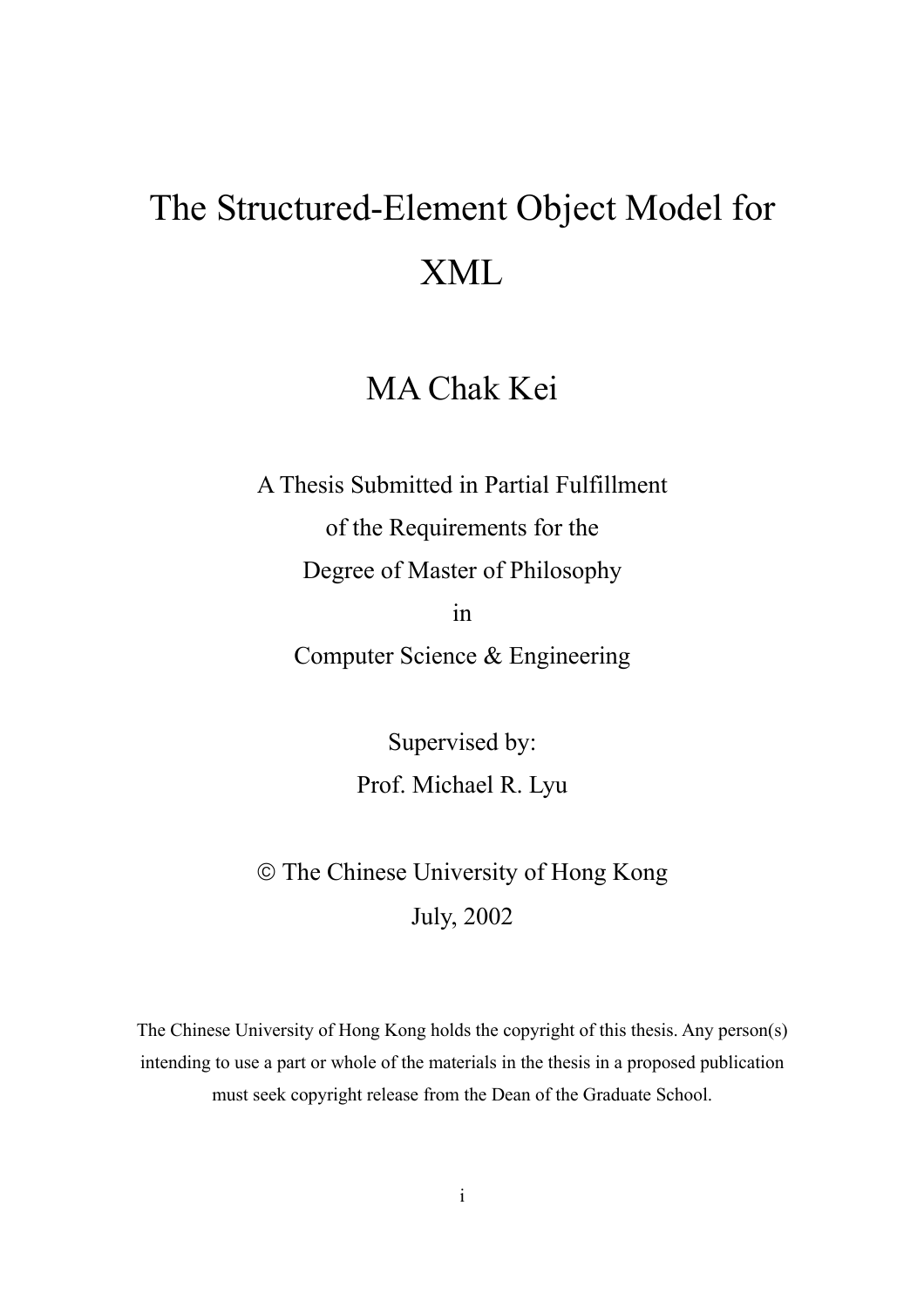## The Structured-Element Object Model for XML

submitted by

## MA Chak Kei

for the degree of Master of Philosophy at the Chinese University of Hong Kong

## **Abstract**

The Extensible Markup Language (XML) is widely used in exchanging and storing information for various Internet-enabled applications. In general, XML represents semi-structured data with no rigid schema, and the basis for processing XML data is to establish a suitable data model for XML data. There has been a lot of work for modeling XML data into relational and object-relational models to facilitate better information management. However, for XML data modeling in application development, an object-oriented data model can reflect the concepts of components in object-oriented programming languages more appropriately, which benefits building of reusable software components.

Consider that many complex data structures like relational data and various indexing trees are frequently used in many programs, storing their contents in XML would bring a lot of convenience and flexibility. However, application programmers are mainly interested in the high-level information it carries but not all the details in indexing or schema modeling. An abstraction for complex data objects would simplify the programs and shorten the development time. Therefore, we will present an XML data modeling in which the physical data representation and the logical data representation are more flexibly coupled.

In this thesis, we present the *Structured-Element Object Model* (SEOM) for XML data. The model combines features from the Document Object Model and the data binding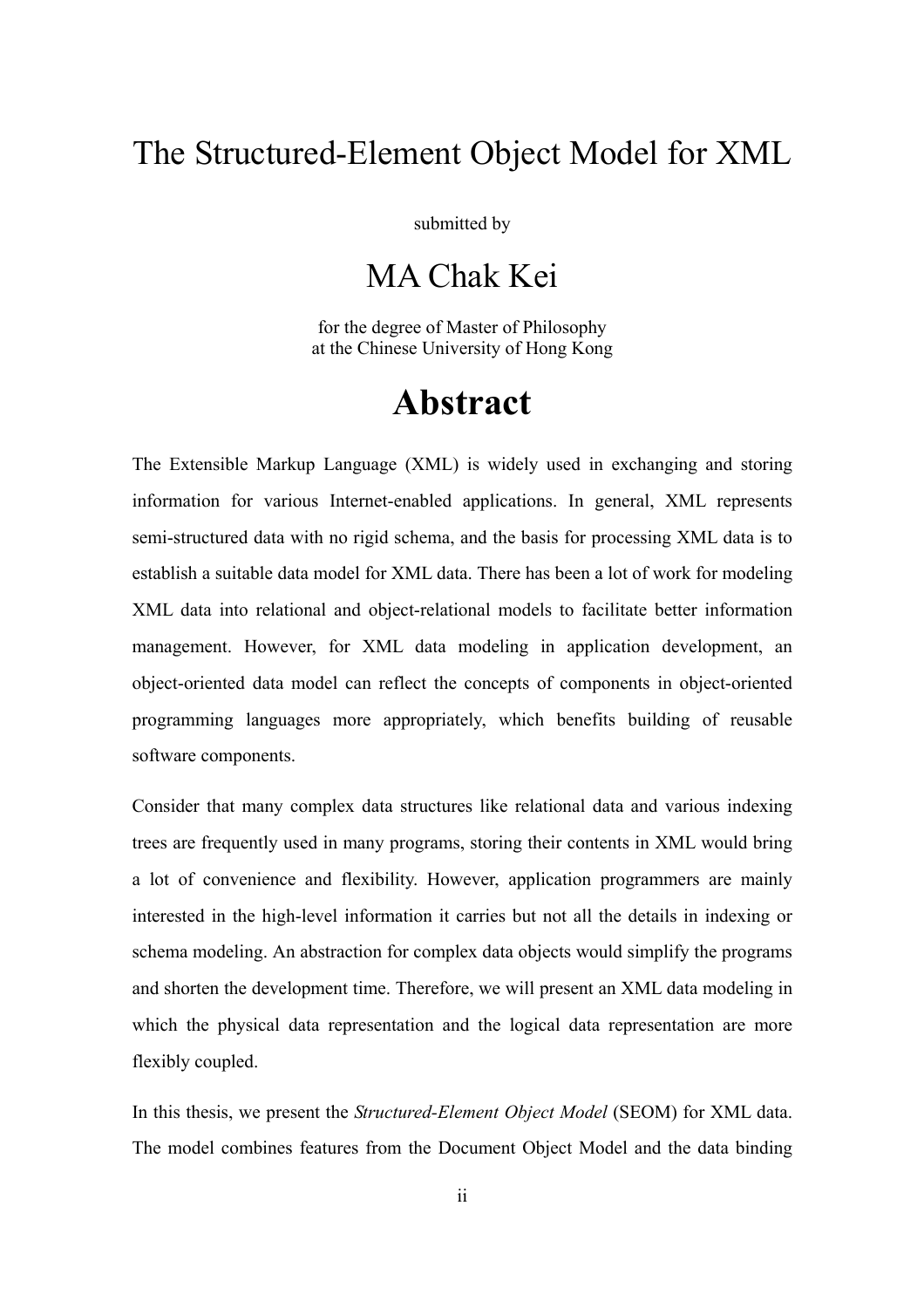technologies. In the Document Object Model, the logical data closely reflects the physical data representation in XML file, i.e., the DOM closely resembles the XML data model as in W3C XML specification. Data binding technologies, on the other hand, reflects semantics in XML data by representing a logical entity as a data object, but it does not maintain the XML document structure anymore.

SEOM, however, combines the features of both XML processing models and delivers features from both models. It adopts the tree structure of DOM and introduces an additional node, *Structured-Element* (SElement). The SElement resembles the interface of a DOM Element. It has an internal data structure to model an individual logical entity. It also implements additional interface to allow queries being made to its internal data structure. With the SElement type, SEOM Document brings great convenience for developing XML application by representing complex data objects under a hierarchical organization.

In this thesis, we will cover the Structured-Element Object Model in details, including its data modeling, schema, parsing and querying. We will also describe a web-based XML query system, which is built to demonstrate how the SEOM helps in a real application.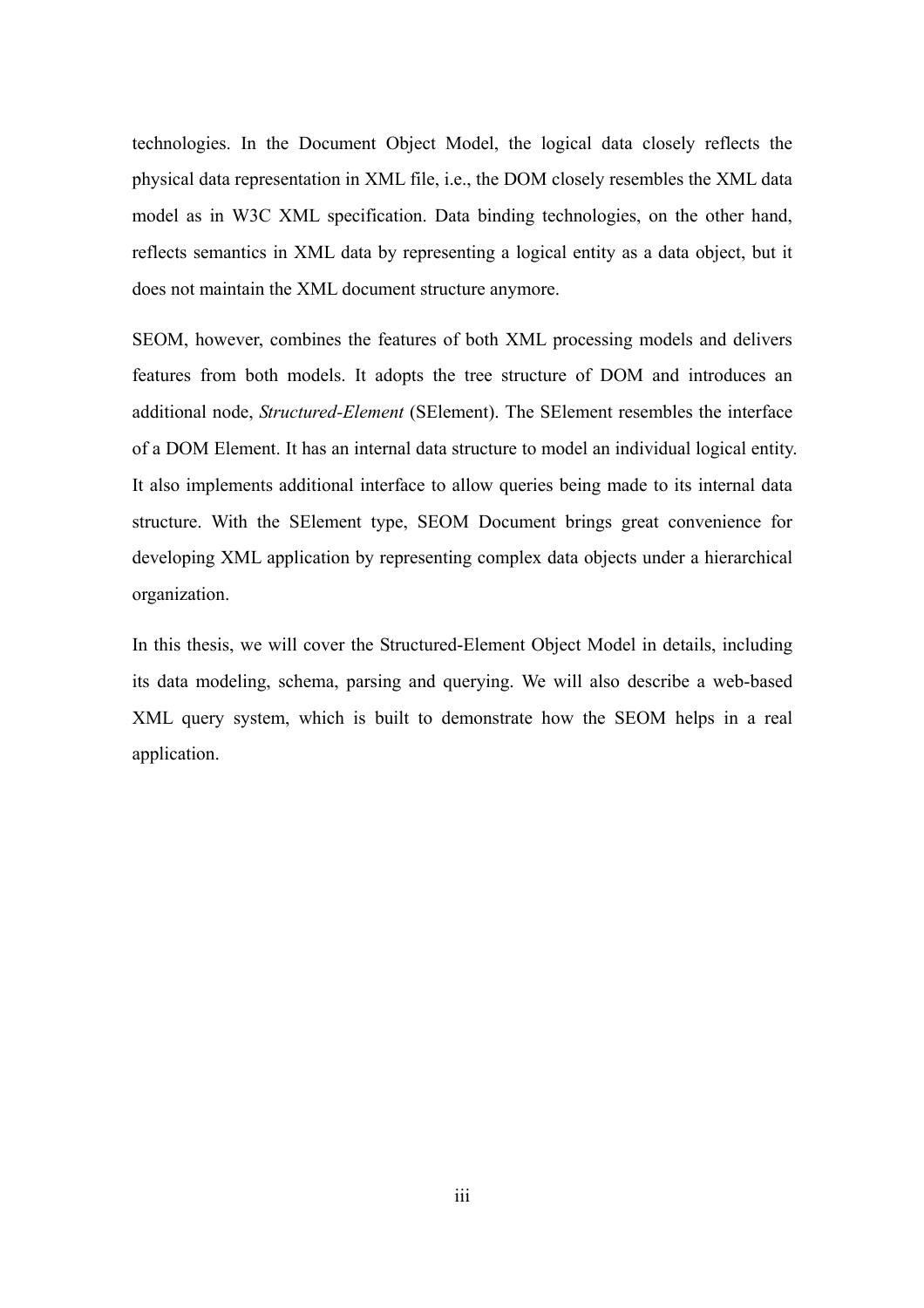作者:馬澤祺

修讀學位:哲學碩士

香港中文大學計算機科學及工程學部

#### 論文摘要

在互聯網程式應用上,可擴展標示語言(XML)正被廣泛應用於信息交換與貯存方 面。XML 定義了一種無固定資料格式 (Schema)的半結構形態資料,而為 XML 資 料設計資料模式(Data Model)就成了處理 XML 文件所載資料的第一步。其中,以 關聯式(Relational)模形或是物件關聯式(Object-Relational)模形這兩種方法去描述 及處理 XML 資料已在資訊管理方面已取得不少發展。而在程式設計方面,以物件 導向(Object-Oriented)模形去描述資料則當可更貼合物件導向程式中的使用元件和 模組的習慣,這將更乎合"可重覆使用軟體元件"的概念。

XML 的半結構形態使它可以方便且有彈性地裝載諸如關聯式資料結構或者不同的 索引樹結構等很多不同的複雜資料結構,然而,對於應用程式設計師而言,更重 要的是高層次的應用資料,而非細節如索引資料或資料格式等。另一方面,將複 雜資料結構抽像化更可簡化程式的設計及縮短編寫程式所需的時間。為此,我們 提出了一種 XML 資料模型,其設計可以讓實體資料結構和邏輯資料結構以更靈活 的方式結合。

在這篇論文中,我們提出了應用於 XML 上之結構元素物件模型(SEOM)。這個模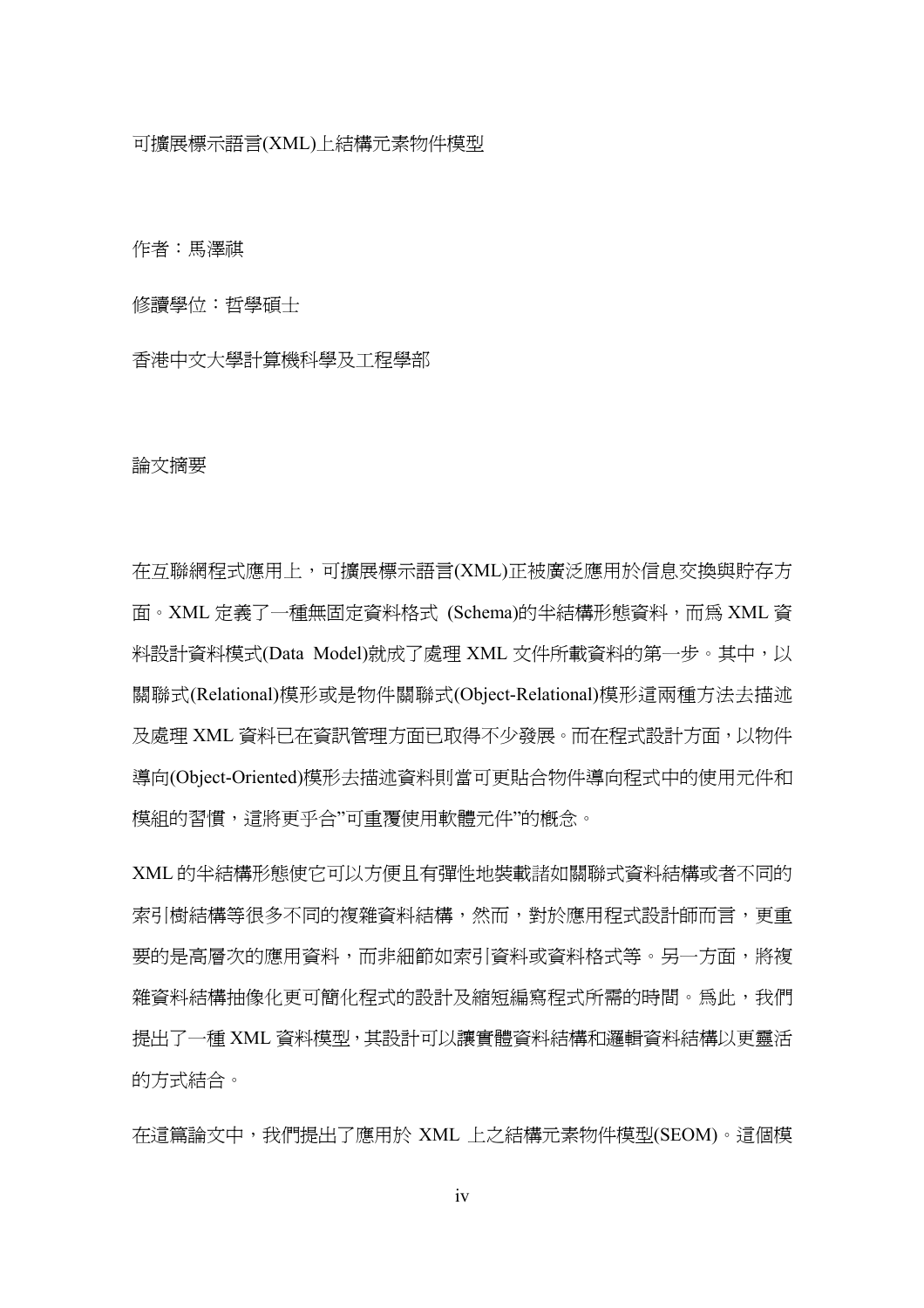型結合了文件物件模型(Document Object Model)及資料繫結技術(Data Binding)的 特點。文件物件模型表現了近似 W3C 定義的 XML 資料模型,其邏輯資料結構相 當沂似予 XML 檔案的實體資料結構。另一方面,資料繫結技術以資料本身的邏輯 結構為中心,將 XML 資料以資料物件的方式呈現,然而這種方法卻不能保留 XML 中的樹狀結構。

我們提出的 SEOM 是以文件物件模型的樹狀資料結構爲基礎,並引入了新的資料 結點 – 結構元素(Structured-Element)。結構元素以文件物件模型中的元素為本使 其能夠興文件物件模型的樹狀資料結構結合,而其內裏則另藏資料結構以模擬程 式中的邏輯資料結構。同時,結構元素加入了新的程式介面用以查詢內藏的資料 結構。結構元素的引入使 SEOM 文件能夠輕易地在同一樹狀結構下裝載不同的複 雜資料結構,從而使 XML 應用程式的開發更為方便快捷。

在這篇論文中,我們會詳細剖釋結構元素物件模型,包括其資料模型、格式定義、 文件剖析程序和資料查詢。另外,我們還會介紹一個網上 XML 查詢系統以展示 SEOM 能怎樣幫助 XML 應用程的的開發。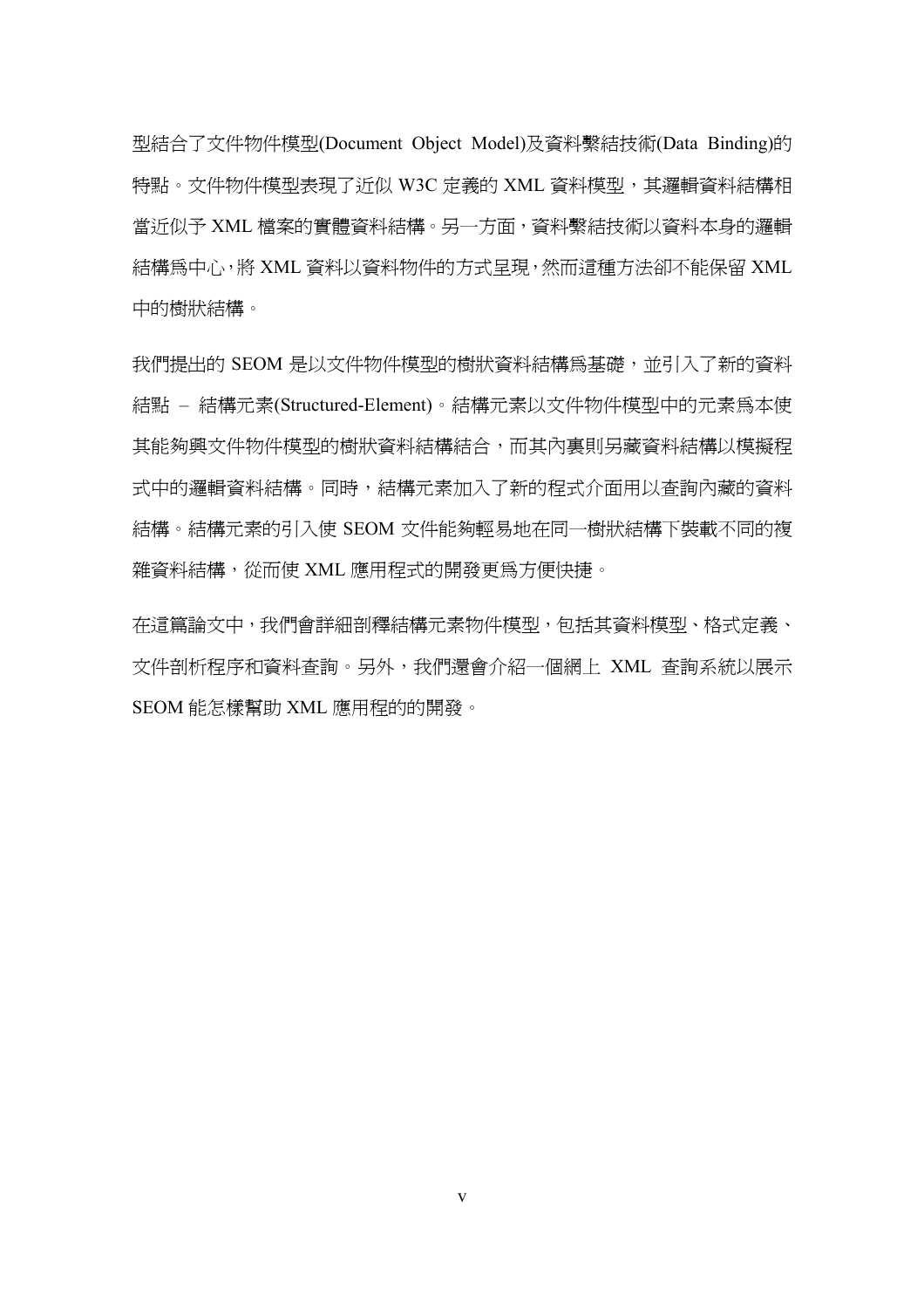## **Acknowledgements**

I would like to take this opportunity to express my gratitude to my supervisor, Prof. Michael R. Lyu for his generous guidance and patience given to me in the past two years. His support and encouragement, as well as the inspiring advice are extremely essential and valuable in my research papers (published in IC'2001) and my thesis.

I am also grateful for the time and valuable suggestions that Prof. Irwin King and Dr. Yiu Sang Moon have given in marking my term papers. Without their effort, I will not be able to strengthen and improve my research projects and papers.

I would like to thank Edward Yau and Sam Sze for their insightful advice and enlightening research ideas. Special thanks should be give to my fellow colleagues, Nicky Ng, K.K. Ng, T.Y. Wong, P.M. Ho, Kenny Kwok, Vincent Cheung, Anson Lee, Joe Lau, Anny Chiu, K.F. Jang, who have helped me in solving programming and computer problems, given me encouragement and supports, and given me a joyful and unforgettable university life.

Finally, my thanks must go to C.Y. Lee and H.Y. Lam for their unfailingly support in those times when I wondered if I could make my degree to the end.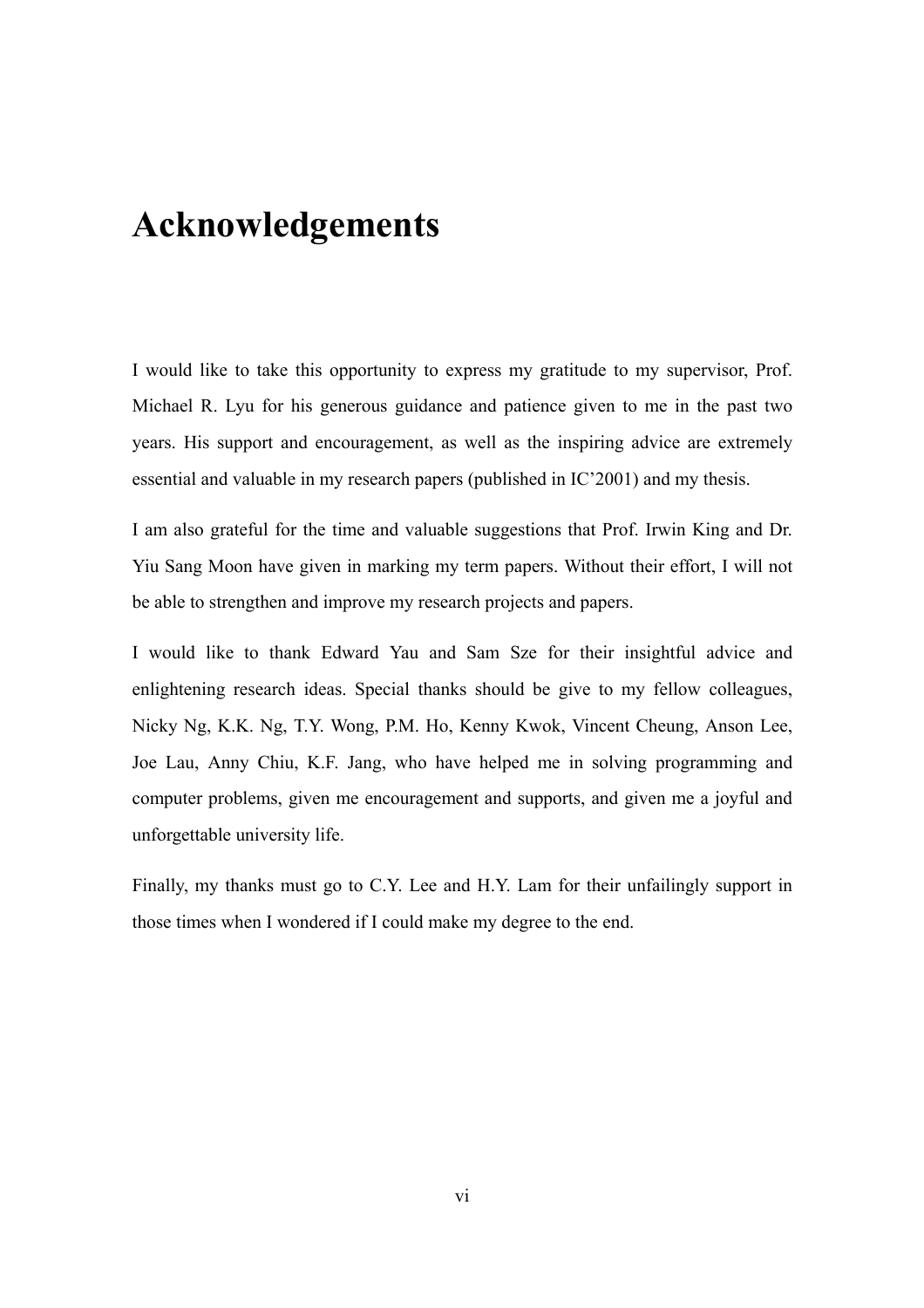## **Table of Contents**

| 1.1    |  |
|--------|--|
| 1.2    |  |
| 1.3    |  |
| 1.4    |  |
| 1.5    |  |
|        |  |
| 2.1    |  |
| 2.1.1. |  |
| 2.1.2. |  |
| 2.2    |  |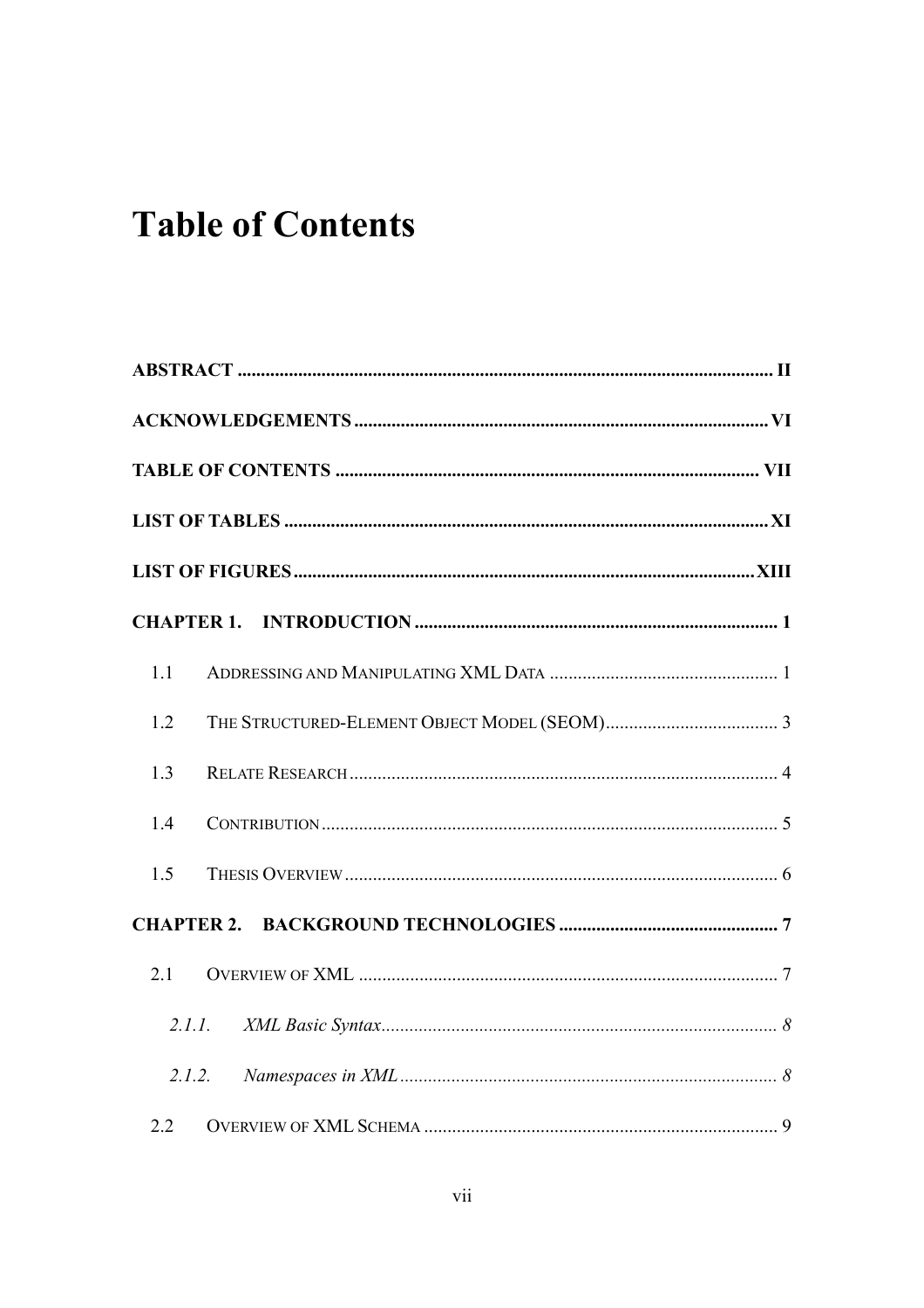| 2.2.2. |                                                               |  |
|--------|---------------------------------------------------------------|--|
| 2.3    |                                                               |  |
| 2.4    |                                                               |  |
|        | <b>CHAPTER 3. OVERVIEW OF STRUCTURED-ELEMENT OBJECT MODEL</b> |  |
| (SEOM) | <b>18</b>                                                     |  |
| 3.1    |                                                               |  |
| 3.2    |                                                               |  |
| 3.3    |                                                               |  |
| 3.3.1. |                                                               |  |
|        |                                                               |  |
|        |                                                               |  |
|        |                                                               |  |
| 4.1    |                                                               |  |
| 4.1.1. |                                                               |  |
| 4.1.2. |                                                               |  |
| 4.2    |                                                               |  |
| 4.2.1. |                                                               |  |
| 4.2.2. |                                                               |  |
|        |                                                               |  |
| 5.1    |                                                               |  |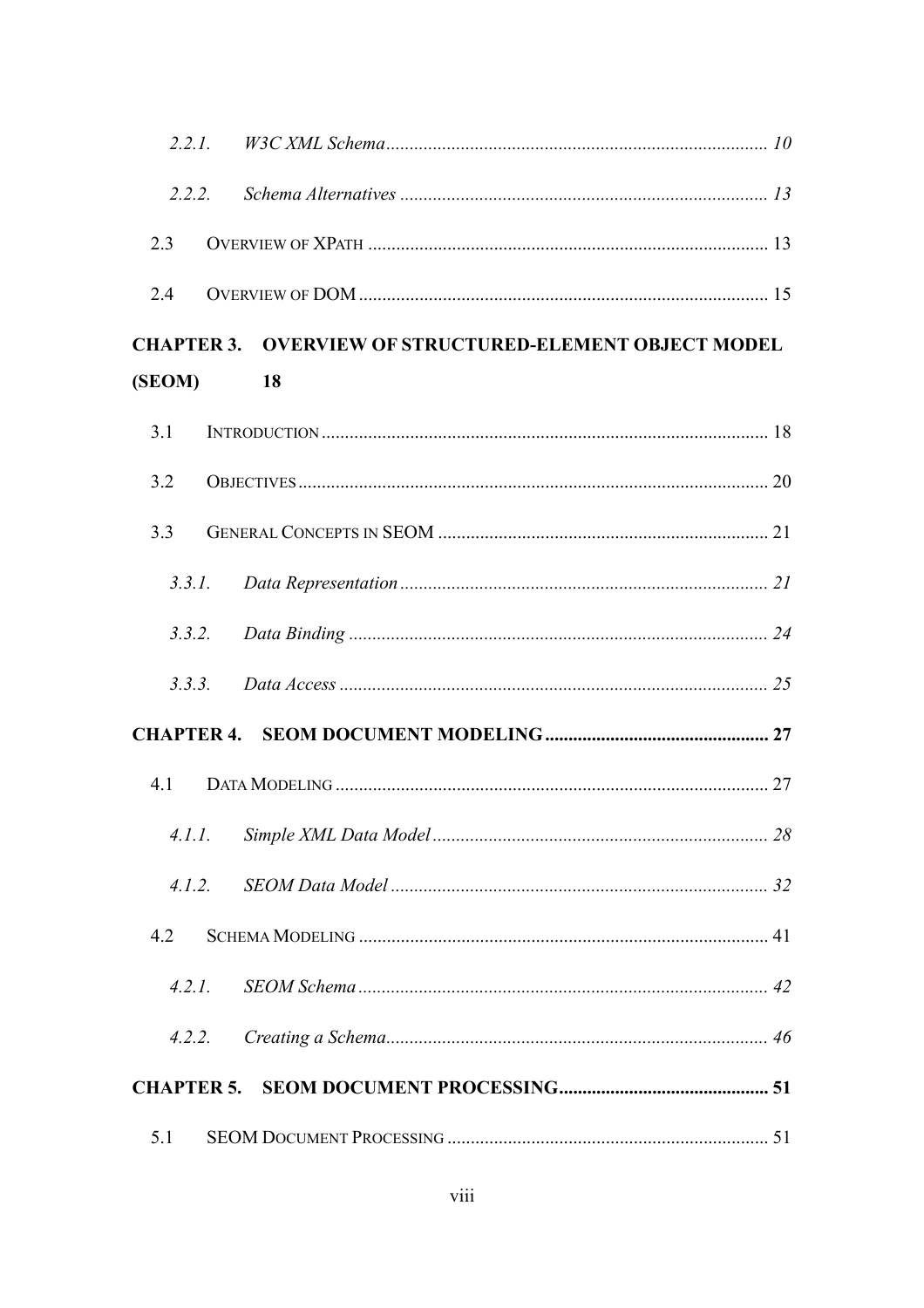| 5.2               |                                             |  |
|-------------------|---------------------------------------------|--|
| 5.2.1.            |                                             |  |
| 5.2.2.            |                                             |  |
| 5.2.3.            |                                             |  |
| 5.2.4.            |                                             |  |
| 5.3               |                                             |  |
| 5.3.1.            |                                             |  |
| 5.4               |                                             |  |
| 5.4.1.            |                                             |  |
| 5.4.2.            |                                             |  |
| <b>CHAPTER 6.</b> | AN WEB-BASED SEOM DOCUMENT QUERY SYSTEM  71 |  |
|                   |                                             |  |
| 6.1               |                                             |  |
| 6.2               |                                             |  |
| 6.3               |                                             |  |
| 6.3.1.            |                                             |  |
| 6.3.2.            |                                             |  |
| 6.3.3.            |                                             |  |
| 6.4               |                                             |  |
| 6.4.1.            |                                             |  |
| 6.4.2.            |                                             |  |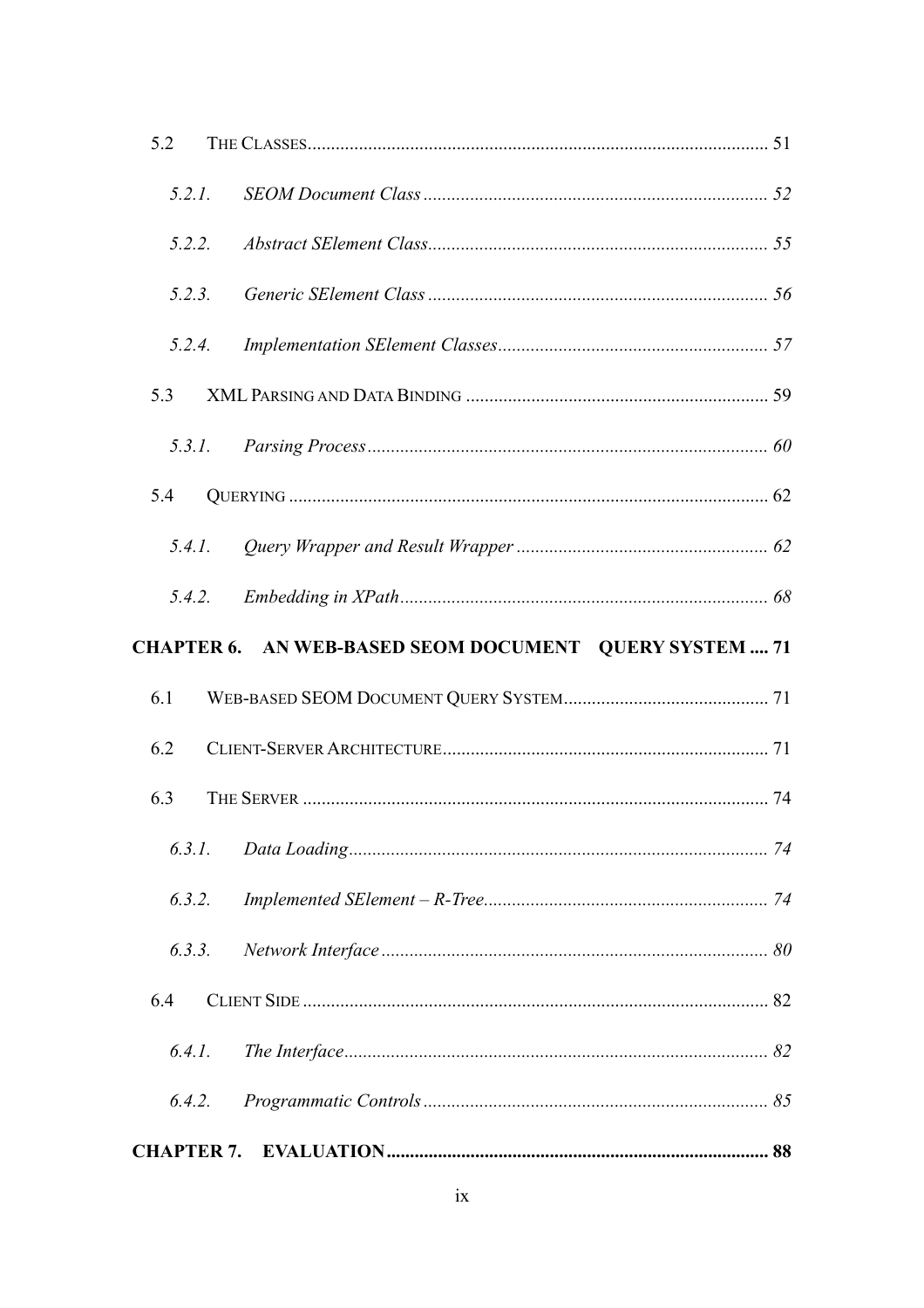| 7.5 |  |
|-----|--|
| 7.4 |  |
|     |  |
| 7.2 |  |
|     |  |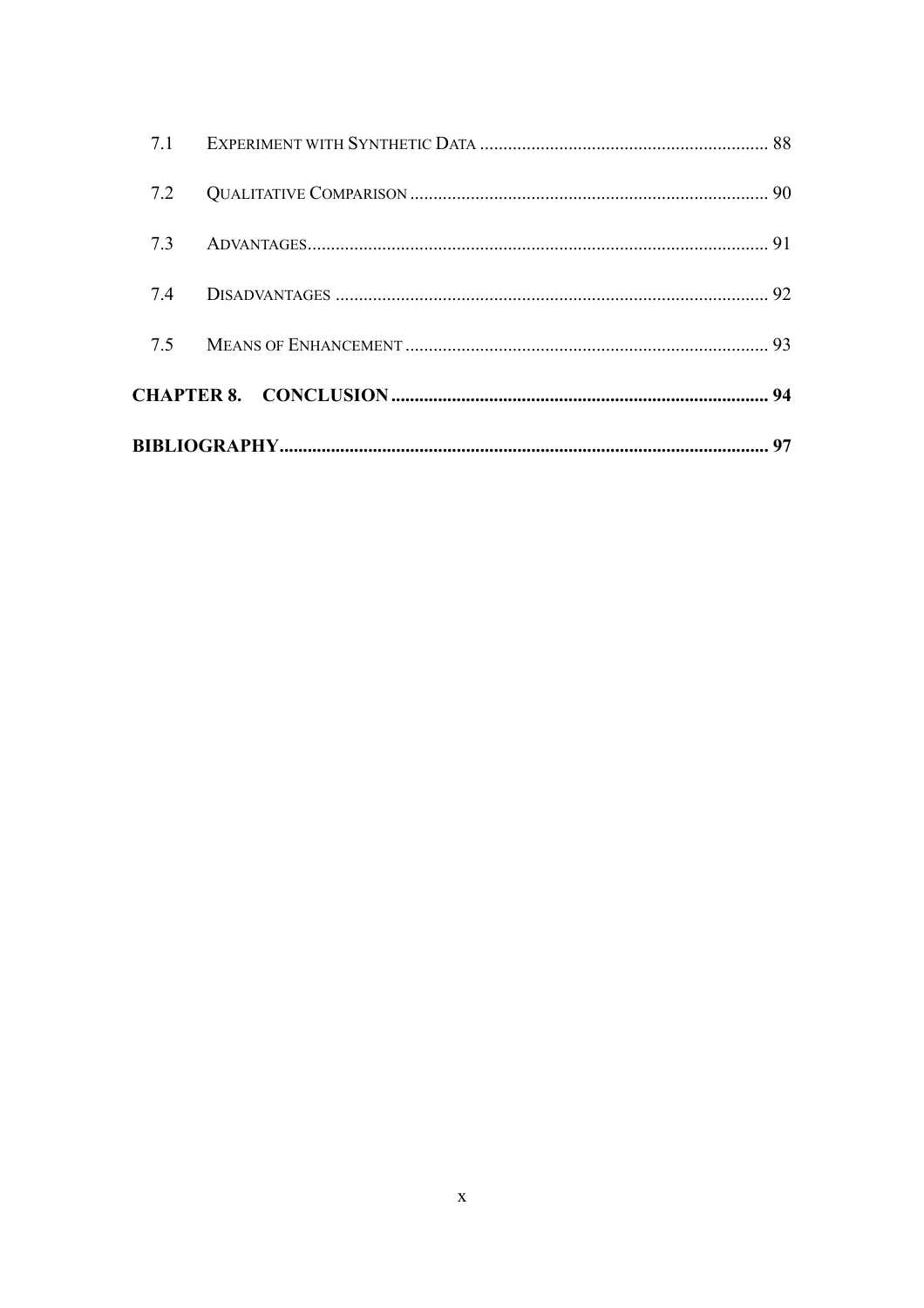## **List of Tables**

| Table 4.2 Operations for Document in simple XML data model  29      |  |
|---------------------------------------------------------------------|--|
|                                                                     |  |
|                                                                     |  |
| Table 4.5 Operations for Character Data in simple XML data model 31 |  |
|                                                                     |  |
|                                                                     |  |
| Table 4.8 Operations for AttributeSet in simple XML data model 32   |  |
|                                                                     |  |
|                                                                     |  |
|                                                                     |  |
|                                                                     |  |
|                                                                     |  |
|                                                                     |  |
|                                                                     |  |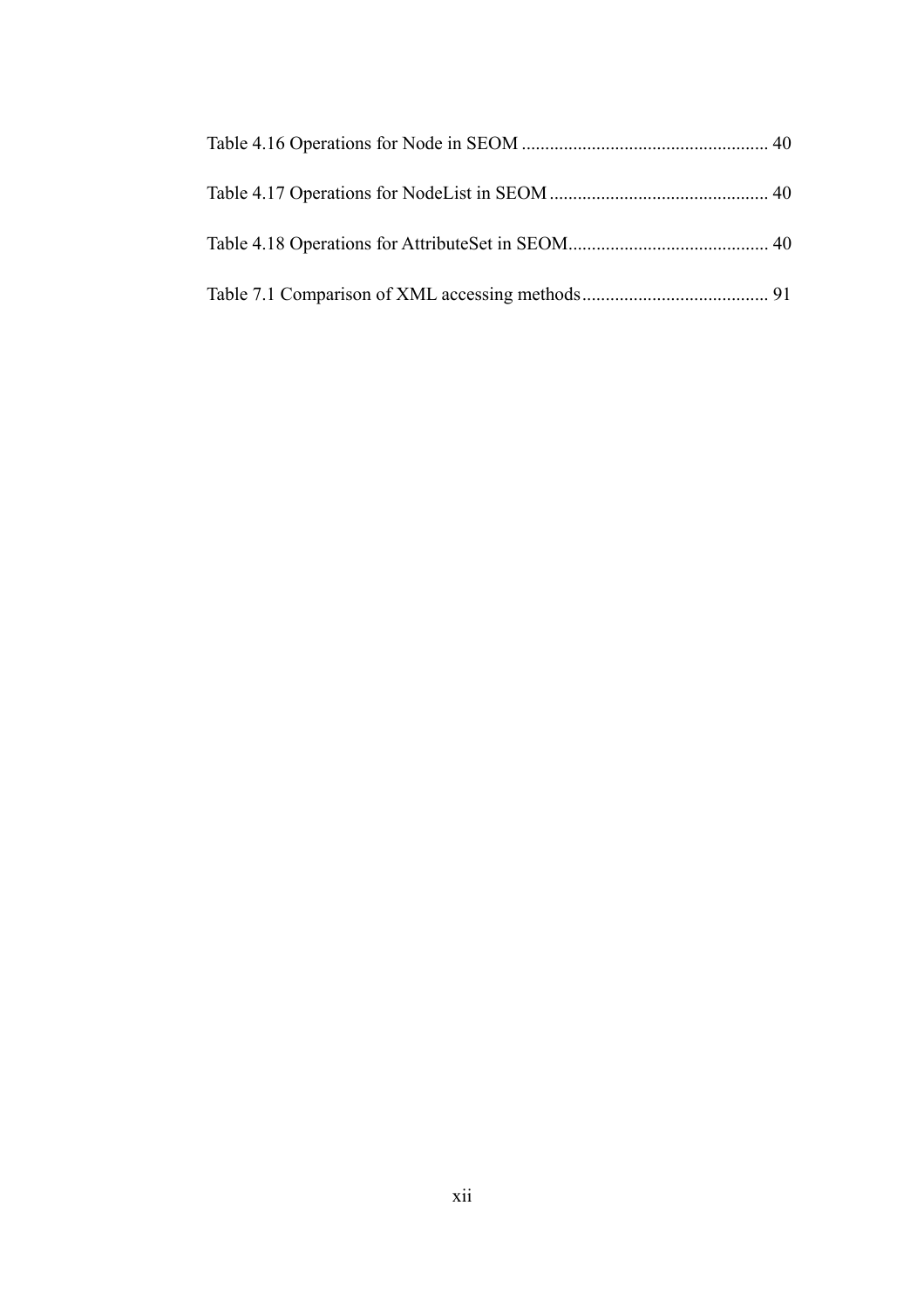## **List of Figures**

| Figure 3.2 Relationship of Data, Schema, Class, and Object Instant 25   |  |
|-------------------------------------------------------------------------|--|
|                                                                         |  |
|                                                                         |  |
| Figure 5.2 Creation of SElement and Relation Between Different SElement |  |
|                                                                         |  |
|                                                                         |  |
|                                                                         |  |
| Figure 6.1 The Architecture of the Web-based SEOM Document Query        |  |
|                                                                         |  |
|                                                                         |  |
|                                                                         |  |
| Figure 6.4 Server Address, Document Name, and Context Node  83          |  |
|                                                                         |  |
|                                                                         |  |
|                                                                         |  |
|                                                                         |  |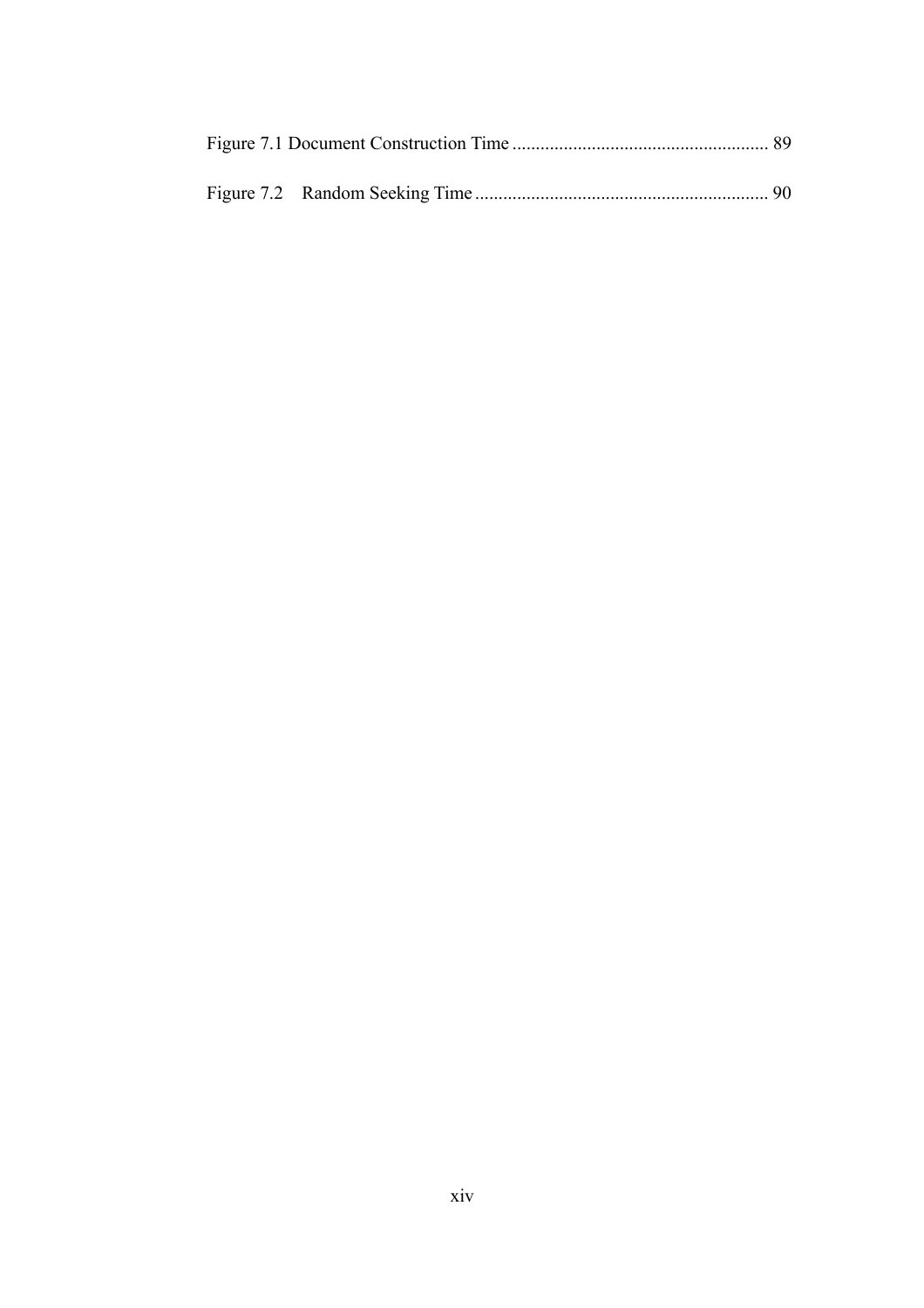# **Chapter 1. Introduction**

## **1.1 Addressing and Manipulating XML Data**

The Extensible Markup Language (XML) [1, 6, 38, 43], accounting for its interoperability and open-standard, is widely used in exchanging and storing information for various Internet-enabled applications. The "semi-structure" property of XML allows users to represent different data flexibly and enhances the development of information systems in data interchange and data storage. It provides a common format for expressing both data structure and contents with in plain text. Moreover, its power is strengthened by various kinds of emerging XML-technologies such as XSLT, XPath [39, 42], XQuery, etc. The existence of simple-to-use application programming interfaces (API) such as SAX and DOM also facilitates rapid development of XML-enabled applications.

One characteristic shared by XML applications is that they are working with data heavily [4, 40]. XML allows diverse and rapid-changing data structures to be represented, which eases the life of storing, validating and manipulating the data. For manipulation of XML data in programs, the Document Object Model (DOM) plays a significant role.

The Document Object Model (DOM) [3, 41] is at first designed as a platform- and language- neutral application programming interface (API) for valid HTML and well-formed XML documents. It defines the logical structure of documents and the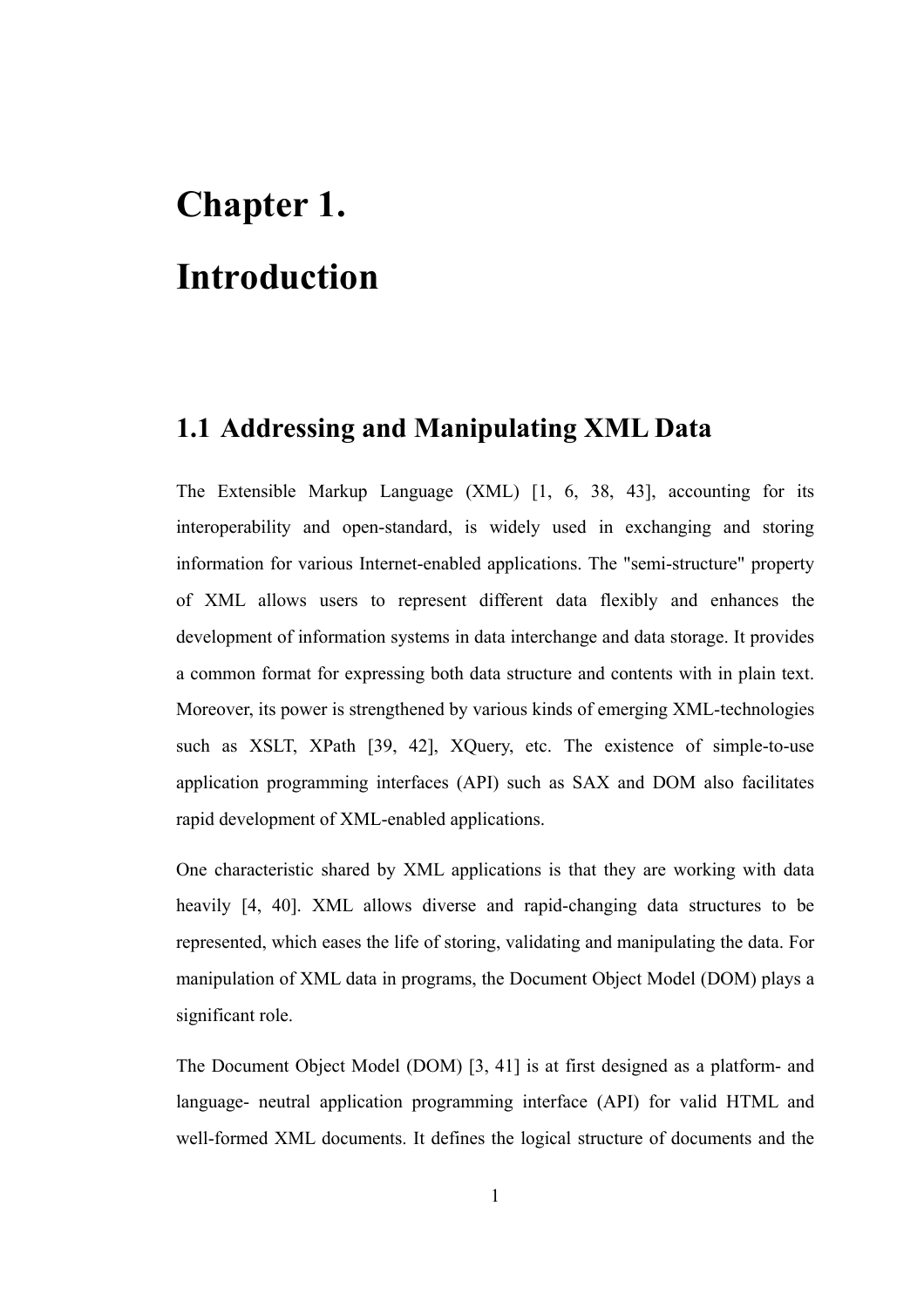way a document is accessed and manipulated. With the Document Object Model, programmers can build documents, navigate the document structure, and add, modify, or delete elements and contents. That will be convenient to bind an XML document to a DOM structure to access, change, delete or add data to the document with DOM API.

The DOM API models an XML document data in a tree-like data structure, where the XML elements and character data are modeled as data nodes in the tree. Thus the programmers can access and manipulate the XML data easily through the methods provided by the "node" objects. However, under the Document Object Model, the accessing methods for document nodes are defined by the parent/child relationship and the sibling relationship, which would be insufficient and inefficient in many cases. As a result, the XPath is often incorporated into the programming interface to allow flexible accessing of various parts of the XML document.

DOM is good for manipulating XML data and provides a large degree of freedom to the programmers. Based on the W3C XML specification, the DOM and XPath adopt a basic XML data model and offer a direct mapping for XML data types. However, the development effort will be increased dramatically when the data becomes more complex. To simplify the development process, abstracting is a commonly used technique. The Java Architecture for XML Binding (JAXB) [34], for example, compiles an XML Schema to generate class for handling XML data, thus the programmers do not need to parse the XML file into a DOM structure followed by reading the data values out from the DOM structure.

Moreover, one of the mostly mentioned advantages for XML, its "semi-structured data" property, is not well addressed in this basic XML data model. The "semi-structured" property of XML allows it to flexibly represent various kinds of data, ranging from structured tables in relational databases, spatial-indexing structures in tree-like form, to unstructured data in web contents [4, 5, 7]. The basic XML data model, despite its flexibility in capturing all possible structures existing in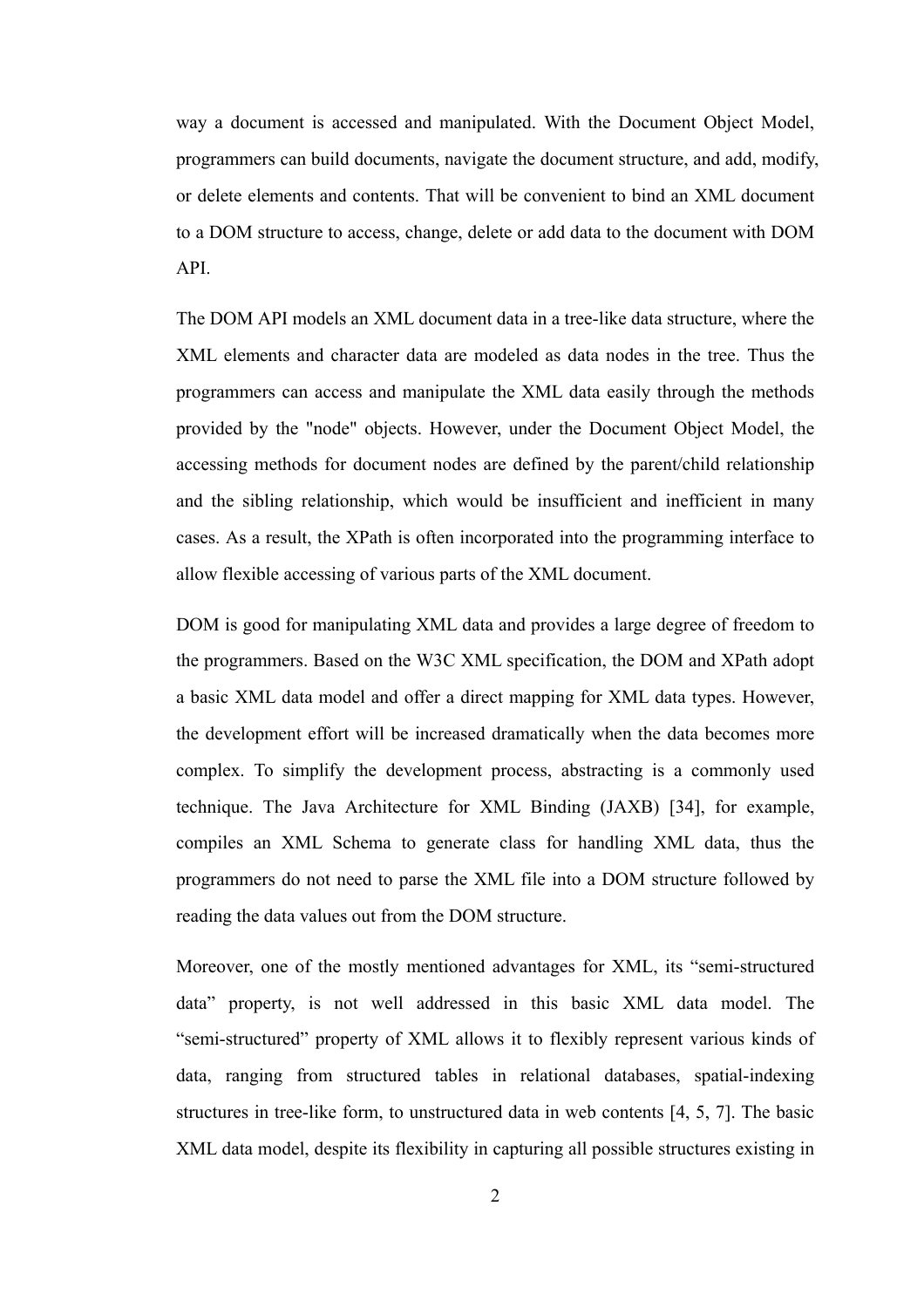an XML document, it does overly simplify the document into branches-and-nodes only structure, and does not address the different properties for various data structures. The understanding of document structure is thus left as a job for the application programmers, which is an unnecessary waste of programming efforts.

## **1.2 The Structured-Element Object Model (SEOM)**

XML is a new standard for representing and exchanging data on the Internet. Modeling XML data for Web applications and data management is a hot topic in XML research area.

In general, XML represents semi-structured data with no rigid schema [2]. When XML is used in application development, data access inside an XML document is a major consideration. For huge documents, primitive filtering features (e.g. string matching in XPath) may not be efficient enough, and an indexing structure may be employed to increase the search speed. For an effective indexing, metadata is needed to provide understanding on the contents in the document [7, 8, 10].

Based on the Document Object Model, we proposed the *Structured-Element Object Model* (SEOM) for representing XML data. The model adopts the DOM tree structure with an additional node, the *Structured-Element* (SElement). The SElement represents a logical entity and it embeds an internal data structure for storing extra information, such as the indexing information. The internal data structure itself can also be used to store the data in a more efficient manner than in a generic tree structure. The SEOM Document brings great flexibility in representing complex data objects under a hierarchical organization.

In order to bind the physical XML data representation to the Java classes that implement SElement type, we define a schema [9] for declaring SElement objects. The schema declares an SElement object by specifying how the XML elements are mapped into the target object's internal data.

To demonstrate our work, we implement a web-based XML query system. The query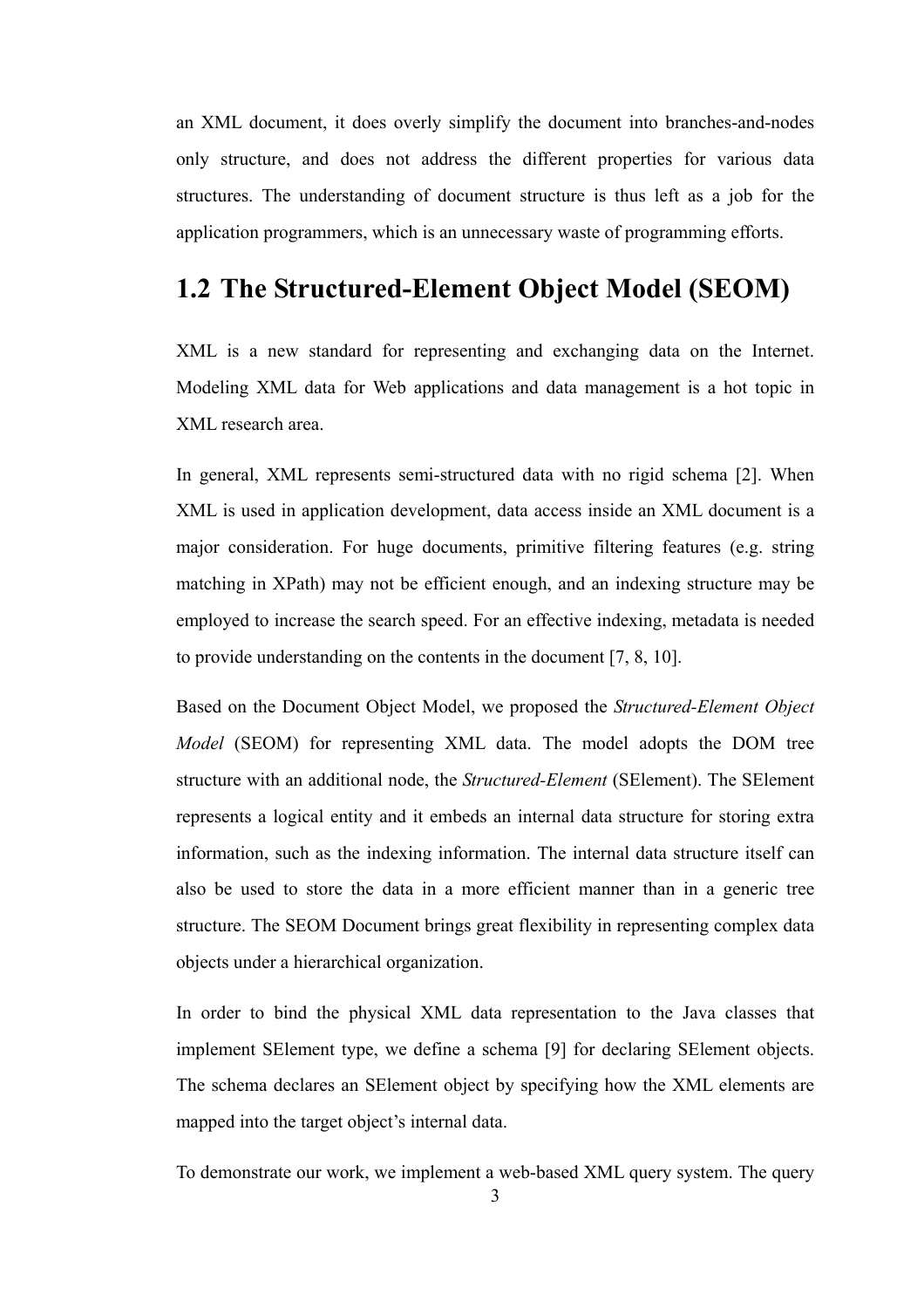system is based on the Structured-Element Object Model. It adopts a client-server architecture. The server will parse an XML file into SEOM Document. The client will connect to the server, retrieve information on the document and the current node, prompt user to select a query operation, and send the query to the server. Results will be displayed and the user may further navigate the document by selecting a node from the result.

### **1.3 Relate Research**

XML attracts a lot of attention in web application development and data management. To model XML data using an object-oriented approach is a hot topic in XML research area.

Many contributions have been made to the object-oriented model for XML data. For examples, the Object Exchange Model (OEM) [26] in Lore project [13, 21] and the Document Object Model extend from generic semi-structured data to XML data. In OEM, the XML is described as a labeled, directed graph. The nodes in the graph represent the data elements and the edges represent the element-subelement relationship. However, this data model does not implement classes or types definitions, and it does not support encapsulation and object behavior [22] either.

The W3C DOM interface is widely adopted by different programming languages and scripts for manipulating XML data [4]. It parses XML contents into a hierarchical tree of node objects. It defines the interface for manipulating these objects and for some document-level processing. However, the type of defined operations address only the generic aspect of primitive XML node type; it is possible to enhance the interface by introducing a mechanism for defining application-specific object structures and behaviors. The DOM is the basis for us to develop the SEOM, and details of enhancements will be presented from Chapter 3 to Chapter 5.

The Object-Oriented Representation Model (ORM) [15] is another object modeling for XML data. It defines a set of rules and steps to transform DTDs and XML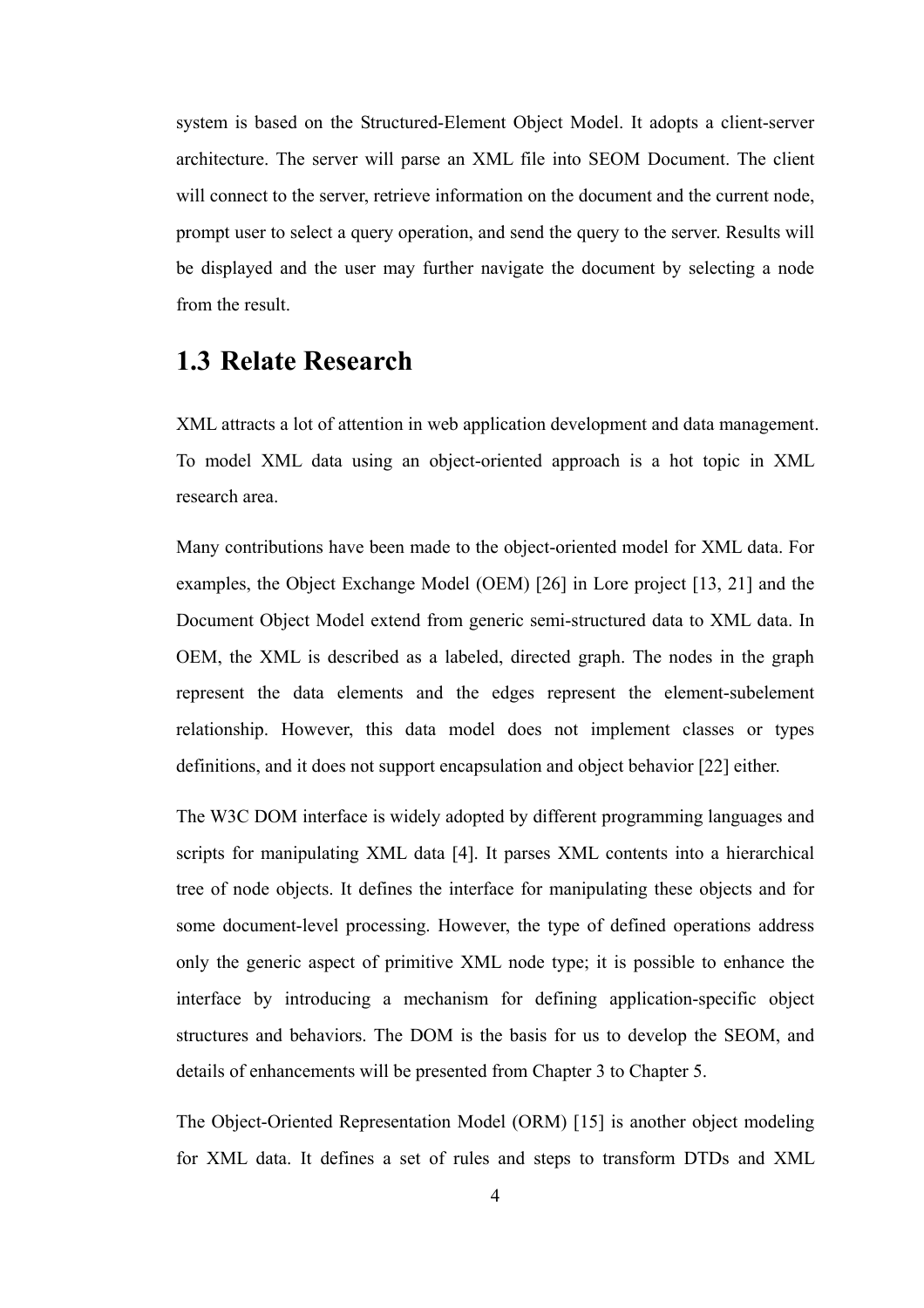document into the model. It capsulizes elements of XML data and manipulation methods. However, the limitation of DTD makes the model inflexible in adopting changes in data object types.

Another XML data modeling is presented in [20]. It defines a set of translation rules proposed for translating XML data, with or without DTDs, into classes or objects for a mediator. Terminal elements, as well as attributes of elements, in XML data are modeled as attributes of the object. However, it requires users to have the knowledge of the object structure and there is no distinguishability being made between public and private data members.

In our research, we had learned the problems of previously developed models; and we address these problems in our proposed Structured-Element Object Model.

## **1.4 Contribution**

Briefly speaking, we make the following contributions in our research work:

- We have proposed the *Structured-Element Object Model* to encapsulate an XML Element structure as a single extended-Element, named *Structured-Element*, with mappings defined in the schema. We implement the *R-Tree SElement* as an example in the query system implementation, but this mechanism is generic and can be applied to different data structures.
- We have proposed an *SEOM Schema* for mapping XML Element data into SEOM class objects. The schema is generic to different Element structure types and allows more flexible representation of the Element structure in XML data.
- We have proposed a query wrapper technique for the Structured-Element object, which allows programs to retrieve the available query methods from the SElement, to modify the parameter values in the replied message, and to submit the query to the object. The query wrapper technique does not require the user to know the available query methods in advance. It is especially suitable for implementing queries in an interactive XML system.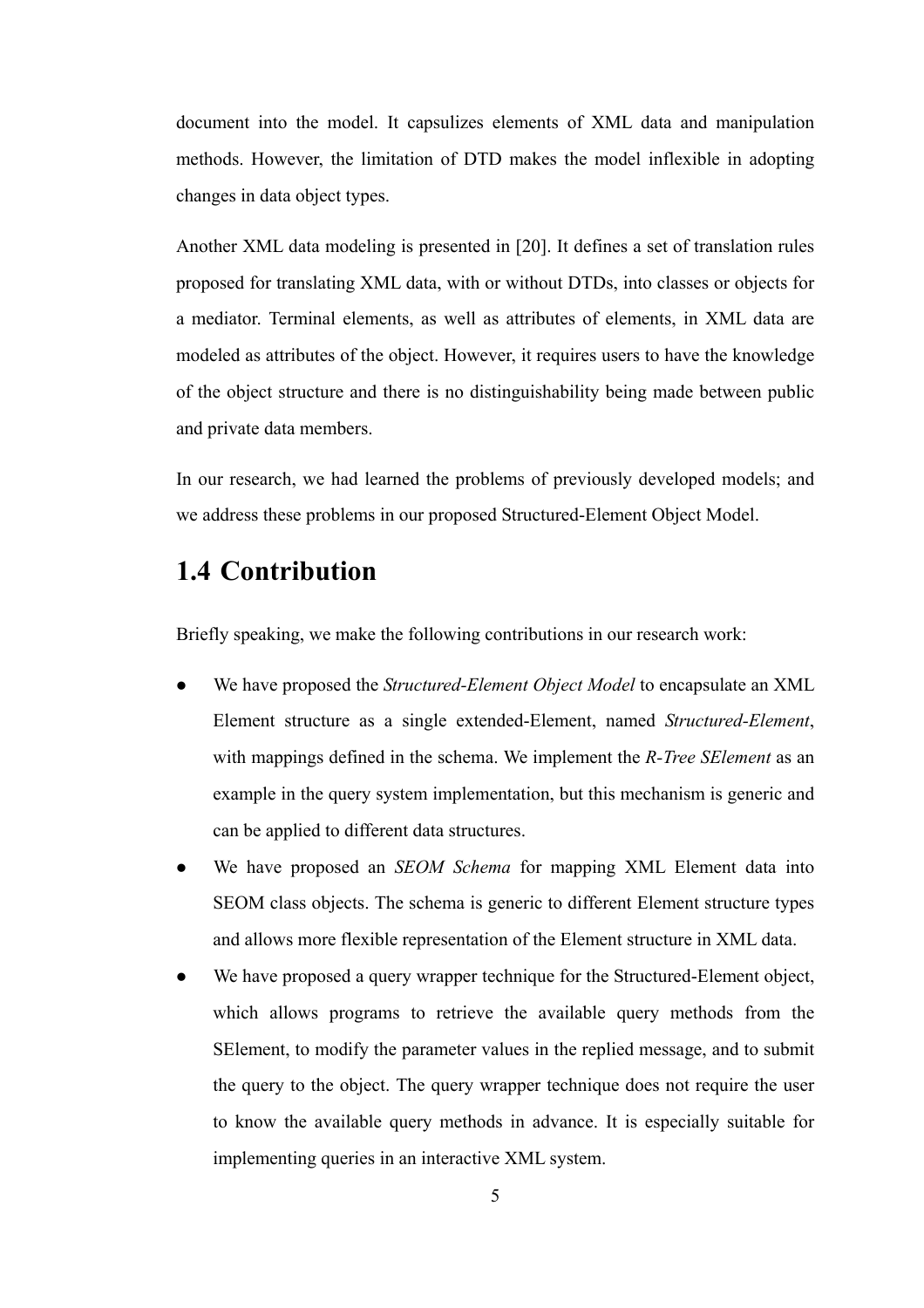- We have enhanced the capability of querying by XPath by adding a *Structured-Element query function* to the XPath expression. The enhanced XPath integrates the core features available in Structured-Element. It provides a powerful mechanism to locate and access XML data under the Structured-Element Object Model.
- z We have implemented a *Web-based SEOM Document Query System* to demonstrate our work. This query system applies our mechanism and it can make queries to XML data using the Element structure with the structure-specific query methods.

### **1.5 Thesis Overview**

We would explain the contributions described above in details in the coming chapters. First, we conduct an overview of some related work and technologies in Chapter 2. We describe XML, XML Schema, DOM, and XPath there, as they are closely related to and being used intensively in our project.

In Chapter 3, we introduce our Structured-Element Object Modeling, and give and overview on its functional aspect. Chapter 4 will cover the data modeling and schema modeling for the SEOM. In Chapter 5, we will describe the processes in binding XML data to SEOM Document object, as well as in querying data in SEOM Document.

We demonstrate our mechanism with a web-based query system in Chapter 6, and we describe in detail the components of that system and how we apply our mechanism to enhance it for more flexibility.

In Chapter 7, we evaluate the advantages and disadvantages of our approach. We will also address further enhancement on supporting "semi-structure" in our mechanism. We then conclude our work in Chapter 8.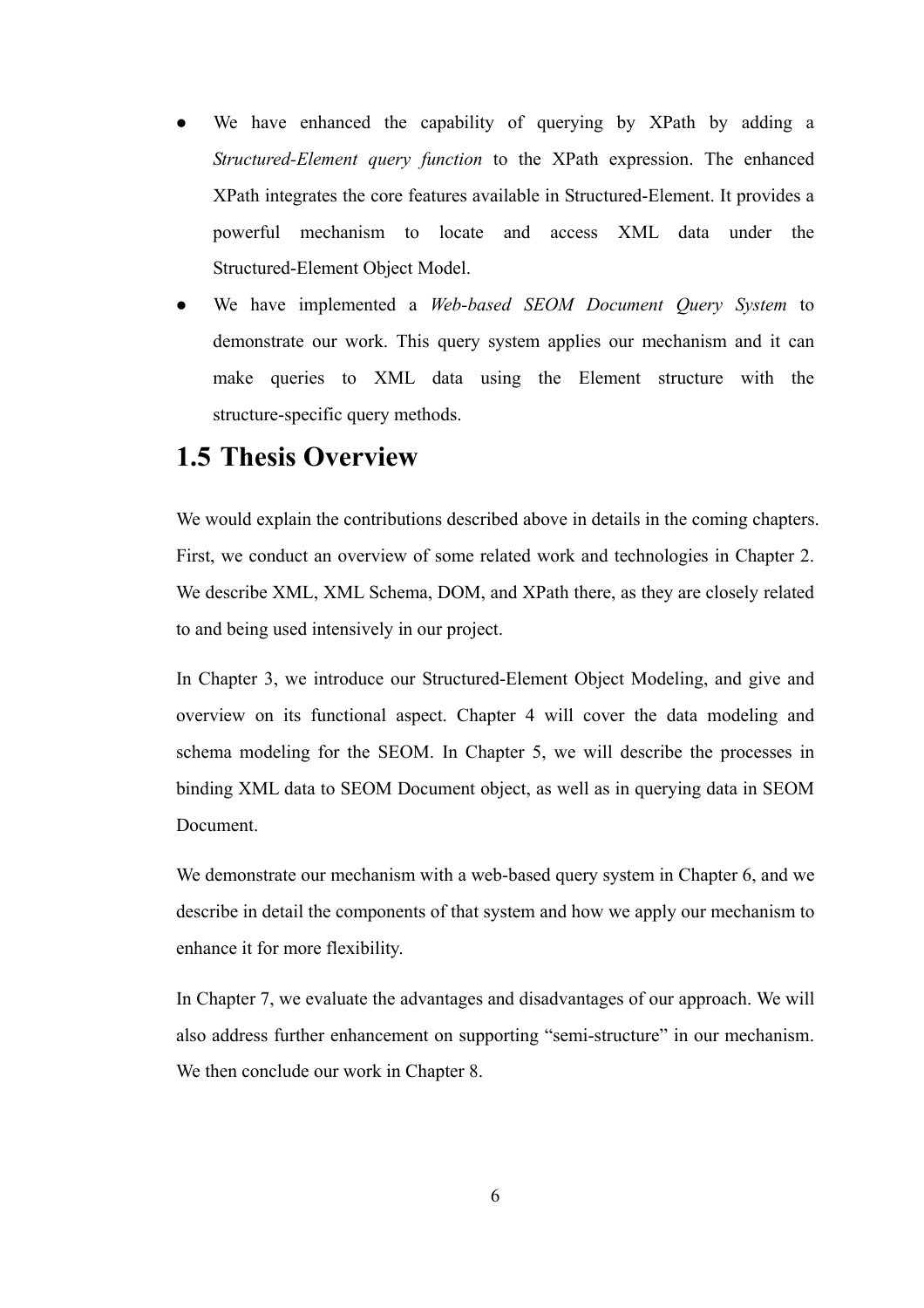# **Chapter 2. Background Technologies**

In this chapter, we will present an overview of some XML technologies as they are closely related to our research project. The research project is focused on improving XML usability by enhancing the DOM data structure. We extend the XML Schema to specify the Element structure, which will be used in binding XML data to Java classes. Beside a query wrapper technique we introduce into the system, we also add a query function to the XPath technology and make it a more powerful XML accessing technology.

## **2.1 Overview of XML**

Extensible Markup Language (XML) [43] is a standard developed by the World Wide Web Consortium (W3C). It is a markup language derived from the Standard Generalized Markup Language (SGML). Some design goals for XML are:

- XML shall be straightforwardly usable over the Internet.
- z XML shall support a wide variety of applications.
- It shall be easy to write programs which process XML documents.
- z XML documents should be human-legible and reasonably clear.

XML is about the description of data. Its specification describes the XML data format and grammar. The specification makes XML to be a data exchange and representation standard.

Our research mainly focuses on using XML to support complex data objects [25]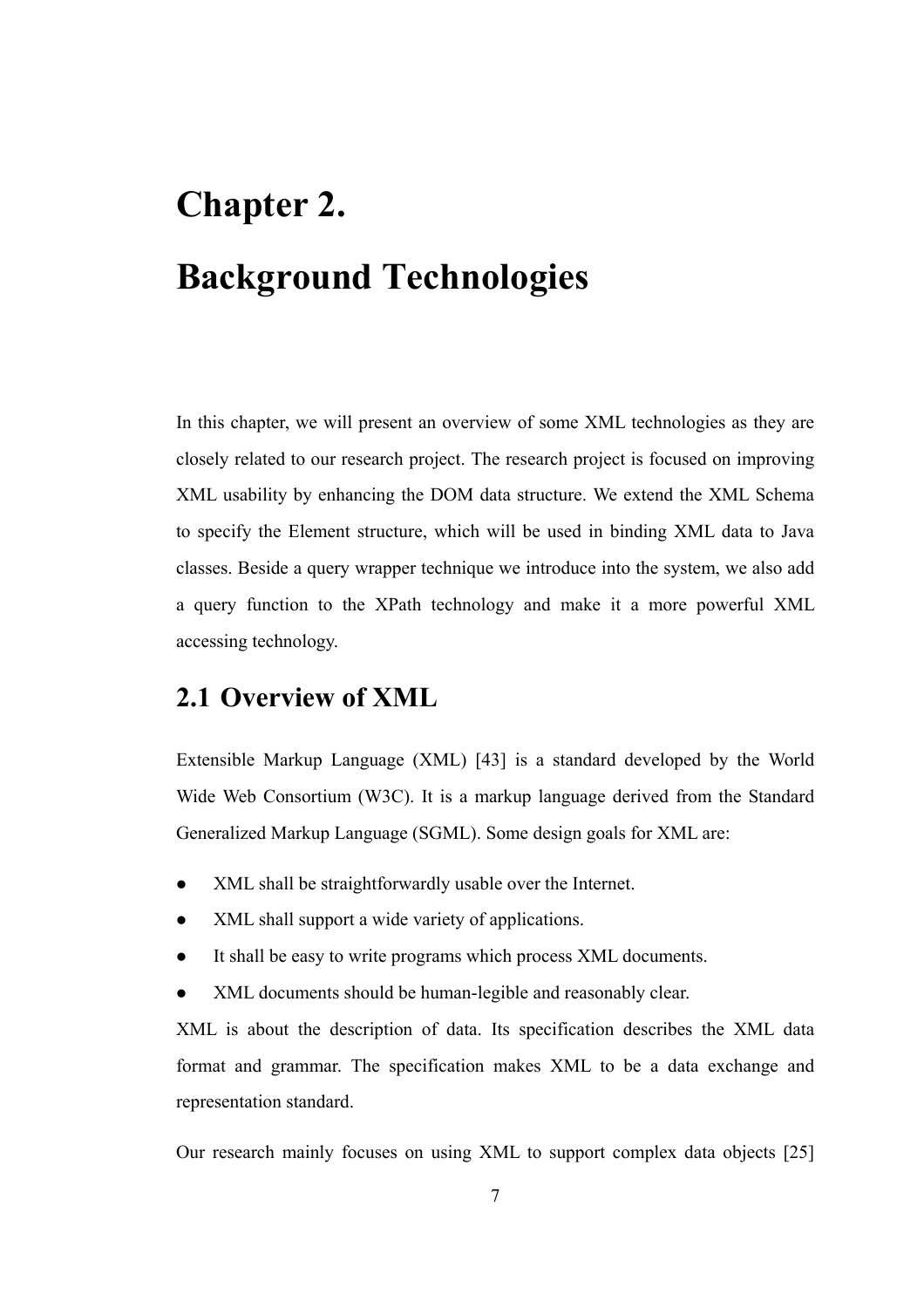such as "Lists of Lists of Lists" or "Trees of Trees of Trees" or even a heterogeneous type like "Trees of Lists of Trees." XML provides flexible structure description and is ideal for storing complex data objects. It allows complex data objects to be sent over the Internet and to be shared among different applications. Our research is based on XML and we will address the basic syntax of XML and the XML namespaces in the following sections.

#### **2.1.1. XML Basic Syntax**

XML is a textual representation of data. An XML document uses markups to describe its logical structure. A basic component in XML is the element. It is represented as XML tags enclosed in angle brackets. In an XML-aware application, the XML tags can be handled specially depending on the nature of the application. Users can define new tags for their needs. For an well-formed XML document, all XML elements must have a start tag and a close tag, for example, a pair of tags  $\langle$ name $\rangle$  and  $\langle$ /name $\rangle$  may be used to define an XML element that represents someone's name. Inside an element we may have text, other elements, or a mixture of both.

XML also allows us to add attributes to the elements. XML attributes are defined as name-value pairs in the element's start tag, whereas the value is a quoted string. For example, in the element name we just defined, we may add an attribute id to provide an identity to the person associated with the name, i.e.,  $\langle$ name id="1"> tells us that this name has the attribute id with value equals to "1".

XML elements may be nested to form a hierarchical structure. As a well-formed XML document has exactly one root element, the document can always be modeled as a tree structure.

#### **2.1.2. Namespaces in XML**

When different sets of XML vocabulary definition are shared among a community, it is possible that name collisions happen between some elements in different sets,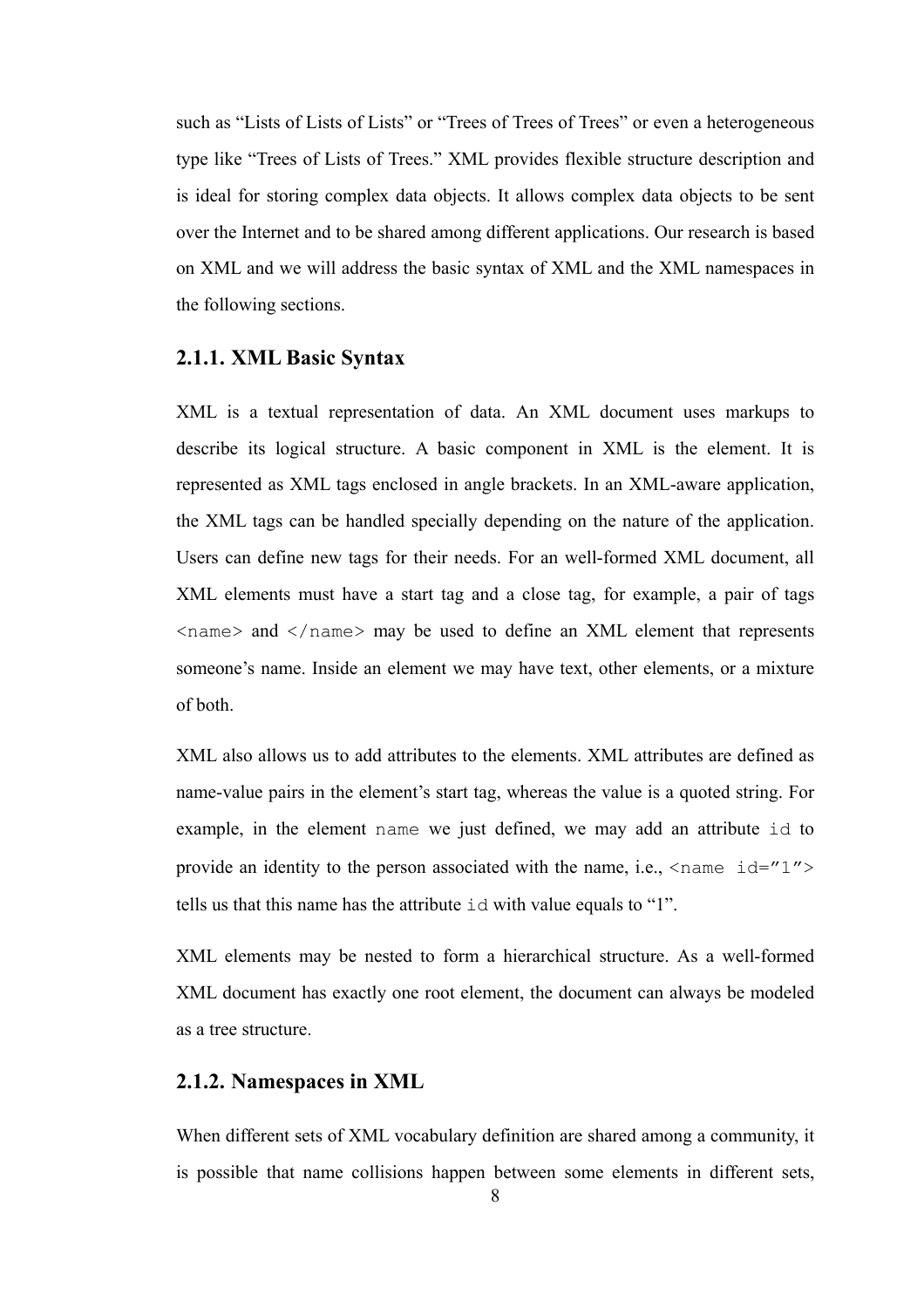which should carry different semantics by their design. XML namespaces adopt a compound name syntax to distinguish identical names that belong to different vocabularies.

An XML namespace is a collection of names, identified by a Uniform Resource Identifiers (URI) reference, which are used in XML documents as element types and attribute names. The URI references are considered identical when they are exactly the same character-for-character.

Names from XML namespaces may appear as qualified names, which contain a single colon, separating the name into a namespace prefix and a local part. The prefix, which is mapped to a URI reference, selects a namespace. The combination of the universally managed URI namespace and the document's own namespace produces identifiers that are universally unique.

To use the XML namespace, a namespace attribute has been added to the start tag of an element to give the element prefix a qualified name associated with a namespace. When a namespace is defined in the start tag of an element, all child elements with the same prefix are associated with the same namespace. The namespace attribute is placed in the start tag of an element and has the following syntax:

xmlns:namespace-prefix="namespace"

In our research project, the proposed the SEOM schema has the following namespace definition:

xmlns:seom="http://www.cse.cuhk.edu.hk/~ckma1/SEOM"

## **2.2 Overview of XML Schema**

The XML specification not only describes the XML data format and grammar, but also specifies the architecture for handling XML data. XML Processor, also known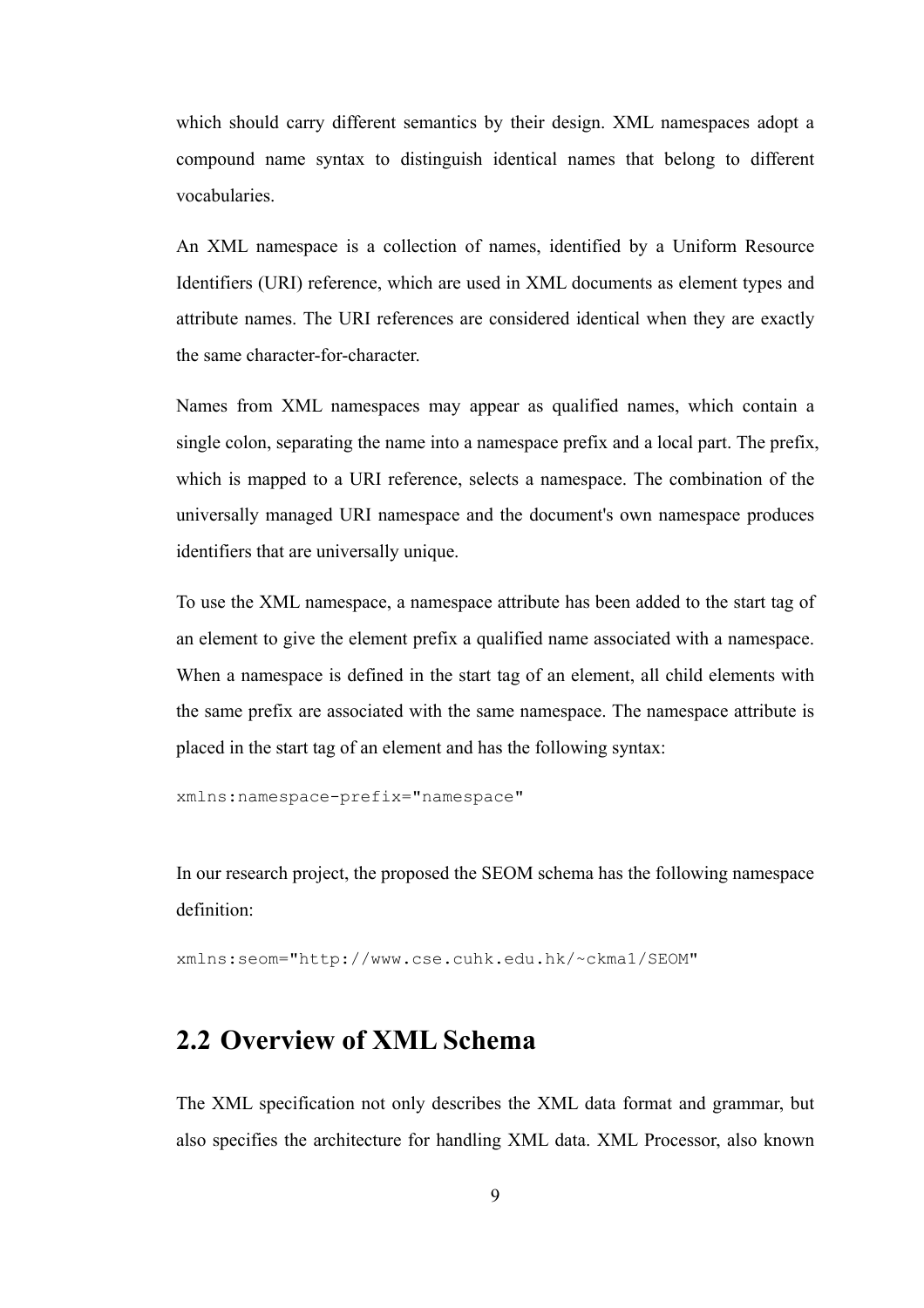as the XML parser, is part of the architecture. An XML parser ensures that the presumed XML data is well-formed. XML well-formedness defined in the XML specification certifies that the XML document has a correct structure and syntax.

An XML parser may also be used to check the validity of the user's data structure. Any XML data object is considered a valid XML document if it is well-formed, meets certain further validity constraints, and matches a grammar describing the document's content. The XML parser can use a separate document, generically called a *schema* [44], to describe and validate that instance of XML data.

In our research project, the Structured-Element Object Model is specified as schema. Besides constraining an XML document, with schema we can create an abstract description of the structure of documents. Applications development can be tied to the schema rather than to a proprietary document structure.

Moreover, as the schema enforces the document structure (by a validating engine), document exchange is more convenient since individual applications (the sender and receiver) do not need to check the document validity. This not only promotes sharing of data or model between communities, but also makes it easier for different application to process the same files.

#### **2.2.1. W3C XML Schema**

The W3C XML Schema specification [44] is aimed at offering a way to constrain documents using XML syntax. XML Schemas provide a means for defining the structure, content and semantics of XML documents. An XML Schema constrains an XML document by:

- $\bullet$  defining elements that can appear in a document,
- defining attributes that can appear in a document,
- defining which elements are child elements,
- defining the order of child elements,
- defining the number of child elements,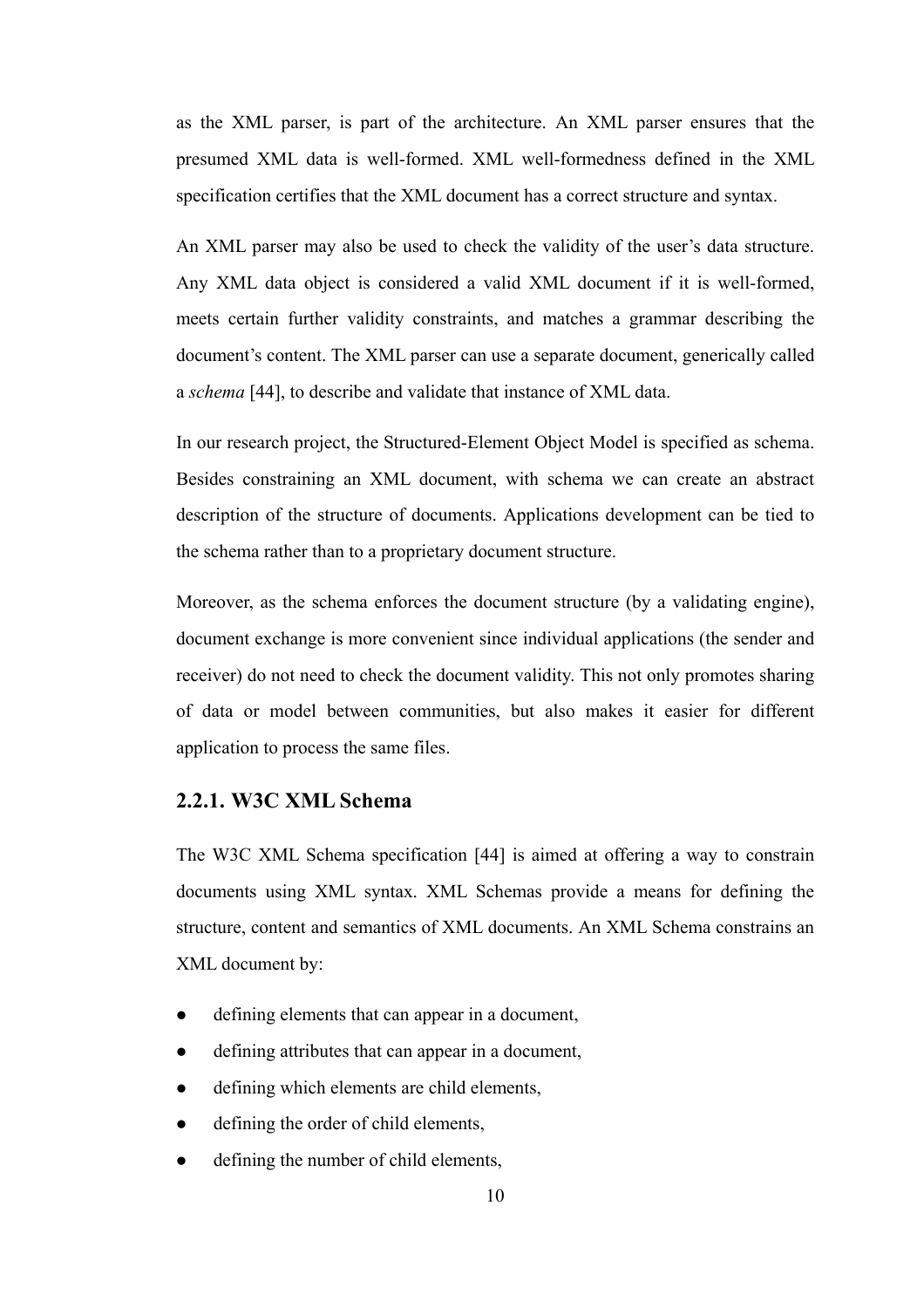- defining whether an element is empty or can include text,
- defining data types for elements and attributes, and
- defining default and fixed values for elements and attributes.

The W3C XML Schema has the namespace URI http://www.w3.org/2001/XMLSchema and it is often associated with the prefix xsd. Schema Components use the blocks that make up the abstract data model of the schema. Four primary components include simple type and complex type definitions, and element and attribute declarations.

#### **simple type**

Simple types refer to atoms of data that cannot be divided in terms of XML schema and we use data-types to define the data-type of information in a simple type. There are many built-in data-types in the XML Schema specification, some of which are listed in Table 2.1.

| <b>Type</b> | <b>Description</b>                                                               | <b>Example</b>      |
|-------------|----------------------------------------------------------------------------------|---------------------|
| string      | Represents any legal character strings                                           | Jacky Ma            |
| boolean     | Represents binary logic                                                          | true, false, $1, 0$ |
| number      | Represents arbitrary precision decimal $3.14$ , 100, 1.0E3<br>numbers            |                     |
| integer     | Represents the standard mathematical $ 1, 10, 100$<br>concept of integer numbers |                     |
| time        | Represents an instance of time in the<br>format HH:MM:SS                         | 14:12:30            |
| date        | Represents a calendar date in the format<br>YYYY-MM-DD                           | 2001-04-16          |

Table 2.1 Some simple data-types in XML Schema

#### **complex type**

A complex type refers to the content model of an element that can contain other elements and attributes. A complexType element will hold the definition of a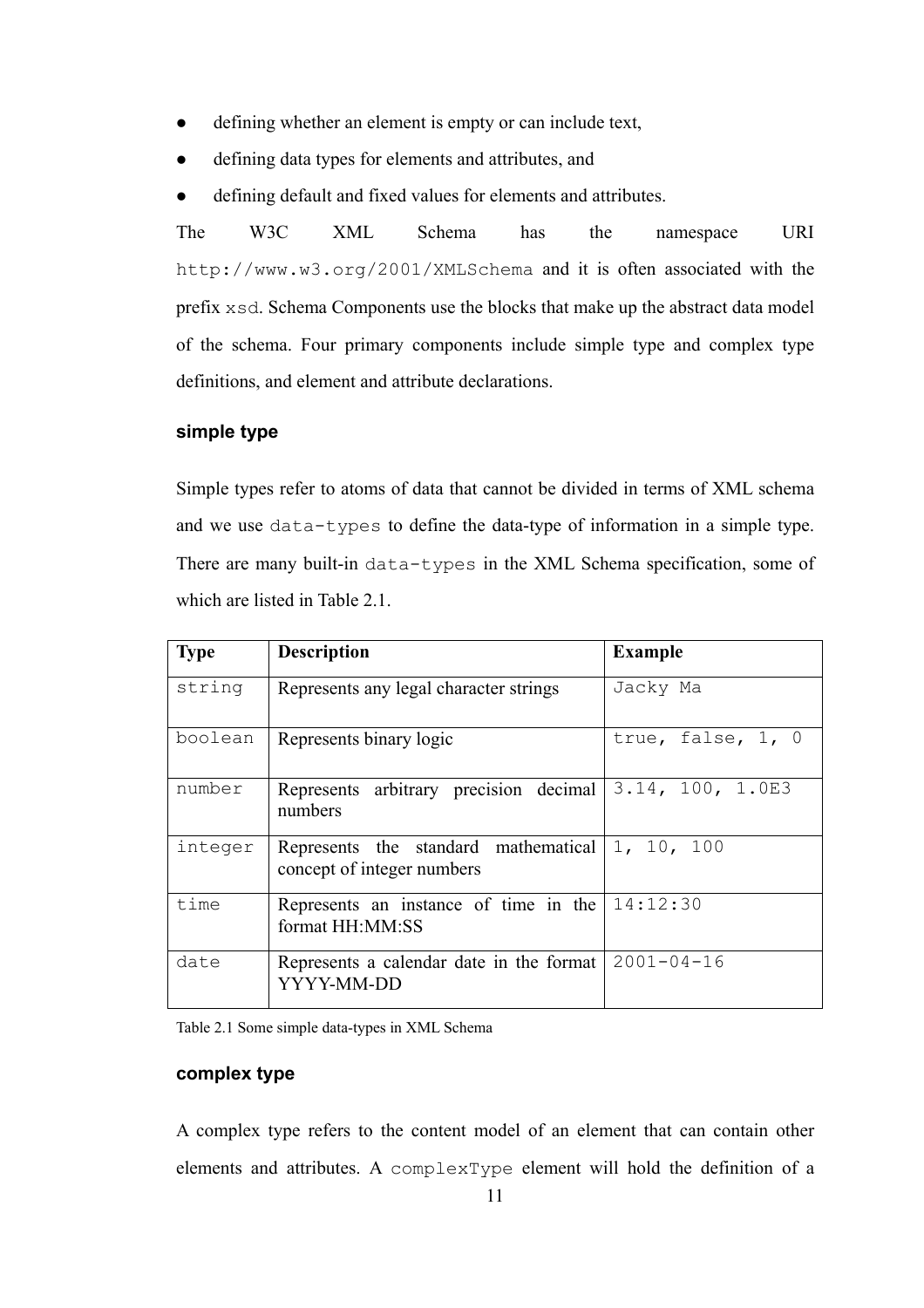complex type. It has an attribute name to hold the name of the complex type definition.

Inside a complex type definition, there can be element and attribute declaration, as well as other constrains components such as the xsd: sequence element which indicates that the child elements should appear in the order as they are declared.

#### **element**

Element is one of the major building blocks in any XML documents. The declaration of an element is an association of its name with a type. An element element will be used to declare an XML element, and a type attribute can be added to specify the data-type of the element. For example:

<xsd:element name="record" type="xsd:string"/>

will declare an element named record and the element is associated with the data-type xsd:string.

#### **attribute**

The declaration of an attribute is similar to that of an element. An attribute element is used to declare the attribute and a name attribute will specify the name of the attribute we are declaring. Optionally we can specify the data-type for the attribute value by using the type attribute. For example:

```
<xsd:attribute name="date" type="xsd:date"/>
```
will declare an attribute named date with the data-type  $xsd:date$  as its valid value. To declare an attribute for an element, however, we have to add the complex type declaration to the element. For example:

```
<xsd:element name="record">
```

```
 <xsd:complexType>
```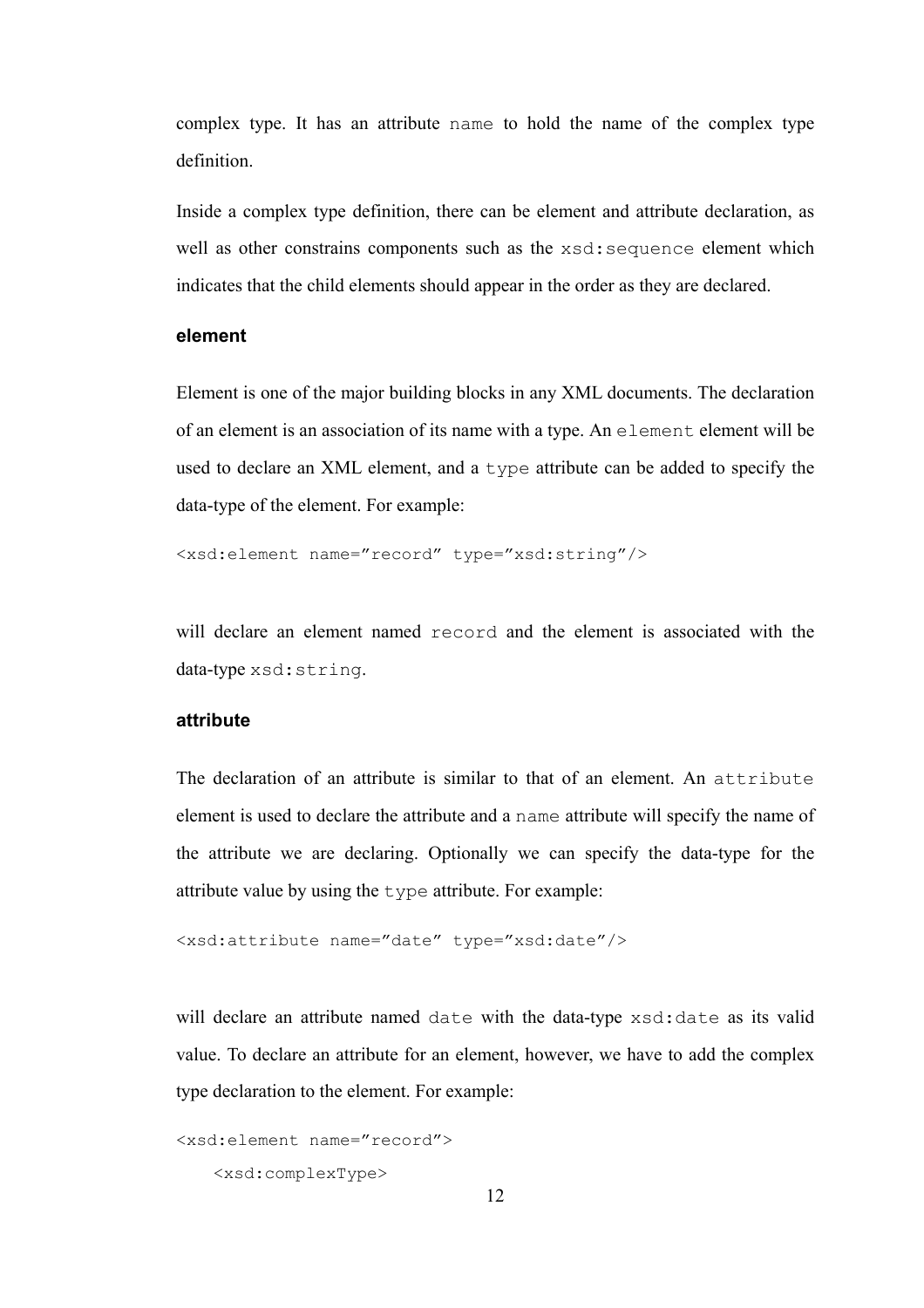```
 <xsd:attribute name="date" type="xsd:date"/> 
        <xsd:string/> 
     </xsd:complexType> 
</xsd:element>
```
The above example declares an element named record, and adds the date attribute of xsd:date data-type, and the element contains a string value.

#### **2.2.2. Schema Alternatives**

Although XML Schema is an "official" development of the W3C, there are some schema alternatives that provide different approaches in modeling XML data structure. Some XML-based application platforms are developed on the basis of particular schema alternatives. XML-Data, XDR (XML-Data Reduced), and Schema for Object-oriented XML (SOX) are examples of such schema alternatives: XDR is the basis for the BizTalk Framework, and SOX is used as the basis for CommerceOne's e-business initiative.

In our research, we have adopted a tailored schema for our Structured-Element Object Model. The schema binds the XML data with the SEOM and the Java classes that implement the Structured-Element. The schema, however, is embedded in the W3C XML Schema where a primary schema component is added.

## **2.3 Overview of XPath**

The XML Path Language [42] (XPath) is a querying language that is used to address specific parts of an XML data object as nodes within a tree. In support of this, XPath can also handle strings, numbers, and Boolean variables. XPath expressions use a compact non-XML syntax, which allows for easier use within URIs and XML attributes.

This language handles XML data as paths within an abstract hierarchical tree structure of nodes, and a current context node. The addressing capability of XPath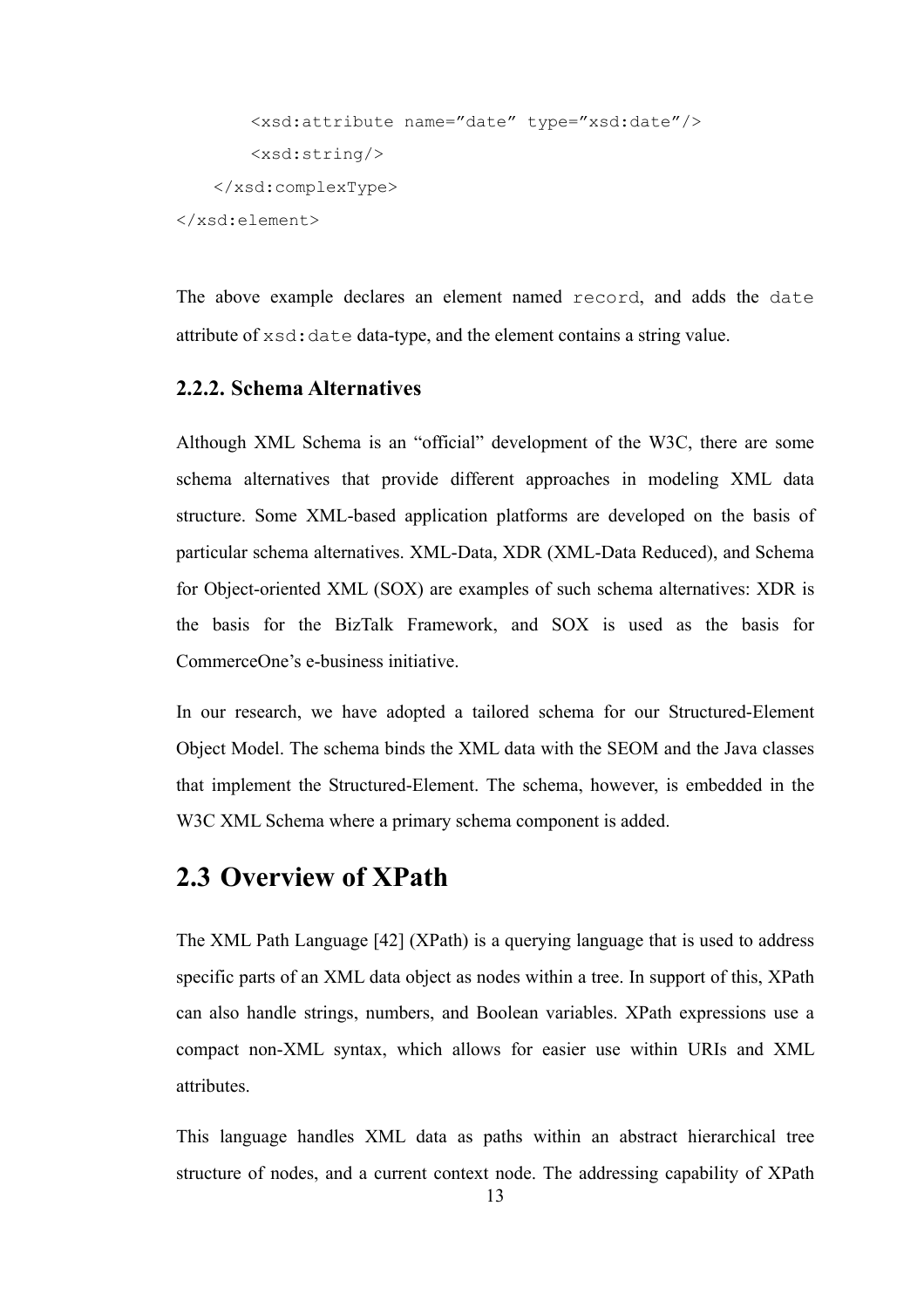also implies the ability to match patterns in the XML data, providing a simple method of querying that data.

XPath can be viewed as a way to navigate around XML documents. It models an XML document as a tree of nodes. There are different types of nodes, including element nodes, attribute nodes and text nodes.

The primary syntactic construct in XPath is the expression. An expression is evaluated to yield an object, which has one of the following four basic types:

- node-set (an unordered collection of nodes without duplicates)
- boolean (true or false)
- number (a floating-point number)
- string (a sequence of UCS characters)

One important kind of expression is a location path. A location path selects a set of nodes relative to the context node. The result of evaluating an expression that is a location path is the node-set containing the nodes selected by the location path. Location paths can recursively contain expressions that are used to filter sets of nodes.

A location path consists of a sequence of one or more location steps separated by "/". The steps are composed from left to right and each step in turn selects a set of nodes relative to a context node. Each node in that set is used as a context node for the following step. The sets of nodes identified by that step are unioned together and the final set at the end of the path will be the resulting nodes selected by this location path.

A location step has three parts: an axis, a node test, and zero or more predicates. The XPath axis specifies the direction along which the hierarchy of nodes is being navigated. The node test specifies the node type and expanded-name of the nodes selected along the specified axis. The optional predicate allows further filtering of the node set yielded when the node test has been applied in the specified axis.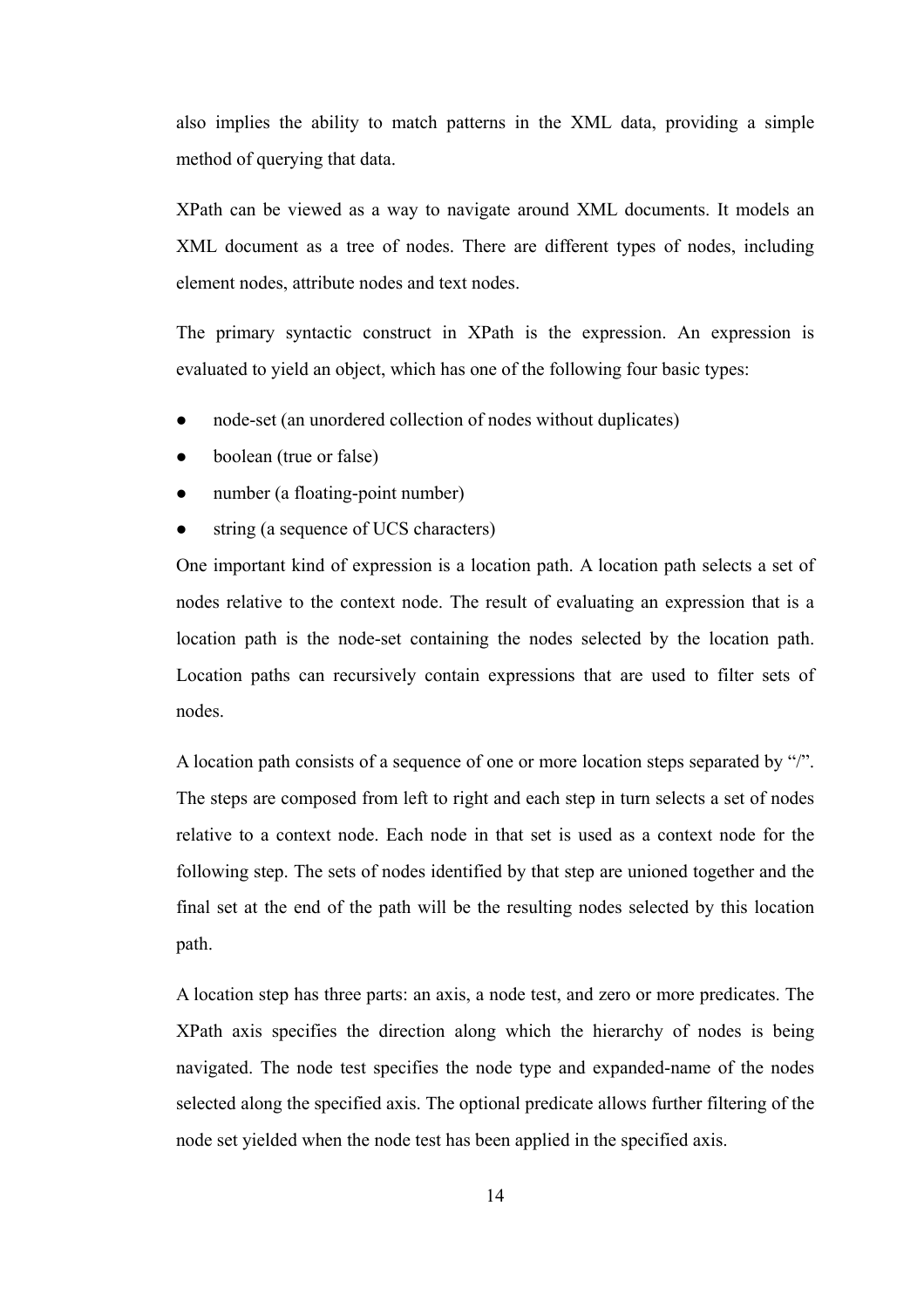There are 13 different axes defined in XPath, including child axis, descendant axis, parent axis, ancestor axis, self axis, attribute axis, and also axes defined for the siblings, preceding or following nodes, etc.

For each location step, there must be a node test. The node test selects a set of nodes from the specified axis by using the qualified name of the node. For nodes that do not have a qualified name, a node type test can be applied. For example, we can use text() to select all text nodes, or comment() to select all comment nodes. There is also a node test node () that will select any node of any type whatsoever.

A predicate is another component in the location step. It filters a node-set with respect to an axis to a new node-set. For each node in the node-set to be filtered, the predication expression is evaluated with that node as the context node, with the number of nodes in the node-set as the context size, and with the proximity position of the node in the node-set with respect to the axis as the context position. The node will be included in the result node set if and only if the predicate expression evaluates to a true value. For a predicate expression, it may yield a boolean value or a number. If the result is a number, the result will be converted to "true" if the number is equal to the context position; and to "false" otherwise.

In our research project, we enhance the query capability when using with SEOM Documents by introducing a query function. The query function is embedded into the predicate term of a location step. This provides a convenient method to select nodes based on the semantics of the element structure.

## **2.4 Overview of DOM**

An XML document is a hierarchical tree of elements and other entities. Document Object Model (DOM) [41] is the standard tree object model used in processing XML documents. The DOM defines an interface for dynamic access and modification of structured data in XML. The interface is platform-independent and language-neutral and is not tied with a specific implementation; it is designed to be used with any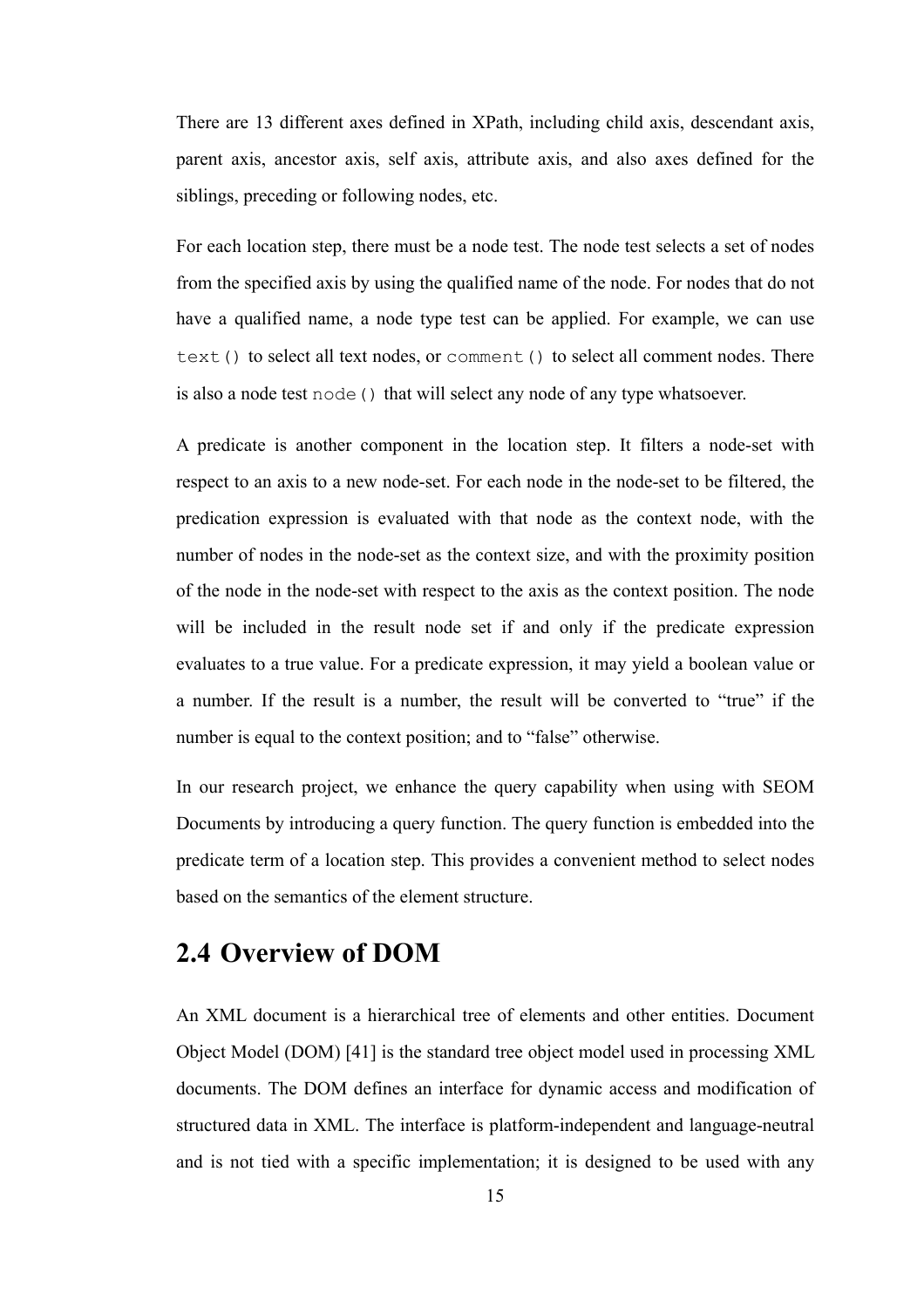programming language and any operating system.

When the DOM is used to manipulate an XML text file, the first thing it does is parse the file, breaking the file out into individual elements, attributes, comments, and so on. The DOM then creates a representation of the XML file as a node tree in the memory, and modification can be made to the tree through the DOM interface. By using the DOM to create and access XML documents, not only the grammar and well-formedness of XML document will be ensured, but it also abstract the content away from the grammar and thus simplifies the document manipulation.

Most of the APIs defined by the W3C DOM specification are interfaces rather than classes. That means that an actual implementation need only expose methods with the defined names and specified operation, not actually implement classes that correspond directly to the interfaces. This allows the DOM APIs to be implemented as a thin veneer on top of legacy applications with their own data structures, or on top of newer applications with different class hierarchies.

The Node interface is the primary datatype for the entire Document Object Model. It represents a single node in the document tree. While all objects implementing the Node interface expose methods for dealing with children, not all objects implementing the Node interface may have children; some types of nodes may have child nodes of various types, and others are leaf nodes that cannot have anything below them in the document structure. Some of the more specialized interfaces are:

- Document
- **Element**
- Attr
- **Text**
- **CDATASection**

The DOM also specifies a NodeList interface to handle ordered lists of Nodes, such as the children of a Node, or the elements returned by the Element.getElementsByTagName() method.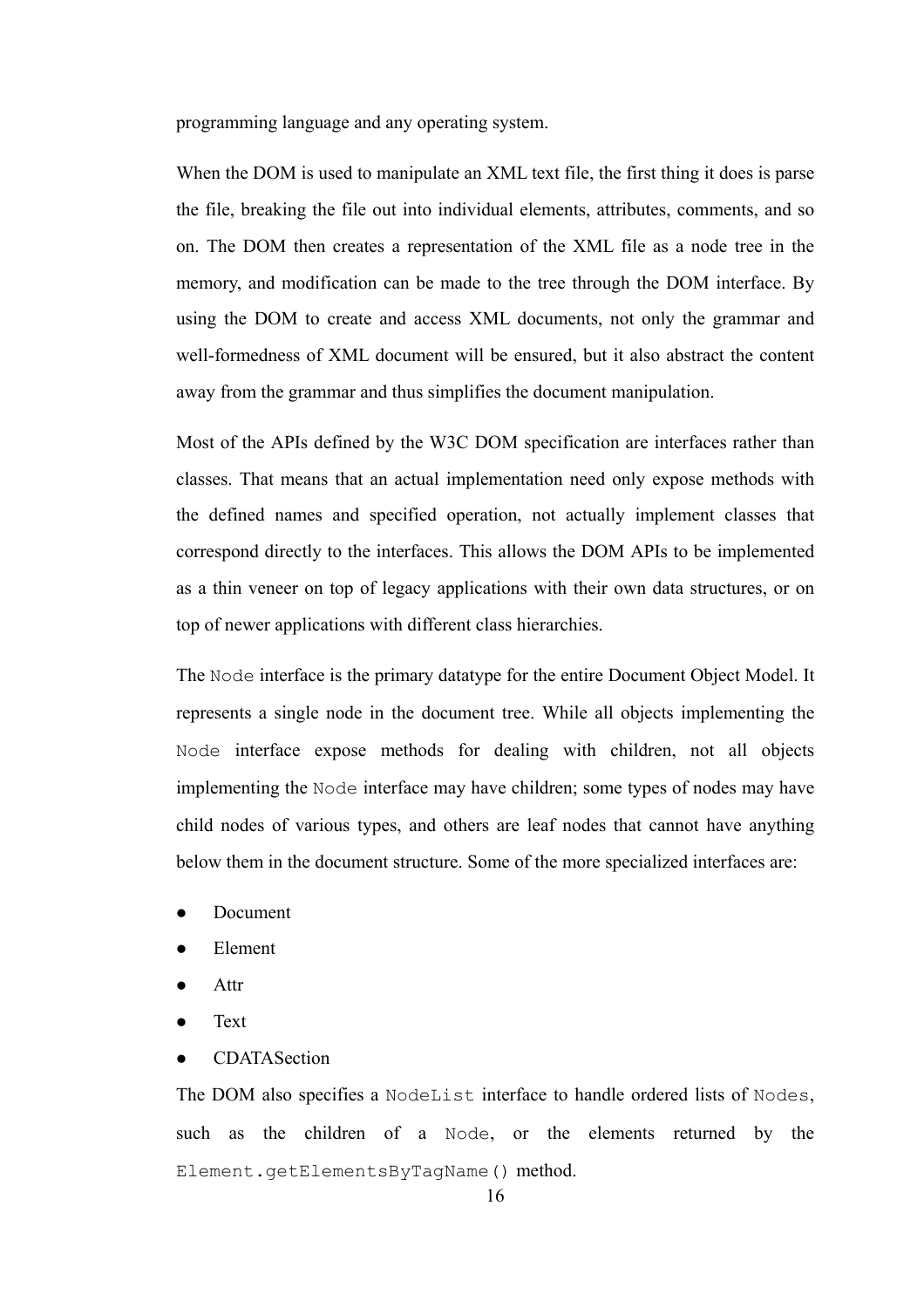In our research project, our Structured-Element Object Model implements the DOM interface, plus an additional interface for SElement type. Details of the modeling will be covered in Section 4.1.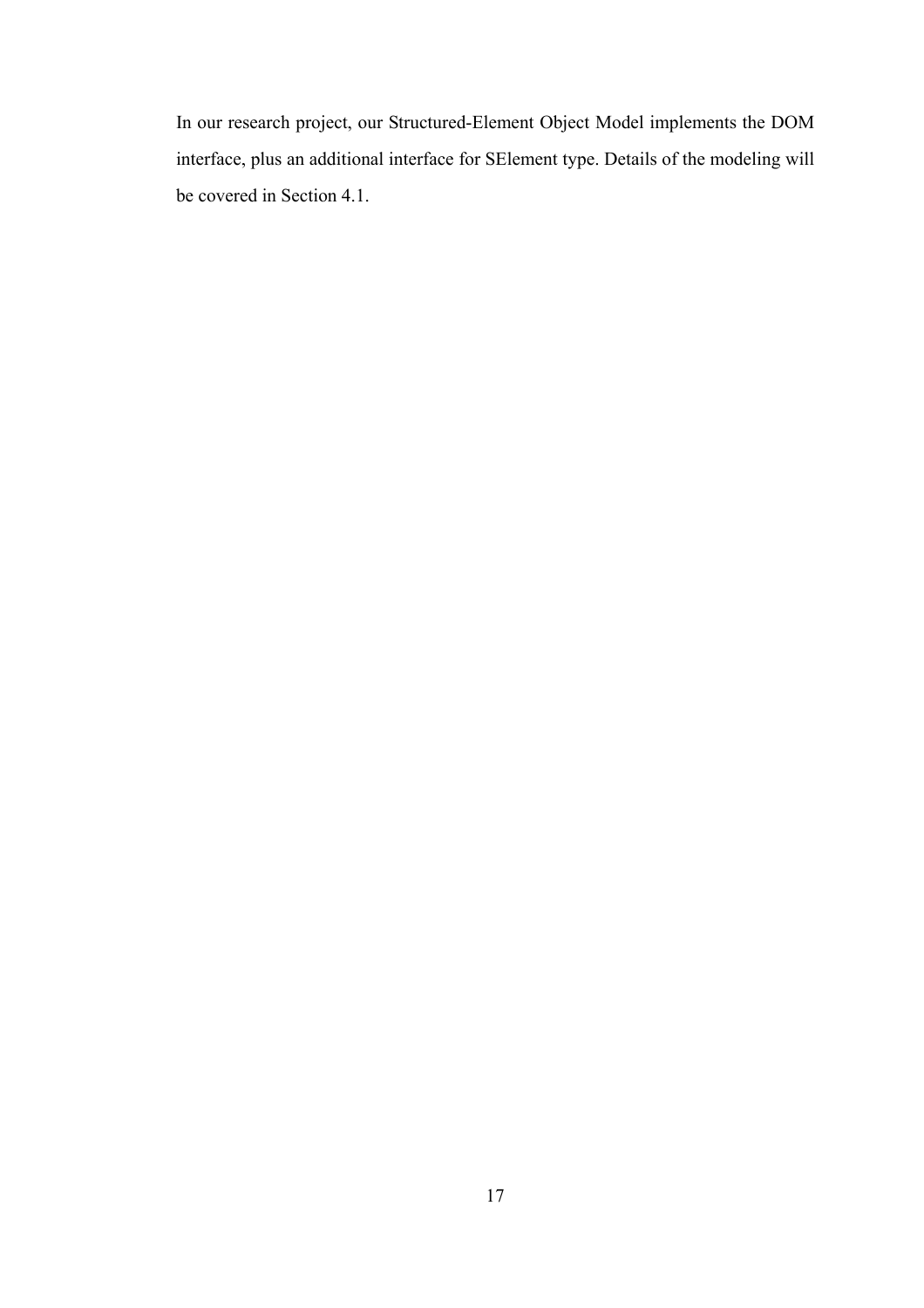# **Chapter 3. Overview of Structured-Element Object Model (SEOM)**

XML is a metadata language, which means "data about data."[38] XML data modeling is an activity of using XML to model data [18]. The process may involve finding the most suitable and economical usage of document, elements, attributes and text sections to represent data in the abstraction level [32], which may result in higher reusability and save development effort [23].

In Chapter 1, we have described the need for storing and manipulating complex data objects in XML and the need for extending the DOM interface to address this kind of application. In our research project, we propose a *Structured-Element Object Model* (SEOM), which extends the Document Object Model by introducing a new node type, the *Structured-Element* (SElement).

In this chapter, we will present the overview of our model, including the research object, some general concepts for our model, as well as the approach in implementing the model. This chapter provides the basis for the modeling, processing, and implementation of SEOM, which will be covered in subsequent chapters.

## **3.1 Introduction**

XML is a new standard for representing and exchanging data on the Internet. How to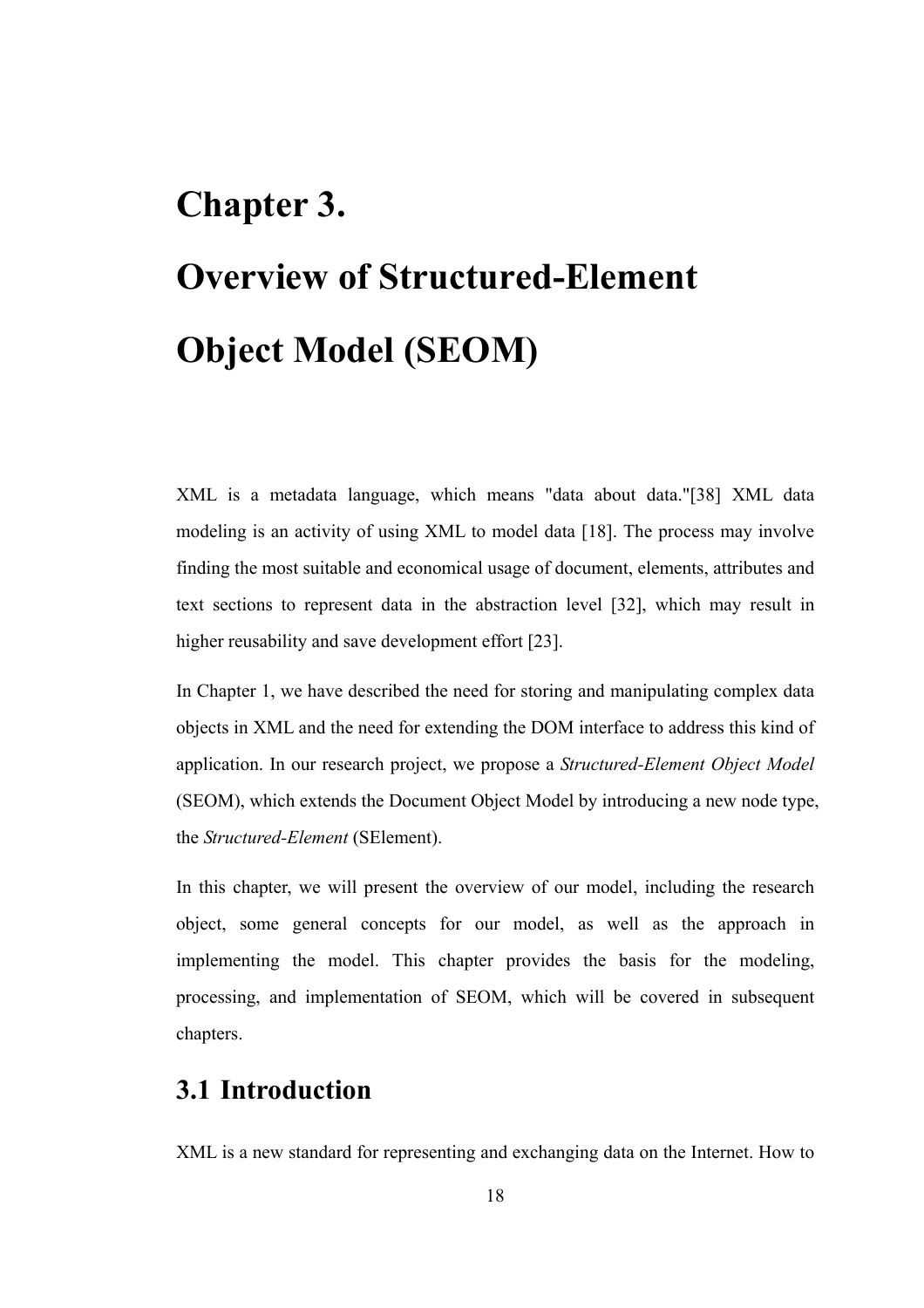model XML data for web applications is a hot topic that attracts a lot of interests. In modeling XML data, metadata plays one of the most important roles.

XML assigns semantic and structural meanings to the data on the Internet. This makes it possible for web applications and database management systems to manipulate, manage and retrieve the data on the Internet. XML can also be used to define data transfer format, data manipulation algorithm or represent semi-structured data [14].

In general, XML represents semi-structured data with no rigid schema; the basis for processing XML data is to establish a suitable data model for XML data. There has been a lot of work for modeling XML data into relational and object-relational models to facilitate better information management [11, 12, 16]. However, for XML data modeling in application development, an object-oriented data model can reflect the concepts of components in object-oriented programming languages more appropriately; this benefits building of reusable software components [4, 17, 30].

When XML is used in application development, data access inside an XML document is a major consideration. For accessing a record inside a small XML document, it will be rather easy to read all the records to get the one you want; for a larger document, it may be more effective by using some filtering techniques like XPath to reduce the number of records to be processed. However, for an even larger document, the ordinary filtering features (e.g. string matching in XPath) may not be efficient enough, and an indexing structure may be employed to increase the search speed. For an effective indexing, metadata is needed to provide understanding on the contents in the document [18].

Moreover, in application development, it is often that complex data object that represents a single business/logical entity is needed. The single-valued Element object in DOM is not sufficient to carry the complete information. Therefore we need a new data representation that is flexible in representing complex data as a single entity.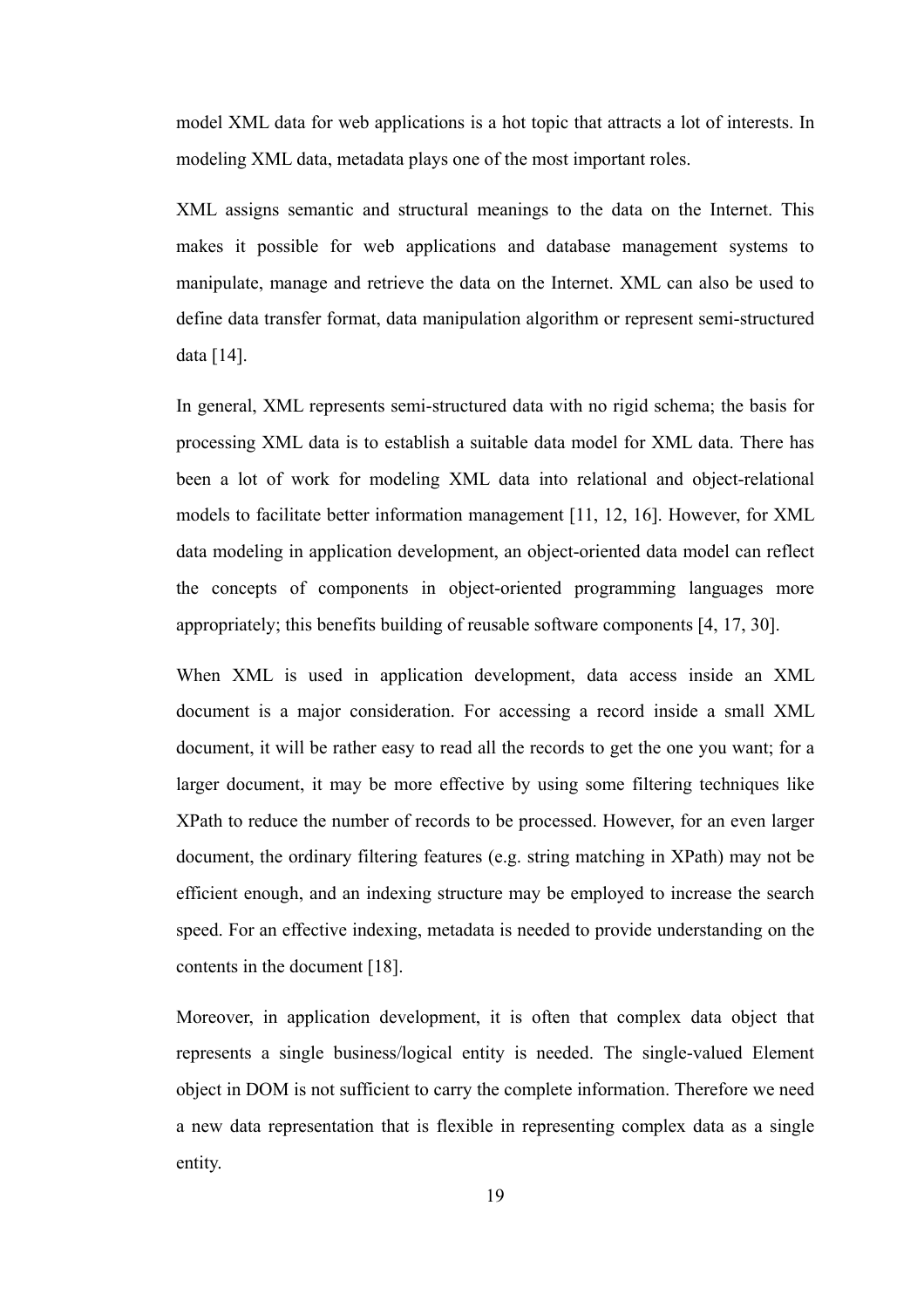In our research, we propose a data model similar to DOM that has a hierarchical tree structure of data objects. A new node type, *Structured-Element* (SElement), is introduced. The node type is given this name because it is similar to the XML Element type but embeds an additional data structure inside. The SElement provides great flexibility in modeling different complex data types. Its internal data structure resembles an indexing structure for the XML data; or the internal data structure itself can stores data in a more efficient manner than in the generic tree structure of DOM. Metadata takes an important part for the system to know what kind of structure should the XML data to bind with. As SElement is the major invention in our model, we name our model Structured-Element Object Model (SEOM).

## **3.2 Objectives**

Our research mainly focuses on using XML to support complex data objects such as "Lists of Lists of Lists", "Trees of Trees of Trees", heterogeneous type like "Trees of Lists of Trees" [25], or other user-defined complex data type that address special needs in any specific fields.

We defined a data model to represent XML documents; the new data model takes care of the meanings in element structures. There are a few objectives for our data model:

- to build reusable software components;
- to define a schema for storing and exchanging XML data containing complex data objects;
- to facilitate marshaling and unmarshaling between XML data and complex data objects;
- to manage complex data objects through a neat interface;
- to hide private data members for a complex data object;
- to be flexible in binding with different complex data types;
- to be extensible in introducing new data types; and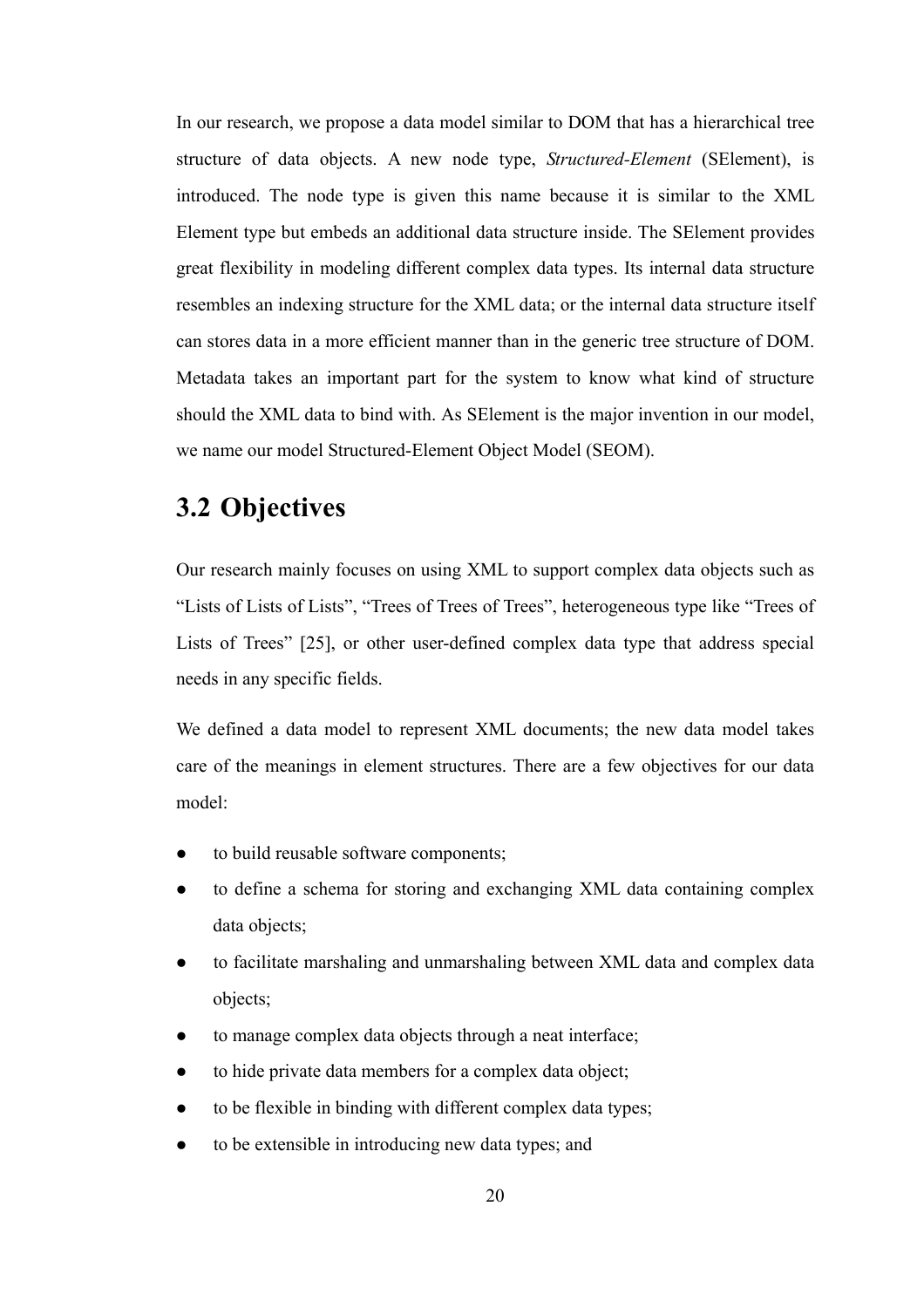• to be compatible with current hierarchical object models (DOM).

This thesis presents our object modeling for XML data. We define a set of data types and their interfaces. We also define the syntax of SEOM schema, which facilitates declaration of the added *SElement* type specifically. Then we describe how could how are these data objects implemented, and how is the XML data parsed into instance of SElement. Moreover, we also describe two mechanisms for querying *SEOM Document*, i.e. *query wrapper* and *extended XPath query function*. In the following section, we will introduce the general concepts in SEOM.

### **3.3 General Concepts in SEOM**

#### **3.3.1. Data Representation**

Data representation is twofold in physical representation and in logical representation. In SEOM, the physical representation means how are data represented in an XML file, and the logical representation means how are the data interfaced to the application programmers [27, 29].

In the conventional Document Object Model, these two representations bind together tightly; there exists a one-to-one mapping for the data types in these two domains. Major node types in DOM, including Element, Attribute and CharacterData, are the same as the data types in XML specification. The simplicity of the model promotes high flexibility in manipulating XML data, however, the lightweight component approach may not be the most suitable and economical representation of complex data.

Consider that many complex data structures like relational data and various indexing trees are frequently used in many programs, storing their contents in XML would bring a lot of convenience and flexibility. However, application programmers are mainly interested in high-level information and contents but not details in indexing or schema modeling. An abstraction for complex data objects would simplify the program design and shorten the development time. Therefore, we will present a XML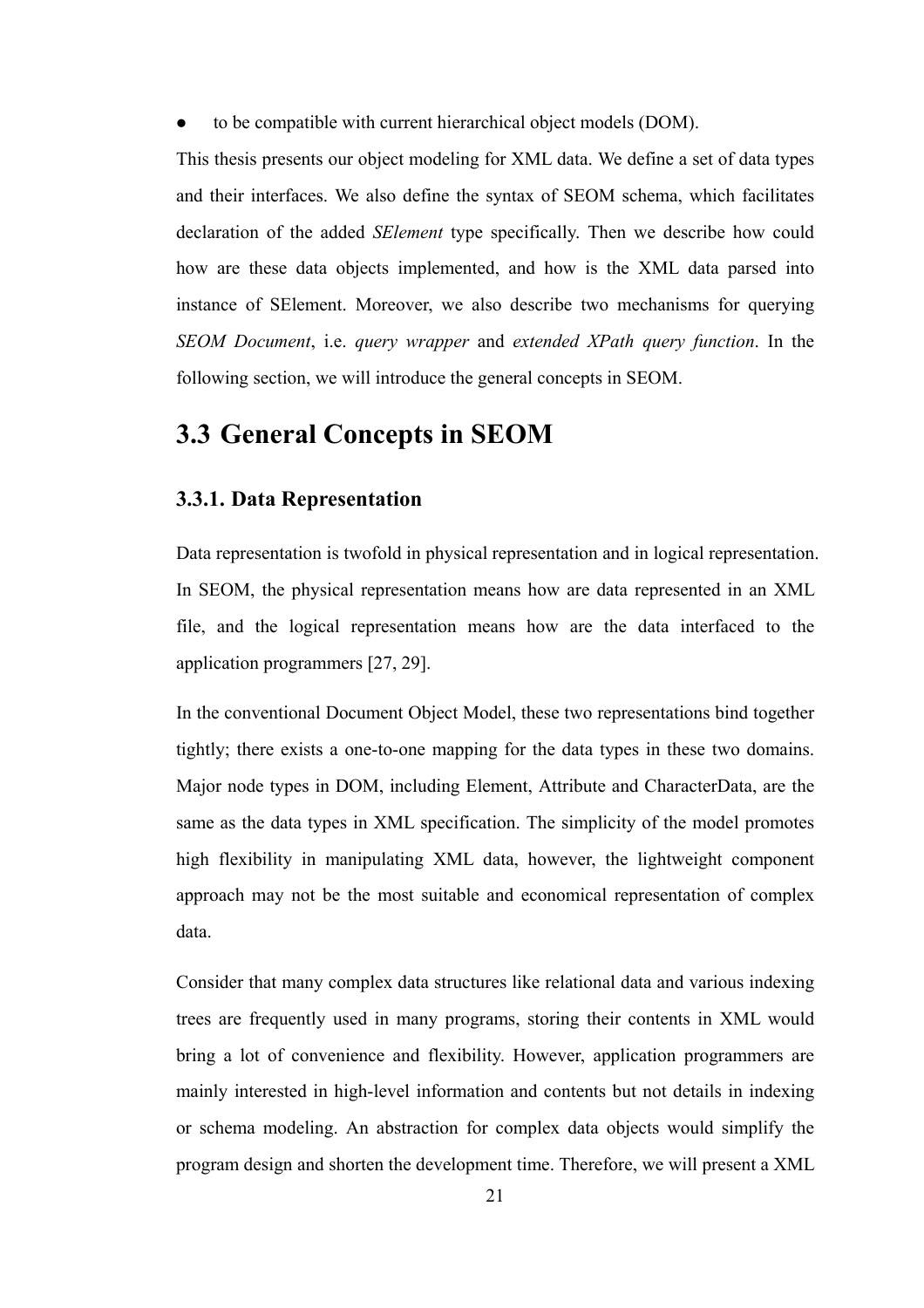data modeling in which the physical data representation and the logical data representation are more flexibly coupled.

#### **Physical Data Representation**

While a generic tree structure is able to capture the "external" appearance if many different data structures, these structures are indeed different in their meaning and behaviors. A generic tree cannot capture the internal properties of individual "sub-types". For example, the B-tree, quad-tree, R-tree  $[15]$ , R<sup>\*</sup>-tree, X-Tree and M-Tree belong to the tree class [11, 19], but each of them defines different ways of indexing a spatial data set and provides different query operations on the data set. In some cases, a structure can be "represented" as a tree, but its fundamental representation is something else. Relational table is a typical case for this kind of structures; the HTML table element presents a table-like structure to the users, while it is also a tree-like structure from the viewpoint of Document Object Model; and in Relational DBMS, a table is indexed as B-Tree to optimize various operations, which does not looks like a table anymore.

When designing an XML data representation, the most important structure information is what kind of data structure is allowed. All schema language basically defines the allowed nesting structures of elements. We adopt the XML Schema to declare the element structure for an XML document. Besides "what XML trees are allowed", another important structure information we raised here is "what is the type of the tree". Metadata takes the role of specifying this information. The SElement declaration is embedded in a schema when an XML element together with its sub-tree structure should map to a complex data object; the declaration includes how the different components of XML tree (element, attribute, and text nodes) are mapped into the data members in the target class.

Moreover, there are two different approaches in physical data representation:

First is to embed the complete index-tree structure in XML file, such as a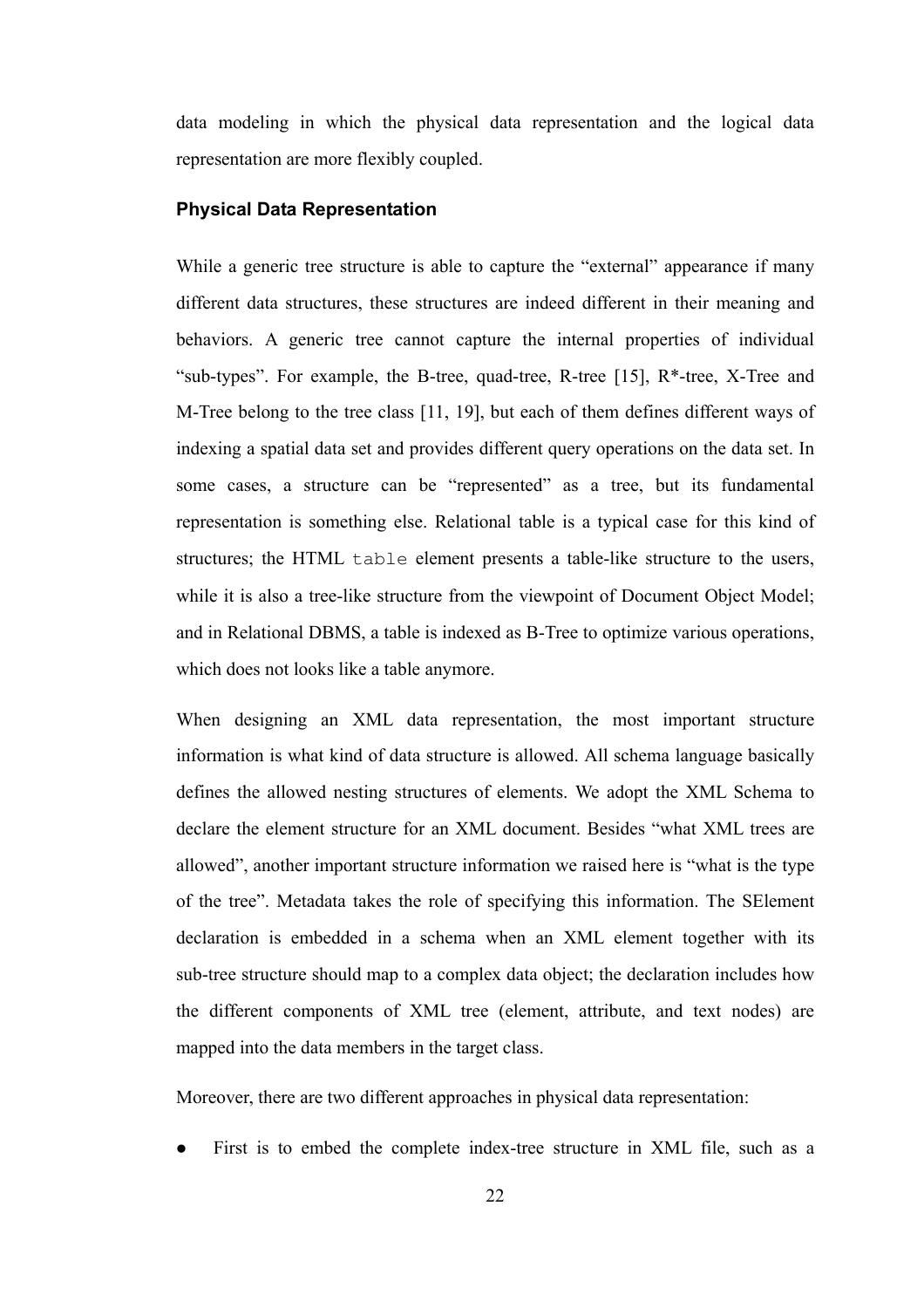complete R-Tree, or a B-Tree. In this way, the object will be instantiate via a bulk-loading manner.

Second is to model the data elements only in the XML file, i.e., the data points in R-Tree, or data tuples in a table (instead of the B-Tree indexing structure for table). In this way, the object instantiation will involve a building process for the internal data structure.

Both approaches are valid physical data representations, but they have different advantages (and disadvantages) and require different implementation classes.

#### **Logical Data Representation**

While the XML documents can capture a variety of data relationships, the development of large, realistic applications is much simpler by using the most appropriate logical representation. In modeling a large system, only part of the information is frequently accessed, and it is more efficient to make the most desired information as explicit as possible in the representation. This concept is consistent with data encapsulation in an object-oriented programming language.

Currently, there are two major type of logical data representation for XML data:

- z one is to focus on reflecting XML data structure in its "natural form", and
- another type is to reflect business/logical objects;

DOM [41] and JAXB [34] are typical examples of these two types respectively.

These two representation types have their own advantages and disadvantages. The first approach reflects an XML document as a single entity; it provides a generic view to any hierarchical structured document; it is supported by a number of XML-related technologies such as XPath, XSLT, etc. The second approach, on the other hand, reflects each logical entity as a single object; it facilitates better data encapsulation; closely models the object-oriented programming paradigm, and protects against illegal data access in team development.

In our model, we combine the benefits of these two representation types. As a whole,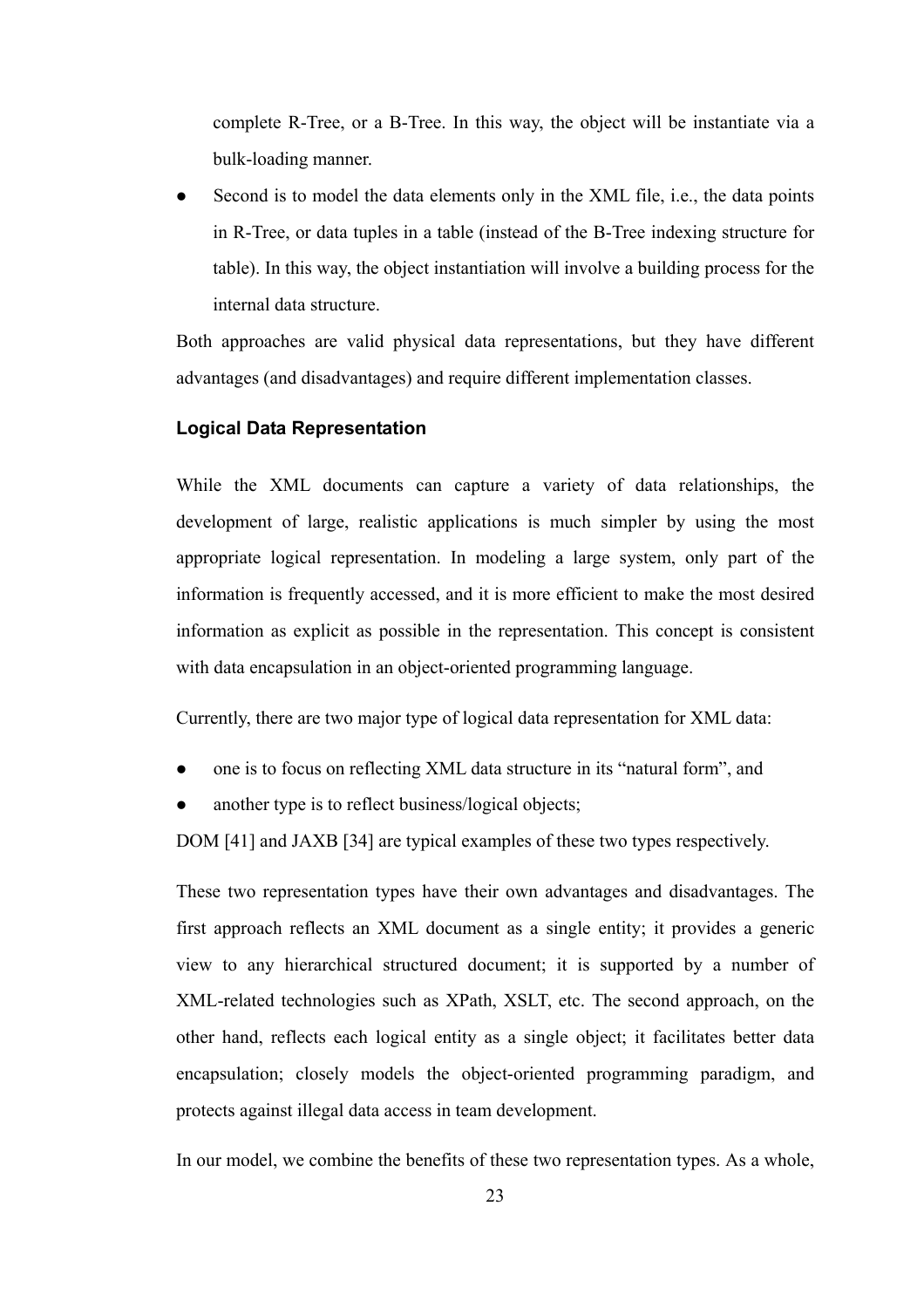the SEOM resembles the DOM with an additional SElement type and additional functionalities. In addition, SElement is designed to encapsulate logical entities as the data binding technology does. The SElement maps an XML subtree into a single node object, encapsulates the element structure as its internal data and presents a query interface to the programmers. Figure 3.1 shows the structure of an SElement. It is connected to a parent node and a number of child nodes just as an Element would. The only difference is that it exposes a query function that allows programmatic accesses to the internal data structure.



Figure 3.1 Structure of an SElement

## **3.3.2. Data Binding**

In SEOM, we separate the parsed document object from the physical XML file layout; the parsed document object does not reflect the primary XML structure in an one-to-one manner. Schema is used to bind the primary XML constructs to the SElement implementation classes. Figure 3.2 shows the relationship between the data (primary XML constructs), schema, implementation classes, and the SElement object. To make the model generically applicable, we do not define any special tags in the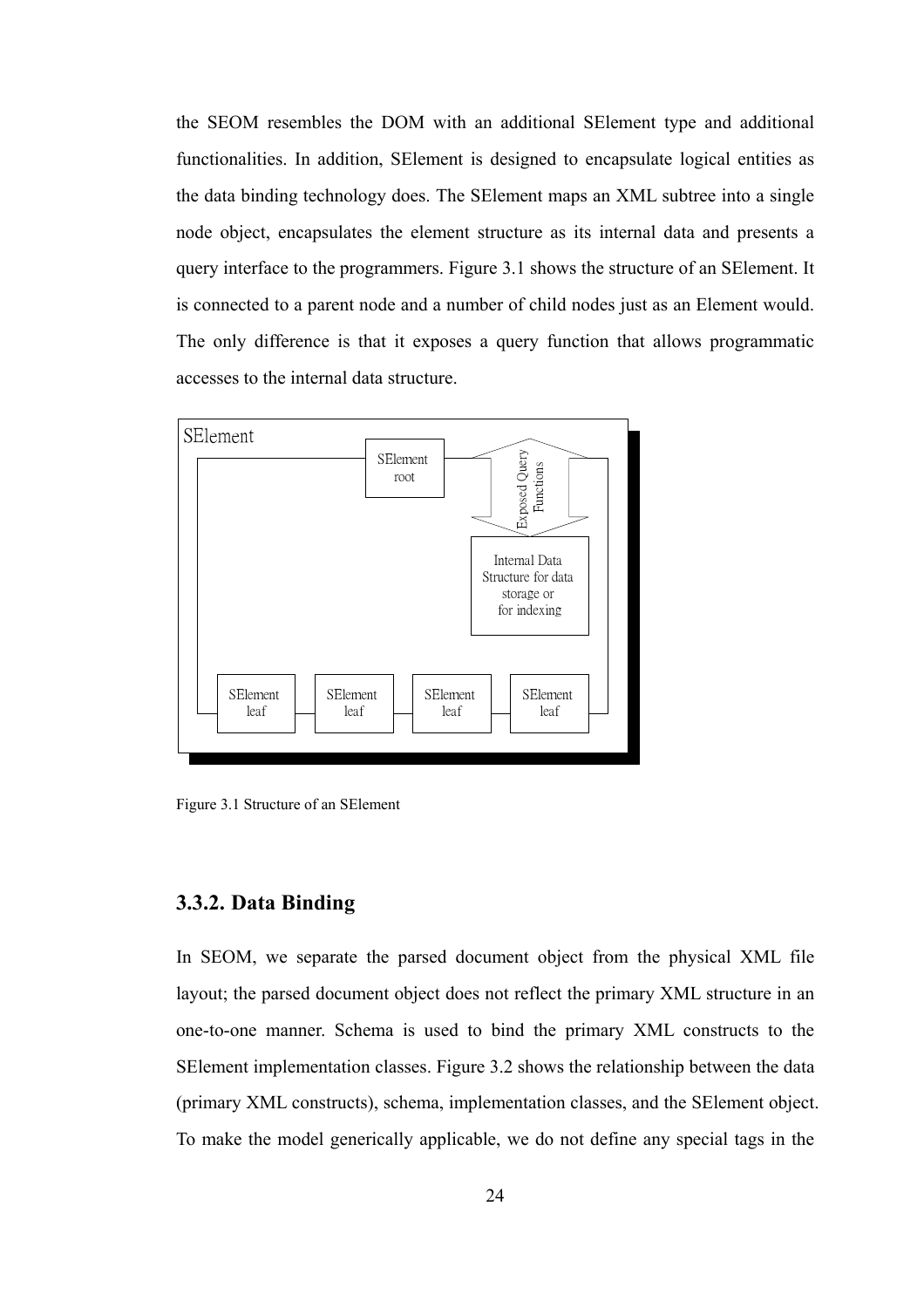XML document; instead, we define the bindings in the SEOM Schema. The SEOM Schema has a set of basic constructs; the constructs are generally used for data binding, and they are not tied to any particular model.



Figure 3.2 Relationship of Data, Schema, Class, and Object Instant

In our research, we combine the techniques in data binding with the tree-like data structure of tree-based parser. Since Java is one of the most popular programming languages for developing Web applications, we use Java objects to represent our proposed objects for XML data [24]. Developers can build applications with Java classes that reflect the logical entities, and to interface those Java classes to the generic DOM structure through the SElement node object. The Java classes are also interface automatically to any XML that conforms to a schema definition. Consequently, a Java class will be loaded with XML data automatically and instantiated as one of the nodes in a larger DOM structure. Details of parsing and data binding will be covered in Section 5.3.

#### **3.3.3. Data Access**

Data access is the essential part for a data model. The accessing methods defined will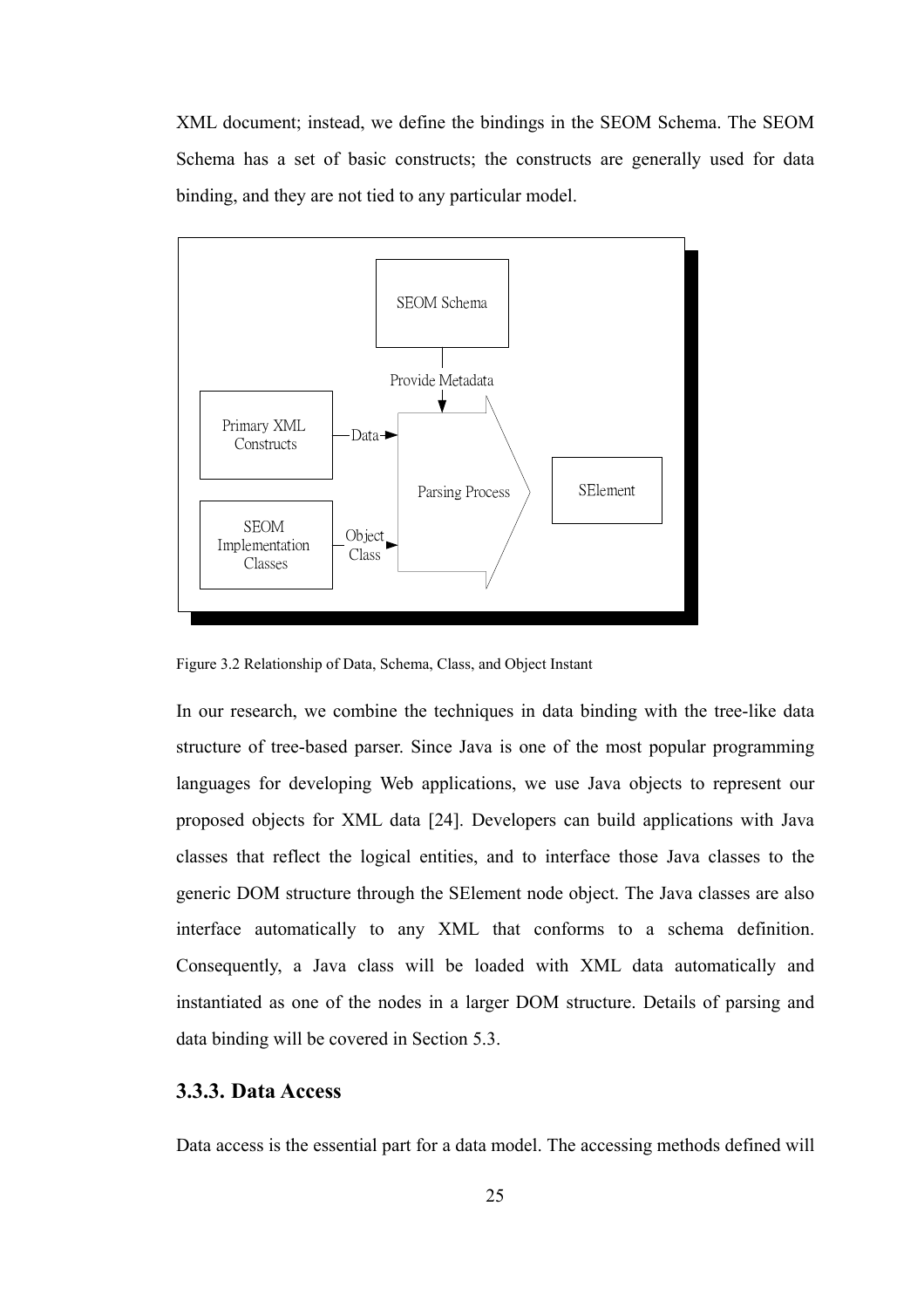affect the usability of the model.

In accessing an XML document inside a database management system, the query language of that database model is often used. For non-database system, XPath is a technique adopted by the W3C Consortium and it is widely used in Internet applications and client-side scripts to address parts of XML documents.

In this thesis, we define two data accessing methods. First is the *wrapper* method. This method is particularly designed for using in a programming framework; it uses XML messages to wrap a query or a result set. It allows users to retrieve a *query wrapper*, fill in the required parameters, and then submit the query by using the filled wrapper.

Another data access method that can be used in SEOM is the XPath. We extend XPath with an additional query function that can be embedded as a *term* in the *XPath predicate*. This function performs queries similar to the query wrapper, except that a wrapper can take complex type parameter and generate complex type result, which is not possible for the XPath type query.

More details of querying will be cover in section 5.4.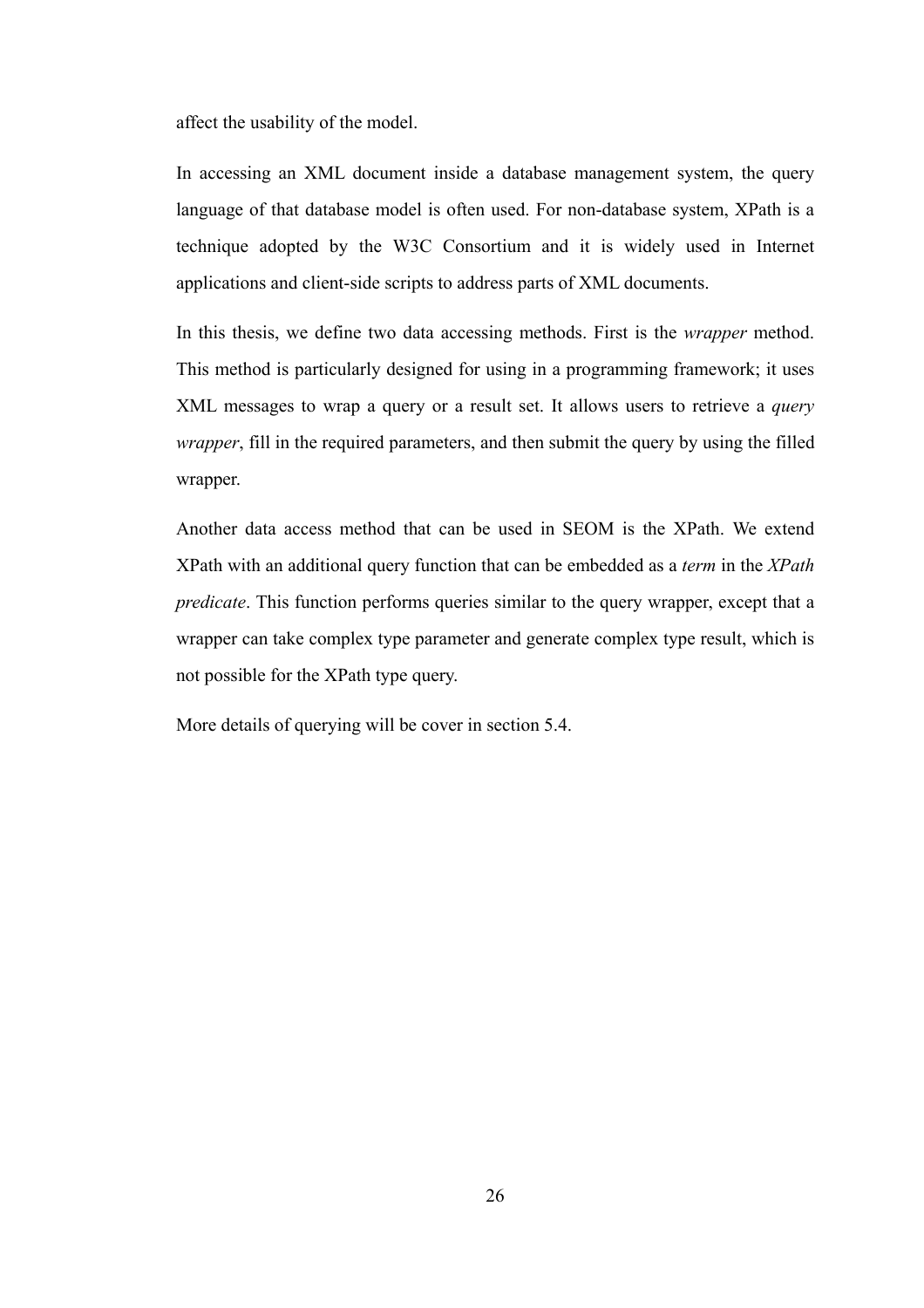# **Chapter 4. SEOM Document Modeling**

# **4.1 Data Modeling**

A data model describes the structure, function, and constraints of the data, which focusing on the abstract properties of the data and ignoring the concrete limitations imposed by a computer system. This will be useful to provide a clean concise overview when overwhelmed by the details and implementation.

XML and HTML are similar in a sense that they are formed by inserting a set of tags into a body of text. While HTML tags are pre-defined and allow common browsers to interpret them for drawing the layout of the document. XML tags, on the other hand, are defined by users and are not concerned with display at all. There is no existing software that will automatically understand the tags, unless it is specifically written to interpret the specified structure.

Despite that the semantics of XML document could not be automatically understood, they could still share a common data model with the help of specifications and metadata. The XML specification provides the data types and constraints that would be necessary for a data model. As a markup language, XML itself do not include any explicit operations other that the ones for creating elements in the data type, though the associating standards like DOM and XPath suggest additional operations like the manipulating and querying operations.

There are a number of data models that are relevant to XML, include entity-relational,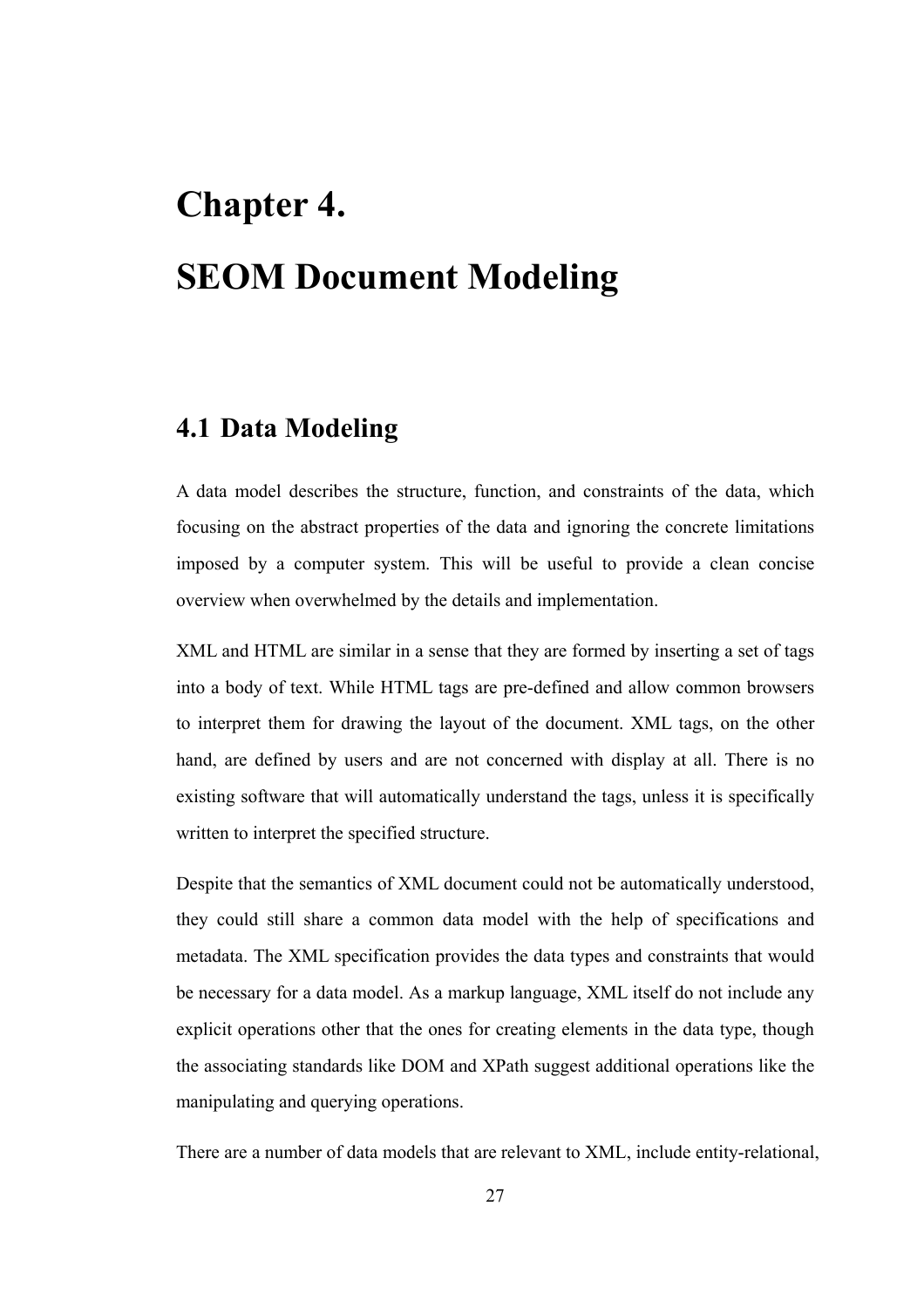semantic, graph data model [14] and etc. In the following subsections, we will first introduce a simple XML data models, and followed by the data model defined in the Structured-Element Object Model.

# **4.1.1. Simple XML Data Model**

This section introduces a simple data model for XML. The model illustrates the fundamentals of a XML data model, like creating documents, elements, attributes, and character data regions. The simplicity will help you to have a brief idea of XML data modeling before we introduce our data modeling in SEOM.

## **Type**

The data types of the data model are:

| Data Type      | <b>Definition</b>                                                                                                           |
|----------------|-----------------------------------------------------------------------------------------------------------------------------|
| Document       | A named entity with one (root) Element                                                                                      |
| Element        | An entity with a type name, a collection of attributes, and an<br>ordered collection shared by character data and elements. |
| Attribute      | A name-value pair. Both the name and the value are strings.                                                                 |
| Character Data | A string value.                                                                                                             |

Table 4.1 Types in simple XML data model

The union of element, and character data type are called Node, which forms the nodes in an element tree.

For collection types, we have AttributeSet for a collection of attributes; and NodeList to denote an ordered collection of nodes.

## **Operations**

In the simple XML data model, operations defined includes add, delete, and retrieve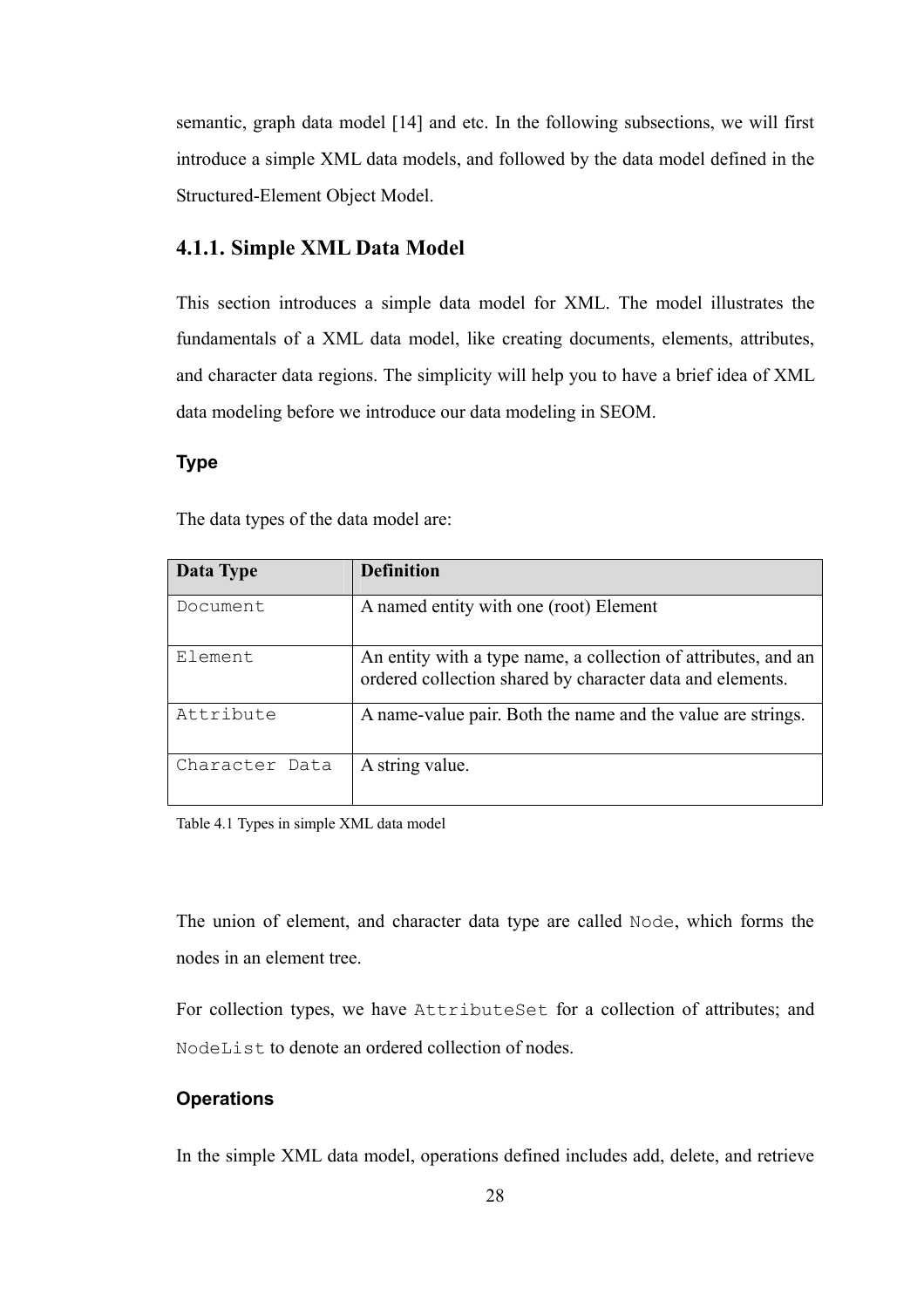data, while querying is not included. The convention of describing an operation will be:

<result type> <operation name> (<type1> <parameter name1>, ...)

The convention is similar to that of describing methods in the Java programming language. Following are the definition of operations for different data types.

| Document | Document newDocument (String name)                                                                                               |
|----------|----------------------------------------------------------------------------------------------------------------------------------|
|          | <i>Create a new document with unique</i> $\leq$ name $\geq$                                                                      |
|          | Element createDocumentElement(Document document,<br>String tag)                                                                  |
|          | Create the (root) document element for $\leq$ document $>$ with tag<br>name $\langle \text{tag}\rangle$ , return the new element |
|          | Element getDocumentElement(Document document)                                                                                    |
|          | Get (root) document element for $\leq$ document $\geq$                                                                           |
|          | String getName(Document document)                                                                                                |
|          | Get the name of $\leq$ document $\geq$                                                                                           |

Table 4.2 Operations for Document in simple XML data model

| Element | String getTag(Element element)                                                                                                   |
|---------|----------------------------------------------------------------------------------------------------------------------------------|
|         | Get the tag (element type) name for $\leq$ element>                                                                              |
|         | Attribute createAttribute(Element element, String name,<br>String value)                                                         |
|         | Add an attribute to an $\leq$ element > with $\leq$ name > and $\leq$ value >.<br>return the new attribute                       |
|         | CharData createCharData(Element element, String data)                                                                            |
|         | Add a character data region to the end of an $\leq$ element><br>consisting of a string $\leq$ data $>$ , return the new CharData |
|         | CharData createCharData(Element element, String data,<br>Integer index)                                                          |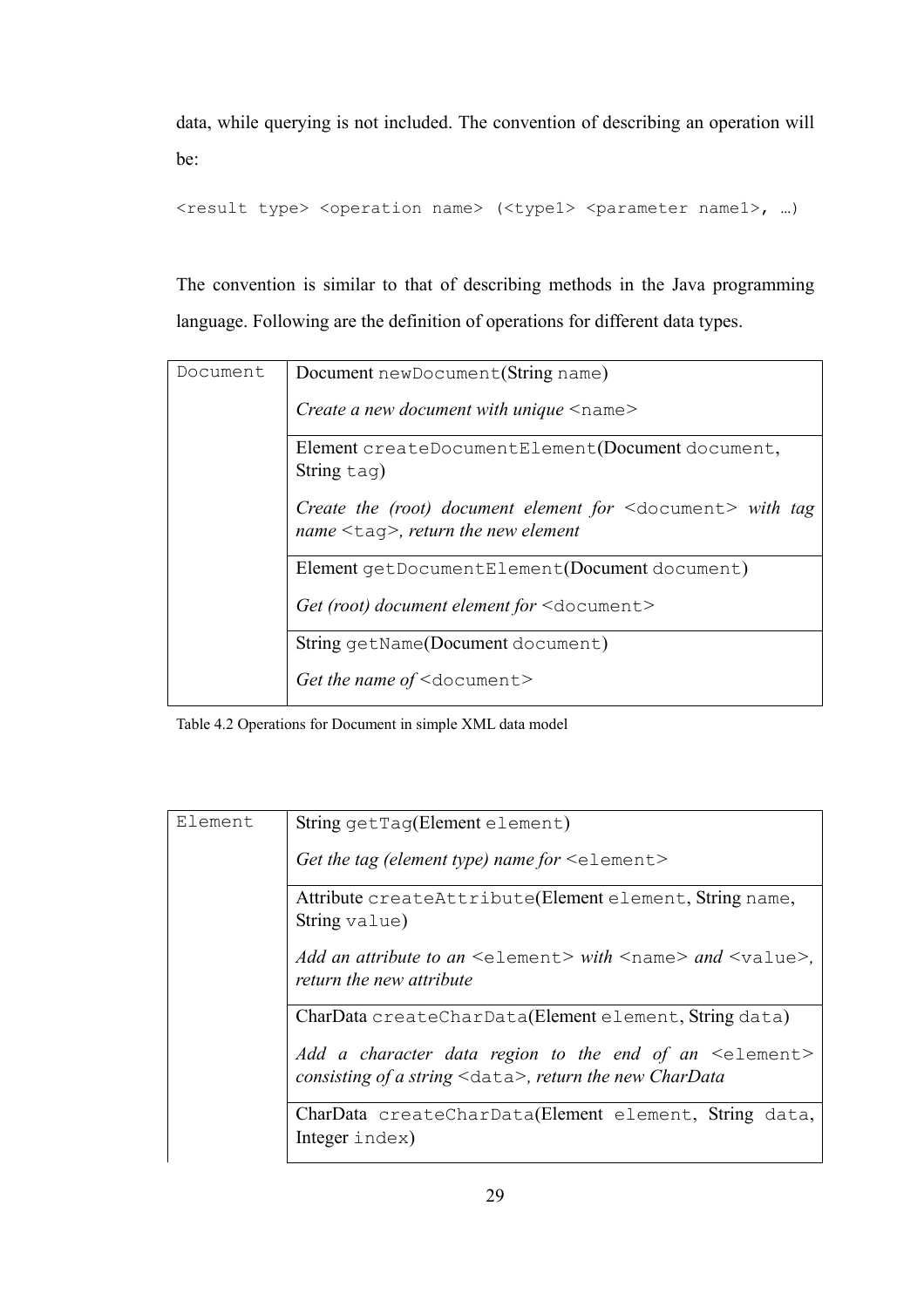| Add a character data region to $\leq$ element $>$ consisting of a string<br><data> at index location <index>, return the new CharData</index></data>        |
|-------------------------------------------------------------------------------------------------------------------------------------------------------------|
| Element createElement(Element element, String tag)                                                                                                          |
| Add a subelement to the end of an $\leq$ element $>$ with element type<br>name $\langle \text{tag}\rangle$ , return the new subelement                      |
| Element createElement(Element element, String tag, Integer<br>index)                                                                                        |
| Add a subelement to the end of an $\leq$ element $>$ with element type<br>name <tag> at index location <index>, return the new<br/>subelement</index></tag> |
| Attribute getAttribute(Element element, String name)                                                                                                        |
| Get the attribute of $\leq$ element > with name $\leq$ name >                                                                                               |
| Node getChild(Element element, Integer index)                                                                                                               |
| Get the child of $\leq$ element> at $\leq$ index>                                                                                                           |
| Boolean removeAttribute(Element element, String name)                                                                                                       |
| <i>Remove the attribute of</i> $\leq$ element> with name $\leq$ name>, return<br>true if the attribute existed                                              |
| Boolean removeChild(Element element, Integer index)                                                                                                         |
| <i>Remove the child of</i> $\leq$ element> at $\leq$ index>, return true if the<br>child existed                                                            |
| AttributeSet getAttributes(Element element)                                                                                                                 |
| Get all the attributes of $\leq$ element $>$ to an attribute set collection                                                                                 |
| NodeList getChildren(Element element)                                                                                                                       |
| Get all the children of $\leq$ element $>$ to an node list collection                                                                                       |

Table 4.3 Operations for Element in simple XML data model

| Attribute | String getName(Attribute attribute)      |  |
|-----------|------------------------------------------|--|
|           | Get the name of <attribute></attribute>  |  |
|           | String getValue(Attribute attribute)     |  |
|           | Get the value of <attribute></attribute> |  |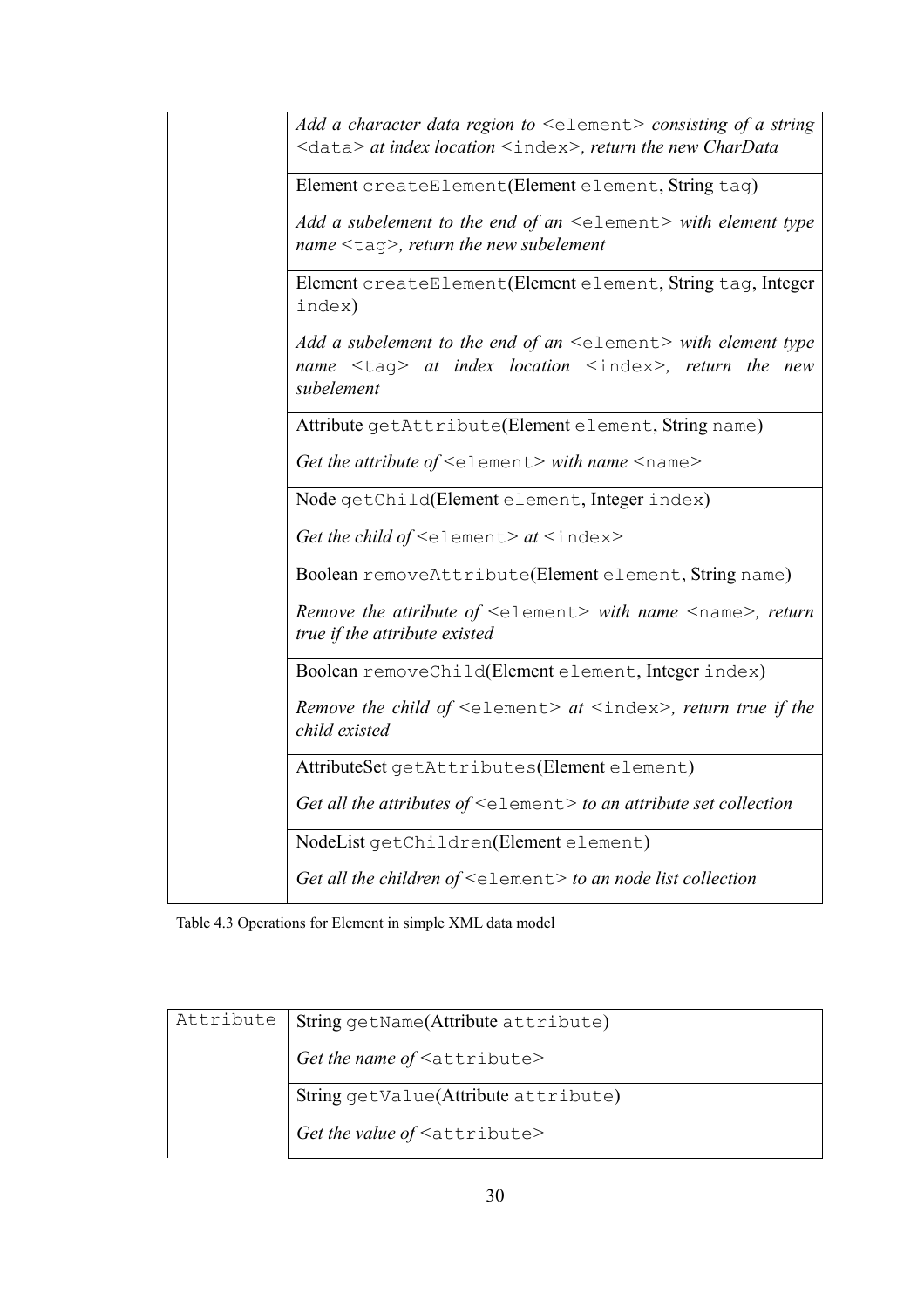| String setValue(Attribute attribute, String value)        |
|-----------------------------------------------------------|
| Set the value of $\leq$ attribute $>$ to $\leq$ value $>$ |

Table 4.4 Operations for Attribute

| Character | String getData(CharData chardata)                         |
|-----------|-----------------------------------------------------------|
| data      | Get the data string of $\leq$ chardata>                   |
|           |                                                           |
|           | String setData(CharData chardata, String data)            |
|           | Set the data value of $\leq$ chardata> to be $\leq$ data> |

Table 4.5 Operations for Character Data in simple XML data model

| Node | String getType(Node node)                                                     |  |
|------|-------------------------------------------------------------------------------|--|
|      | Get the type of <node> as a string, either 'Element' or<br/>'CharData'</node> |  |

Table 4.6 Operation for Node in simple XML data model

| NodeList | Integer getLength(NodeList nodeList)                                     |  |
|----------|--------------------------------------------------------------------------|--|
|          | Return number of nodes in <nodelist></nodelist>                          |  |
|          | Node item(NodeList nodeList, Integer index)                              |  |
|          | Retrieve from <nodelist> the node at location <index></index></nodelist> |  |

Table 4.7 Operations for NodeList in simple XML data model

| AttributeSet   Integer getLength(AttributeSet attributeSet)           |
|-----------------------------------------------------------------------|
| Return number of attributes in $\leq$ attributeSet>                   |
| Attribute item(AttributeSet attributeSet, Integer index)              |
| Retrieve from <attributeset> the attribute at location</attributeset> |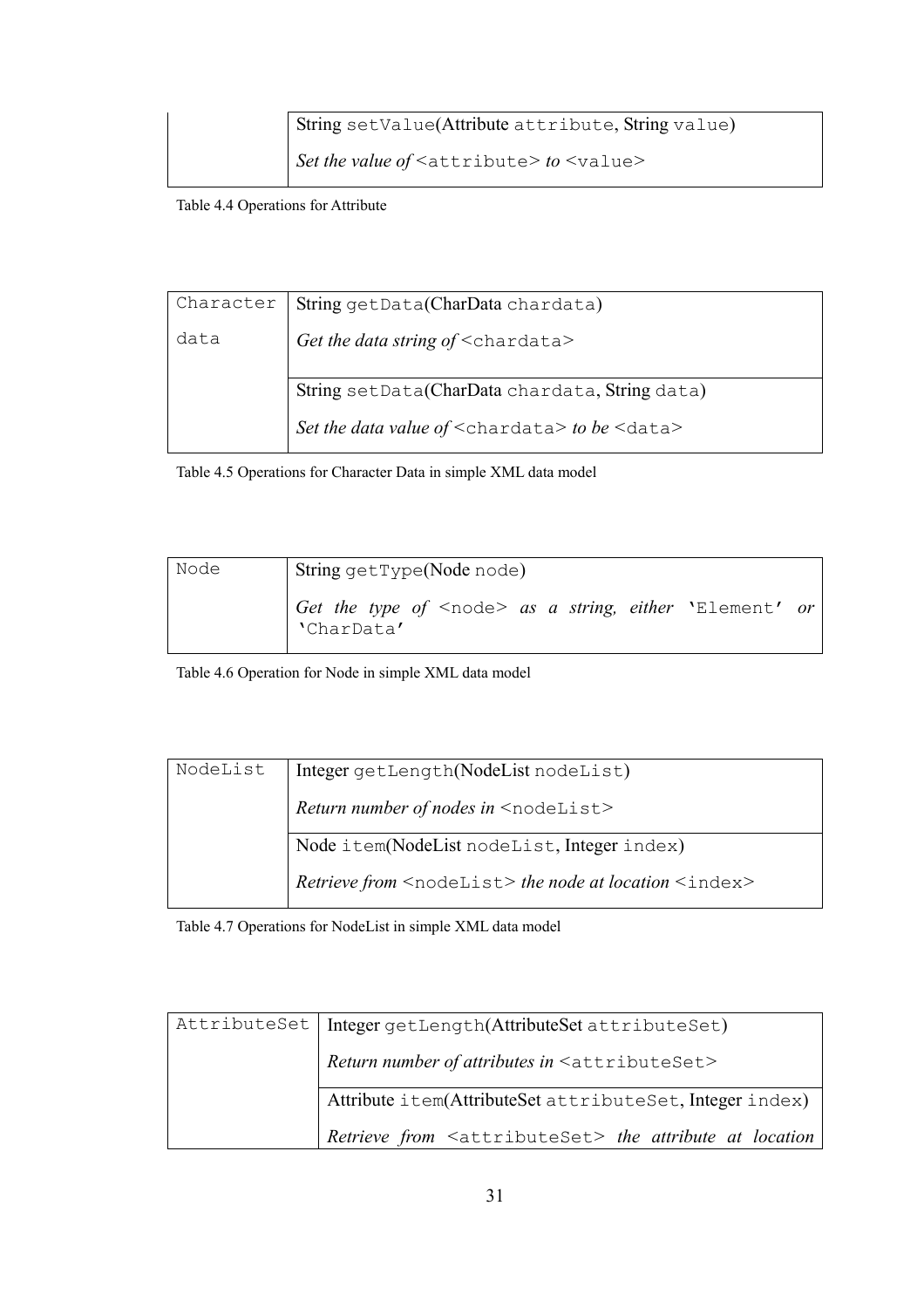Table 4.8 Operations for AttributeSet in simple XML data model

The simple XML data model provides the basic operations of manipulating XML documents, which will be the framework of more complicated data models.

### **Constraints**

The constraints for the simple data model are:

- Document names are unique
- The document element has no parent, and all other elements have an element node as a parent which will form a tree structure.
- No attribute name may appear more than once in an element.

# **4.1.2. SEOM Data Model**

Based on the W3C DOM and XML Specification, we develop the Structured-Element Object Model with enhanced querying for complex data structures and better usability in manipulating the structure.

It is often that programmers bind XML documents to DOM and manipulate the document through the tree-like data structure in DOM, in which the XML elements, attributes, and text sections in the XML document are mapped into DOM objects in the tree. A DOM tree is a collection of nodes where each node has at most one parent node and may have any number of ordered child nodes. The Nodes are objects defined in the W3C DOM Specification, which includes Attribute, CharacterData, Comment, Document, Element, and Node. Besides the linkage to parent nodes and child nodes, the objects often embedded simple name-value pair of string type.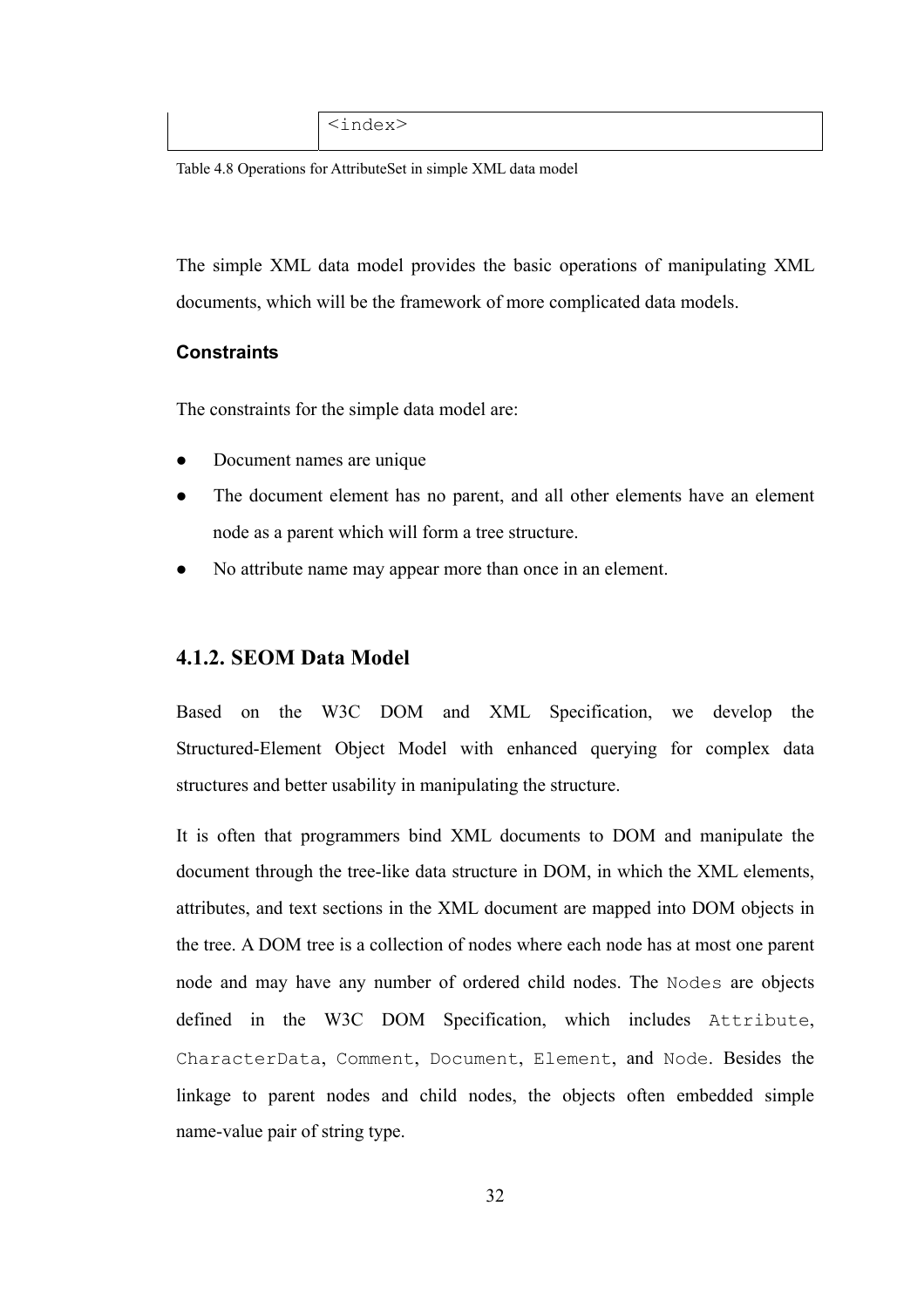In SEOM, there is an added data type named *Structured-Element* (abbreviated as SElement). The SElement contains an internal data structure, which allows queries made to the SElement and generates result as NodeList.

# **Types**

The types are based upon those of the previous section. The W3C XML Specification and the W3C DOM Specification are also considered, however, some elements such as the Comment type and the Processing Instruction type are insignificant in our modeling and thus they are not included here.

| Data Type | Definition                                                                                                                                                                                                                                                                                                                                                                      |
|-----------|---------------------------------------------------------------------------------------------------------------------------------------------------------------------------------------------------------------------------------------------------------------------------------------------------------------------------------------------------------------------------------|
| Document  | A Document represents the XML Document and contains<br>one Element which is called RootNode                                                                                                                                                                                                                                                                                     |
| Element   | Except the tags declared as SElement in the Schema, most<br>tagged nodes of the XML document will become Element<br>nodes.                                                                                                                                                                                                                                                      |
|           | Each Element node has a name same as the tag, one<br>parent node of Element or SElement type except the<br>RootNode, and optionally a collection of Attribute<br>ordered<br>collection<br>nodes,<br>and<br>of<br>an<br>Element/SElement/CharData nodes as children.                                                                                                             |
| SElement  | Tagged nodes of XML document which have binding<br>declaration in the Schema will be created as SElements.                                                                                                                                                                                                                                                                      |
|           | Each SElement node has a name same as the tag of the<br>root-tag of the XML segment and a type name declared in<br>the corresponding <i>class declaration</i> in the Schema. It has<br>one parent node of Element or SElement type, and a set<br>of Attribute nodes with declaration in Schema, and an<br>ordered collection of Element/SElement/CharData<br>nodes as children. |
|           | The binding-class of SElement will defines an internal<br>data structure for SElement, with corresponding query<br>operations that maps to a sub-set of its child nodes. The list<br>of implemented query operations is available from the<br>SElement.                                                                                                                         |
| CharData  | The string between the tags becomes CharData node.<br>Only the full-length strings are considered to form the                                                                                                                                                                                                                                                                   |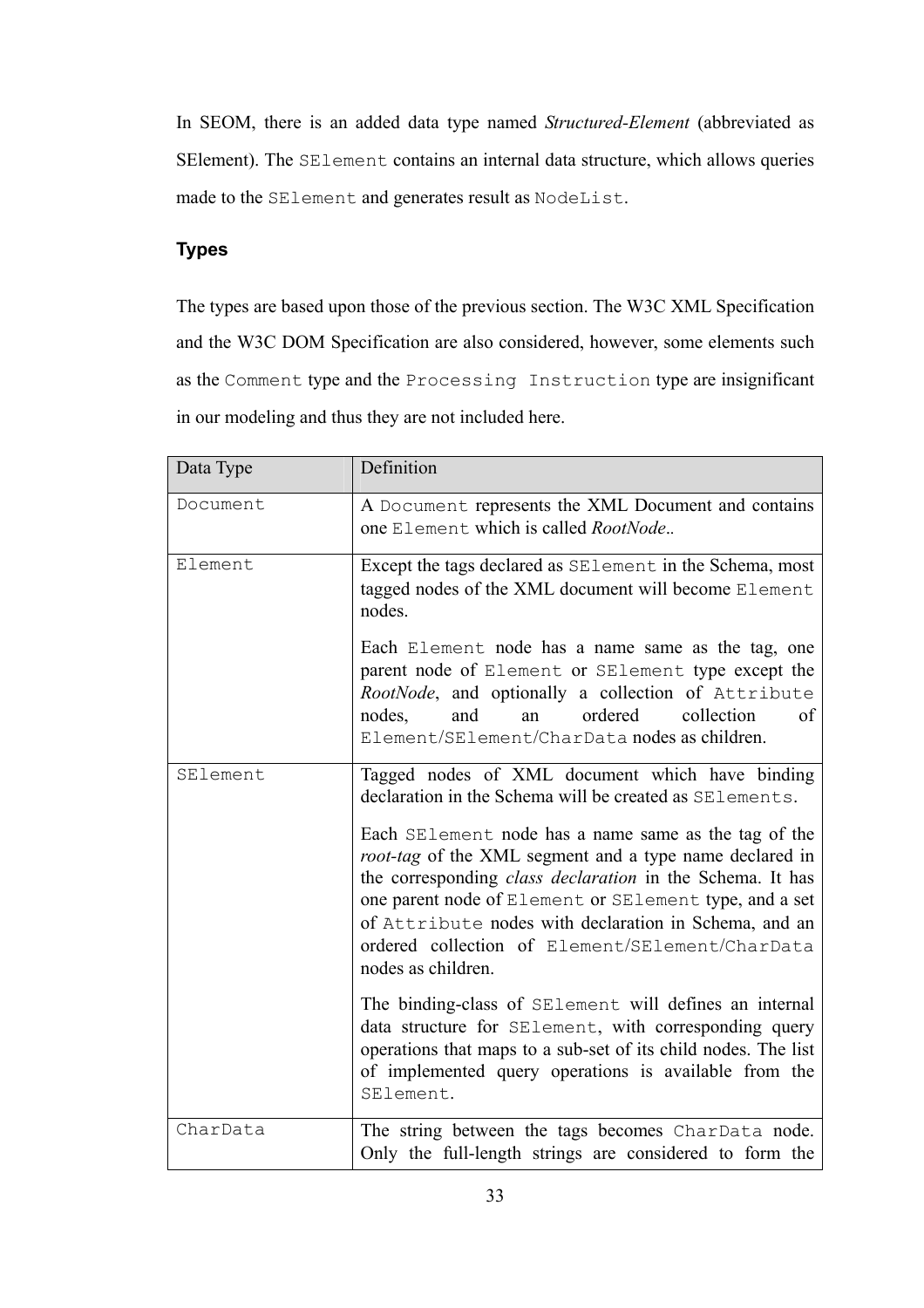|              | nodes, sub-strings of a longer (parent) string will not form<br>CharData node.                                                                                                                                            |
|--------------|---------------------------------------------------------------------------------------------------------------------------------------------------------------------------------------------------------------------------|
|              | The XML Specification also defines a CDATA section that<br>is a type of CharData node where the text strings are<br>quoted.                                                                                               |
| Node         | A Node refers to an Element, a SElement, or a<br>CharData node. It is the superclass of these data types and<br>provides access to the element tree through parent/child and<br>sibling relationships.                    |
| NodeList     | A NodeList consists of an ordered collection of Nodes.<br>Each Node in the list is associated with an integer index.                                                                                                      |
| Attribute    | The name-value pairs in the tags form Attribute nodes.<br>One name-value pair will form one Attribute node. The<br>values are simple strings, and multi-valued attribute are<br>stored as a white-space delimited string. |
| AttributeSet | represents a set of Attributes under<br>It<br>an<br>Element/SElement.                                                                                                                                                     |

Table 4.9 Types in SEOM

In addition to the simple XML data model, we make the Node data type explicit as in the DOM Specification to make it a super-class for the Element nodes and CharData nodes. The Node object allows tree transverse with simple programming interface. The collection data types, NodeList and AttributeSet, are also made explicit and they provides convenient operations when a group of objects are involved.

The most significant change of the model is the addition of the new data type, SElement, which combines data structure and processing logic and put them into a single object. It provides concise interface to the programmers when dealing with such kind of data structures and take off the unnecessary burdens.

## **Operations**

Suggested from the W3C DOM Specification, the constituents of a document are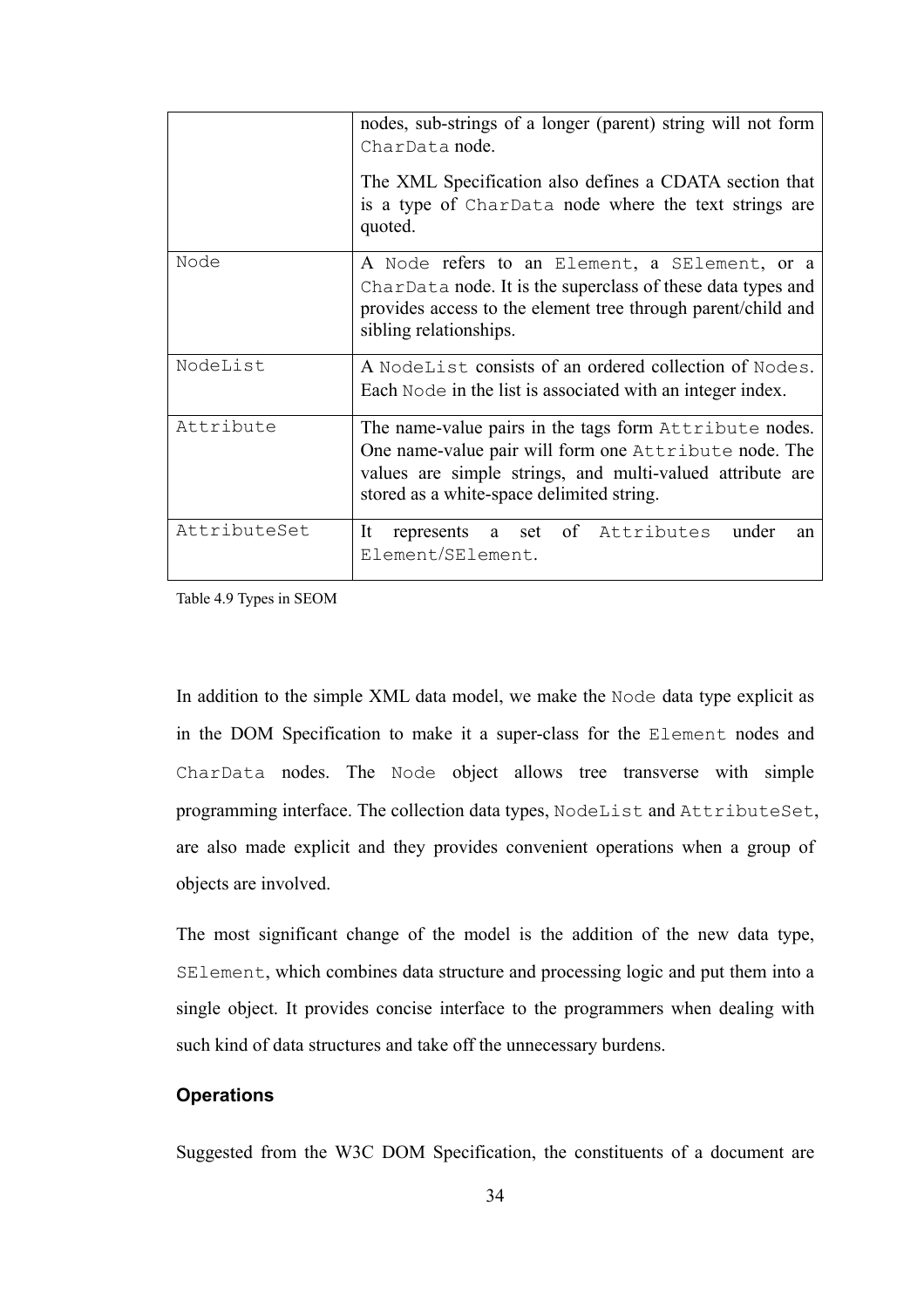associated with the document instead of an element. Thus the creation of various node-types are operations of Document; and the operation for appending them to the tree is operation of the Node type; and Attribute type is created from the Document and appended by operation of Element type.

| All<br><b>Types</b> | Node   String asXML(Node node)                                                              |
|---------------------|---------------------------------------------------------------------------------------------|
|                     | To generate the text with XML markups corresponding to the<br>document under <node></node>  |
|                     | String as Text (Node node)                                                                  |
|                     | To generate the text without markups corresponding to the document<br>$under$ <node></node> |

Table 4.10 Generic Operations in SEOM

| Document | Document newDocument (String name)                                                                                                                                                                                                                                                                                                                                      |
|----------|-------------------------------------------------------------------------------------------------------------------------------------------------------------------------------------------------------------------------------------------------------------------------------------------------------------------------------------------------------------------------|
|          |                                                                                                                                                                                                                                                                                                                                                                         |
|          | Create a new document with unique $\leq$ name $\geq$                                                                                                                                                                                                                                                                                                                    |
|          | String getName(Document document)                                                                                                                                                                                                                                                                                                                                       |
|          | Get the name of $\leq$ document>                                                                                                                                                                                                                                                                                                                                        |
|          | Void setDocumentElement(Document document, Element<br>element)                                                                                                                                                                                                                                                                                                          |
|          | Set the (root) document element for $\leq$ document $\geq$ be to<br><element></element>                                                                                                                                                                                                                                                                                 |
|          | Element getDocumentElement(Document document)                                                                                                                                                                                                                                                                                                                           |
|          | Get (root) document element for <document></document>                                                                                                                                                                                                                                                                                                                   |
|          | Element createElement(Document document, String tag)                                                                                                                                                                                                                                                                                                                    |
|          | <i>Create an Element in</i> $\leq$ document $>$ with element type name                                                                                                                                                                                                                                                                                                  |
|          | $<$ tag>, return the new element                                                                                                                                                                                                                                                                                                                                        |
|          | SElement createSElement(Document document, String tag,<br>Type schema)                                                                                                                                                                                                                                                                                                  |
|          | <i>Create an SElement in</i> <document> with element type name<br/><math>\langle \text{tag}\rangle</math>, and associate with the type as defined in <math>\langle \text{schema}\rangle</math>.<br/><math>\leq</math>schema<math>&gt;</math> is a DOM document with predefined format to give<br/>information on the internal data structure of the SElement</document> |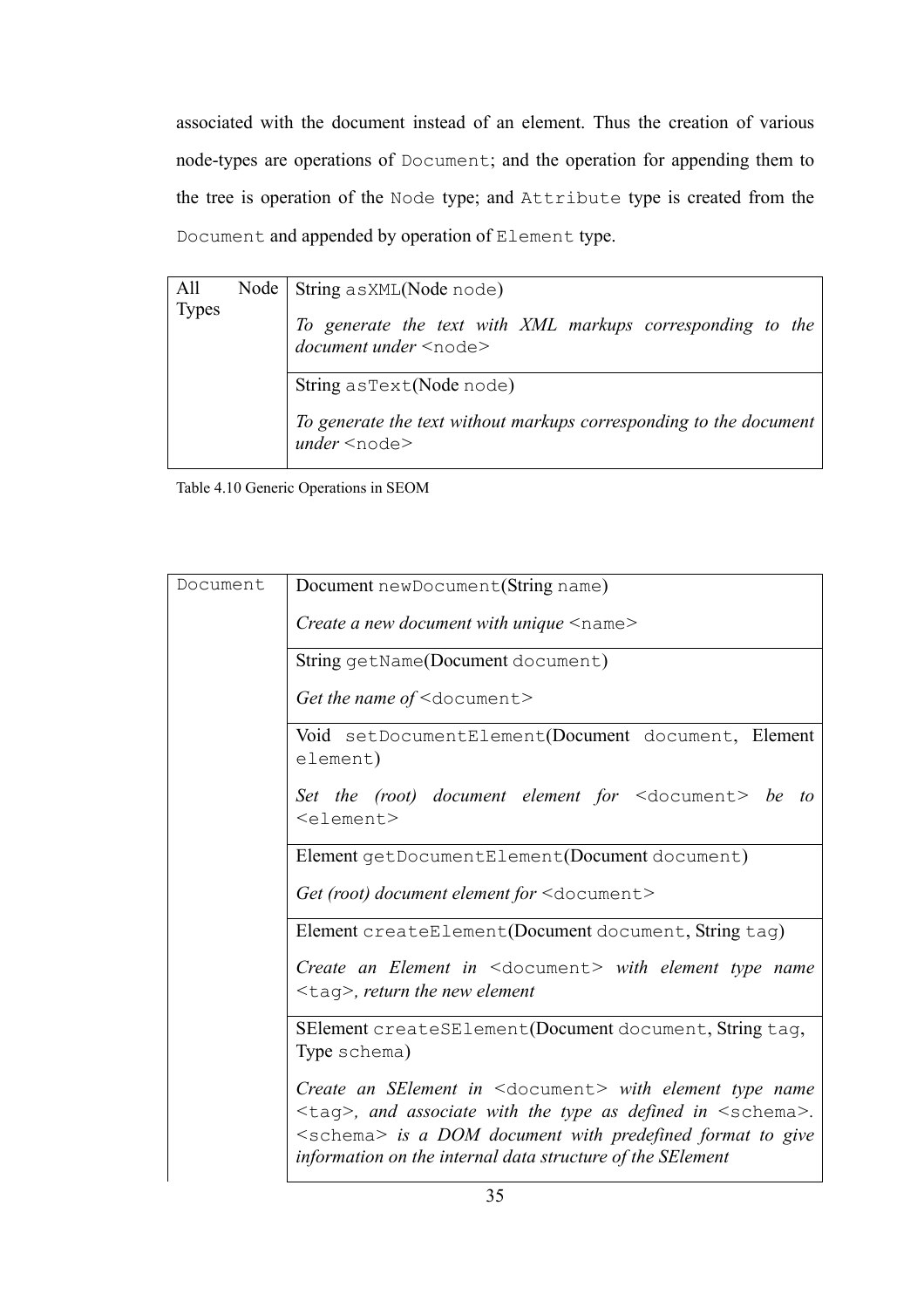|  | CharData createCharData(Document document, String<br>value)                                                                                                                                                           |
|--|-----------------------------------------------------------------------------------------------------------------------------------------------------------------------------------------------------------------------|
|  | <i>Create a CharData node in</i> $\leq$ document > <i>consisting of a string</i><br>$\langle \text{data}\rangle$ , return the new CharData                                                                            |
|  | Attribute createAttribute(Document document, String<br>name, String value)                                                                                                                                            |
|  | <i>Create an attribute in</i> $\leq$ document $>$ with $\leq$ name $>$ and $\leq$ value $>$ ,<br>return the new attribute                                                                                             |
|  | NodeList getElementsByTagname(Document document,<br>String tag)                                                                                                                                                       |
|  | Retrieve all elements in <document> with element type name<br/><math>&lt;</math>tag&gt;</document>                                                                                                                    |
|  | Element query(Document document, Element querywrapper)                                                                                                                                                                |
|  | Submit a query wrapped in $\leq$ querywrapper> to $\leq$ docment>,<br>results are wrapped in Element                                                                                                                  |
|  | Document transform(Document document, Document<br>stylesheet)                                                                                                                                                         |
|  | The operation takes an XSLT stylesheet $\leq$ stylesheet> as<br>argument, apply the transformation on $\leq$ document $>$ as specified<br>in W3C XSLT Specification, and return the transformed Document as<br>result |

Table 4.11 Operations for Document in SEOM

| Element | String getTagName(Element element)                                                                            |
|---------|---------------------------------------------------------------------------------------------------------------|
|         | Get the tag name of $\leq$ element $>$                                                                        |
|         | Attribute setAttribute(Element element, Attribute<br>attribute)                                               |
|         | Add the node $\leq$ attribute $>$ to $\leq$ element $>$                                                       |
|         | Attribute getAttribute(Element element, String name)                                                          |
|         | Get the attribute of $\leq$ element $>$ with name $\leq$ name $>$                                             |
|         | Boolean removeAttribute(Element element, String name)                                                         |
|         | Remove the attribute of <element> with name <name>, return<br/>true if the attribute existed</name></element> |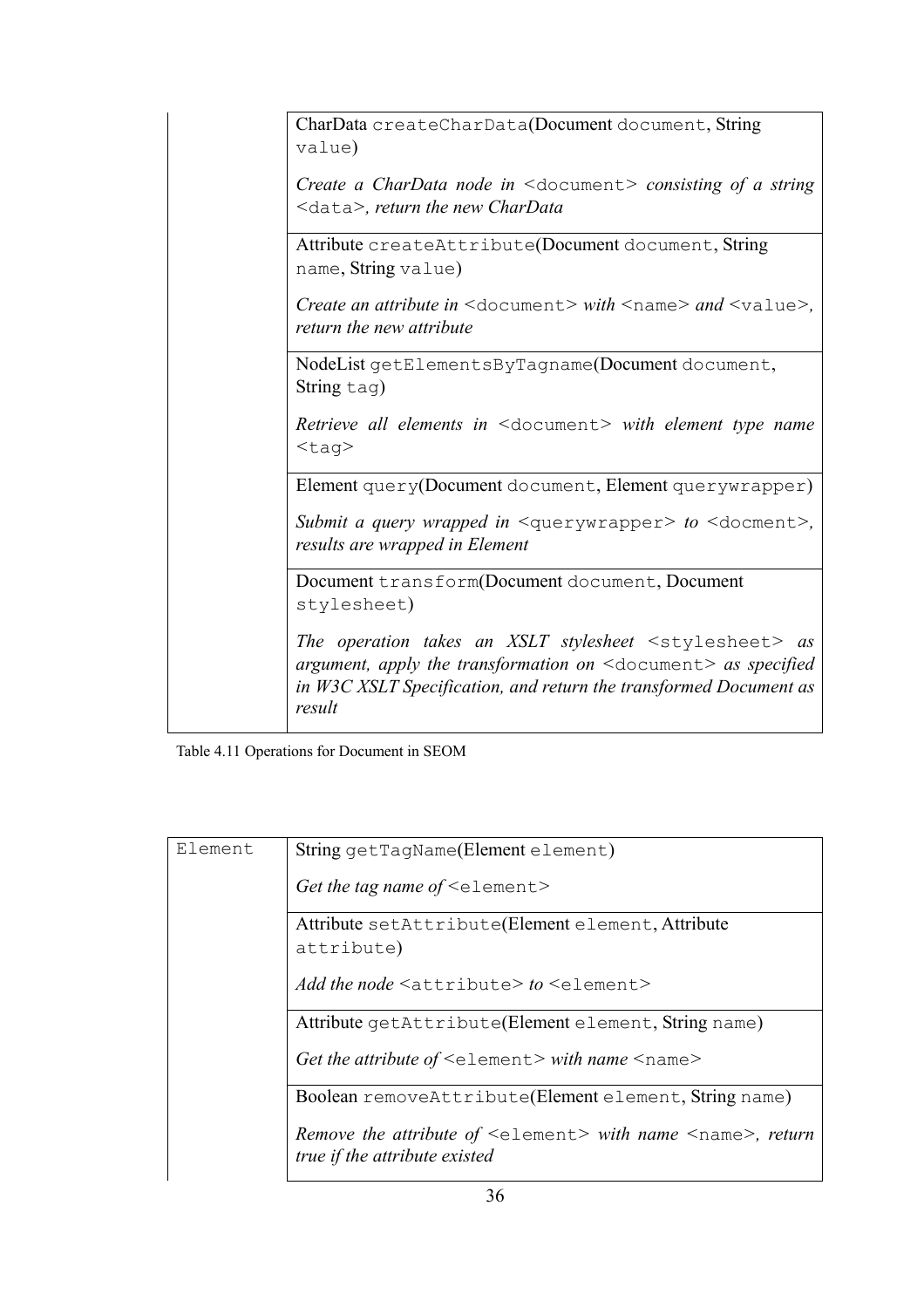| AttributeSet getAttributes(Element element)                                                                                                                                                                                                |
|--------------------------------------------------------------------------------------------------------------------------------------------------------------------------------------------------------------------------------------------|
| Get all the attributes of <element></element>                                                                                                                                                                                              |
| Node appendChild (Element element, Node node)                                                                                                                                                                                              |
| Append $\leq$ node> as child of $\leq$ element>, return the subelement                                                                                                                                                                     |
| Node appendChild(Element element, Node node, Integer<br>index)                                                                                                                                                                             |
| Append $\leq$ node> as child of $\leq$ element> at index location<br>$\langle$ index>, return the subelement                                                                                                                               |
| NodeList getChildren(Element element)                                                                                                                                                                                                      |
| Get the children of $\leq$ element $>$ in order                                                                                                                                                                                            |
| Boolean removeChild(Element element, Node child)                                                                                                                                                                                           |
| Remove the node <child> from <element>, return true if the<br/>child existed</element></child>                                                                                                                                             |
| NodeList path(Element element, String xpath), or                                                                                                                                                                                           |
| Boolean path(Element element, String xpath), or<br>Number path(Element element, String xpath)                                                                                                                                              |
|                                                                                                                                                                                                                                            |
| Takes a string <xpath> as parameter and act on <element><br/>according to the XPath Specification, return the result as<br/>NodeList, Boolean or Number depending on the function used<br/><math>in &lt;</math>xpath&gt;</element></xpath> |
| NodeList getElementsByTagname(Element element, String<br>tag)                                                                                                                                                                              |
| Retrieve all elements in <element> with element type name<br/><math>&lt;</math>taq&gt;</element>                                                                                                                                           |

Table 4.12 Operations for Element in SEOM

The SElement is a major creation with respect to the current modeling in DOM. Details of this data type will be covered in later section.

| SElement | String getTagName(SElement selement)  |
|----------|---------------------------------------|
|          | Get the tag name of $\leq$ selement>  |
|          | String getTypeName(SElement selement) |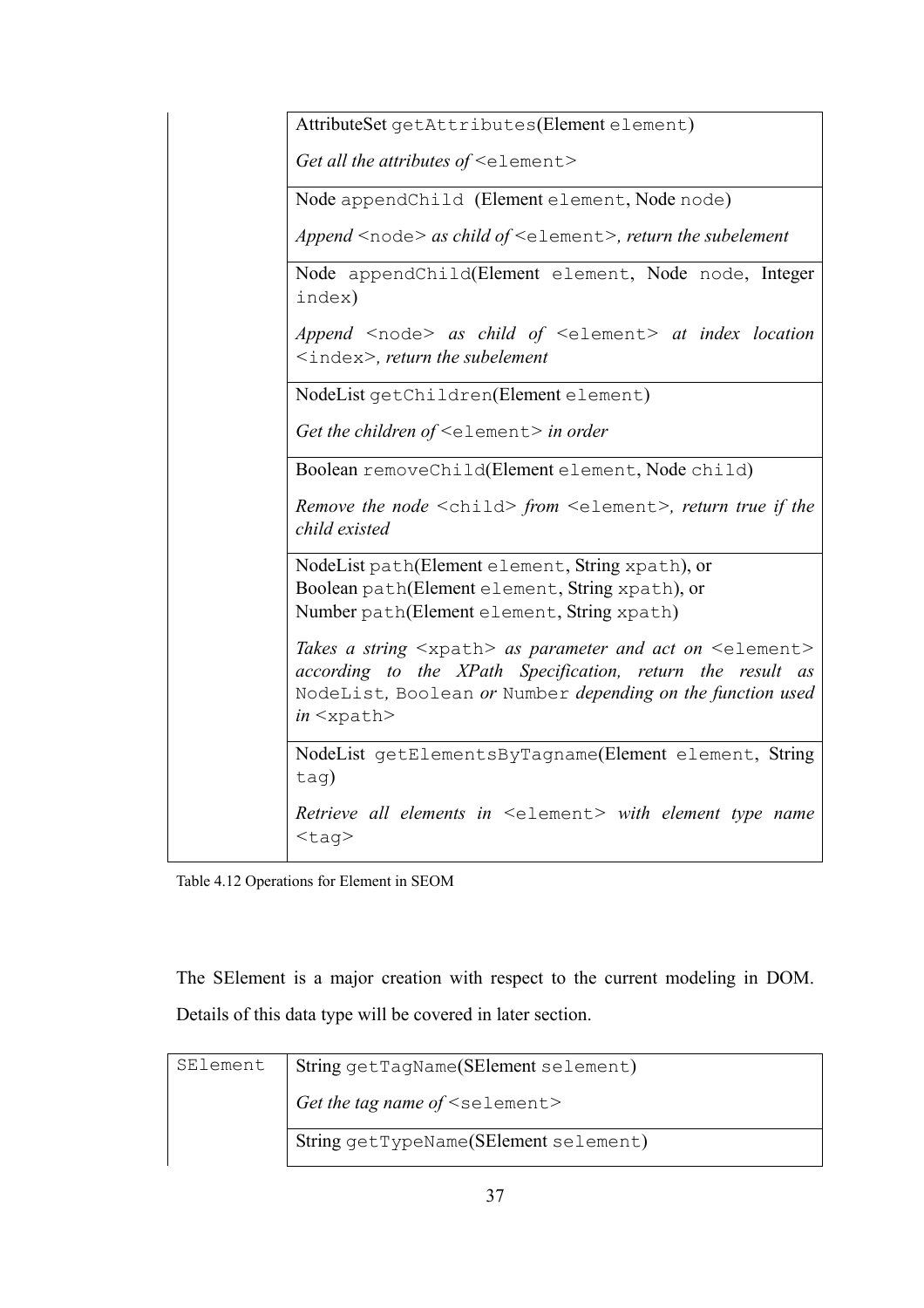*Get the type name of <*selement*>* 

Document getSchema(SElement selement)

*Get the schema document of <*selement*>* 

Attribute setAttribute(SElement selement, Attribute attribute)

*Add the node <*attribute*> to <*selement*>* 

Attribute getAttribute(SElement selement, String name)

*Get the attribute of <*selement*> with name <*name*>* 

Boolean removeAttribute(SElement selement, String name)

*Remove the attribute of <*selement*> with name <*name*>, return true if the attribute existed and is an optional attribute* 

AttributeSet getAttributes(SElement selement)

*Get all the attributes of <*selement*>* 

Node appendChild (SElement selement, Node node)

*Append <*node*> as child of <*selement*>* 

Element addSChild(SElement selement, Element datawrapper)

*Add a record into <*selement*>, where <*datawrapper*> is an Element of specific format to encapsulate the data as well as needed information* 

Boolean removeChild(SElement selement, Node child)

*Remove the node <*child*> from <*selement*>, return true if the child existed and can be removed freely* 

NodeList getChildren(SElement selement)

*Get the children of <*selement*> in order* 

NodeList queryMethods(SElement selement)

*Returns the queryMethods available in <*selement*>, wrapped in form of* Elements

NodeList query(SElement selement, Element querywrapper)

*Submit a query wrapped in <*querywrapper*> to <*selement*>, results are wrapped in Elements and the collection is resulted as*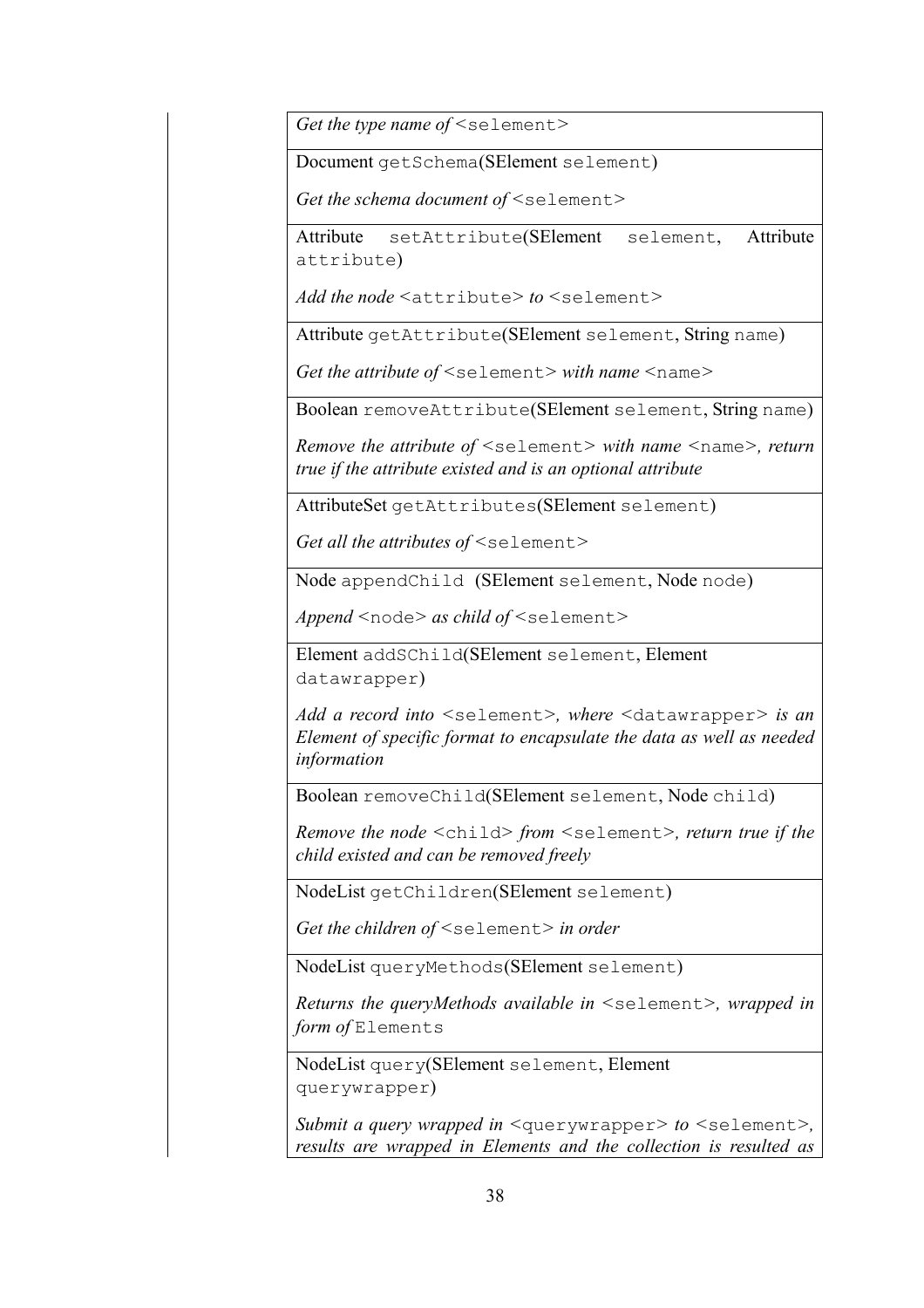NodeList

NodeList path(SElement selement, String xpath), or Boolean path(SElement selement, String xpath), or Number path(SElement selement, String xpath)

*Takes a string <*xpath*> as parameter and act on <*selement*> according to the XPath Specification, return the result as*  NodeList*,* Boolean *or* Number *depending on the function used in <*xpath*>* 

NodeList getElementsByTagname(Element selement, String tag)

*Retrieve all elements in <*selement*> with element type name <*tag*>* 

Table 4.13 Operations for SElement in SEOM

| Attribute | String getName(Attribute attribute)                       |
|-----------|-----------------------------------------------------------|
|           | Get the name of <attribute></attribute>                   |
|           | String getValue(Attribute attribute)                      |
|           | Get the value of $\leq$ attribute>                        |
|           | String setValue(Attribute attribute, String value)        |
|           | Set the value of $\leq$ attribute $>$ to $\leq$ value $>$ |

Table 4.14 Operations for Attribute in SEOM

| CharData | String getData(CharData charData)                         |
|----------|-----------------------------------------------------------|
|          | Get the data string of $\leq$ charData>                   |
|          | String setData(CharData charData, String data)            |
|          | Set the data value of $\leq$ charData> to be $\leq$ data> |

Table 4.15 Operations for CharData in SEOM

As in the W3C DOM Specification, the Node type here is more important then in the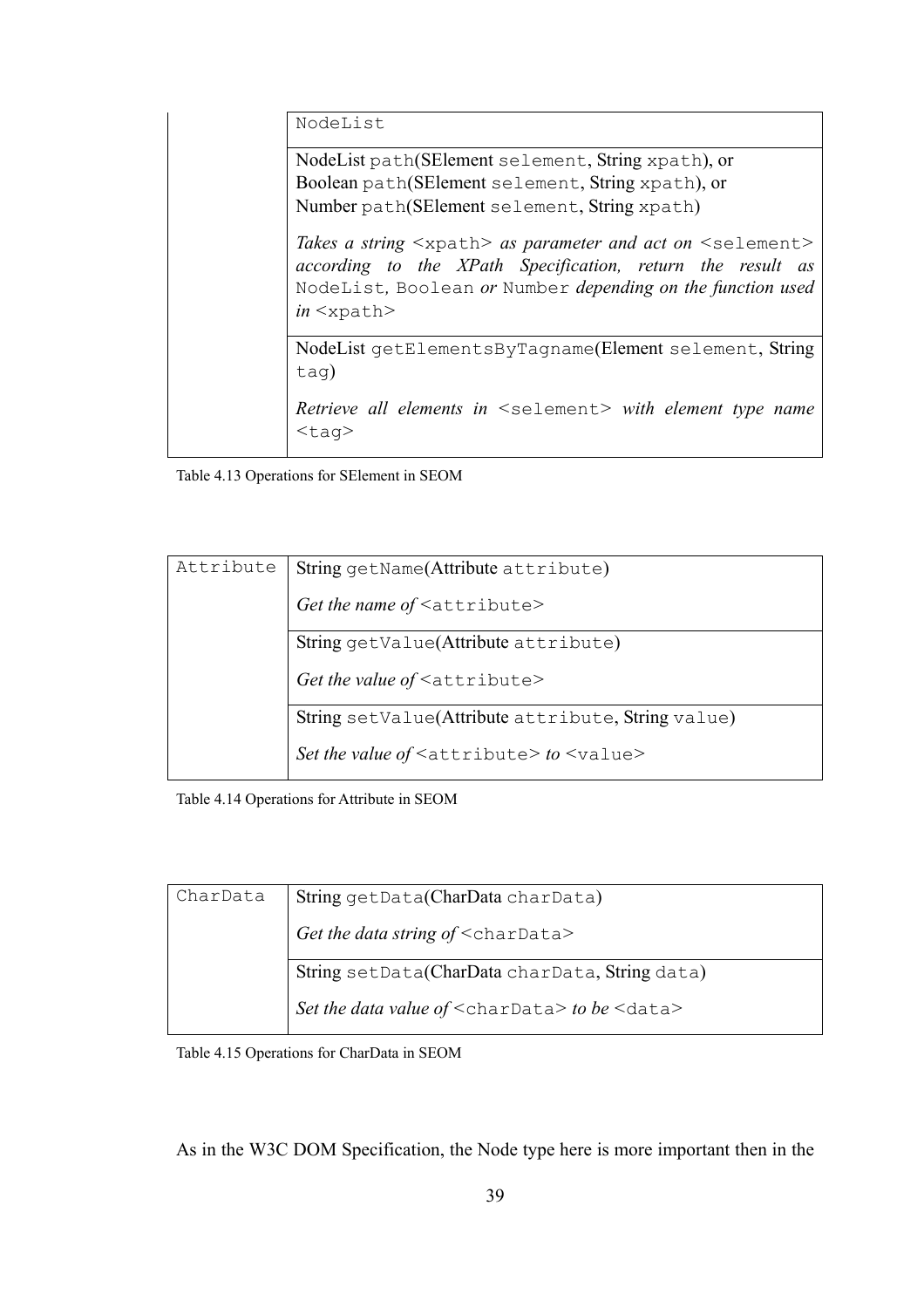simple XML data model. The Node structure forms the main body of document tree. The operations in the Node type allow a tree of nodes to be created.

| Node | String getType(Node node)                                                                                |
|------|----------------------------------------------------------------------------------------------------------|
|      | Get the type of $\leq$ node $>$ as a string, possible values are "SElement",<br>"Element", or "CharData" |
|      | Document getOwnerDocument(Node node)                                                                     |
|      | <i>Return the document to which</i> $\leq$ node $\geq$ <i>belongs</i>                                    |
|      | Element getParentNode(Node node)                                                                         |
|      | Get the parent element of $\leq$ node $>$                                                                |
|      | Node get PreviousSibling(Node node)                                                                      |
|      | Get the previous sibling of $\leq$ node $\geq$                                                           |
|      | Node getNextSibling(Node node)                                                                           |
|      | Get the next sibling of $\leq$ node>                                                                     |

Table 4.16 Operations for Node in SEOM

| NodeList | Integer getLength(NodeList nodeList)                                            |
|----------|---------------------------------------------------------------------------------|
|          | <i>Return number of nodes in</i> $\leq$ nodelist>                               |
|          | Node item(NodeList nodeList, Integer index)                                     |
|          | <i>Retrieve from</i> <nodelist> the node at location <index></index></nodelist> |

Table 4.17 Operations for NodeList in SEOM

| AttributeSet   Integer getLength(AttributeSet attributeSet)                                                             |
|-------------------------------------------------------------------------------------------------------------------------|
| Return number of attributes in <attributeset></attributeset>                                                            |
| Attribute item(AttributeSet attributeSet, Integer index)                                                                |
| Retrieve from <attributeset> the attribute at location<br/><math>\langle</math>index<math>\rangle</math></attributeset> |

Table 4.18 Operations for AttributeSet in SEOM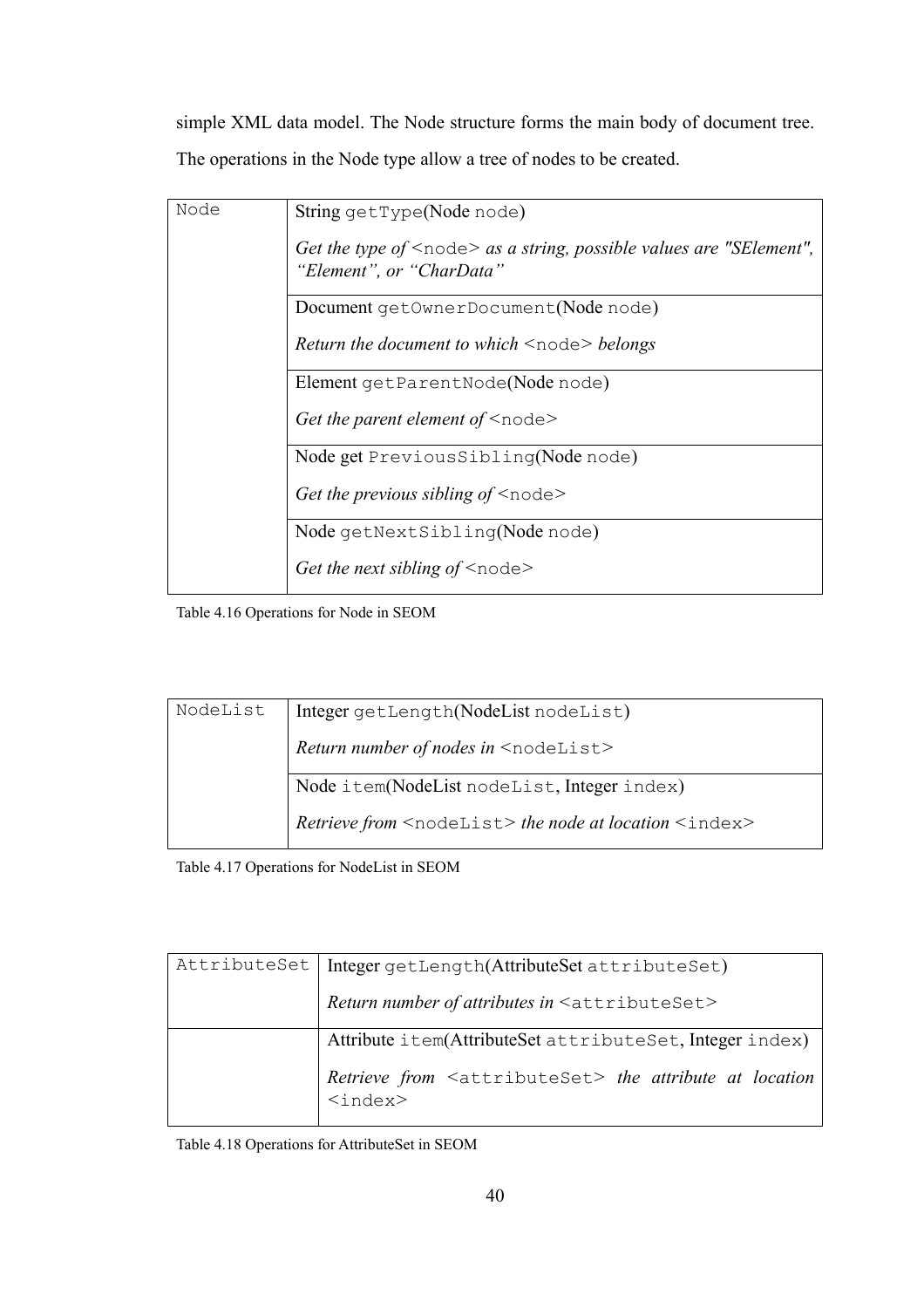#### **Constraints**

The constraints in this data model will assure consistency of data as well as the manipulation. Several constraints are also adopted from the W3C XML Specification and the W3C DOM Specification. The constraints are:

- Each document have a unique name.
- All elements other than the root element have exactly one element node as a parent. The root element has no parent.
- No attribute name may appear more than once in an element.
- The integer index is a set of consecutive integers beginning from 0.
- Number of previous sibling may be 0 or 1.
- Number of next sibling may be 0 or 1.

# **4.2 Schema Modeling**

A valuable XML concept is the ability to define your own XML vocabulary. An XML vocabulary is an industry-specific XML information model or document type that you define for XML data sharing. Applications use a constrained document type as the basis in processing.

XML Schema provides metadata for describing grammar of an XML document by defining the elements used in the document. However, the syntactic structure, by itself, can only facilitate document validating purpose and nothing more. The programmers still need to know what to do with each schema-defined structure and write codes to process them.

In simplest word, "metadata" means "data about data". It should not be restricted to grammar checking. Metadata for data-structure modeling is one of the valuable functions that can be associated with XML Schema to provide a basis for querying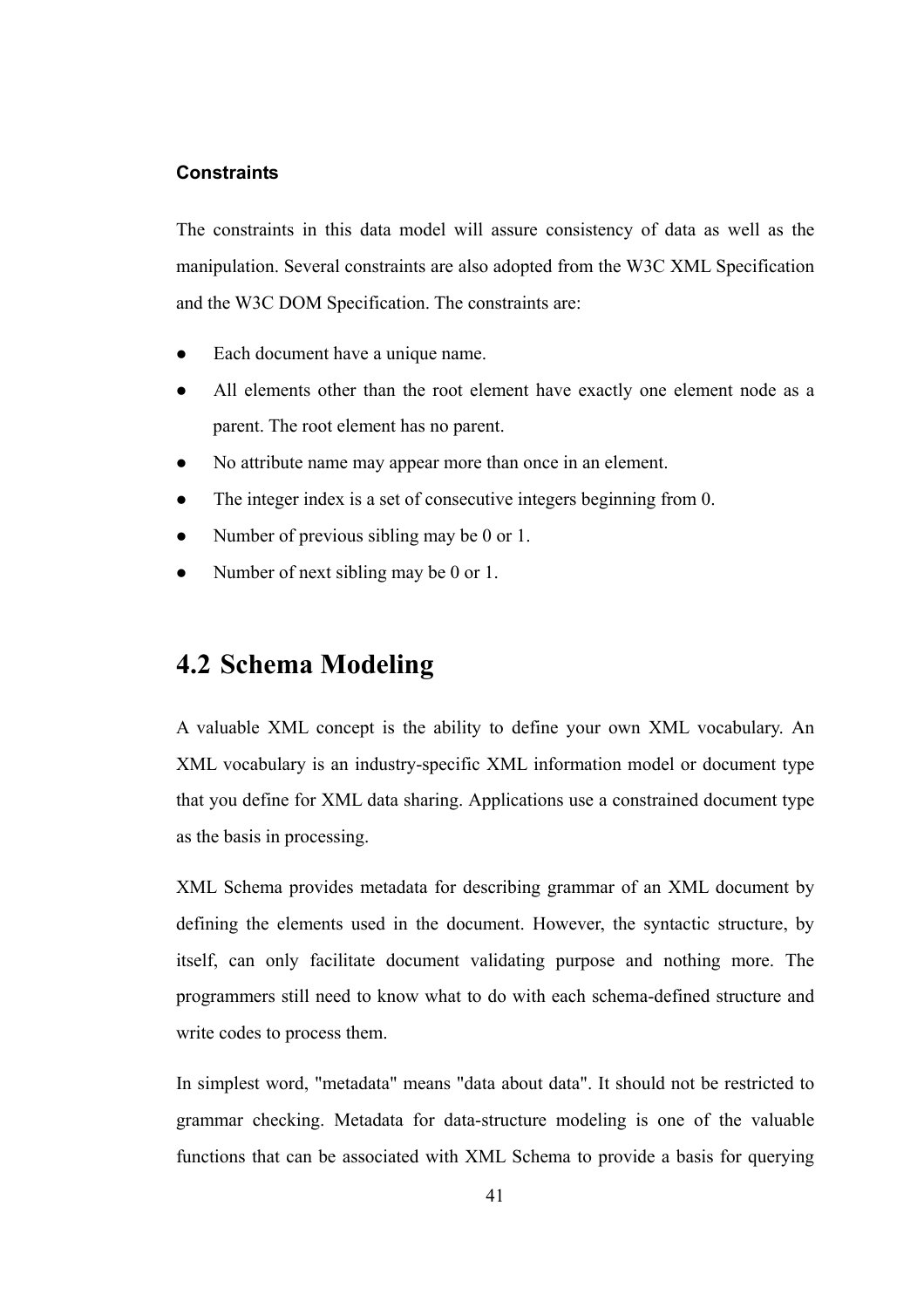XML documents. In the absence of a schema we could discover the general structure of a class of XML documents by examining a number of such documents. On the other hand, with an XML schema we can assure the permitted structure of the document elements and therefore can design queries specific to those structures.

The issue for data-structure modeling brings significant benefits in building XML applications too. Current technologies interface XML documents at the level of XML structure and we navigate the documents by interfaces such as DOM and XPath which refer to the "explicit structure" of the XML documents. Developers or users are expected to re-discover the meaning of the XML structures, which is a waste of programming efforts. We need to develop tools so that the developer can work at a higher-level of abstraction to free them from programming routines to transform XML structures to other "useful" data structures before the data can be queried.

#### **4.2.1. SEOM Schema**

The W3C XML Schema is one of the most widely adopted schema technology among various XML parties. We would take it as the ground and embed our SEOM-extended schema with different namespace in a valid XML Schema document.

Our extended schema has the namespace URI of http://www.cse.cuhk.edu.hk/~ckma1/SEOM. We will use the namespace prefix of seom to refer to that URI and it will be used throughout this document.

#### **seom:selement**

The SElement is the only new data type derived from the DOM data model. Therefore, the SEOM Schema extends the XML Schema only in defining XML structures that relates to SElement, which includes the attributes defined under a SElement.

As SElement is extending the Element data type, it will be useful to begin with the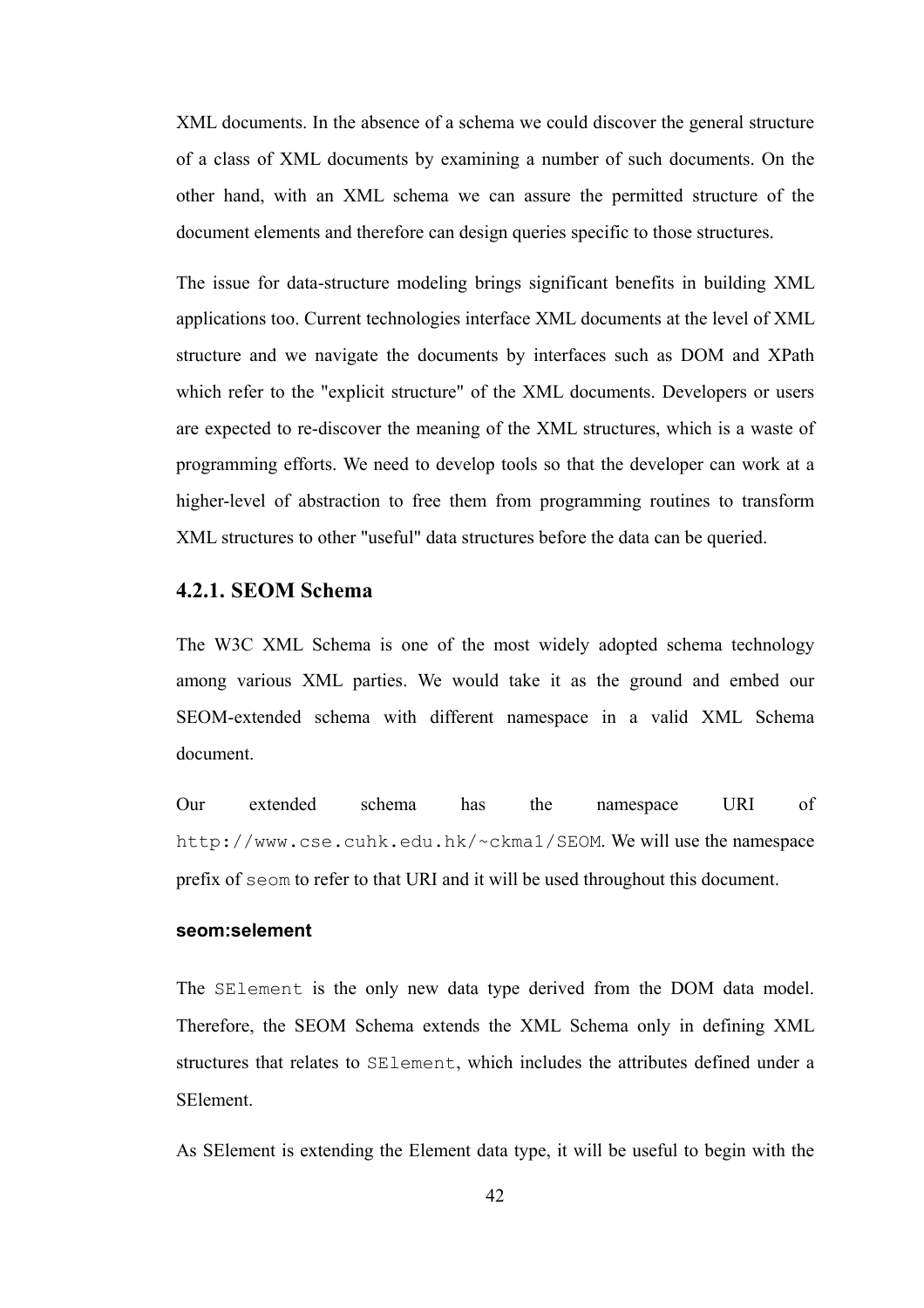Element declaration in XML Schema. The simplest element type declaration is when an element contains only a primitive data type. For example:

```
<xsd:element name="myElement" type="xsd:string"/>
```
is the element type declaration for a element with type name myElement and contains one xsd:string as its child.

For a more complex element structure, the structure is declared between a pair of <xsd:complexType></xsd:complexType> tags, where multiple of elements and attributes can be declared, and various constraints can be applied on the child nodes.

Now we will see the declaration of a SElement. Since SElement type will not contain simpleType as in Element, it is not necessary to distinguish simpleType and complexType. The root of a SElement declaration is:

```
<seom:selement name="mySElement" class="model"/>
```
The example defines a SElement with type name mySElement, which will bind to the class model, the name mySElement is used as the tag in the XML document and also used as a reference point in other part of the Schema. In next chapter we will discuss issues in data binding and how is the class model related to the Schema and XML document.

## **seom:rootNode / seom:internalNode / seom:leafNode**

Within the SElement declaration, there will be three kinds of sections, named rootNode, internalNode, and leafNode, which correspond to the group of XML nodes that will be mapped into the same SElement object. The rootNode section can only exists once and does not have any attributes, the remaining two kinds of sections can exist in multiple, each of them have an attribute id for being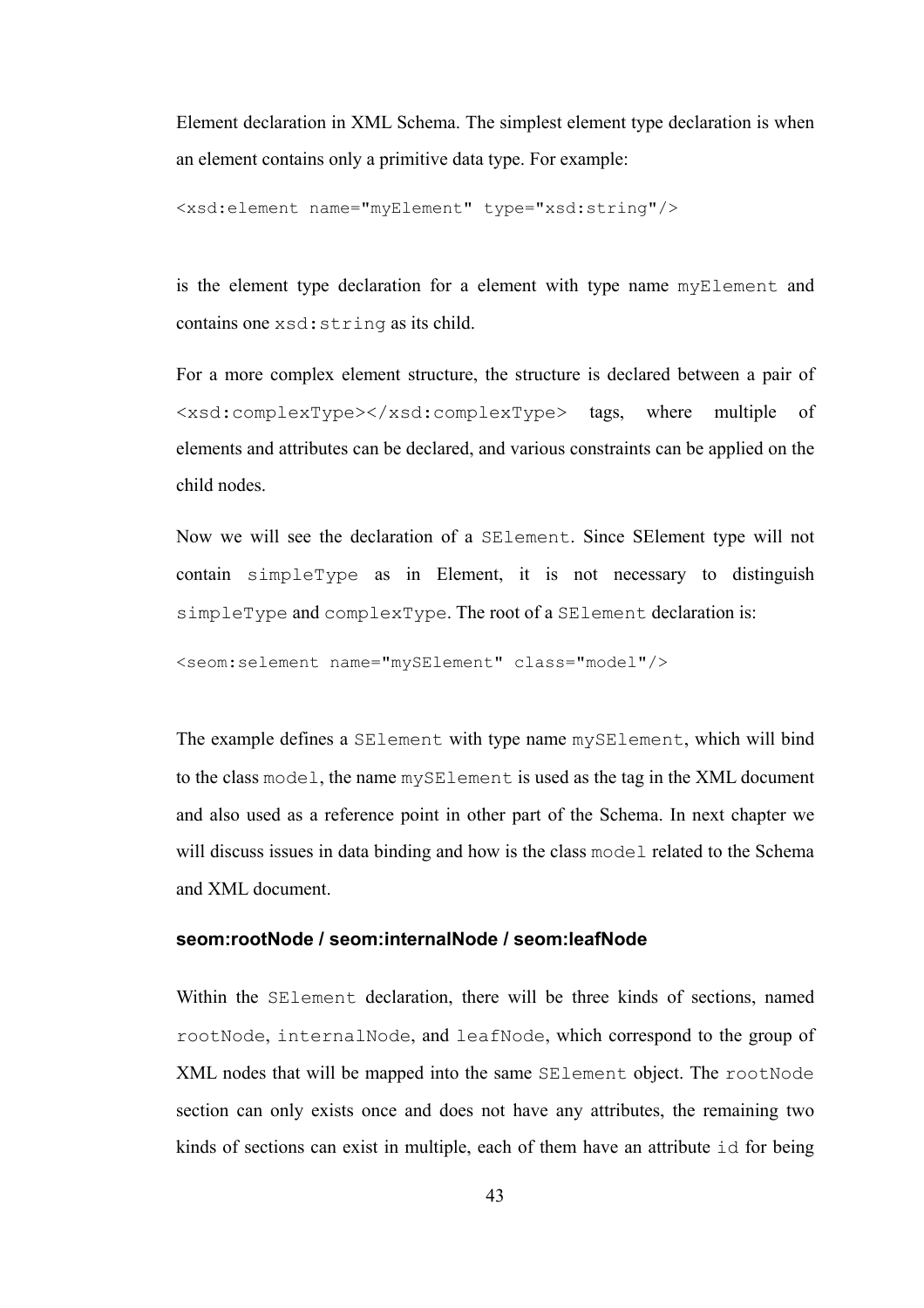referenced in other parts in the current SElement declaration and an name attribute which mapped to the tag name of XML elements just like that of the ordinary element data type. The following example declares a SElement bind to the class model, which mapped to a sub-tree in the XML document with <head> as the root of the sub-tree,  $\langle$  node $\rangle$  as the body of the sub-tree, and  $\langle$  leaf $\rangle$  as the leaf nodes of the sub-tree. Child nodes under  $\le$ leaf> are also child nodes for the SElement instance.

```
<seom:element name="head" class="model"> 
    <seom:rootNode> 
     ... 
    </seom:rootNode> 
    <seom:internalNode id="node1" name="node"> 
     ... 
     </seom:internalNode> 
    <seom:leafNode id="leaf1" name="leaf"> 
     ... 
    </seom:leafNode> 
</seom:element>
```
In each of these sections, there will be declaration of attributes, parameters, and the element structure under the node.

#### **seom:attribute**

The "SEOM parameter" is not a type actually, but is a variation of attribute. This is because the content of each declared instance of element may be bind to the target model and processed using a different set of parameters. The schema should allow the schema author to specify the parameters in schema or to provide a linkage from schema to the XML document instance where the parameters will be given.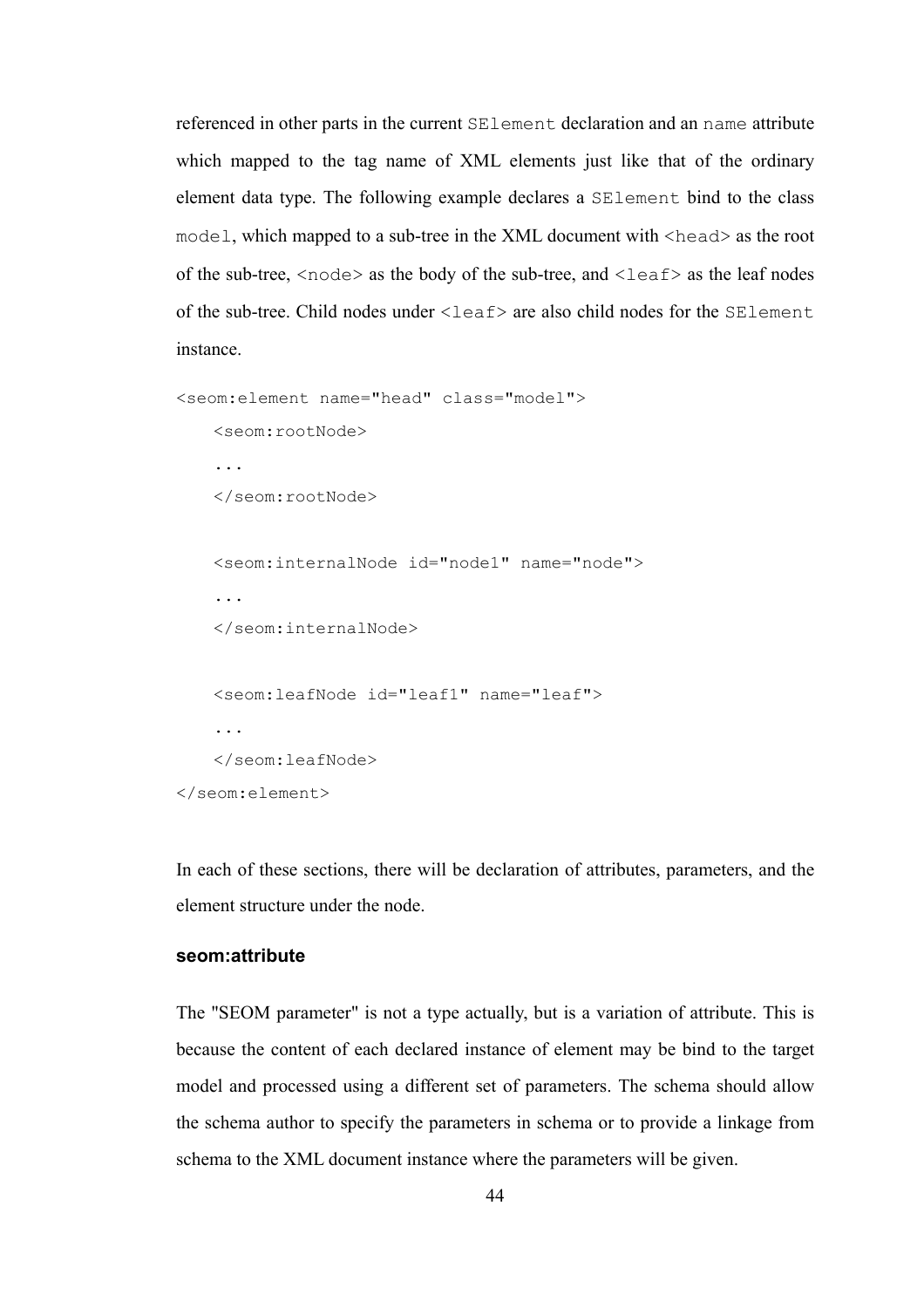The declaration of attribute/parameter share the same tag <seom: attribute>. Both of them will have an attribute para where the value is model-specific and mapped to internal variables by the model class. Besides the para attribute, there will be a value attribute for parameters types, or a name attribute for attributes. For example:

<seom:attribute para="ID" value="1"/>

represents a parameter ID for the model and will pass "1" as the parameter value when the SElement is built; while

<seom:attribute para="ID" name="id"/>

will map the parameter ID to attribute id in the XML document under the corresponding object.

For the declaration of attribute type, the  $\langle x \rangle$ sd:simpleType> can be used within <seom:attribute> to add restrictions to permitted values of attributes.

#### **seom:value**

The <seom: value> section declares the valid element structure under a node, which is essentially the same as the  $\langle x \rangle$  complexType  $>$  tag. When referencing to <seom:rootNode>, <seom:internalNode> or <seom:leafNode>, cardinality can be defined by minOccurs and maxOccurs attribute with integer values  $> 0$  or with the keyword "unbounded" (for max $\alpha$ ccurs). Moreover, data types in XML Schema can be included as child nodes and statements like <xsd:restriction> or <xsd:sequence> can be applied, but a few constraints are added:

z <seom:value> for <seom:rootNode> type should at least references to one <seom:internalNode> or <seom:leafNode> type.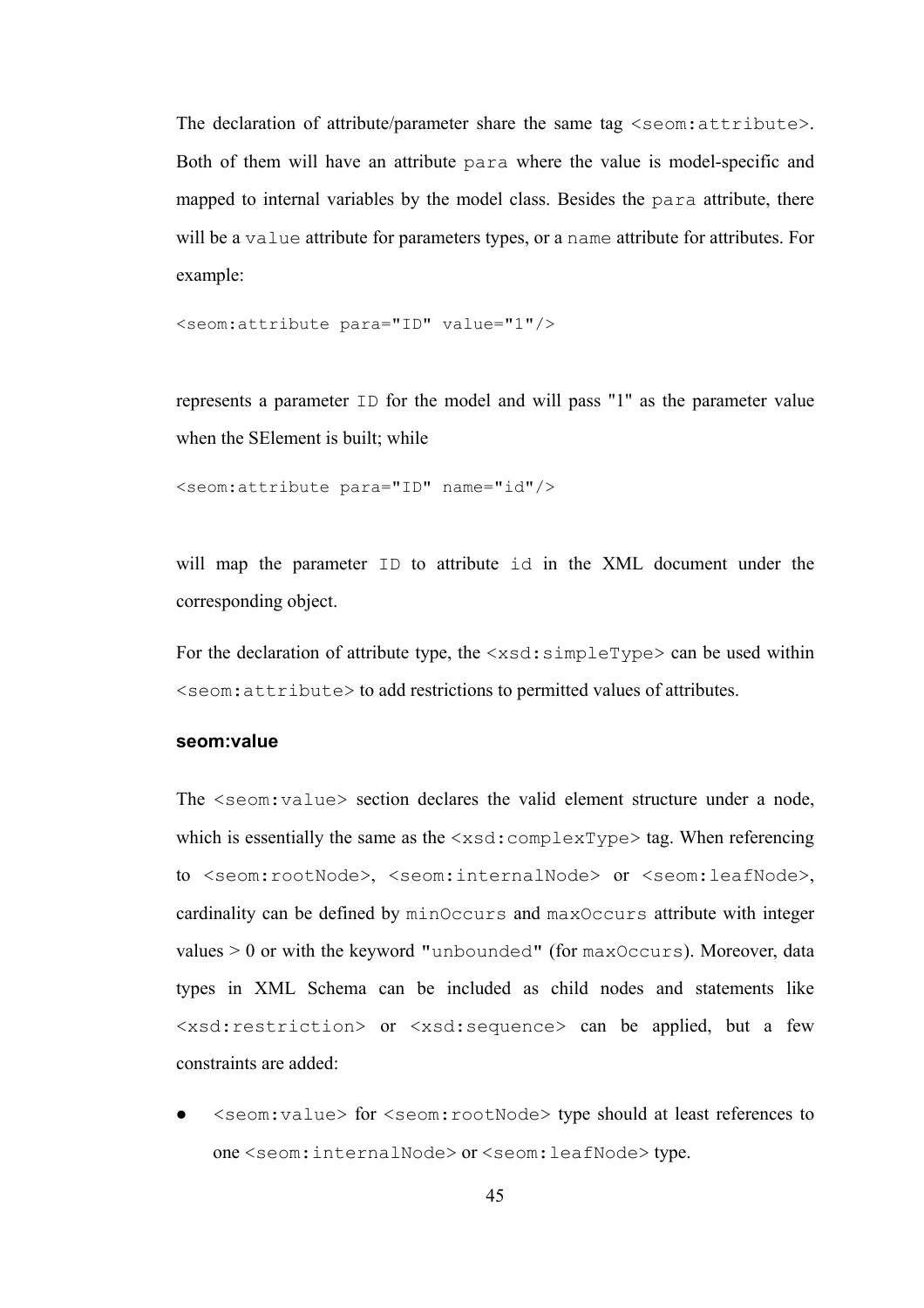- <seom:value> for <seom:internalNode> type should at least references to wither one <seom:internalNode> type or one <seom:leafNode> type.
- Any <seom:internalNode> should references to <seom:leafNode> type directly or indirectly (through multiple-levels of other <seom:internalNode>).
- z <seom:leafNode> could not reference to <seom:internalNode> or <seom:leafNode>.

These constraints are added to ensure the tree structure of XML document is not being violated.

#### **4.2.2. Creating a Schema**

To put the things together, we will create a schema and accompany with explanation in a step-by-step manner for easier understanding.

The basic skeleton for an XML Schema is the <xsd:schema> element, with its associated namespace declaration; the additional namespace seom is for the extended schema.

```
<?xml version='1.0'?> 
<xsd:schema xmlns:xsd="http://www.w3.org/2001/XMLSchema"
```

```
 xmlns:seom="http://www.cse.cuhk.edu.hk/~ckma1/SEOM"> 
</xsd:schema>
```
The schema document itself is a well-formed XML document. First, we add an ordinary doc element which contains a mySElement SElement using a reference pointer.

```
<?xml version='1.0'?> 
<xsd:schema xmlns:xsd="http://www.w3.org/2001/XMLSchema"
```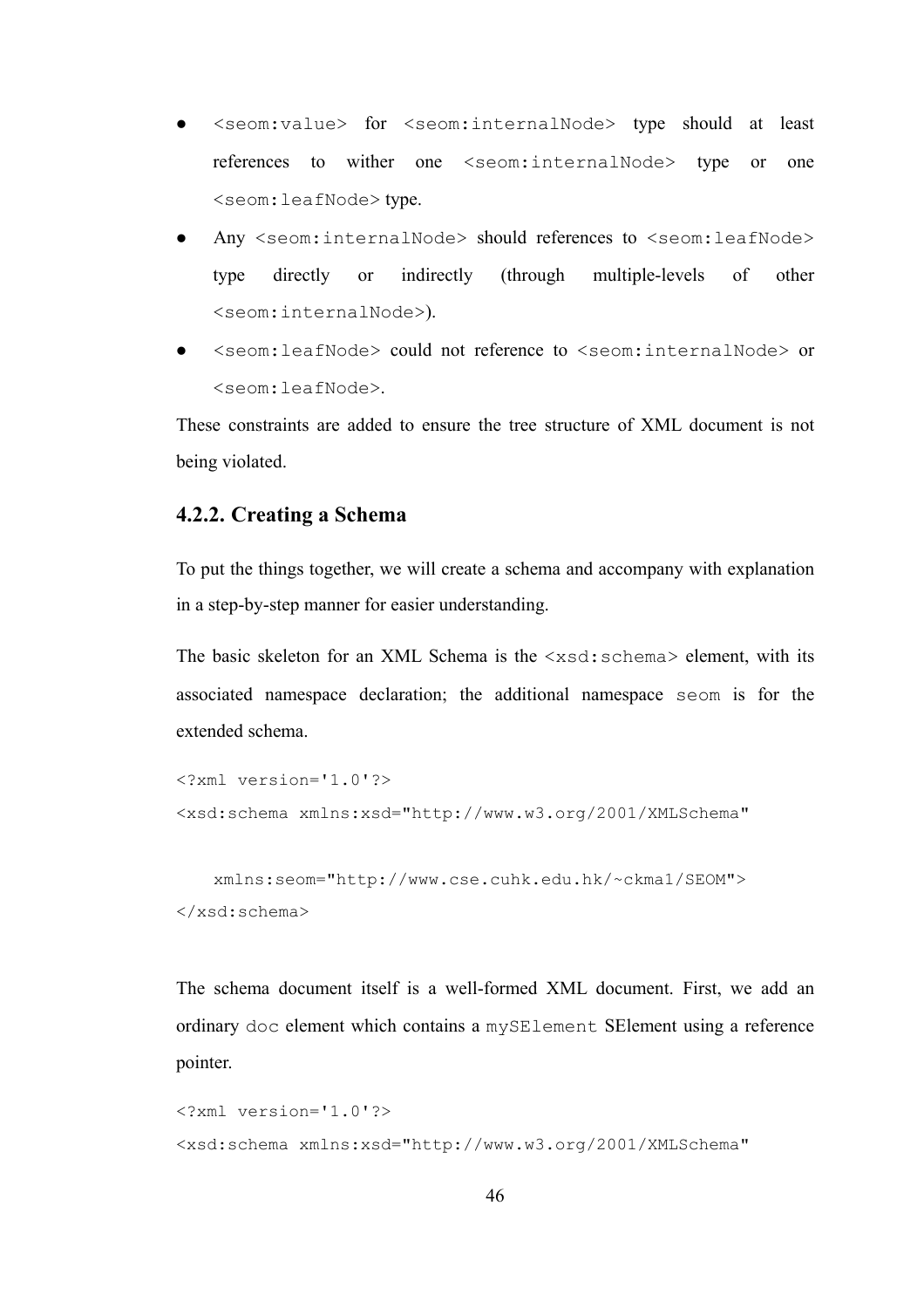```
 xmlns:seom="http://www.cse.cuhk.edu.hk/~ckma1/SEOM"> 
       <xsd:element name •••••••••••• ••••="doc"> •••••••
            {\tt \label{eq:recon} {\tt \label{eq:recon} \verb|<geom:selement ref="mySElement"}/\verb|>| </xsd:element> ••••••••••••••
</xsd:schema>
```
Following shows the skeleton of mySElement with SEmodel type where the details of its sections hidden:

```
<seom:selement name="mySElement" class="SEmodel"> 
    <seom:rootNode/> 
    <seom:internalNode id="node1" name="node"/> 
    <seom:leafNode id="leaf1" name="leaf"/> 
</seom:selement>
```
In the <seom:rootNode> element, we define a parameter BRANCH\_FACTOR with value equals to "4", and declare that there will be at most 4 <seom:internalNode> under a rootNode:

```
<seom:rootNode>
```

```
 <seom:attribute para="BRANCH_FACTOR" value="4"/>
```
<seom:value>

```
 <seom:internalNode ref="node1" maxOccurs="4"/>
```

```
 </seom:value>
```
</seom:rootNode>

Then we define the <seom:internalNode> element, which associate the model-specific parameters ID, X1, X2, Y1, and Y2 to XML document attributes id,  $x1, x2, y1,$  and  $y2$  correspondingly. The  $\langle xsd:choice \rangle$  element specify that either <seom:internalNode> will occur or <seom:leafNode> will occur.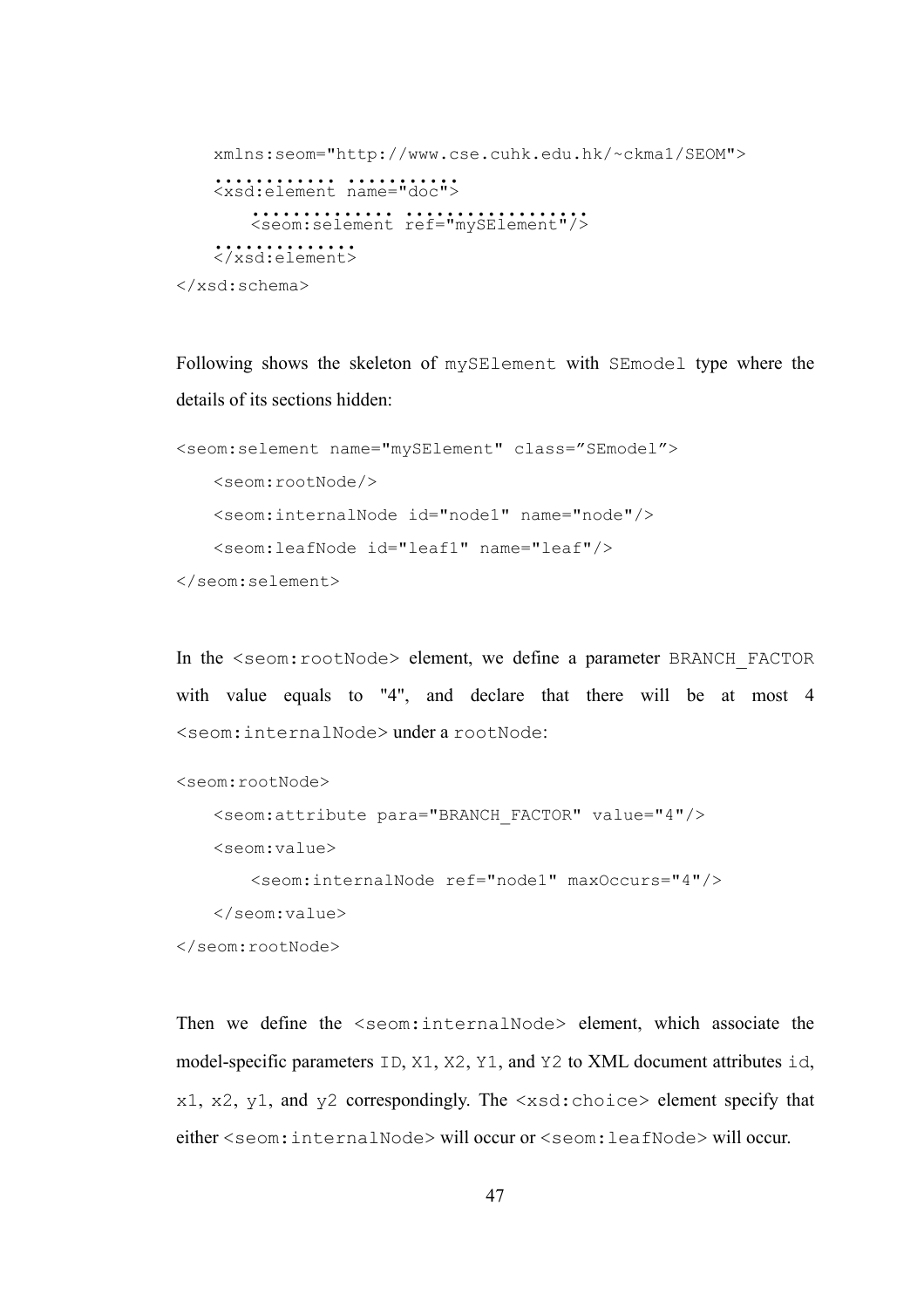```
<seom:internalNode id="node1" name="node"> 
    <seom:attribute para="ID" name="id"/> 
    <seom:attribute para="X1" name="x1"/> 
    <seom:attribute para="X2" name="x2"/> 
    <seom:attribute para="Y1" name="y1"/> 
    <seom:attribute para="Y2" name="y2"/> 
    <seom:value> 
        <xsd:choice> 
            <seom:internalNode ref="node1" maxOccurs="4"/> 
            <seom:leafNode ref="leaf1" maxOccurs="4"/> 
        </xsd:choice> 
    </seom:value> 
</seom:internalNode>
```
Finally, we define the  $\le$ seom: leafNode> element which stores a single string as the information:

```
<seom:leafNode id="leaf1" name="leaf"> 
    <seom:attribute para="X" name="x"/> 
    <seom:attribute para="Y" name="y"/> 
    <seom:value> 
        <xsd:string/> 
    </seom:value> 
</seom:leafNode>
```
Following is the complete Schema document:

```
<?xml version='1.0'?> 
<xsd:schema xmlns:xsd="http://www.w3.org/2001/XMLSchema" 
    xmlns:seom="http://www.cse.cuhk.edu.hk/~ckma1/SEOM"> 
    <xsd:element name="doc"> 
        <seom:selement ref="mySElement"/>
```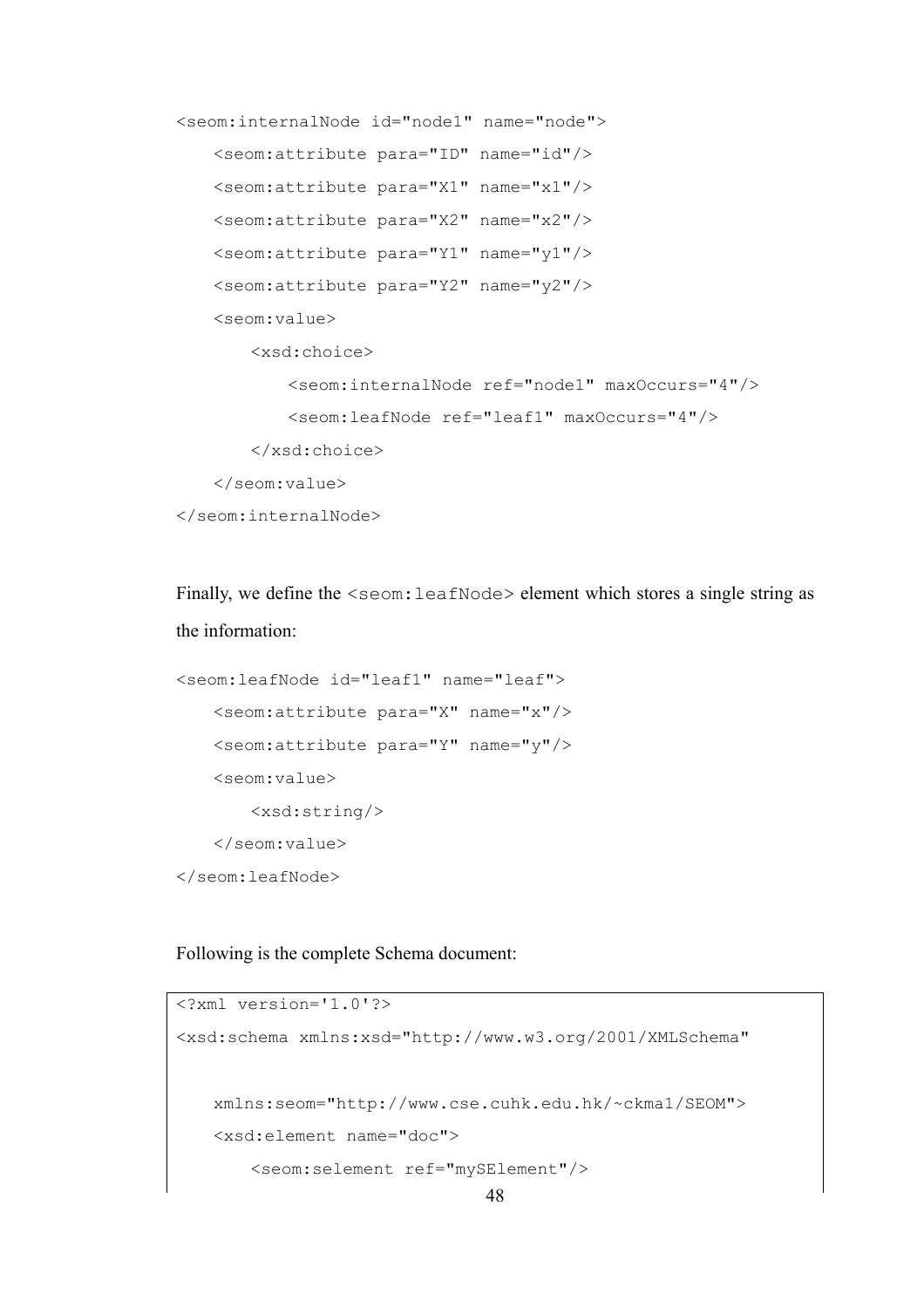```
 </xsd:element>
```

```
 <seom:selement name="mySElement" class="SEmodel">
```
<seom:rootNode>

```
 <seom:attribute para="BRANCH_FACTOR" value="4"/> 
 <seom:value>
```

```
 <seom:internalNode ref="node1" maxOccurs="4"/> 
 </seom:value>
```
</seom:rootNode>

```
 <seom:internalNode id="node1" name="node">
```
<seom:attribute para="ID" name="id"/>

```
 <seom:attribute para="X1" name="x1"/>
```
<seom:attribute para="X2" name="x2"/>

<seom:attribute para="Y1" name="y1"/>

```
 <seom:attribute para="Y2" name="y2"/>
```
<seom:value>

<xsd:choice>

<seom:internalNode

```
 ref="node1" maxOccurs="4"/>
```
<seom:leafNode ref="leaf1" maxOccurs="4"/>

</xsd:choice>

</seom:value>

</seom:internalNode>

 <seom:leafNode id="leaf1" name="leaf"> <seom:attribute para="X" name="x"/> <seom:attribute para="Y" name="y"/> <seom:value> <xsd:string/> </seom:value> </seom:leafNode>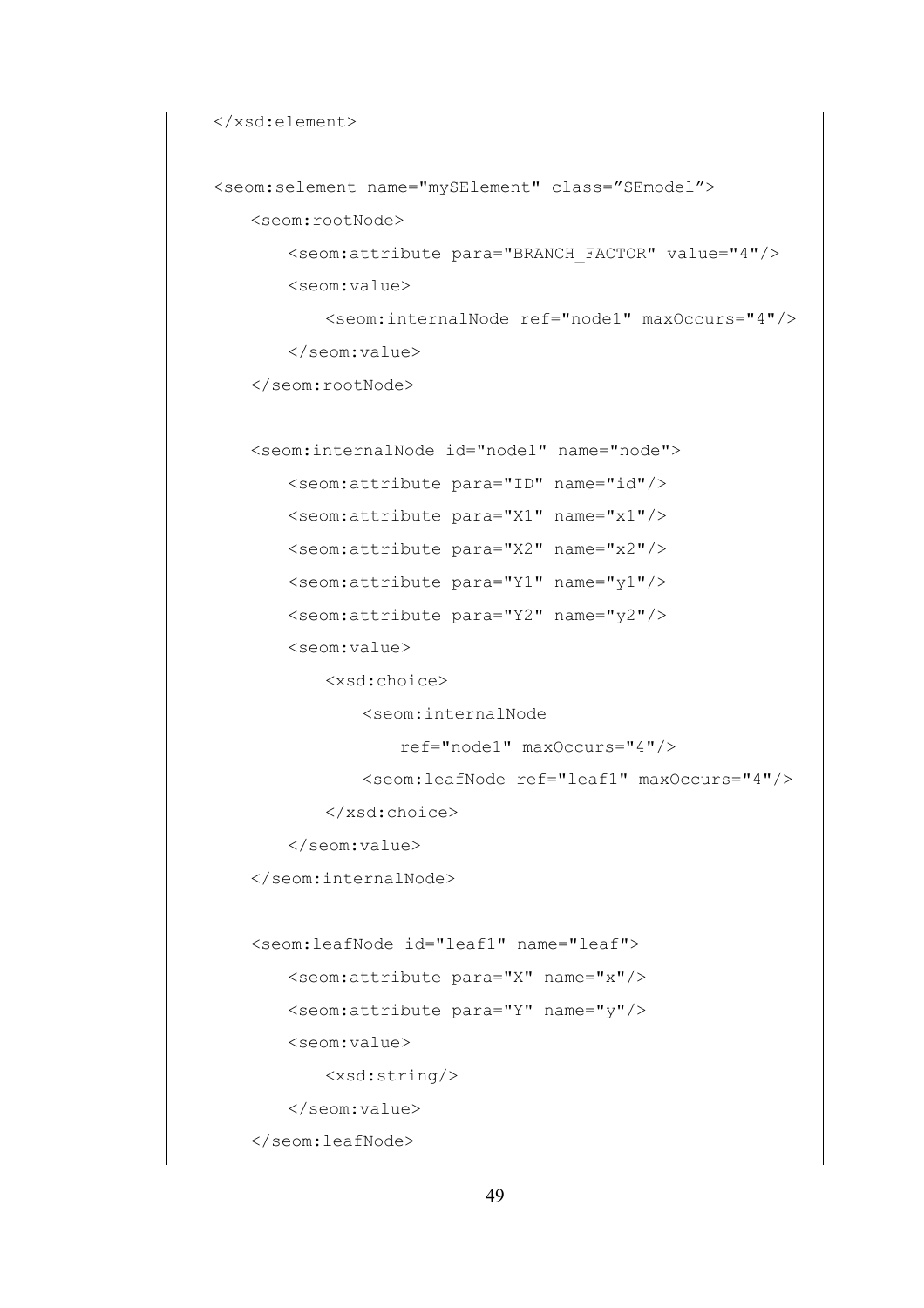```
 </seom:selement> 
</xsd:schema>
```
Figure 4.1 An Example of SEOM Schema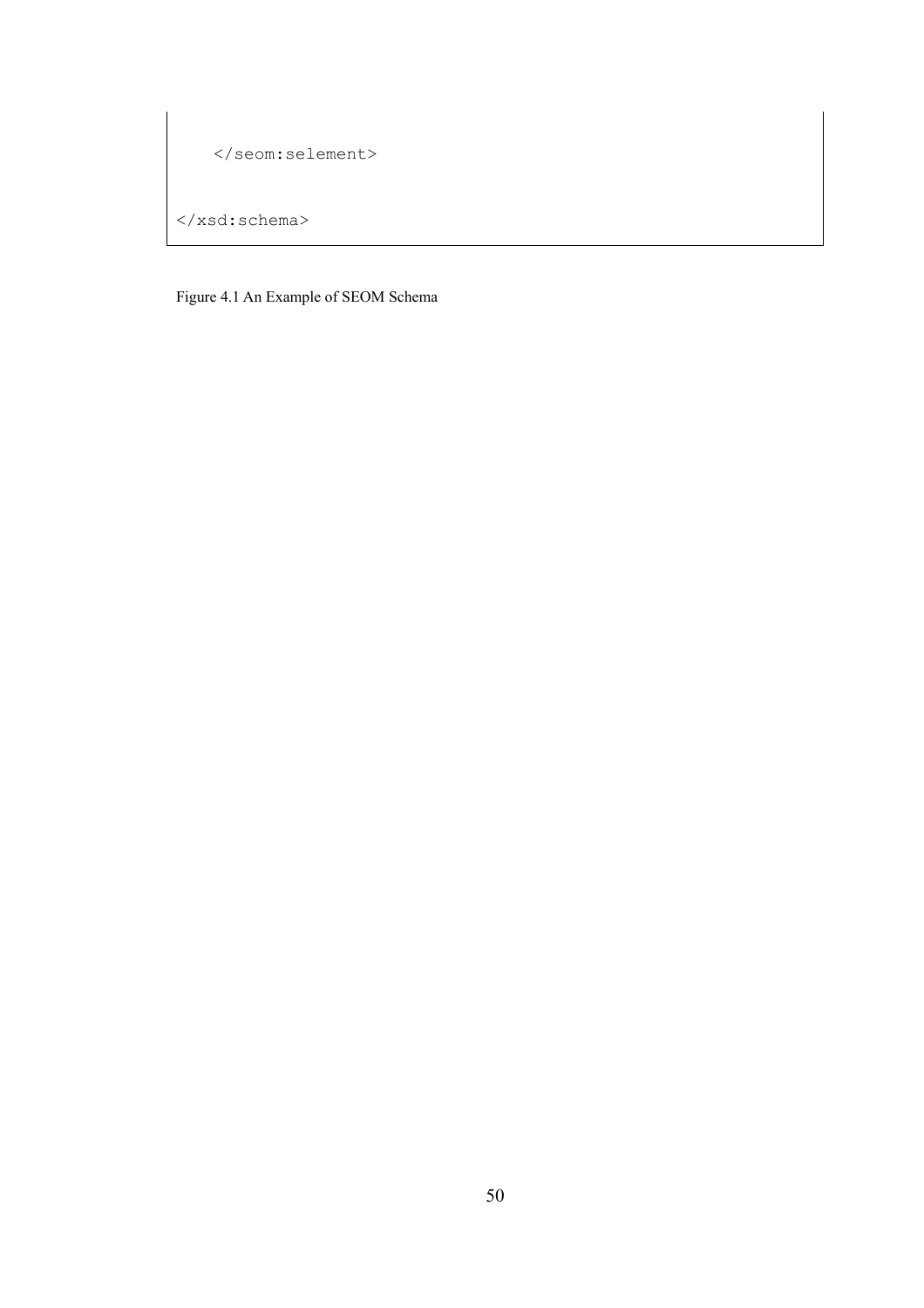# **Chapter 5. SEOM Document Processing**

# **5.1 SEOM Document Processing**

XML language, by itself, is just a language to define markups in a document and do nothing else. To manipulate the data in a useful manner, we write programs to process the documents. This involves binding the XML data into data types in a programming language. As object-oriented programming languages are good at defining new data types, it will be easier to defined data types to match the XML data model, and thus they are suitable for implementing the XML applications. Java, for its good support in XML, is chosen in our research project for implementing the SEOM Document and Element types.

In Chapter 4, we have cover the data model and schema definition for SEOM data types. In this chapter, we will describe the processes associated with SEOM data types. Firstly, we will give details of the classes that made up the SEOM Document and Element types. Then we will describe the process of parsing XML document into SEMO Document, and finally, we will also cover the querying of SEMO Document.

# **5.2 The Classes**

For an SEOM Document instance, it consists of five types of classes:

- Classes from the DOM API;
- SEOM Document class;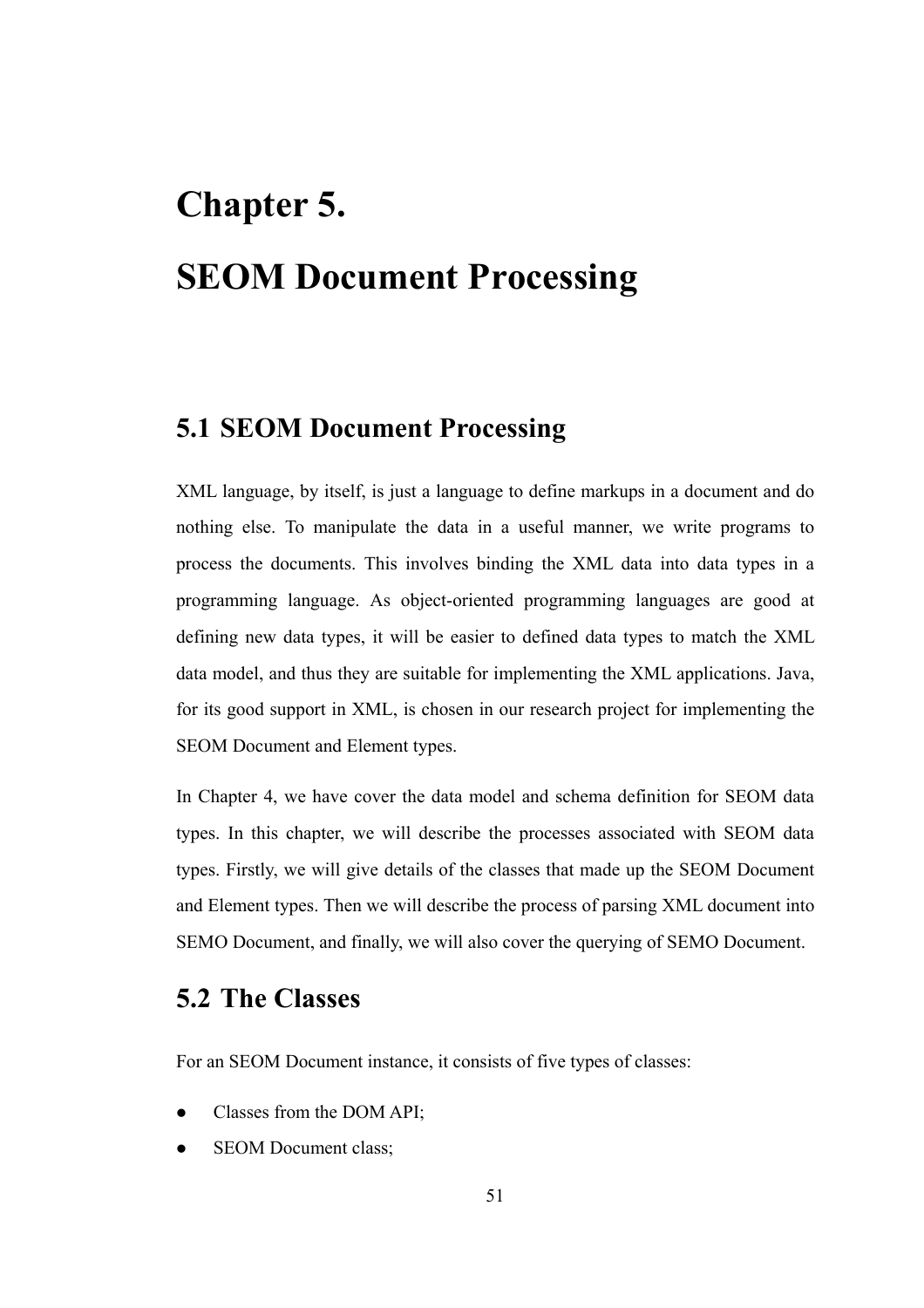- Abstract SElement class;
- Generic SElement class; and
- Implement SElement classes for various structures.

## **5.2.1. SEOM Document Class**

An SEOM Document corresponds to an XML document. It resembles the DOM Document with additional interfaces for the added features in SEOM. Similar to a DOM document, the SEOM document is an in-memory representation of XML documents. Both of they are based on a tree-like structure to model the XML document structure, and they contains the same set of nodes, except that an SEOM document has added methods to reflect the SEOM-defined data type, SElement. Added or changed methods include the constructor method and the query methods. And example of SEOM Document is shown in Figure 5.1, which shows that the document tree node consists of both Element and SElement types.



Figure 5.1 An Example of SEOM Document

#### **Constructor Method**

Similar to the DOM Document, the SEOM Document has one child node called the root node, which provides a starting point for accessing the data in the document. An SEOM Document is converted from a DOM Document instance. Its constructor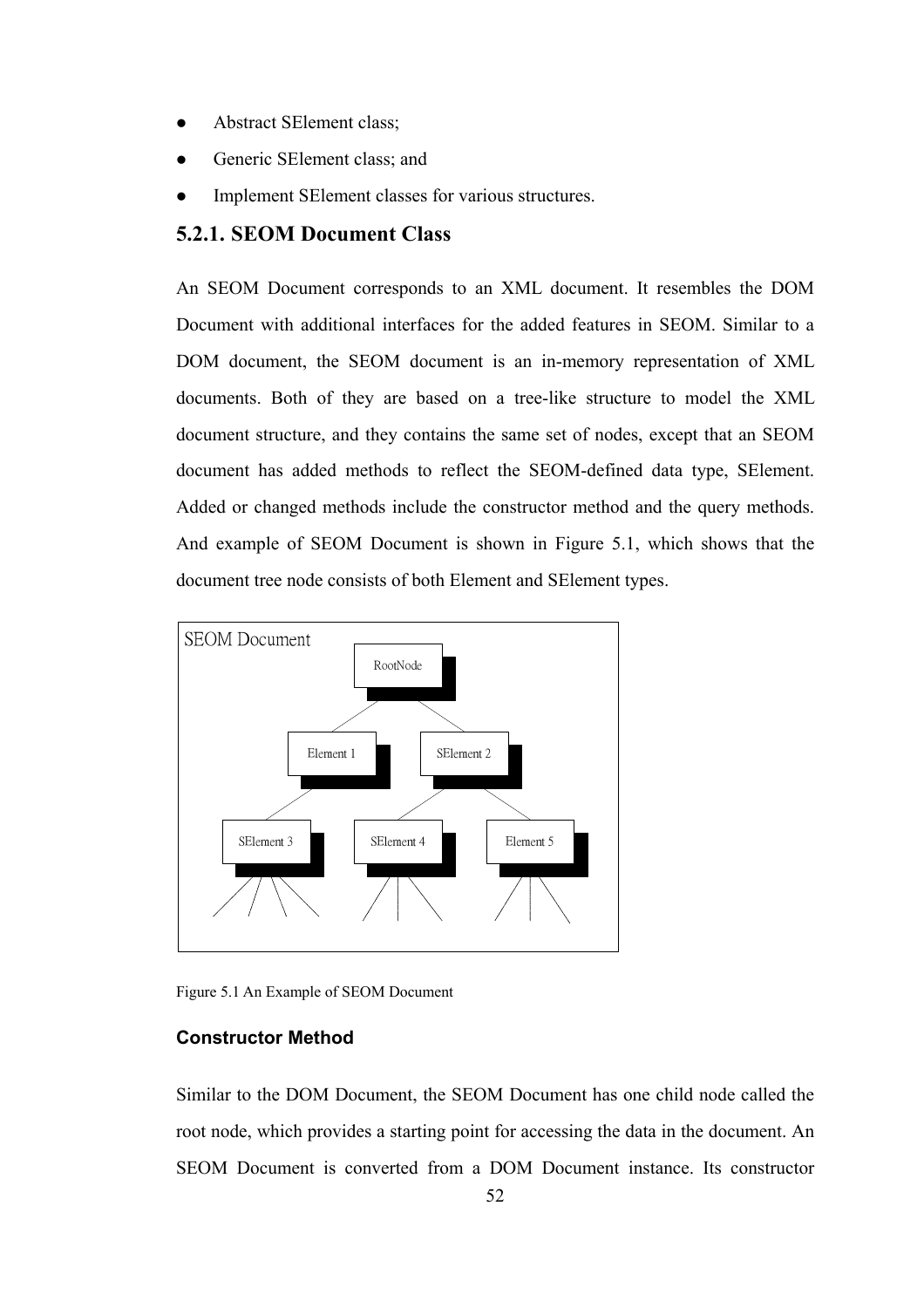method takes a DOM Document (called the *data element*) and an XML Schema (called the *schema element*) as parameters. The constructor method will first parse the schema element to find the namespace associated with SEOM, and then retrieve the associated schema declarations.

The constructor method will get all the Elements with the type name same as the value of *name* attribute in the Schema. Then the Elements will be validated against the Schema, and the process will stop if the element structure does not follow the Schema.

For the matching Elements, they will be transformed to SElements – the generic SElement constructor will be invoked with the Elements, one in a time, and the corresponding schema element as parameters. The generic SElement constructor will return a SElement instance, or throw out exceptions on failures.

When an SElement instance is returned, it will replace the original Element in the original position, whereas the original Element will be detached and threw away.

#### **Query Method**

The SEOM Document implements three query operations:

- The DOM() operation will retrieve all direct children of a target node, which offers a basic navigation controls to all Element/SElement nodes in the Document.
- The Data() operation will retrieve the sub-tree of a target node in XML form, and is particularly useful for retrieving the character data under an Element/SElement node since that would not be accessible through other query methods.
- The query() operation is a generic interface that accepts user query. The query may be resolved to the previous two query operations, or pass to the query() operation or queryMethod() operation in a target SElement.

The query() operation (refer to Table 4.11) is the only query interface accessible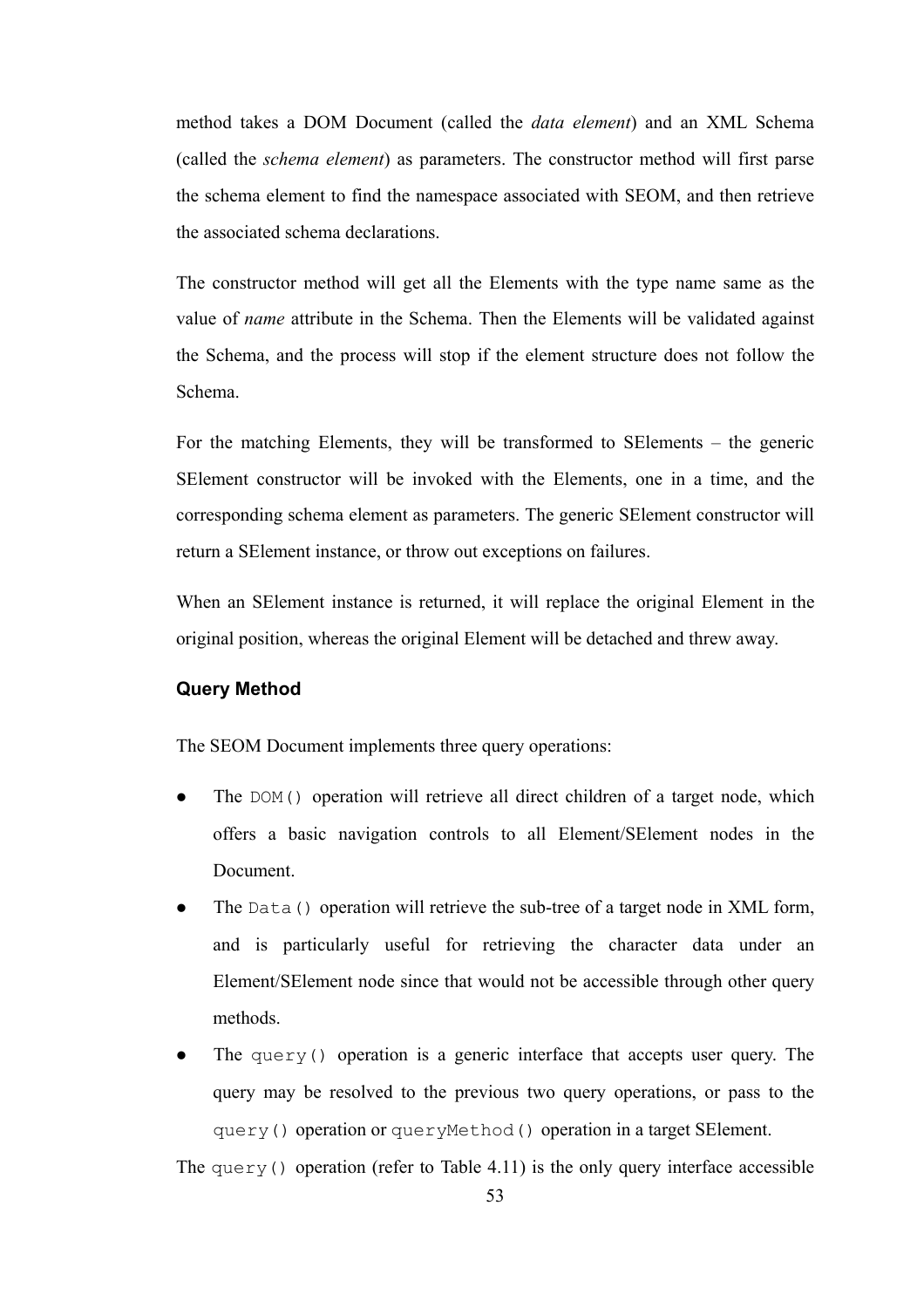through the API. The method takes a DOM Element as parameter, called *query wrapper*, which wraps the query details. The wrapper have a root element  $\langle$ query $\rangle$  $\langle$ query $\rangle$  with an attribute path which points to the target node using XPath. The path is represented in the unique XPath expression from the document root which will return a node set of one node. The unique XPath expression uses the XPath index operator to restrict the path if multiple elements with the same name occur on the path.

Another attribute for the wrapper's root element is queryMethod, which corresponds to the method to be invoked on the target Element. When this attribute is absent or is empty-valued, such as:

<query path="/root/myRtree"/>

the queryMethod() method on the target will be invoked, which will retrieve a list of available query methods from the target. On the other hand, when the attribute queryMethod is non-empty, the query() method on the target will be invoked instead, and the wrapper will be passed into the method call as parameter. A list of Element will be returned. Each Element wraps a result of the query.

However, there are a few exception cases needed special handling. First is when the queryMethod attribute points to one of the two special function that implemented on the Document level; and second is when the path points to an Element node but not an SElement node.

For the first case, i.e. the value for queryMethod is "DOM" or "Data", the Document's query operation, DOM() and Data(), will be invoked and the target node will not be queried. These methods are same for both Element and SElement objects.

For the second case, as there is no query operations defined for an Element object, unless the queryMethod points to "DOM" or "Data" (which will be intercepted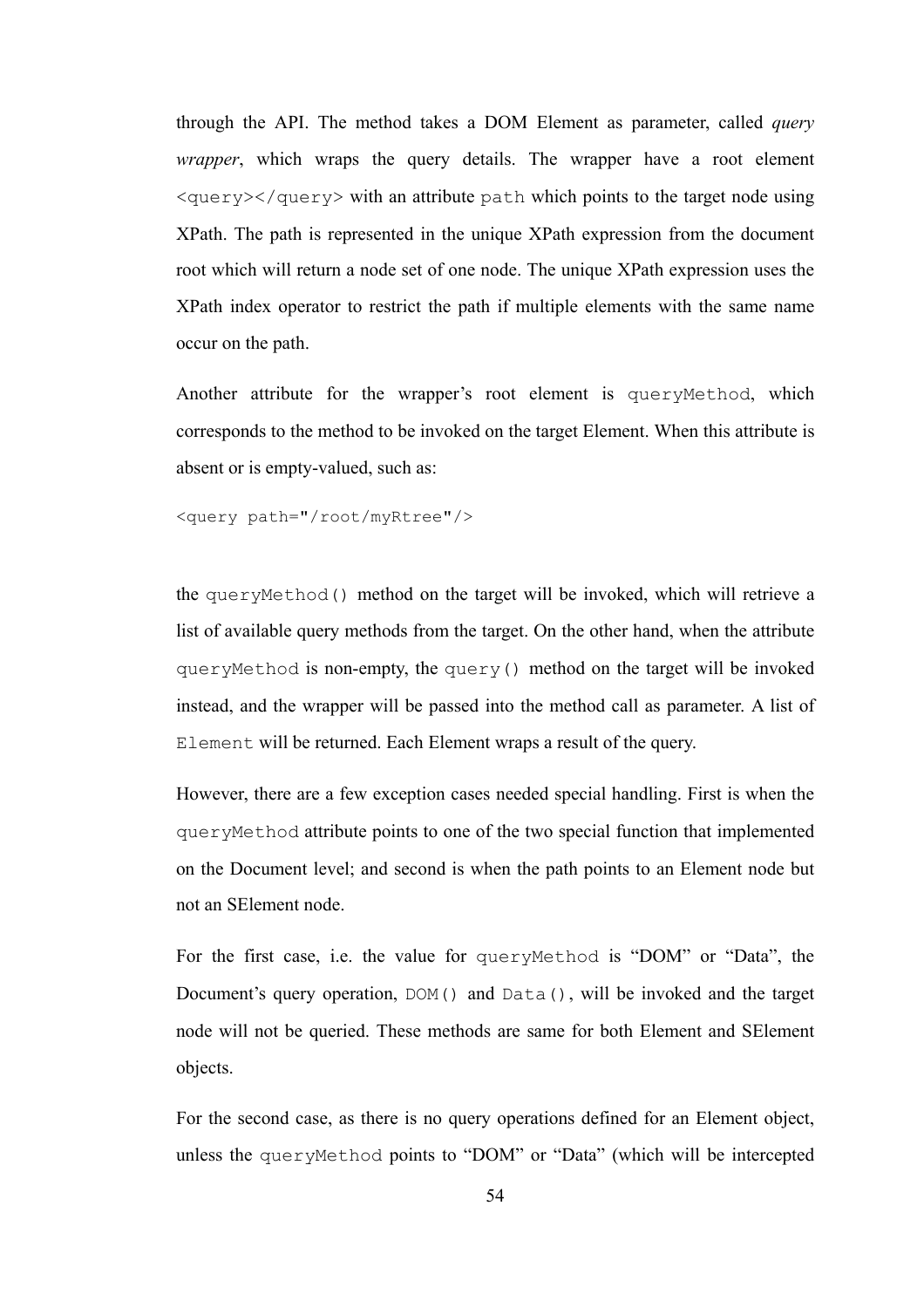and handled by the Document), an error message will be generated and returned.

#### **5.2.2. Abstract SElement Class**

Although the SElement data type is defined as a single data type in section 4.1.2, it is modeled by a number of classes in Java implementation which includes the abstract class for SElement, the default/generic class for the type, as well as the classes that actually implement various internal data structures.





The *Abstract SElement* class is the abstract superclass for all SElement data types and can not be used to instantiate any SElement object. It extends the DOM Element class to inherit the methods of DOM Element. It also defines abstract methods that all subtypes of SElement have to implement. The abstract methods include constructor method, query() method, and queryMethod() method. Operations for SElement are specified in Table 4.13.

The relation between Abstract SElement class, Generic SElement class, Implementation SElement classes and their corresponding instance is shown in Figure 5.2.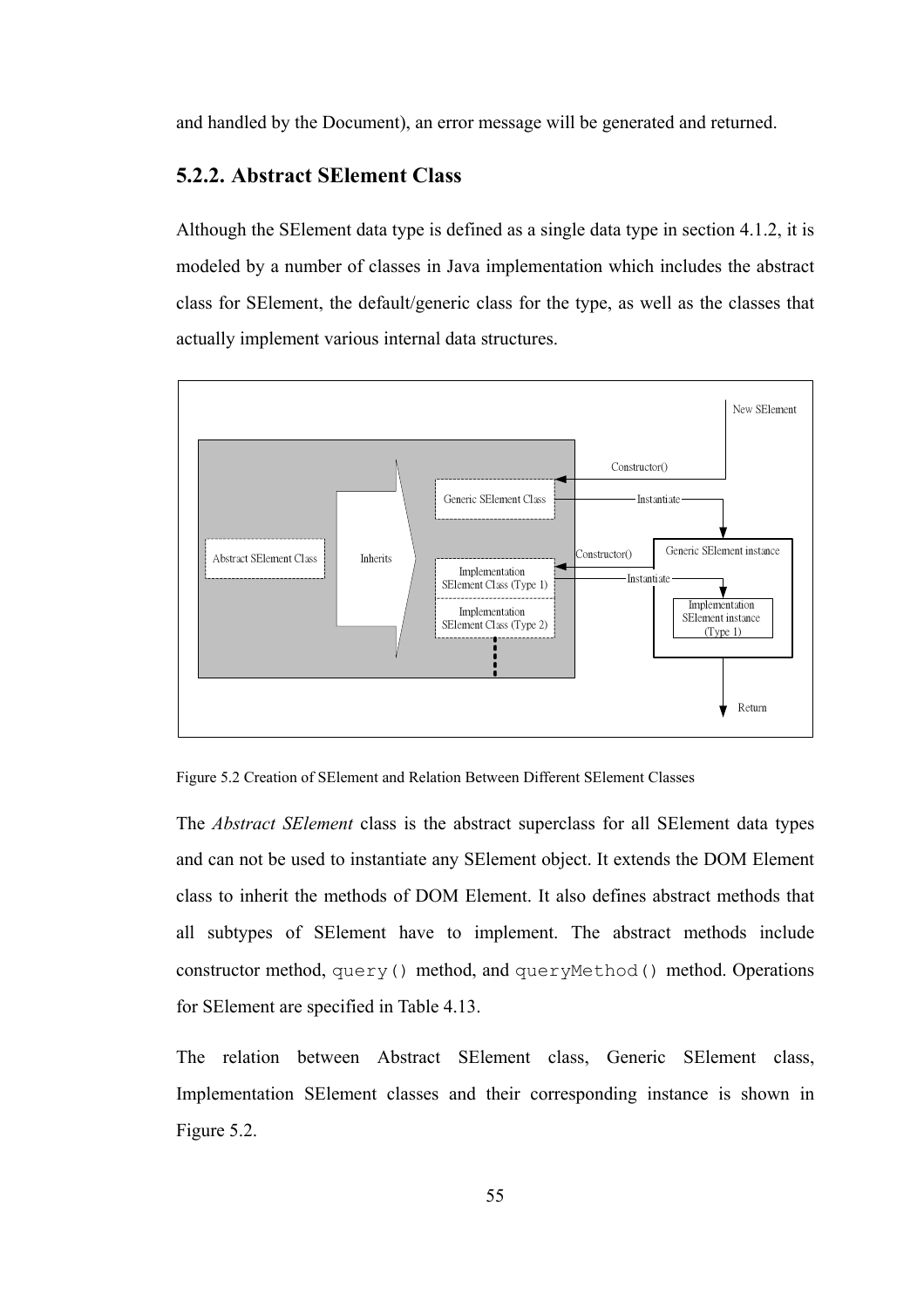#### **5.2.3. Generic SElement Class**

The *Generic SElement* class inherits the abstract class and implements the class constructor, the query() method and the queryMethod() method. It is the only SElement class accessible to programmers. It is used to instantiate the SElement objects in a SEOM Document instance.

The Generic SElement class is a wrapper class for implementation SElement classes that actually implement the internal data structure to hold the data. While the query() method and the queryMethod() method actually links the call to the member SElement object directly and do nothing else, however, the constructor method of Generic SElement class is responsible in identifying the actually class needed by the structure type specified and load the corresponding class dynamically.

Its constructor method takes a data element and a schema element as the parameters. The schema element corresponds to the SElement declaration in a SEOM Schema. It specifies the structure type of the SElement and the parameters needed for the specific SElement type. The data element is the XML Element that matches the name attribute in the SElement schema declaration, which will then be wrapped into an SElement instance. The constructor method will try to fetch the Java class that implements the structure type, and, on success, initiate the *Implementation SElement*  with the same parameters that the constructor method had received. The object returned from the constructor method of the Implementation SElement class will be wrapped as a member object of the Generic SElement object, and the Generic SElement object will be returned to the caller.

With the Generic SElement class, XML application programmers can create SElement instance by simply invoke the constructor element with data element and the schema element without worrying about the structure type of data. This simplifies the task for creating SElements.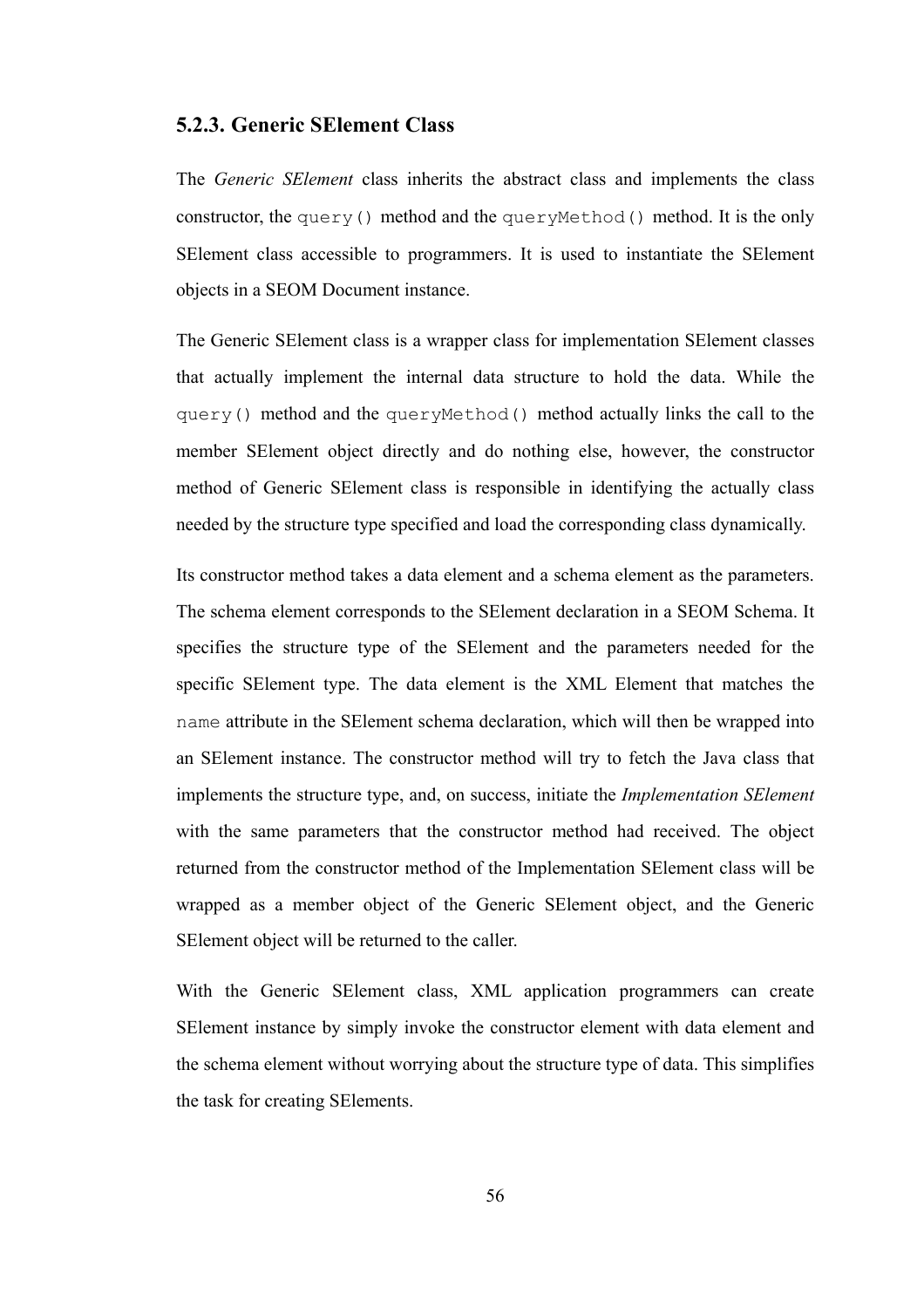# **5.2.4. Implementation SElement Classes**

The *Implementation SElement* classes are the group of classes. An Implementation SElement embeds a data structure to hold the data, and implements query operations for that particular data structure. The structure for an Implementation SElement is shown in Figure 5.3. These classes implements interface of the Abstract SElement class. The three main operations for the SElement types are:

- constructor method;
- queryMethod() method; and
- query() method.

We have implemented an *Implementation SElement classes*, the *RTree*, in our web-based XML query system, and more structure types can be added progressively. Details of these two classes will be covered in Chapter 6.



Figure 5.3 Structure of an Implementation SElement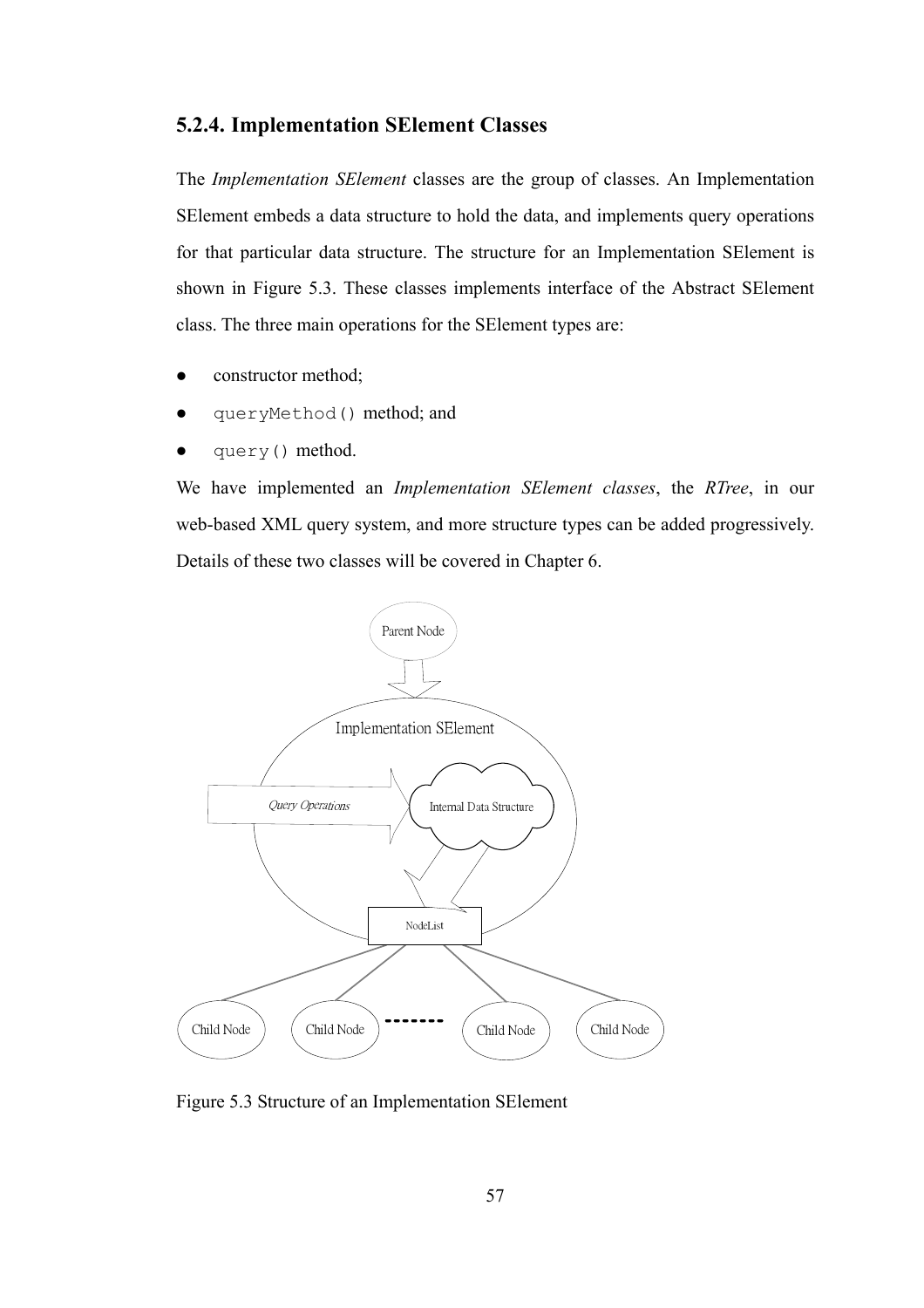#### **Constructor method**

The Implementation SElement objects are always created and wrapped inside Generic SElement objects. The constructor method takes a data element and a schema element as parameters.

Each class contains an internal data structure (e.g. an Rtree). The internal data structure will be initialized with the parameters specified in the schema element, or with the attribute values in the data element which links to the parameter by the schema. Section 4.2.1 describes the difference between a parameter type and an attribute type in the schema.

## **queryMethod()**

The queryMethod() method publishes the implemented query operations for a SElement. The method does not take any parameters. It returns a NodeList of Elements, and each Element wraps details for one query operation. These Elements are named *query wrappers*, and will be re-used in submitting queries to the target SElement. Details of query wrappers will be covered in Section 5.4.1.

# **query()**

The query() method accept queries from the user. Since the set of possible query operations for different structure types will be different and can not be known in advance, the query() method is a general query method which takes a *query wrapper* and the particular query operation to be invoke is specified in the query wrapper.

The query operation being called will get the required parameters from the wrapper. Then the query operation will be performed using the internal data structure. Three types of results can be generated from a query operation:

- Simple values (string, number, etc.);
- Composite values (an XML Element); and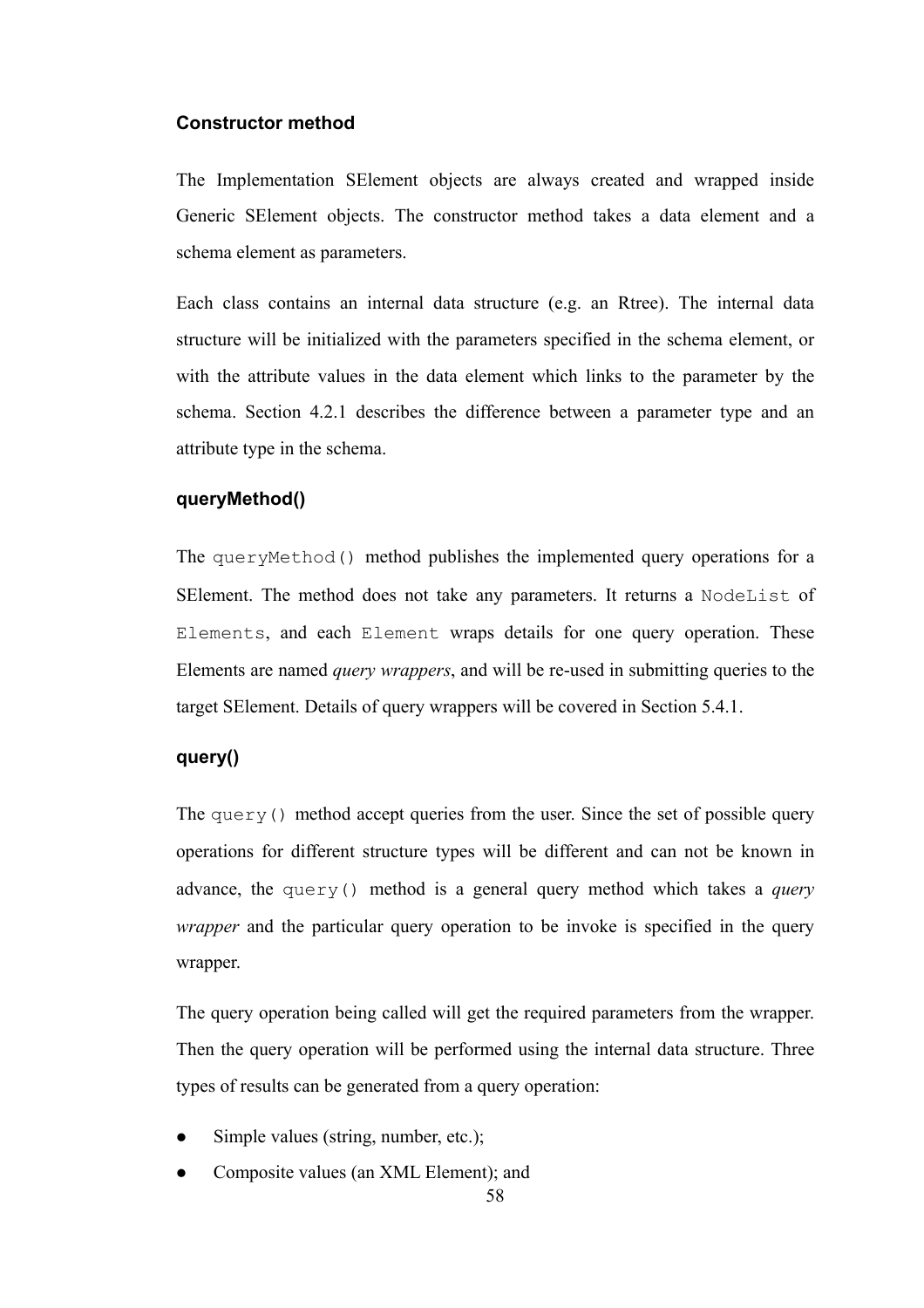• Child nodes of current SE lement node.

In all cases, the results will be wrapped in a *result wrapper*, which will be covered in Section 5.4.1.

The first type of result is often generated when querying a property for the data structure as a whole, e.g. to query the number of nodes in a tree.

The second type of result is generated in more complex queries. For example, when a retrieving a tuple from a (relational) table alongside with a projection operation to select some of the wanted columns, a "new" structure will be generated as the result.

The third type of result means that the internal data structure eventually points to the child nodes of the current SElement, and a query may follow the data structure to get the child nodes as results. As multiple of child nodes could be returned in a query, the set of child nodes will be returned in a NodeList. Since the NodeList is only usable within the running application, additional function is implemented to convert the "pointers" of data Nodes into XPath representation.

Beside the listed three types of results, however, there is another additional result type of mixed "structured values" and "child nodes". This is because a structured value may point to some childe nodes in some part of it, while the remaining part of structure is newly created and contains simple values. Nevertheless, there is no special at all, except that all references to child nodes are encoded as XPath values in <node></node> XML Element.

## **5.3 XML Parsing and Data Binding**

Parsing is the process of converting the unstructured sequence of characters representing an XML document into the structured components of XML syntax: declarations, comments, elements, attributes, processing instructions, and characters. There are two basic models for actually processing the data in the XML source: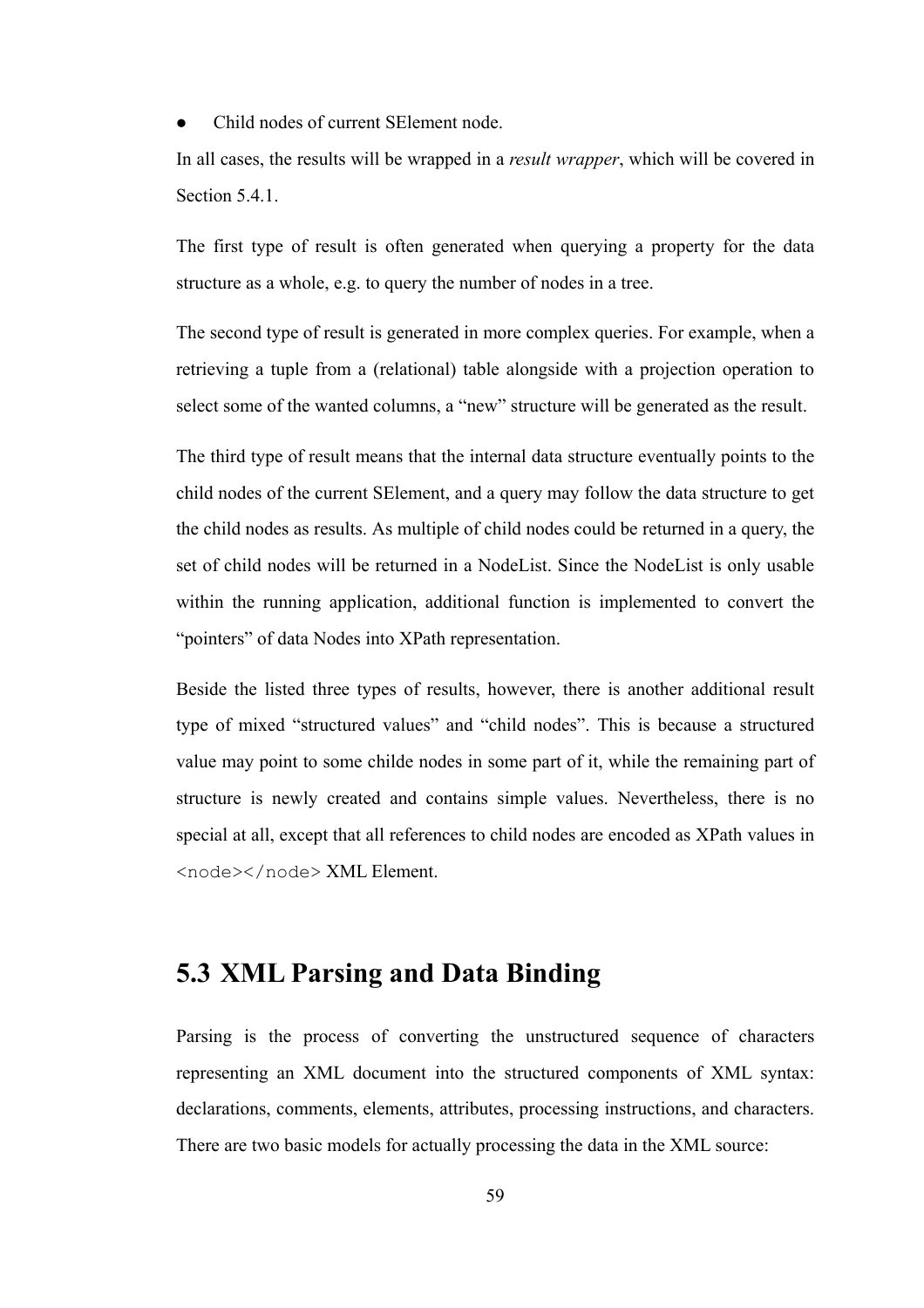- An event-based parser generates a sequence of syntactic events, such as the "start of a <document> element", and feed the event into a consumer process. The set of "call-back methods" are defined under the Simple API for XML  $(SAX)$ .
- A tree-based parser reads the nested element structure of the XML source and builds a tree-like data structure. The tree-like data structure can then be manipulated through the API associated with the tree data type. The structure components and the associated operations are defined under the W3C Document Object Model (DOM).

On the other hand, there is a rise on the use of data binding technology instead of ordinary XML parsers. Data binding technology automate the mapping between XML documents and Java objects by compiling an XML schema into one or more Java classes to handle the details for XML parsing and formatting. Sun Microsystem's Java Architecture for XML Binding [34] (JAXB) is a data binding API and it does receive a lot of attention in the Java-XML developers' community.

In our research, we enhance the W3C Document Object Model by combining its tree-like data structure with features in data binding technology. This enhancement maintains a good balance between the flexibility of DOM and the usability of data binding technology.

Similar to the data binding technology, our modeling also uses the XML Schema as hints to bind XML data into Java classes. However, instead of generating Java classes by compiling the schema, our Java classes use pre-defined models and pre-built Java classes, which offers much more complicated manipulations with supports in the internal data structure.

#### **5.3.1. Parsing Process**

The parsing process of SEOM Document involves both XML document and the Schema document. To begin with, both documents are parsed into DOM Document objects by DOM parser. The resulting Document objects are called *data element* and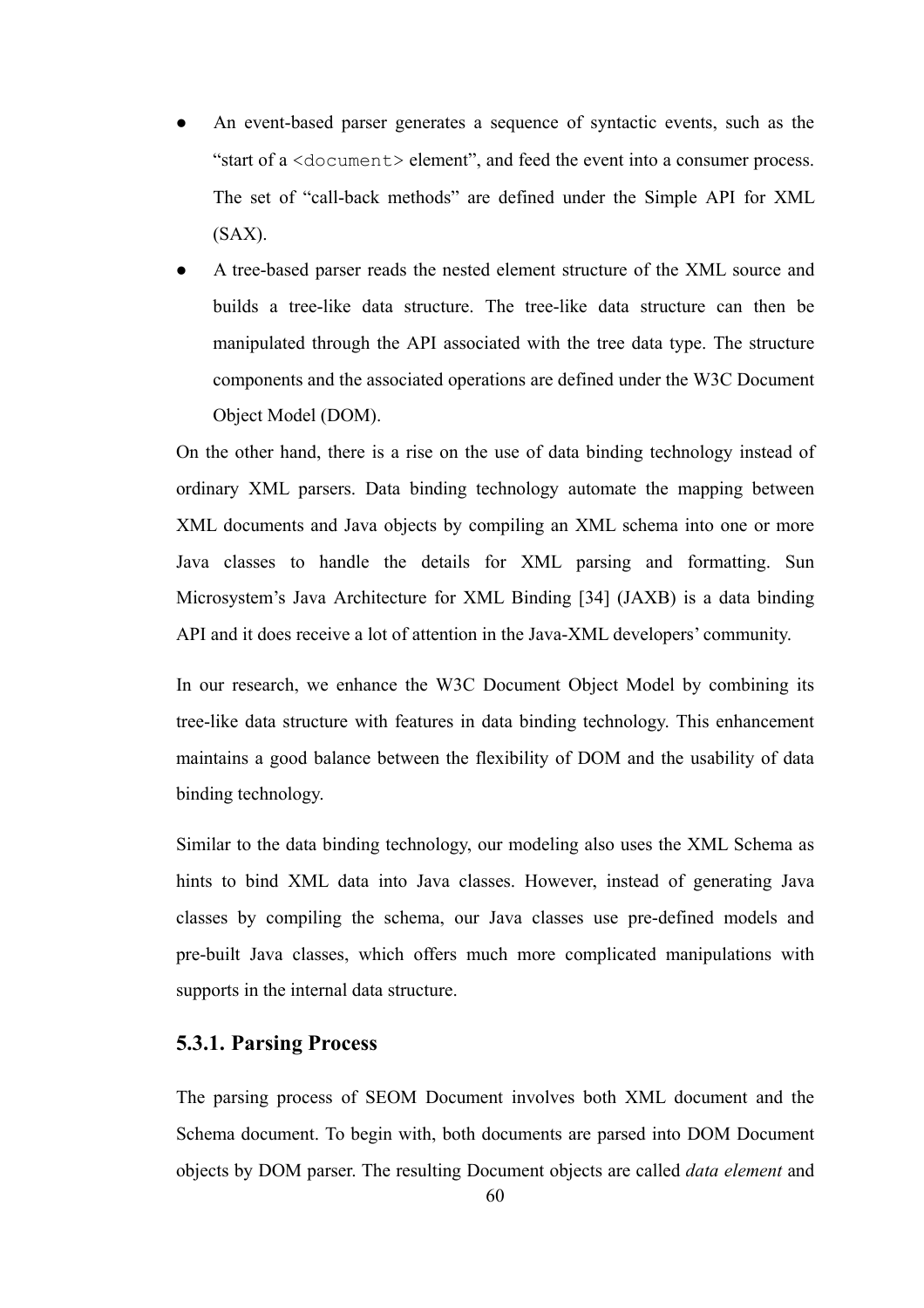*schema element* respectively.

The SEOM Document constructor takes the data element and schema element as parameters. The data element will be assigned as the root node of the Document; the schema element will also be processed to retrieve the SElement declarations. For each SElement declaration, the name attribute represents the type name of XML Elements to be converted: a node of the schema element, which represents the current SElement declaration, and a node of data element, which matches the name specified in the declaration, will be passed to the constructor method of Generic SElement as a new data element and a new schema element respectively. Figure 5.4 illustrate the parsing process of SEOM Document.



Figure 5.4 Parsing Process of SEOM Document

As mentioned in section 5.2.3, a Generic SElement wraps an Implementation SElement that actually implements the data structure. The class constructor of Generic SElement will fetch the needed Java class of the Implementation SElement according to the class attribute of the schema element, and instantiate the Implementation SElement object with the data element and schema element.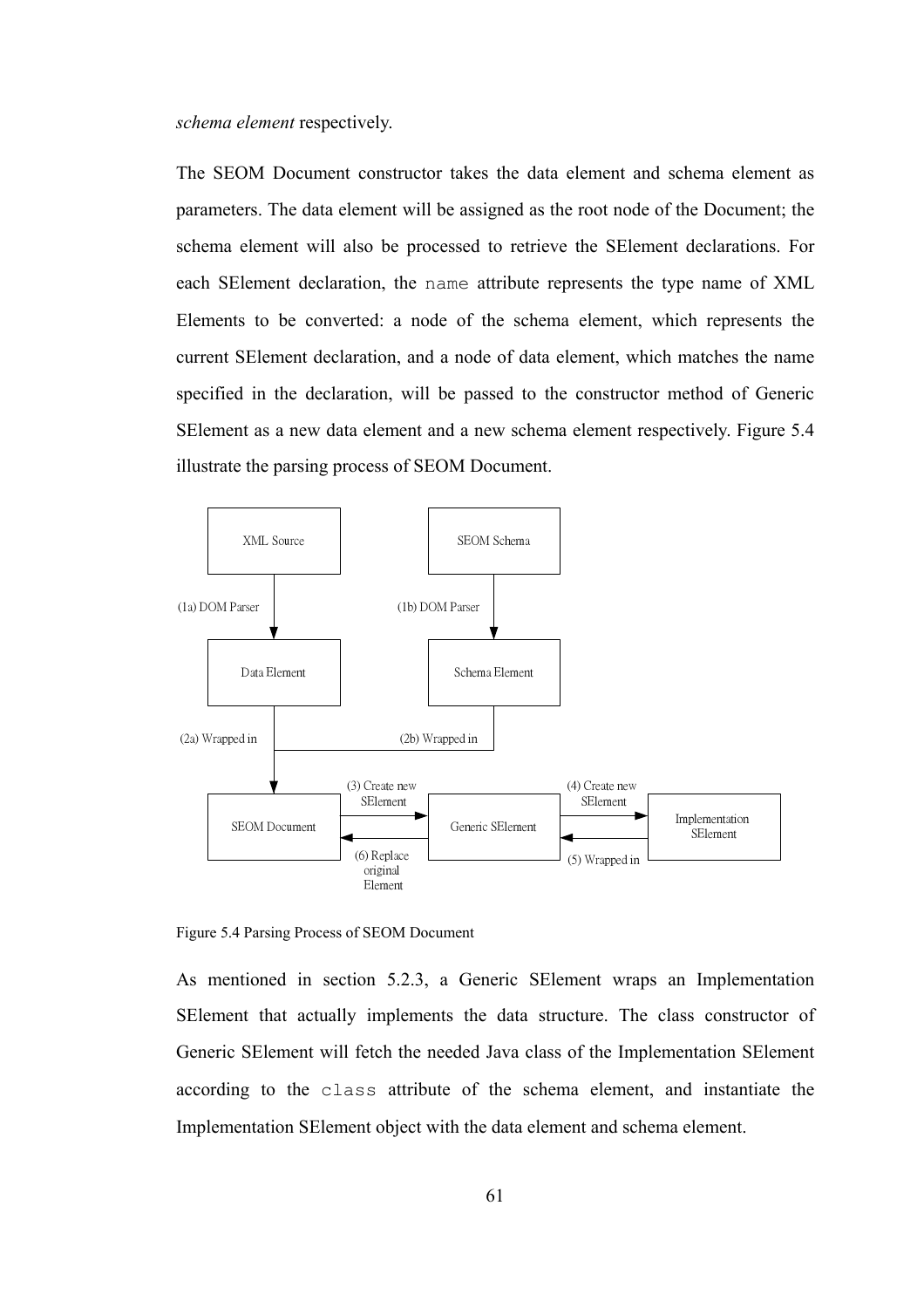The constructor method of Implementation SElement takes a data element and a schema element as parameters. In the Implementation SElement constructor method, the data element will be validated against the schema element. Then the internal data structure will be initialized with the parameters specified in the schema element or in the data element, and the data values in the data element will also be copied to the internal data structure. However, only Elements declared as RootNode type and InternalNode type will be read and converted to the internal data structure; LeafNode type Element and its subtree will be attached to the SElement as its direct children and they will be reference by the internal data structure using their index number.

The returned Implementation SElement instance will then be wrapped as a member of the caller, i.e. the Generic SElement object. Moreover, the Generic SElement object will replace the original Element in its position, whereas the original Element will be detached and threw away. The SEOM Document is constructed by repeating the operations of replacing XML Element with SElement for all Elements that matches the declaration in the Schema.

## **5.4 Querying**

There are two different approaches in querying an SEOM Document. The *query wrapper* approach is based on interactive exchanging of messages between the client user and an SEOM Document instance, while the SEOM-Extended XPath is developed based on the *query wrapper* by encoding the information as a string that can be embedded in the XPath.

#### **5.4.1. Query Wrapper and Result Wrapper**

A *query wrapper* is basically an XML Element that encapsulates the information of the query. A wrapper is represented by the XML Element  $\langle\text{query}\rangle\langle\text{query}\rangle$ , and there are two required parameters, path and queryMethod. Therefore the skeleton of a query wrapper looks like: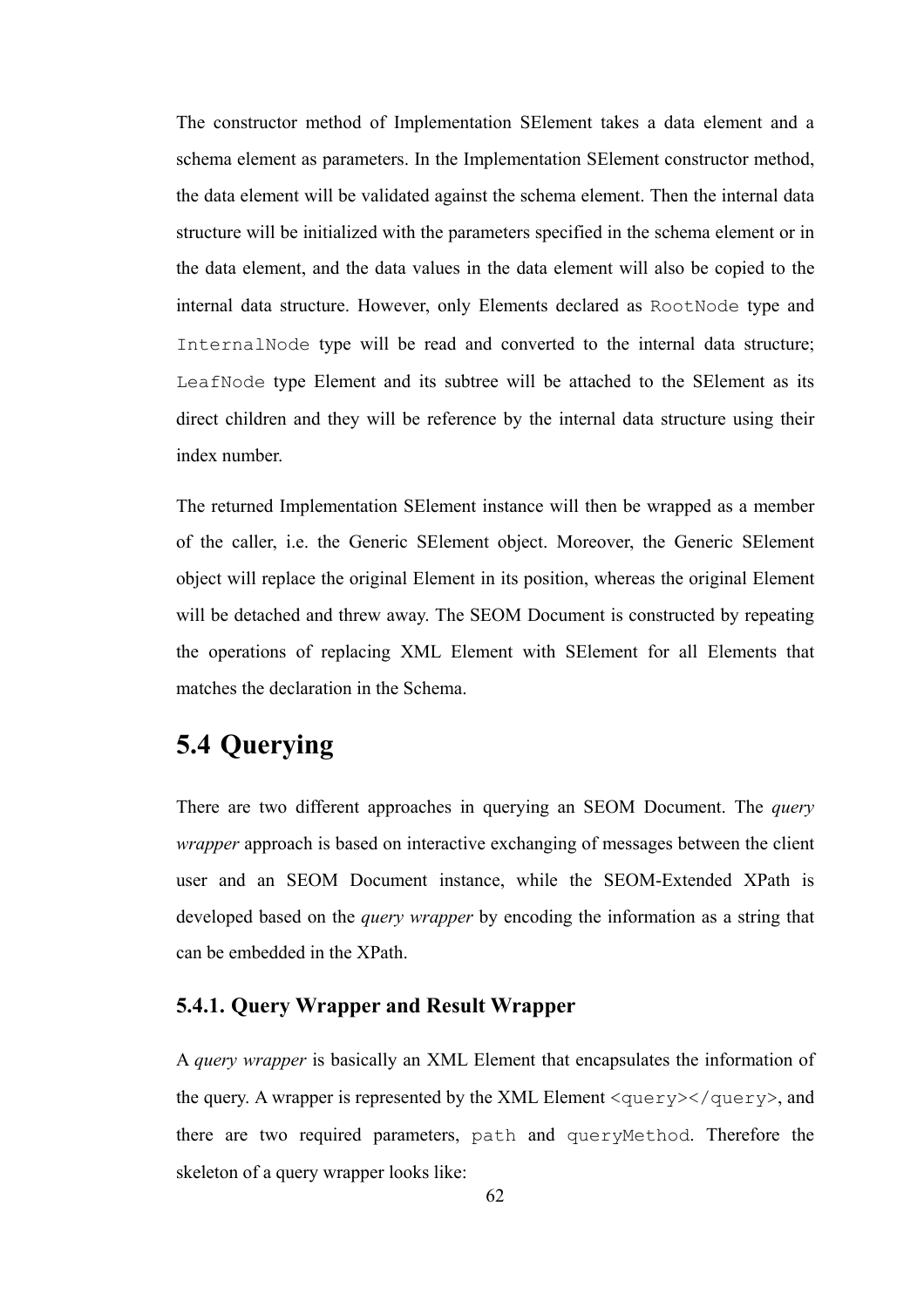```
<query path="" queryMethod=""> 
</query>
```
For the attribute path, it specifies the target of performing the query by XPath representation. The path is represented in the unique XPath expression from the document root which will return a node set of one node. The unique XPath expression uses the XPath index operator to restrict the path if multiple elements with the same name occur on the path.

For the attribute queryMethod, it is a keyword that represents the query method to be invoked. Different SElements may implements different query methods, and thus have different keywords. To retrieve a list of query methods available for current SElement, a query wrapper with null or empty queryMethod value can be submitted.

#### **Get Query Methods**

Since there could be more than one query method implemented in an SElement, and different SElements implement a different sets of query methods, it will be necessary to retrieve the list of query methods available on a particular SElement object before the user submitting a query.

To get the list of query methods, a query wrapper with null or empty value in queryMethod attribute is used. For example:

```
<query path="/root/myRtree"> 
</query>
```
or

```
<query path="/root/myRtree" queryMethod=""> 
</query>
```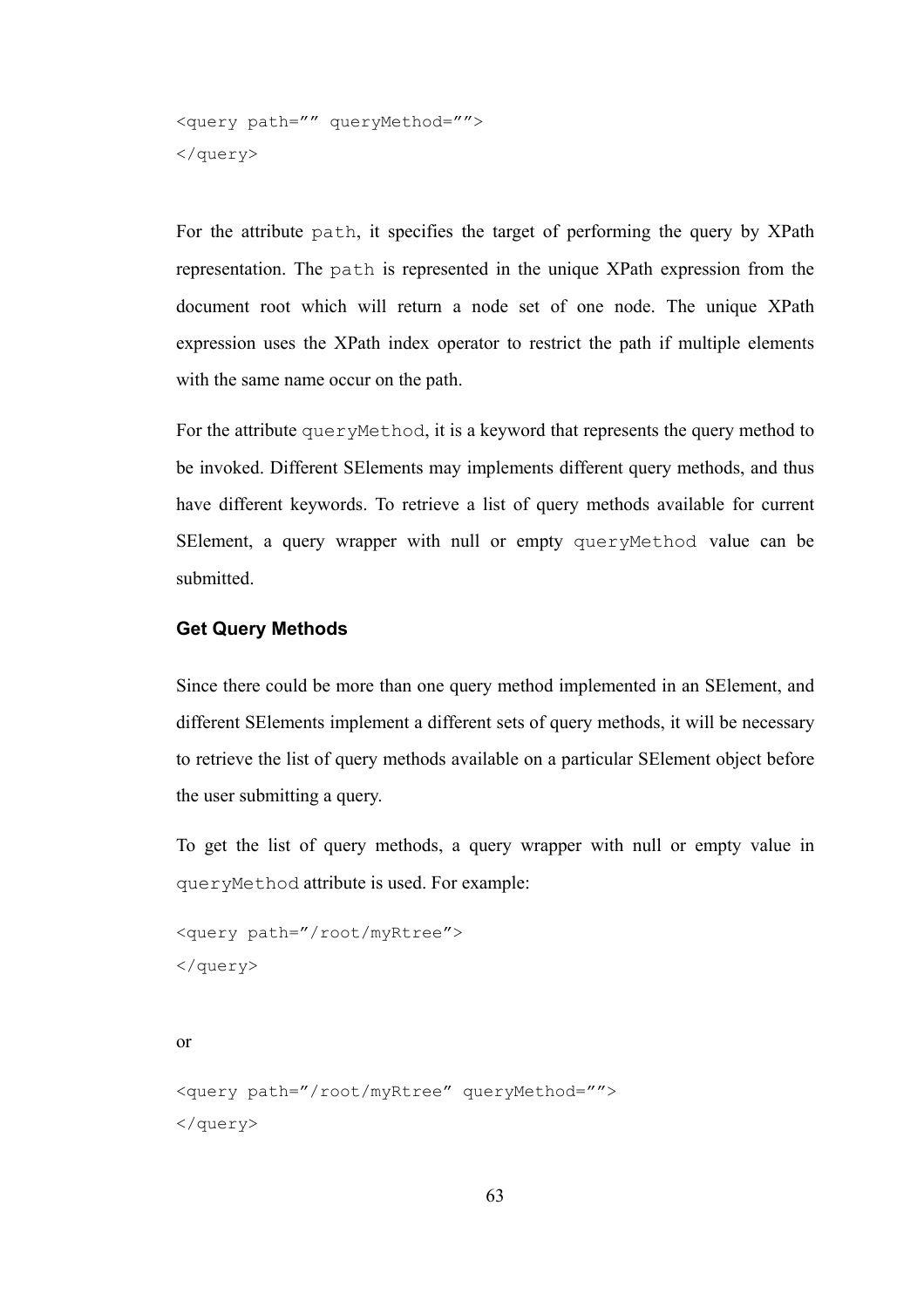could be used to retrieve the list of query methods available.

Consider that the returned result will usually used in submitting another query to the current SElement, it will be useful to make the result in the form of query wrapper such that the users can submit the subsequent queries more easily. Assuming that the SElement "/root/myRtree" has three query methods: exact, range, and knn, a request on the list of query methods on the SElement may results in a NodeList of three XML Elements:

```
<query path="/root/myRtree" queryMethod="exact"></query> 
<query path="/root/myRtree" queryMethod="range"></query> 
<query path="/root/myRtree" queryMethod="knn"></query>
```
However, besides the query method name itself, a query also takes a number of parameters. Therefore, the results must also include the parameters needed for a specific query method. As a result, we will put the parameters need for a query method as a child Element of the query wrapper of that query method, and a outer wrapper Element <queries></queries> will be added as the root, thus the previous list of query methods becomes:

```
<queries> 
      <query path="/root/myRtree" queryMethod="exact"> 
          \langle x/ \rangle<y/>
      </query> 
          \langle x1/ \rangle
```
 <query path="/root/myRtree" queryMethod="range">  $$  $<$ y1/>  $<$ y2/> </query> <query path="/root/myRtree" queryMethod="knn">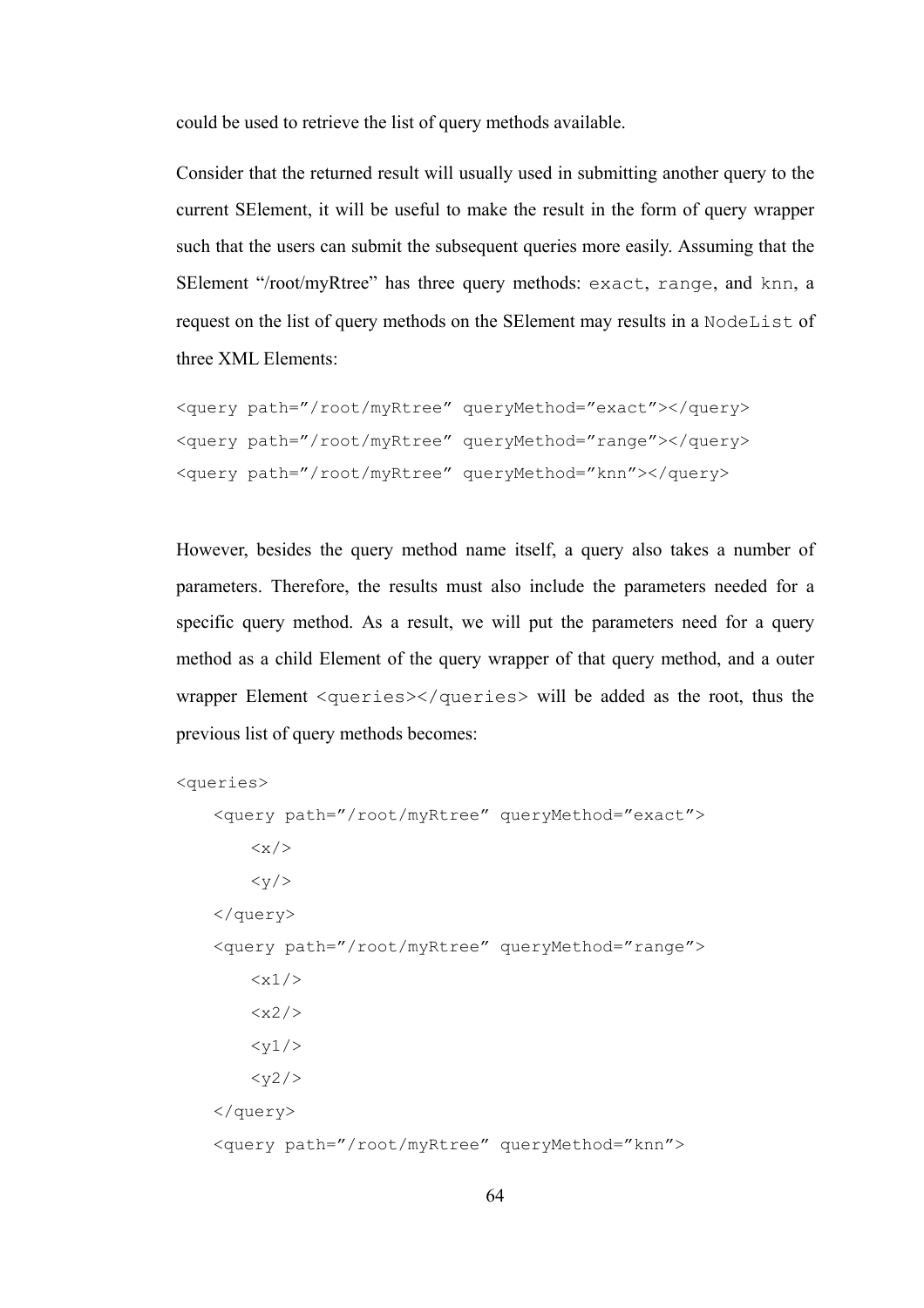$<$ point/>  $\langle k \rangle$  </query> </queries>

When the client receive the list, the XML source may be converted to a DOM structure, then the user can easily select a  $\langle\text{query}\rangle\langle\text{query}\rangle$  subtree, fill the parameters, and submit another query to the SElement. In order to avoid being too complicated in usage, the parameter Elements accept any valid XML structure as values and will be validated at the server side, and the usage of each parameters have to be documented elsewhere.

#### **Submit Query**

After getting the NodeList holding the list of query wrappers, a particular query method can be selected by identifying its queryMethod attribute. For example, the first method of the previous example is selected, i.e.

```
<query path="/root/myRtree" queryMethod="exact"> 
     \langle x \rangle\langle y \rangle</query>
```
With a query wrapper, values of parameters can be inserted into the corresponding child Elements. For simplicity, the valid range/type of values for a parameter is manually documented elsewhere. Following is the query wrapper for the query method "exact" with *x* equals to 3 and *y* equals to 4:

```
<query path="/root/myRtree" queryMethod="exact"> 
   <x>3</x><y>4</y>
</query>
```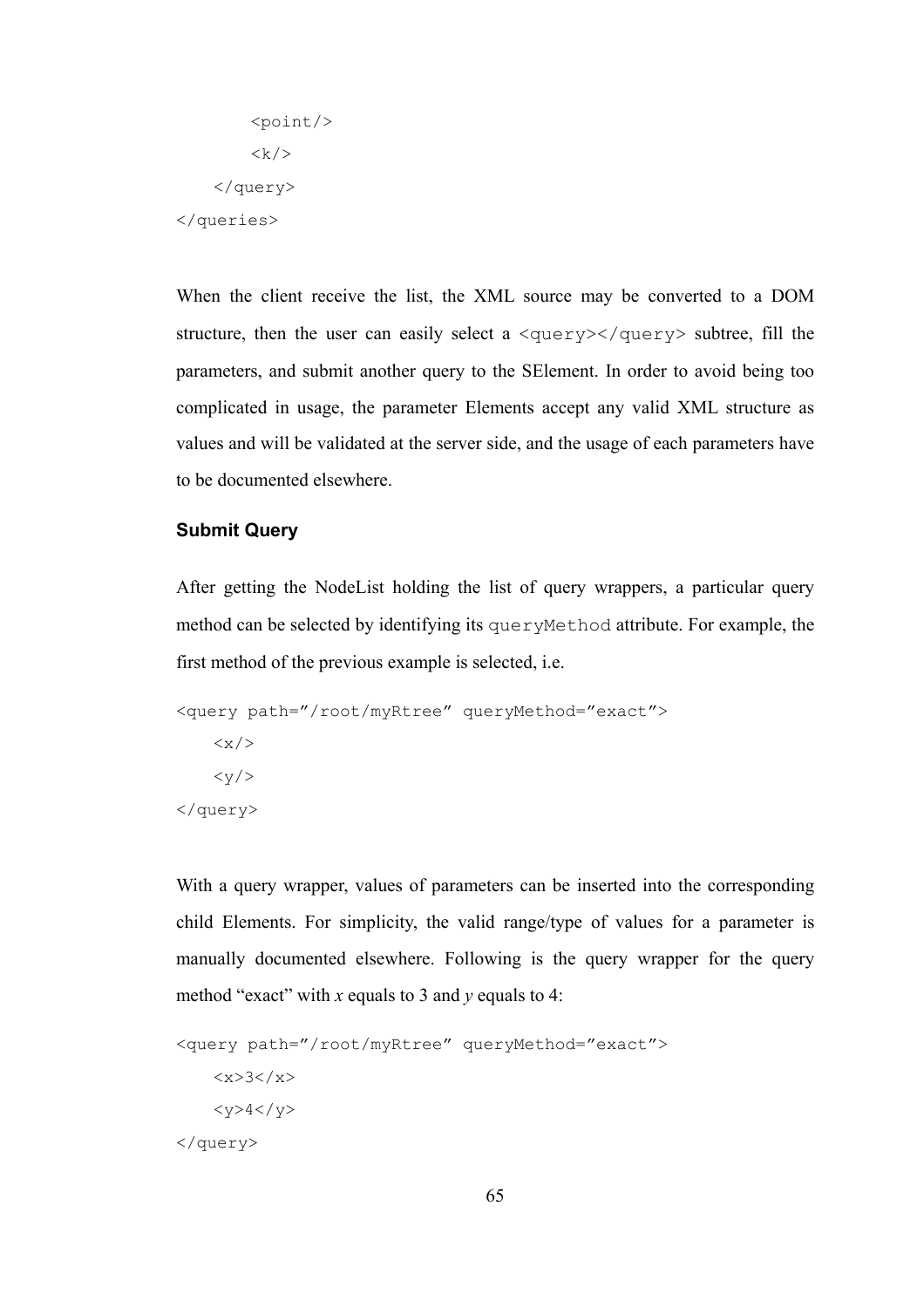#### **Query Results**

With a query wrapper, users can submit queries to the SE lement by filling the parameters in the wrapper Element (e.g.  $\langle x \rangle \langle x \rangle$  and  $\langle y \rangle \langle y \rangle$  in the example) and then invoking the query() method on the SElement with that query wrapper. The SElement will execute the query with the parameters, and three are three types of possible return values:

- Simple values (string, number, etc.);
- Composite values (an XML Element); and
- z Child nodes of current SElement node.

In all cases, the results will be wrapped in a *result wrapper*.

For a result wrapper, it is basically an XML Element <results></results>. It wraps the results of query as well as the corresponding query wrapper such that a remote client can always identify the query-result pairs. Individual results are wrapped in XML Elements  $\langle \text{result}\rangle \langle \text{result}\rangle$ . For the embedded query wrapper, its *path* attribute and queryMethod attribute is moved to the result wrapper's root. Following is the skeleton of a result wrapper for the query in previous section:

```
<results path="/root/myRtree" queryMethod="exact"> 
     <query> 
        <x&gt;3</x><y>4</y>
     </query> 
     <result>...</result> 
     <result>...</result> 
     ... 
</results>
```
For the result values, they will be put in the  $\le$ result $\ge$ /result $\ge$  Element. Storing the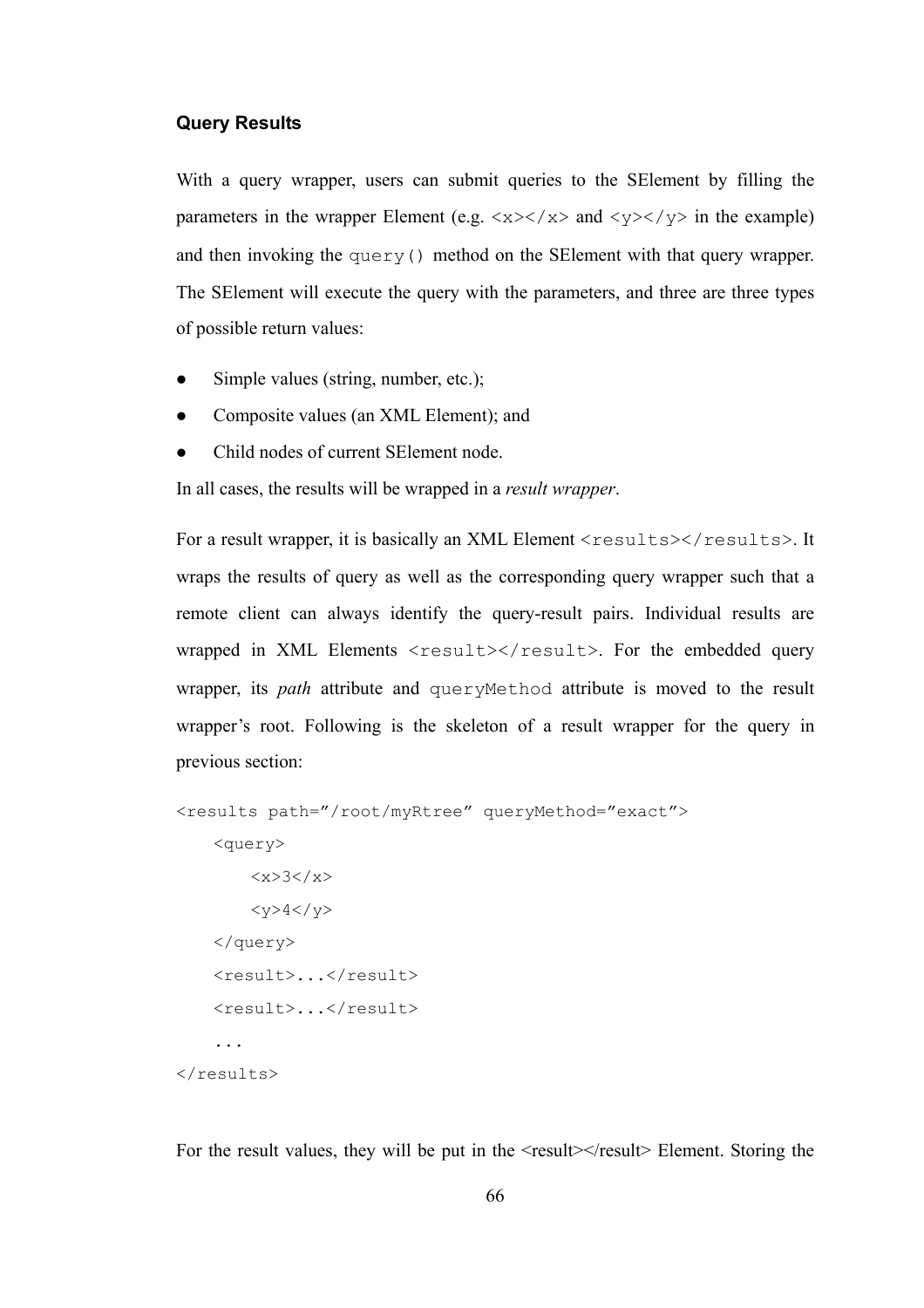first and the second result types are similar in a sense that they are ordinary XML data and can be naturally embedded in another XML Element. However, for the third type, an XPath representation is needed because the Child node itself cannot be embedded for two reasons:

- There is one and only one parent Node for any Element, therefore the Child node cannot have the original SElement and the <result></result> Element as parents at the same time.
- Duplication of a node on the tree may results in unpredictably large subtree, and thus a very long XML document.

This XPath representation use the unique XPath expression, moreover, it must address the need for the result type of mixed "structured values" and "child nodes". A solution to this is to use an additional Element  $\langle \text{node} \rangle$  with attribute path and no child Element. SEOM namespace is added to avoid name collision with Elements in the result data. Consequently, we add the namespace definition to the result wrapper and to the SEOM-specific Elements in the wrapper. For example, the previous example results in two child Nodes will looks like:

```
<seom:results path="/root/myRtree" queryMethod="exact" 
    xmlns:seom="http://www.cse.cuhk.edu.hk/~ckma1/SEOM">
```
<seom:query>

<seom:x>3</seom:x>

<seom:y>4</seom:y>

</seom:query>

```
 <seom:result>
```
 <seom:node path="/root/myRtree/data[1]"/> </seom:result> <seom:result> <seom:node path="/root/myRtree/data[3]"/> </seom:result>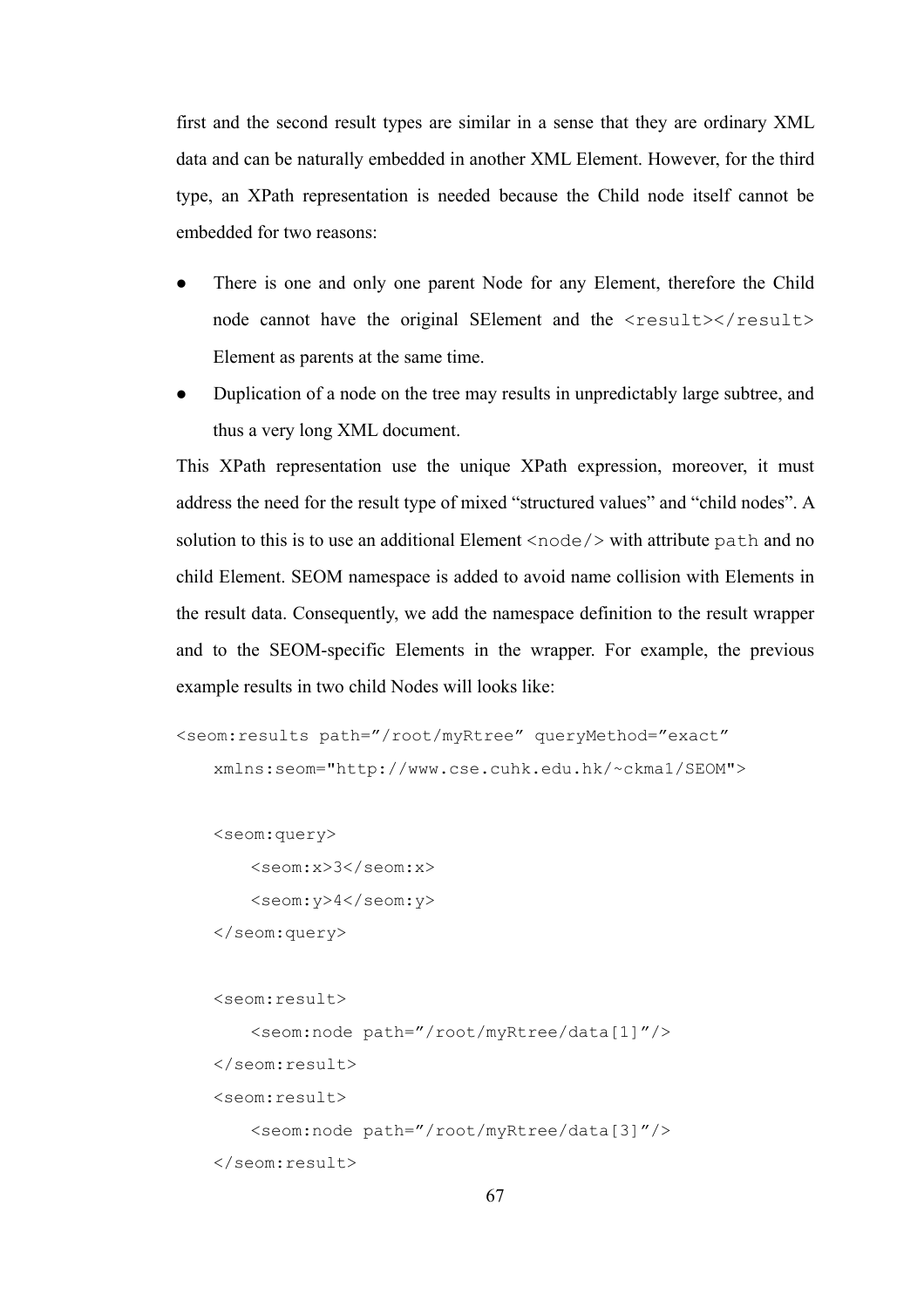#### $\langle$ /results>

For queries returns other result types, the  $\le$ seom:node/> Element will be replaced by the results. The  $\le$ seom:node/> Element is also used to represent a node on the Document composite value types.

#### **5.4.2. Embedding in XPath**

The primary purpose of XPath is to address parts of an XML document. It uses a compact, non-XML syntax to facilitate use of XPath within URIs and XML attribute values. XPath operates on the abstract, logical structure of an XML document, rather than its surface syntax, and XPath gets its name from its use of a path notation as in URLs for navigating through the hierarchical structure of an XML document.

XPath also provides functions for manipulation of strings, numbers and Booleans. These functions provide us with more sophisticated, subtler ways of making selections within the source tree. The use of XPath functions takes us beyond being able to simply select nodes by names. Moreover, it is likely that the implementation of XPath function can be optimized and is more efficient that the location path.

#### **Query Function**

To make XPath works on the SEOM Documents, we extend the XPath functions to allow it making queries to the SElements. We will introduce a new XPath function query() to facilitate the need for making queries in SEOM Documents.

To submit a query, we have to specify a few parameters:

- z a target SElement node,
- z a method name, and
- z a set of parameters specified in name-value pairs.

Therefore, a query() will has the form: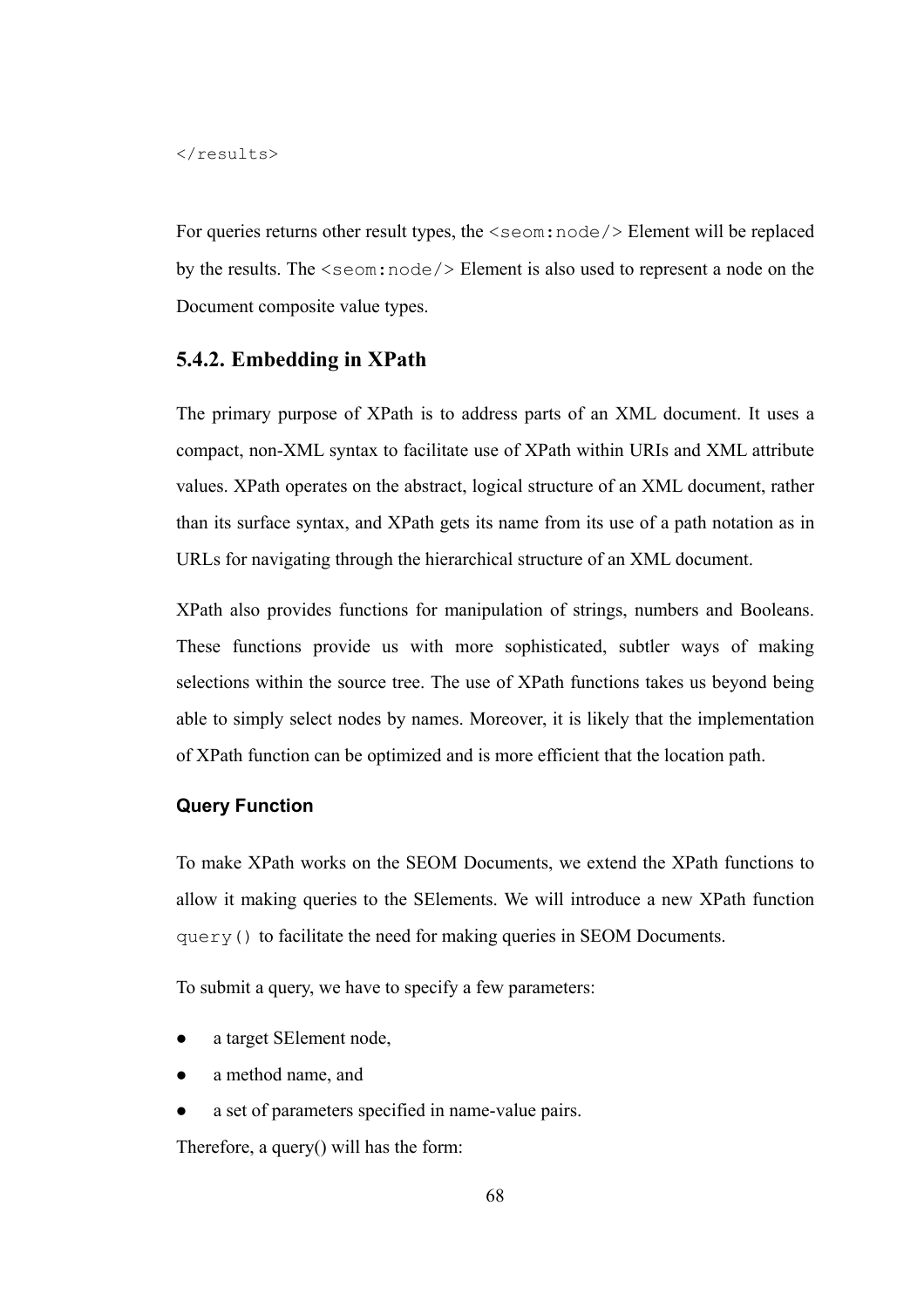query("/document/SElement", "exact", "x=3", "y=4")

where the first parameter is an unique XPath expression pointing to an SElement node; the second parameter is the method name, which is the same as the value of attribute queryMethod in an query wrapper; the third parameter and all the following parameters are strings that representing the name-value parameters pairs for the exact query method and the name and value are separated by a "=" sign.

However, as stated in the XPath specification, an XPath expression can only results in one of the following four basic types:

- node-set (an unordered collection of nodes without duplicates)
- boolean (true or false)
- number (a floating-point number)
- string (a sequence of UCS characters)

Since composite result is not possible to be represented, query functions which yields composite result is disabled.

#### **Selecting Nodes with Predicate**

In the XPath convention, selecting a subset of nodes from a node-set is often done by filtering the node-set with a predicate.

In an XPath expression, the location path consists of a sequence of one or more location steps separated by "/" and it selects a set of nodes relative to the context node. A location step consists of an axis, a node test, and zero or more predicates. The node-set selected by the location step is the node-set that results from generating an initial node-set from the axis and node-test, and then filtering that node-set by each of the predicates in turn.

Since the axis and node-test is defined on the tree structure itself, it will be more appropriate to add query functions by extending the predicate.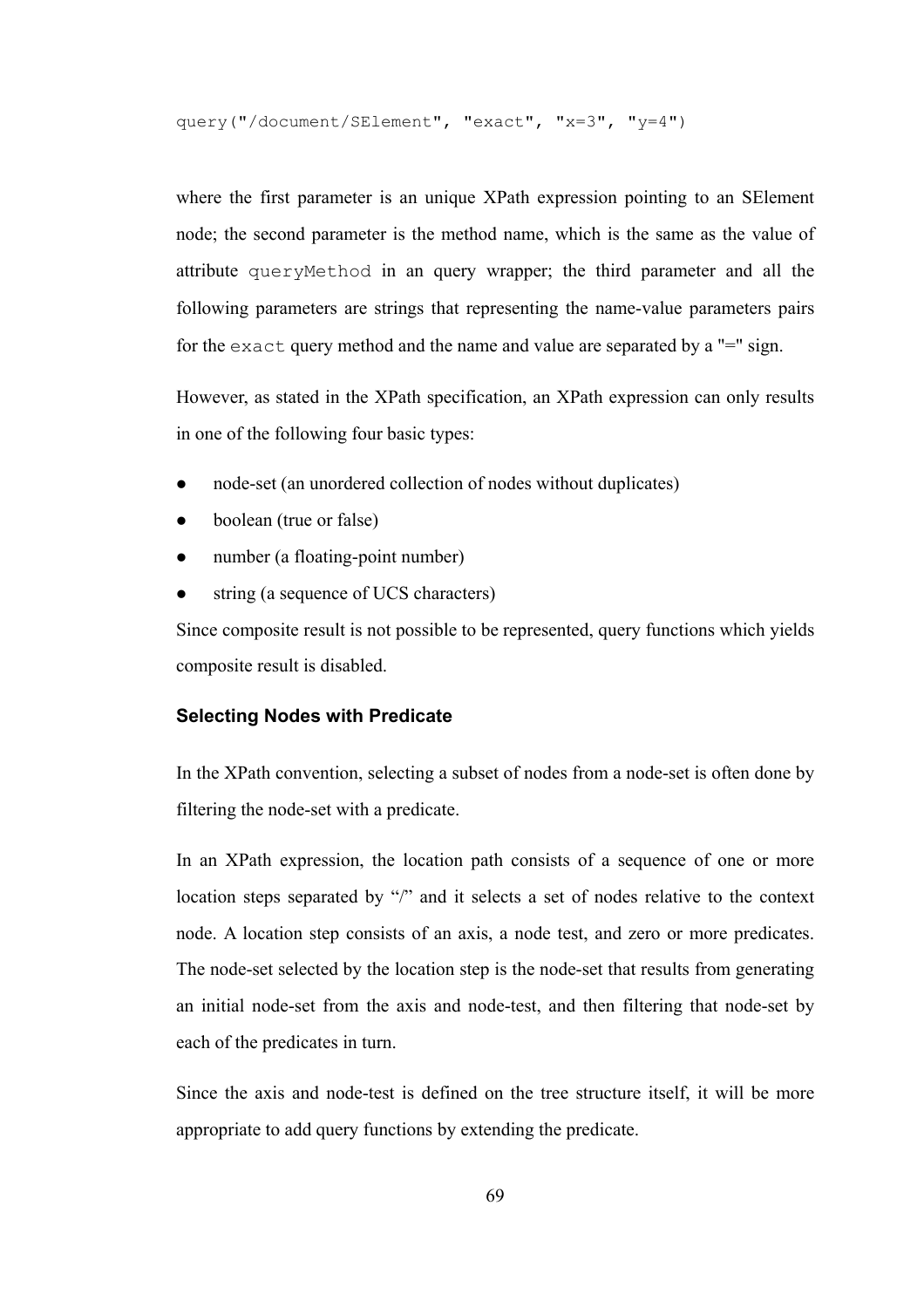A predicate is specified in a pair of square brackets. It filters a node-set with respect to an axis to produce a new node-set. For each node in the node-set to be filtered, the predicate expression is evaluated with that node as the context node. The result of expression will be converted to a boolean. If the result is a number, the result will be converted to true if the number is equal to the context position and will be converted to false otherwise; if the result is not a number, then the result will be converted as if by a call to the boolean function. Thus a location path para[3] is equivalent to para[position()=3].

In order to integrate the SElement query in the XPath expression, the query methods for SElements have to be embedded as function calls in a predicate expression with the left nodes of the SElement as the context node. Since the context node is given, the target SElement is known (which is the parent axis of the context node) and would not be necessary to include as a parameter in the query function. The following example represents a query on the SElement myRtree which have left nodes with node type data:

```
/myRtree/data[query("exact", "x=3", "y=4")]
```
This XPath will retrieve a set of Element with name data and they are the child nodes for the SElement myRtree. Now, the first parameter is the method name, and other parameters are the strings that represents the name-value parameters pairs for the exact query method.

As the predicate filter the nodes use a boolean value, the function call should results in a boolean value too. To achieve this, the context position is implicitly passed into the function. The function call then evaluates the query as a set of indexing numbers corresponding to the set of resulting nodes (as in the query wrapper approach). The context position is compared with the set, returns true if it is existed in the set, and false if it is not.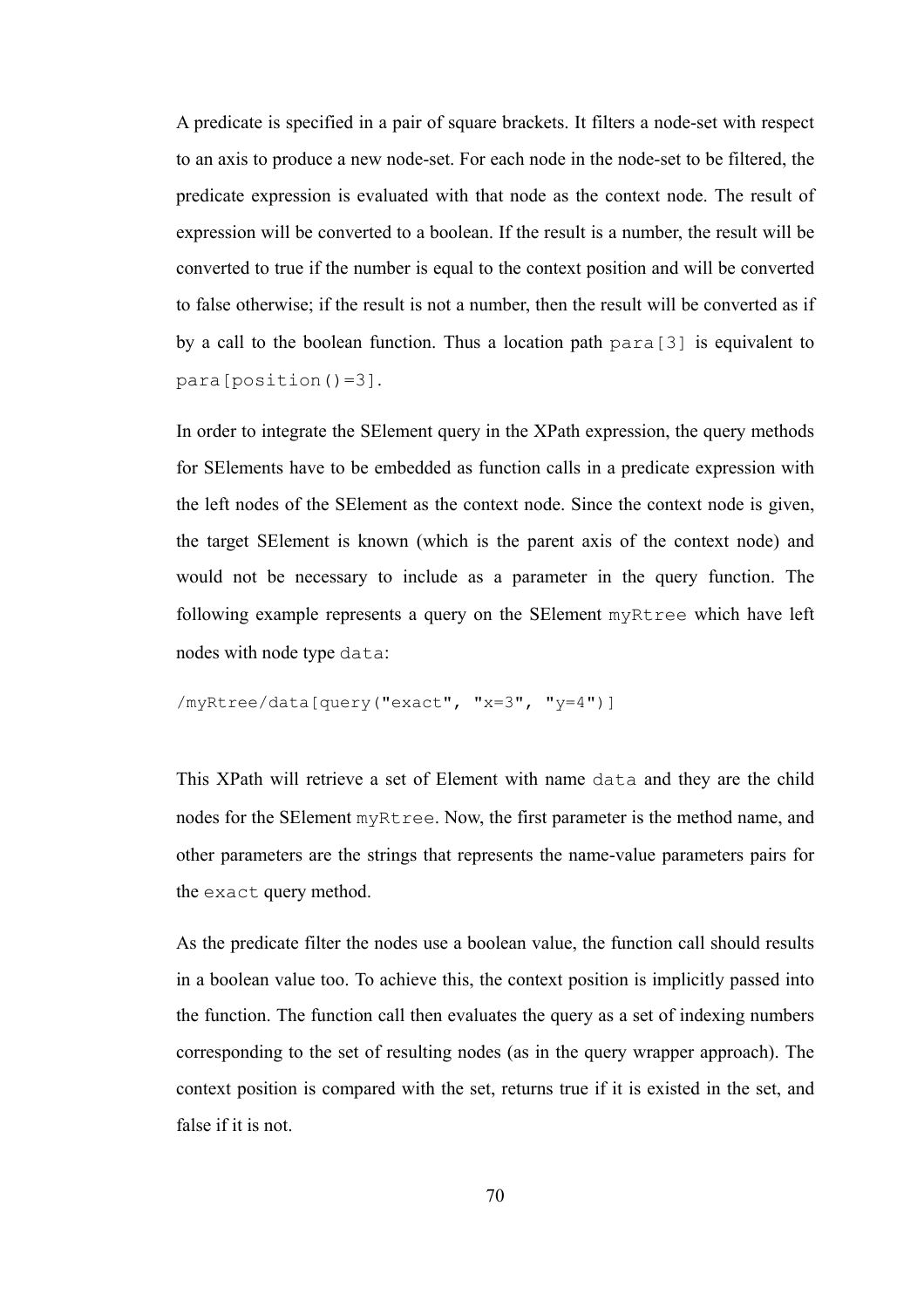# **Chapter 6. An Web-based SEOM Document Query System**

## **6.1 Web-based SEOM Document Query System**

In our work, we aimed at building a XML query system that based on the native XML approach. The SEOM Document Query System is a variation of ordinary XML query system in which the XML documents are transformed into the SEOM data model for querying. The SEOM extension in XML Schema will include metadata to specify XML elements in SEOM, which will be mapped to Java classes and being instantiated in the server space

Instead of mining the implicit structure information from documents [14], our approach in explicitly declaring the structural metadata allows classes for different structured-elements to be implemented, which may provide a different set of query operations. The structured data will be constructed as SElement, such that queries can be made to the internal data structure.

## **6.2 Client-Server Architecture**

Our Web-based SEOM Document Query System adopts the client-server model. Sever and clients are separate nodes in a network, and the simplified interaction processes between them are as follows: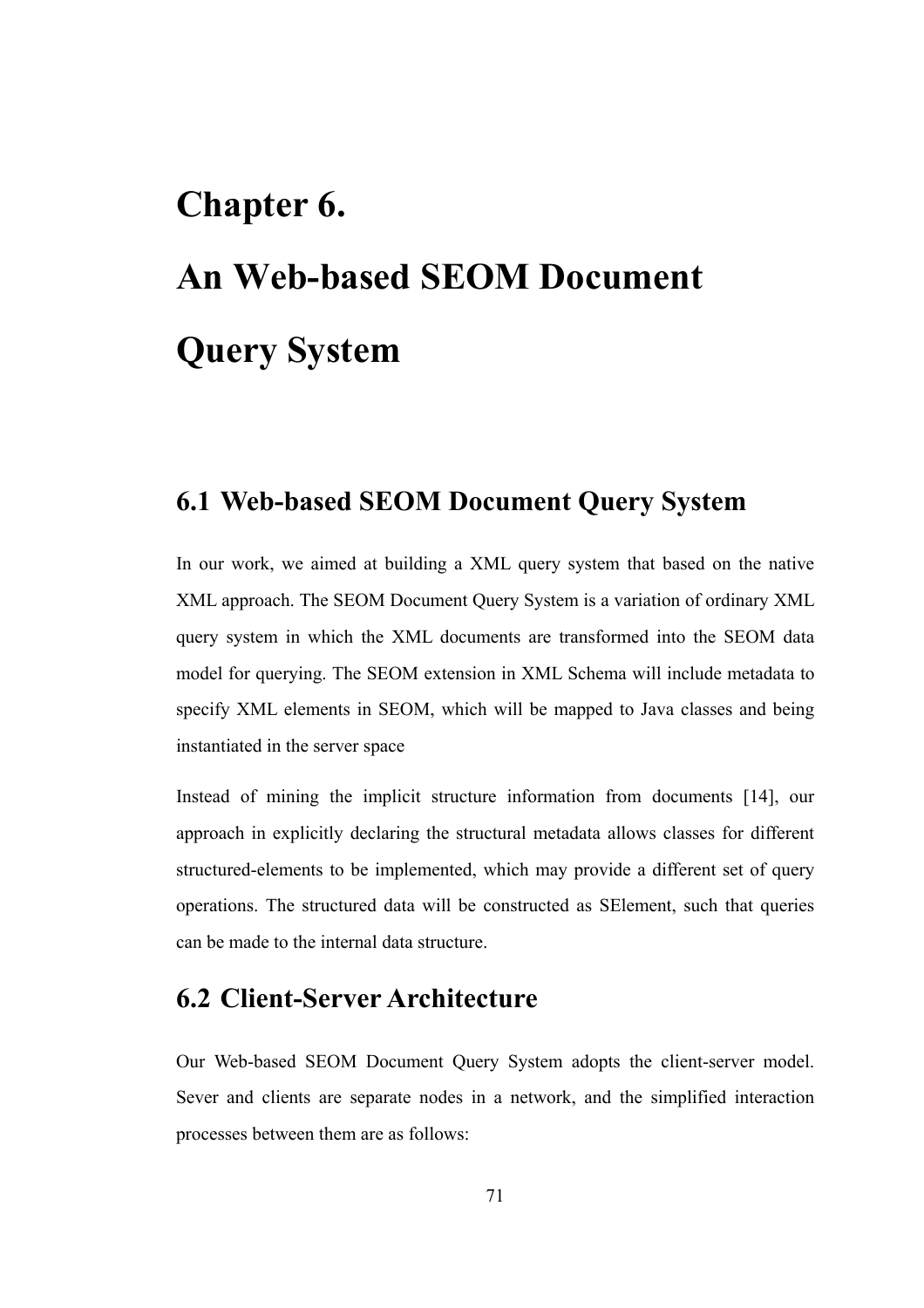- Client sends a request for information or action to the server;
- Server receives the request and generates respond;
- Client receives the respond and display the information to the user.

For the communication between server and client, the HyperText Transfer Protocol (HTTP) is used. And the information being exchanged is encoded as XML messages.

Figure 6.1 shows the architecture of the Web-based SEOM Document Query System. The leaf hand side shows the server components, and the left is the client side. Simply speaking, the server is a Java application that contains the SEOM Document instances and provides allow the clients access the Documents via the Internet. The client is a web browser that allow the users input queries and view the results.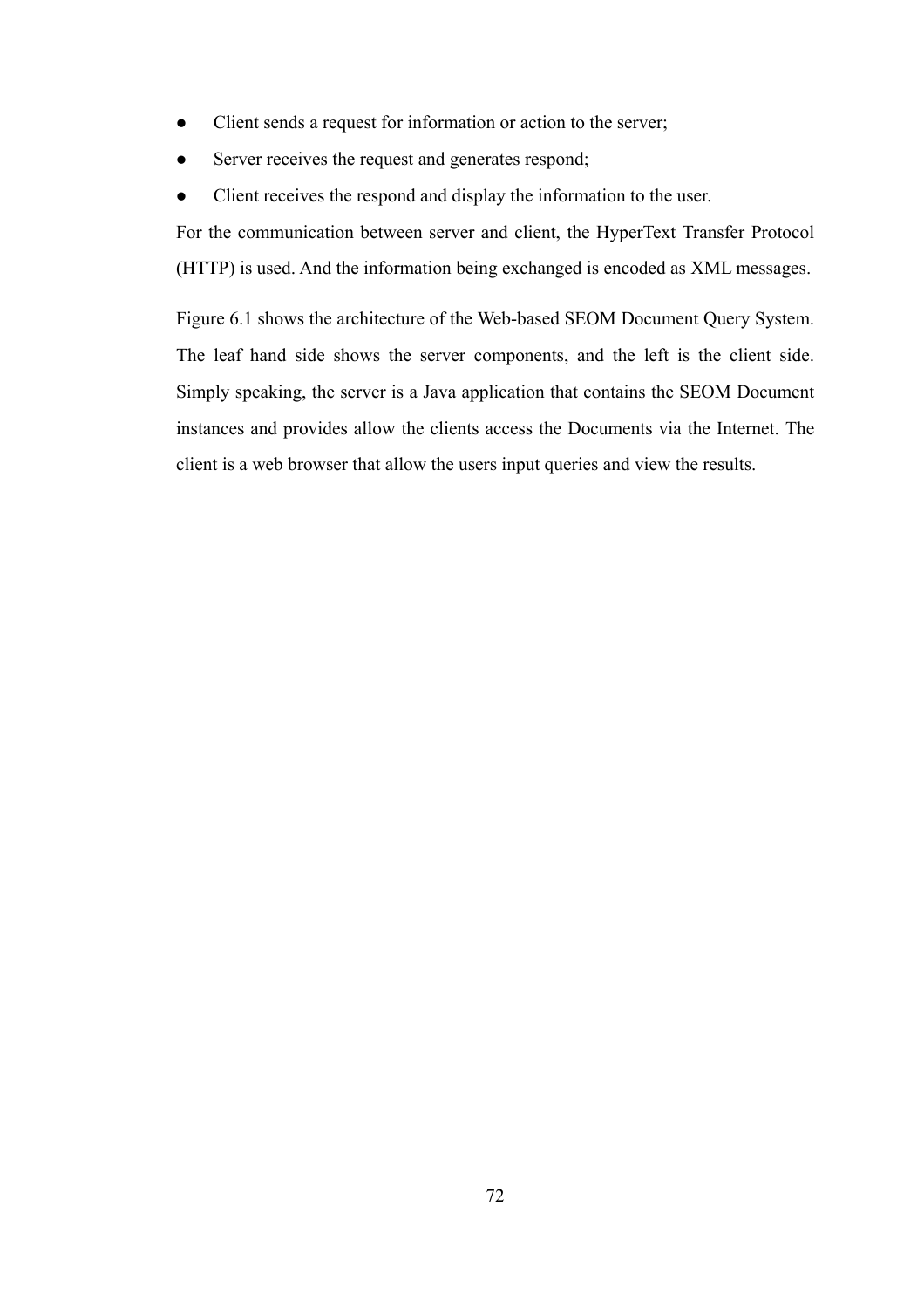

Figure 6.1 The Architecture of the Web-based SEOM Document Query System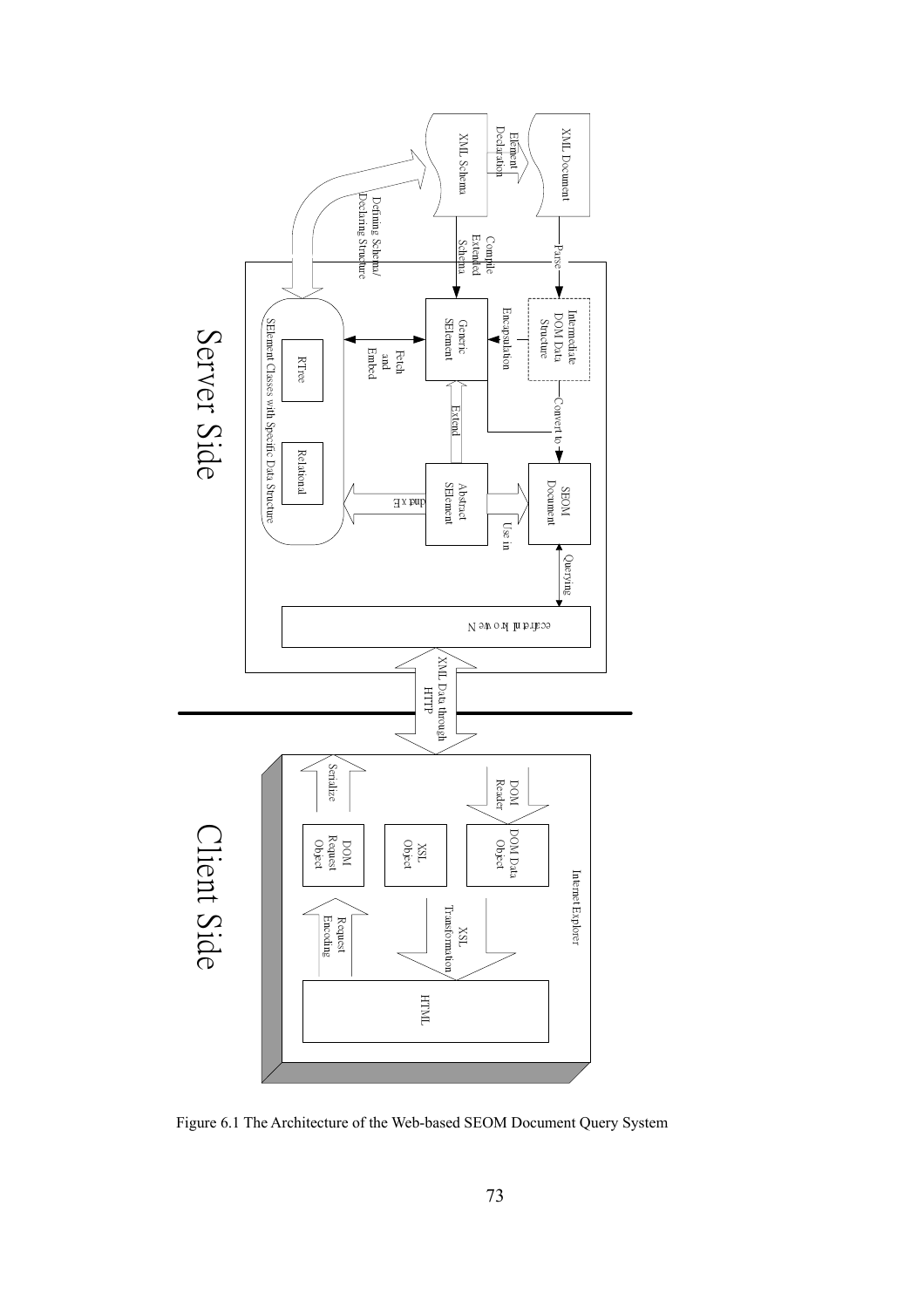### **6.3 The Server**

The server program is a Java application developed on the J2SE platform. It handles the processing logics for the query system. Its major functions include data storage, and handling client requests. We will reveal the server processes in the following sub-sections.

#### **6.3.1. Data Loading**

The purpose of a query system is to query for information from a data repository. Our system is targeted in querying XML documents using the SEOM model. The documents are associated with SEOM Schema to define the data structure model of the elements.

On starting up the system, the server will load a set of XML documents from the document directory. A configuration file maintains the list of documents to be loaded and associate the documents with "document names", which may or may not be the same as the document's filename. The documents are parsed into DOM data structures, which will be converted into SEOM Document. The parsing process of SEOM Document is described in section 5.3. After loading the list of XML documents into SEOM Document objects, the system is ready for being queried.

#### **6.3.2. Implemented SElement – R-Tree**

In our system, an SElement which can represent an R-Tree [15] is implemented.

The R-tree is one of the most cited spatial data structures for indexing spatial data type. It is a modification of B-tree. It is a balanced tree that splits the space into rectangles which can overlap. Each node except the root contains from m to M children, where  $2 \le m \le M/2$ . The root contains at least 2 children unless it is a leaf. Figure 6.2 shows an example of r-tree of order 3.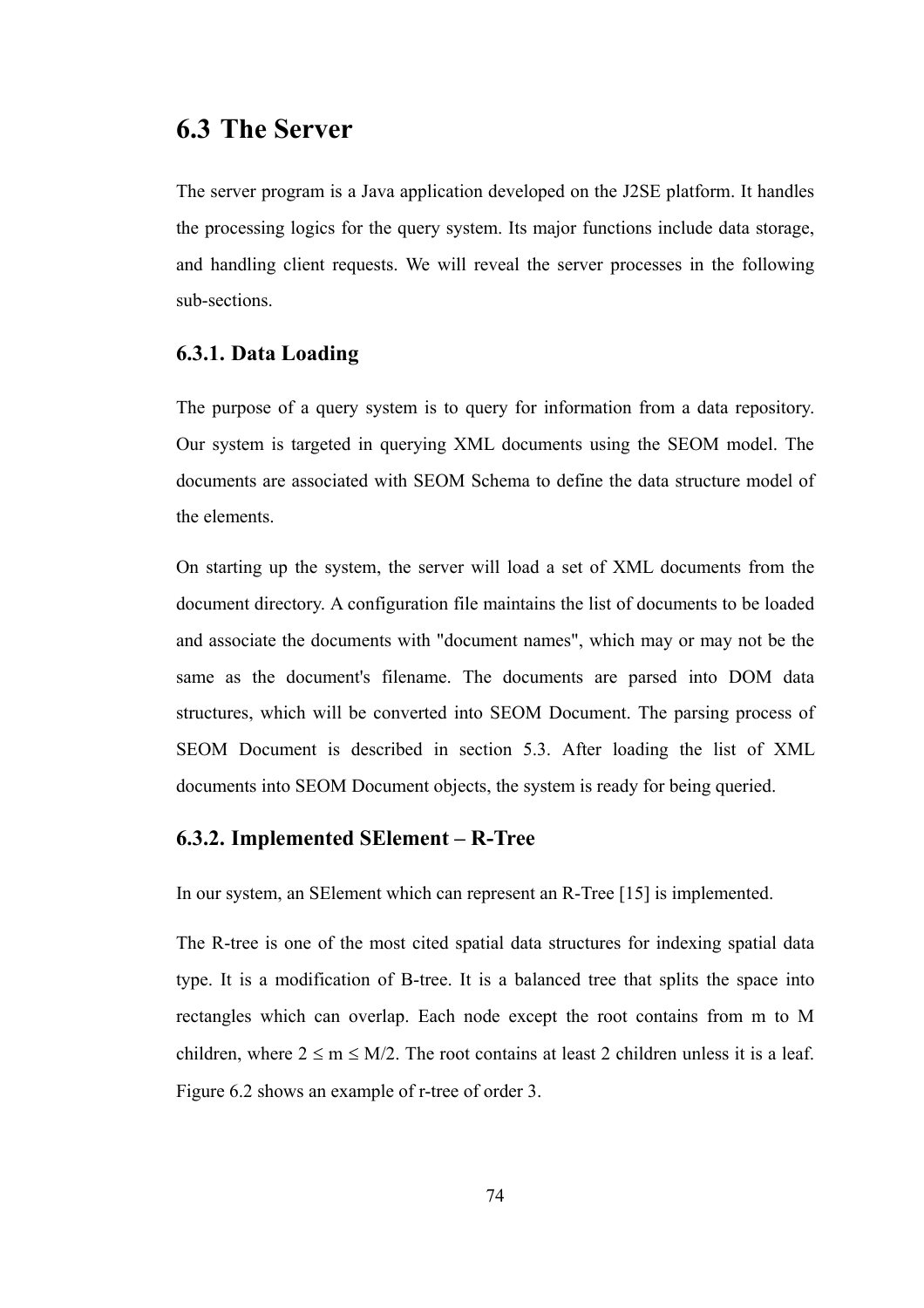

Figure 6.2 R-Tree

The node represents the minimum bounding rectangle containing all the objects of its subtree. Each of children of the node is split recursively. Pointers to the data objects are stored in the leaf nodes. As the bounding rectangle can be overlapped, it could be necessary to search more than one branch of the tree. Thus it is important to separate the rectangles as much as possible. The problem is handled by using some kind of heuristics during the insertion of data objects such as inserting the data into a leaf node which will cause minimum changes in the tree.

#### **Query Operations**

There are three main types of query operation on a R-tree:

- Exact Search
- Region Search
- K-Nearest Neighbors Search

For exact search, a coordinate tuple is given as parameter. All minimum bounding rectangles that cover the point is searched to see if a data point exist at the given coordinate. Assuming the element "/rtree" is an Rtree SElement, the query wrapper for exact search has the form:

<query path="/rtree" queryMethod="exact">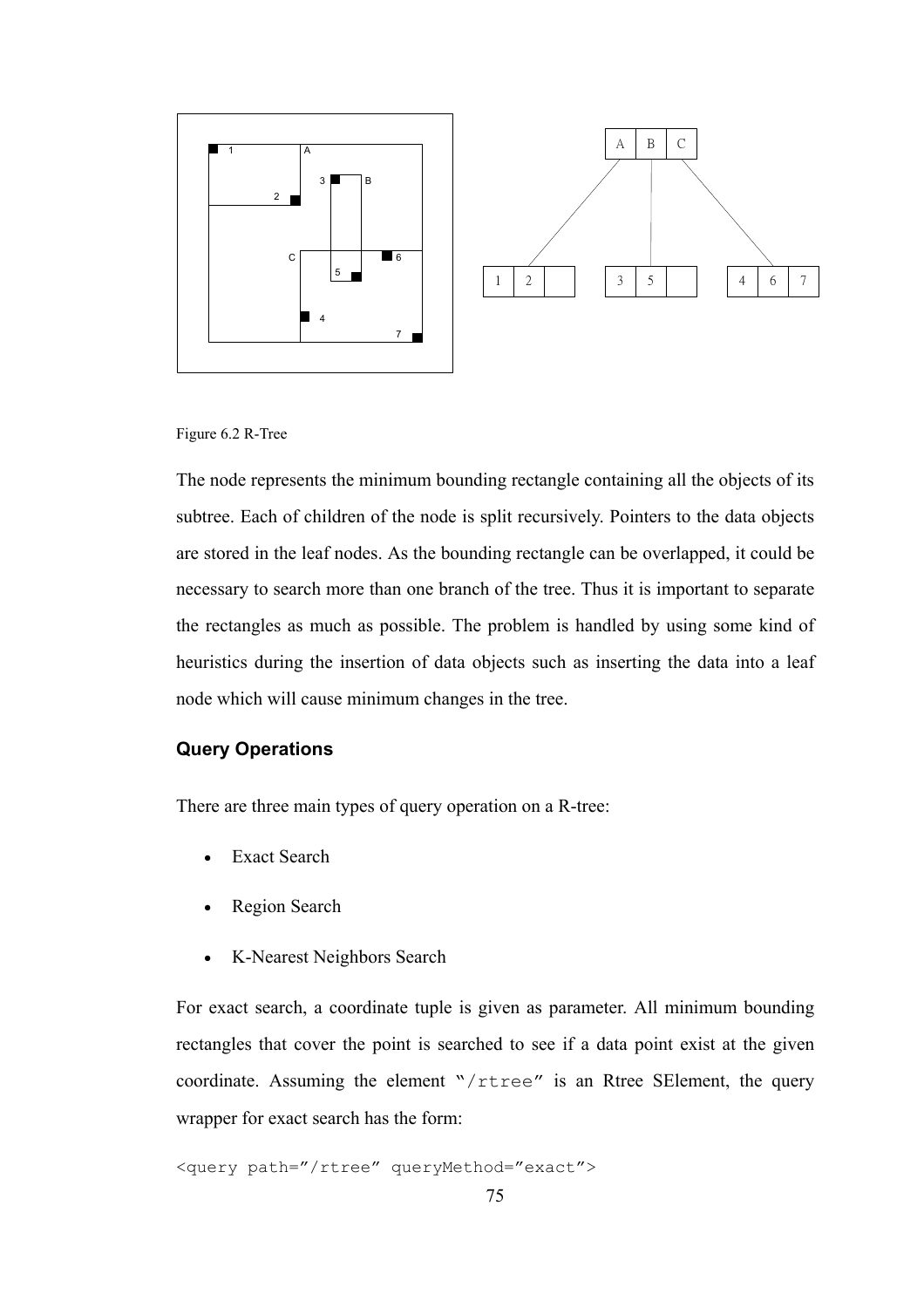$\langle x \rangle$  $\langle y/ \rangle$ </query>

For region search, a rectangle is given as parameter by specifying the coordinates of its bounding faces. Minimum bounding rectangles that have overlapping area with the given rectangle is searched. Any data points existed in the given rectangle is returned. The query wrapper for region search has the form:

```
<query path="/rtree" queryMethod="region"> 
    \langle x1/ \rangle<x2/<v1/<y2/>
</query>
```
where  $x1 < x2$ ,  $y1 < y2$  and they defines the box for the searching region.

For k-nearest neighbors search (knn-search), one of the data point is given as parameter, and a number k is specified too. The k nearest neighbors is found by using a branch-and-bound R-tree traversal algorithm:

- The nearest neighbor distances are initialized to ∞.
- A depth first traversal is begun at the root.
- (i) at leaf level:
	- 1. compute the distance between data is computed
	- 2. if the distance is smaller then previous found distances, then update the distances to the new one
- (ii) at non-leaf level: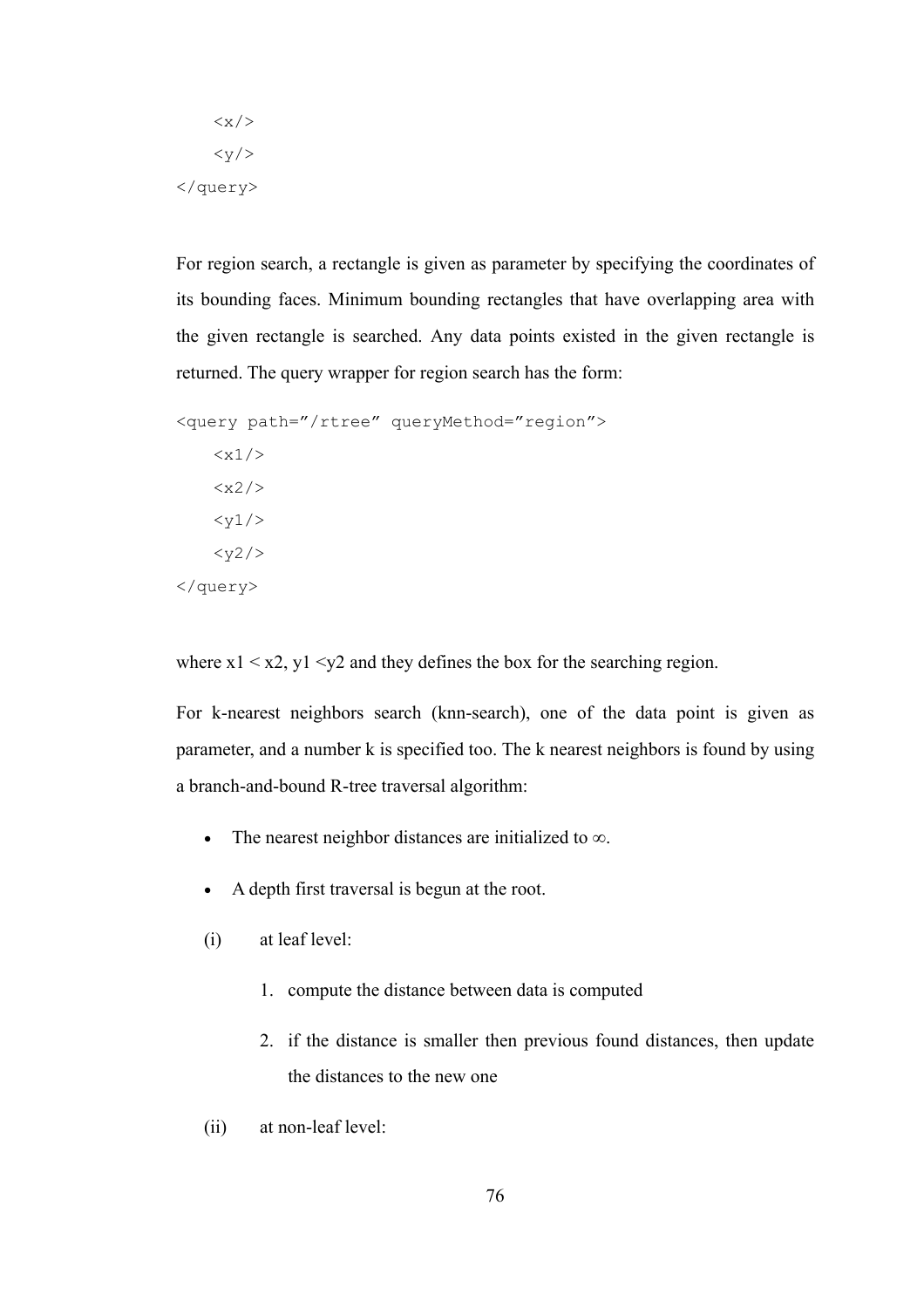- 1. generate the branch list
- 2. sorted the branch list based on the minimum distance to the input point
- 3. branches with distance larger than all the nearest neighbor distances will be dropped
- 4. iterate the remaining branches recursively, and go to (i) or (ii) accordingly.

The query wrapper for knn-search is:

```
<query path="/rtree" queryMethod="knn"> 
   <point/>
   <k/>
</query>
```
where  $\langle$  point> $\langle$ /point> will take the XPath for the given point, and the value for k is specified in  $\langle k \rangle \langle k \rangle$ .

#### **Schema**

An example of schema for R-tree is given in below, explanations are given in comments (i.e. text between "<!  $-$ " and " $-$ >" )among the codes.

```
<seom:selement name="myRtree" class="Rtree"> 
<!—the Rtree is binded to tag-name "myRtree" in XML document-->
```
<se:rootNode>

 <se:attribute para="BRANCH\_FACTOR" value="3"/> <se:attribute para="LEAF\_NUMBER" value="3"/> *<!— BRANCH\_FACTOR and LEAF\_NUMBER are internal variables of the Rtree class which represents the maximum number of branch and leaf in a node. They are assigned the*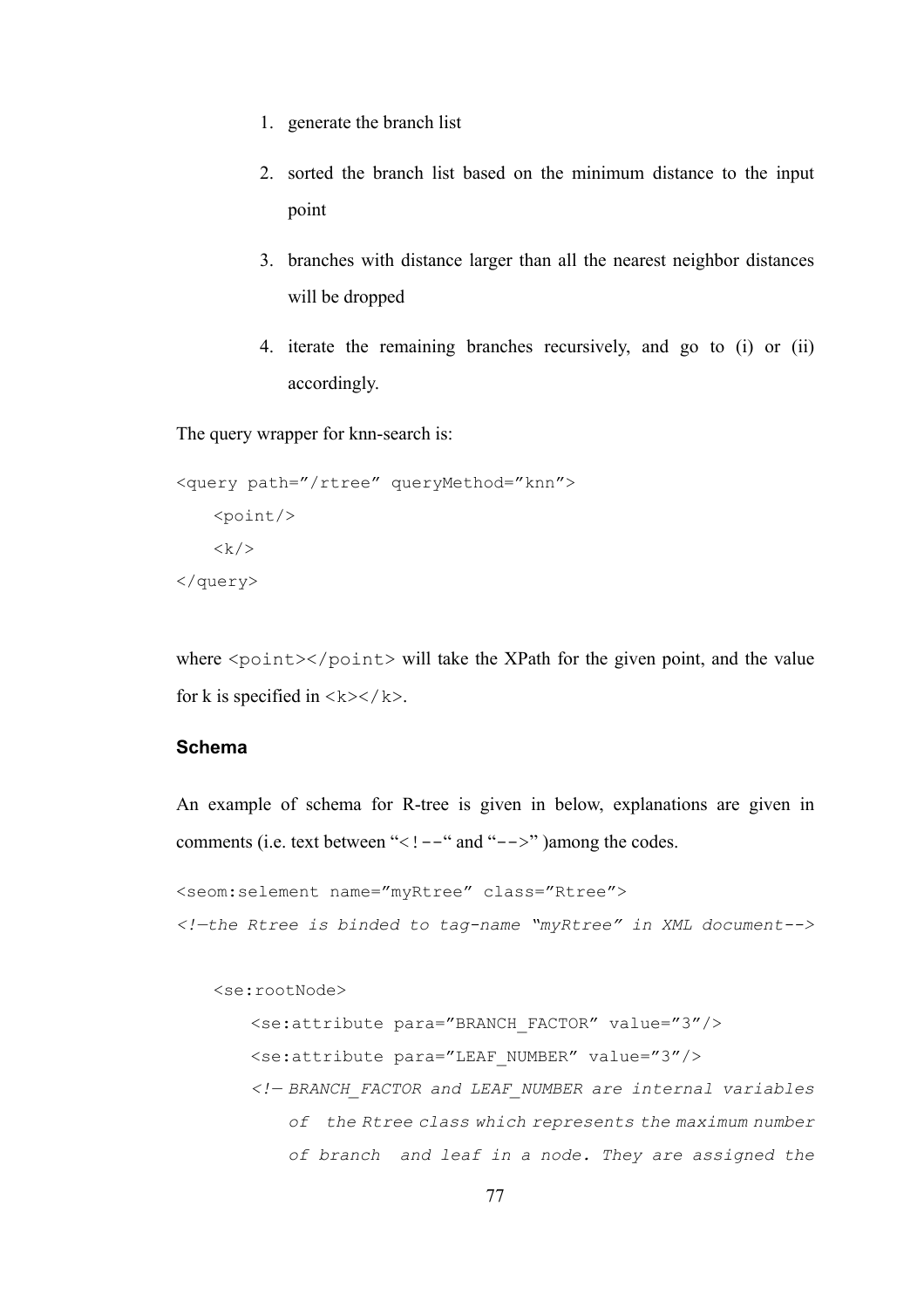```
 value of 3 here -->
```
<se:value>

 <se:internalNode ref="rtreeInternal" maxOccurs="3"/> </se:value>

</se:rootNode>

<se:internalNode id="rtreeInternal" name="node">

<se:attribute para="NORTH" name="N"/>

<se:attribute para="SOUTH" name="S"/>

<se:attribute para="EAST" name="E"/>

<se:attribute para="WEST" name="W"/>

 *<!--NORTH, SOUTH, EAST, WEST are internal variables of the Rtree class which represents the minimum bounding box. They are bind to attributes N, S, E, and W in the XML document -->* 

<se:value>

<xsd:choice>

<se:internalNode

```
 ref="rtreeInternal" maxOccurs="3"/> 
 <se:leafNode ref="rtreeLeaf" maxOccurs="3"/>
```
 *<!—The children of an internal is either internal node or leaf node -->*

</xsd:choice>

</se:value>

</se:internalNode>

```
 <se:leafNode id="rtreeLeaf" name="data"> 
   \leqse:attribute para="X" name="x"/>
    <se:attribuet para="Y" name="y"/> 
     <!—X and Y are the coordinates of an data object, and 
         they are bind to attributes x and y respectively -->
    <se:value> 
        <xsd:any/>
```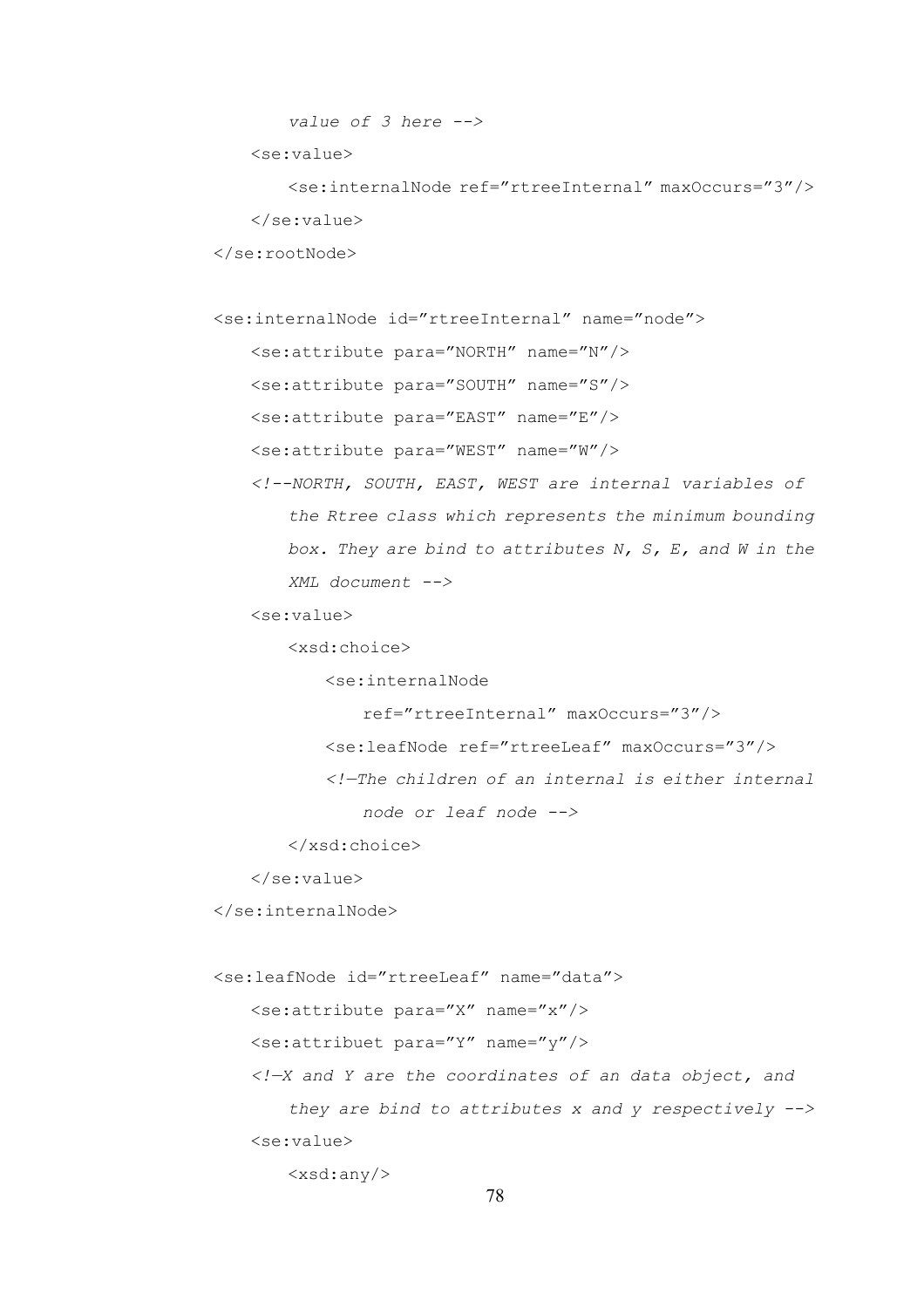```
 <!—The child of a leaf node can be any valid XML type 
                as defined by <xsd:any/> -->
        </se:value> 
    </se:leafNode> 
</seom:selement>
```
#### **Example SElement**

Assuming the schema defined in previous section, we will give a piece of XML data corresponding to the definition as an example.

```
<myRtree>
```

```
 <node N="7" S="3" E="6" W="1"> 
     <node N="7" S="5" E="2" W="1"> 
         <data x="1" y="5">Tokyo</data> 
         <data x="2" y="7">Beijing</data> 
     </node> 
     <node N="4" S="3" E="6" W="4"> 
         <data x="4" y="3">Hong Kong</data> 
         <data x="6" y="4">Bangkok</data> 
     </node> 
 </node> 
 <node N="6" S="4" E="16" W="8"> 
     <node N="6" S="5" E="16" W="9"> 
         <data x="9" y="5">Paris</data> 
         <data x="16" y="6">London</data> 
     </node> 
     <node N="5" S="4" E="11" W="8"> 
         <data x="11" y="5">New York</data> 
         <data x="8" y="4">San Fancisco</data> 
     </node> 
 </node>
```
79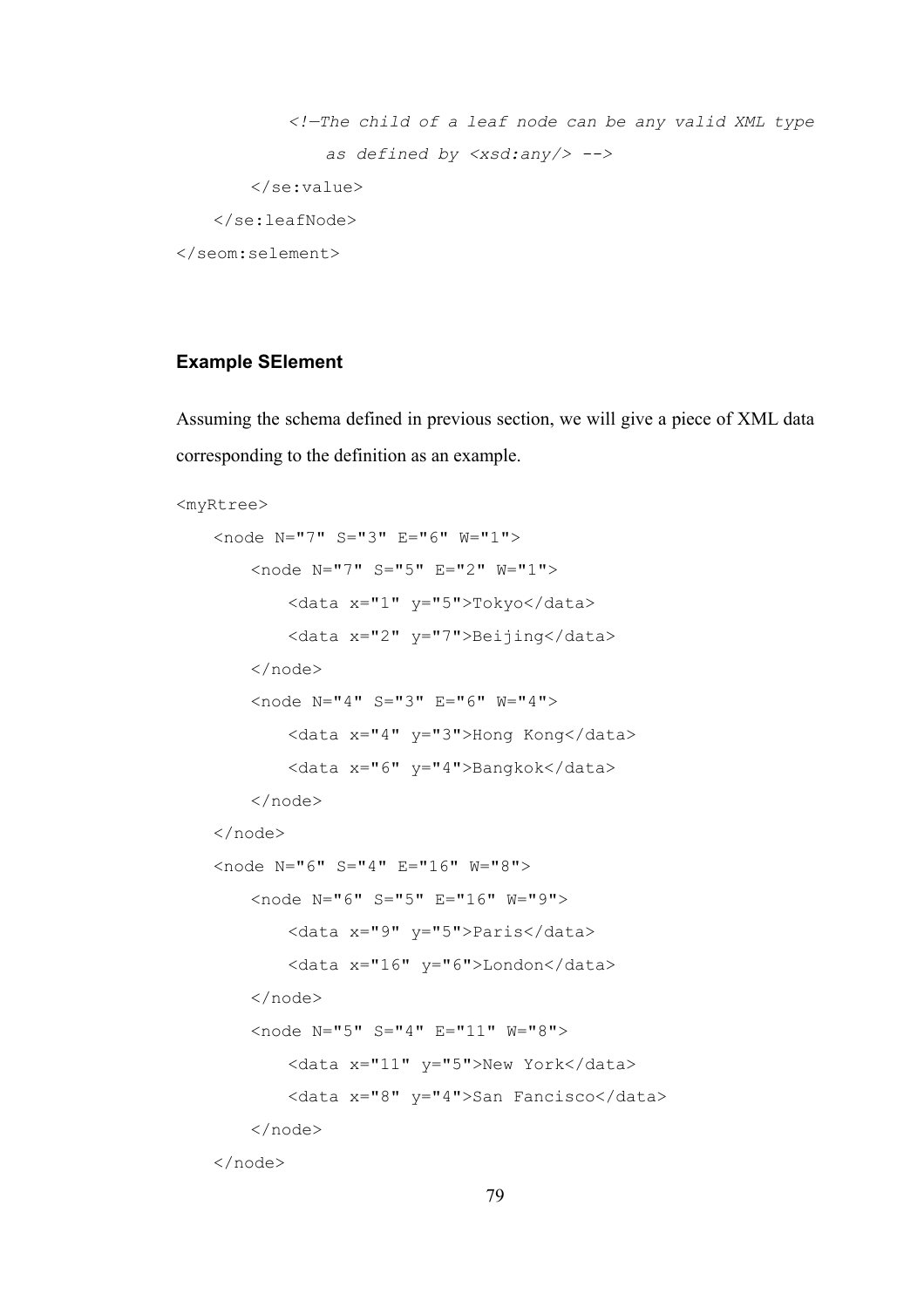#### **6.3.3. Network Interface**

The network interface of the server is responsible to accept requests from the Internet, decode the message, pass the query to target document, then collect the results and reply to the client.

In the modular system design, the SEOM Document object is separated from the accessing interface. Whereas a GUI can be implemented directly over the SEOM Document to form a local query system, we implement the network interface such that the content of SEOM Documents could be accessed over the Internet. The implemented network interface is using the HTTP protocol with POST method.

During initialization, the network interface binds itself to a custom network port and listens to the port continuously. Whenever a request is received, a new thread will be created to handle the request. A Java InputStreamReader will be used to get the contents of the request. The HTTP header is not used, and the message body will be passed to a DOM builder to form a wrapper object. The wrapper object is the same as those describe in the previous section, except that a Document name will be added at the beginning of the path attribute to identify the instance of SEOM Document to be invoke. For example:

```
<query path="myDocument1/root/myRtree"/>
```
refers to the Element of XPath /root/myRtree in the document named myDocument1. The document name in the "path" attribute will be removed when network interface calls the target document's query method, i.e. when the wrapper becomes:

```
<query path="/root/myRtree"/>
```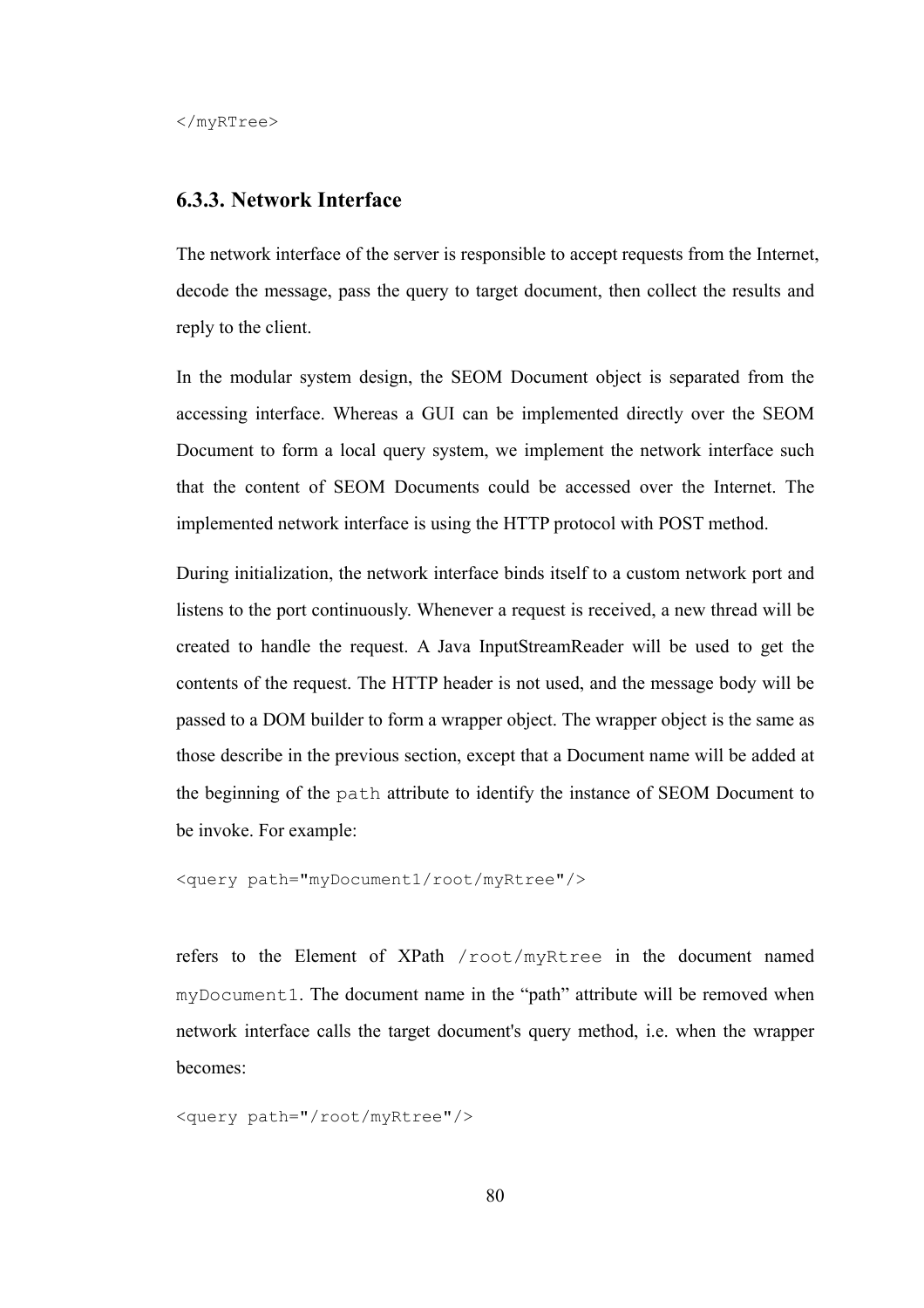The result returned by SEOM Document is a NodeList of Elements/SElements. The Network Interface will serialize the NodeList into XML-formatted text stream before sending back to the request client. There are two types of request, one is the query for available methods, another is to query for nodes using a given method. For the first one, the results returned by SEOM Document are a list of query method wrappers. An outer wrapper will be needed to make a well-form XML document, therefore we will encapsulate the list with a pair of  $\langle \text{reply}\rangle$   $\langle \text{reply}\rangle$  tags as in the following:

```
<reply>
     <query path="/root/myRtree" 
          queryMethod="nearestNeighbour"> 
         \langle x \rangle\langle \mathrm{v}/\rangle </query> 
     <query path="/root/myRtree" queryMethod="DOM"/> 
     <query path="/root/myRtree" queryMethod="Data"/> 
\langle/reply>
```
For the later one, the results returned by SEOM Document are a NodeList of children of the target Element/SElement. The pointers to the children Nodes have to be represented in XPath such that the client can use the XPaths to reference to the Nodes. The XPaths are put in the path attribute of <node/> Elements. For example, in a query to /root/myRtree which results in the child Elements of idnex 1, 3, 4, and 7, the reply will be:

```
<reply> 
    <node path="/root/myRtree/data[1]"/> 
    <node path="/root/myRtree/data[3]"/> 
    <node path="/root/myRtree/data[4]"/> 
    <node path="/root/myRtree/data[7]"/> 
</reply>
```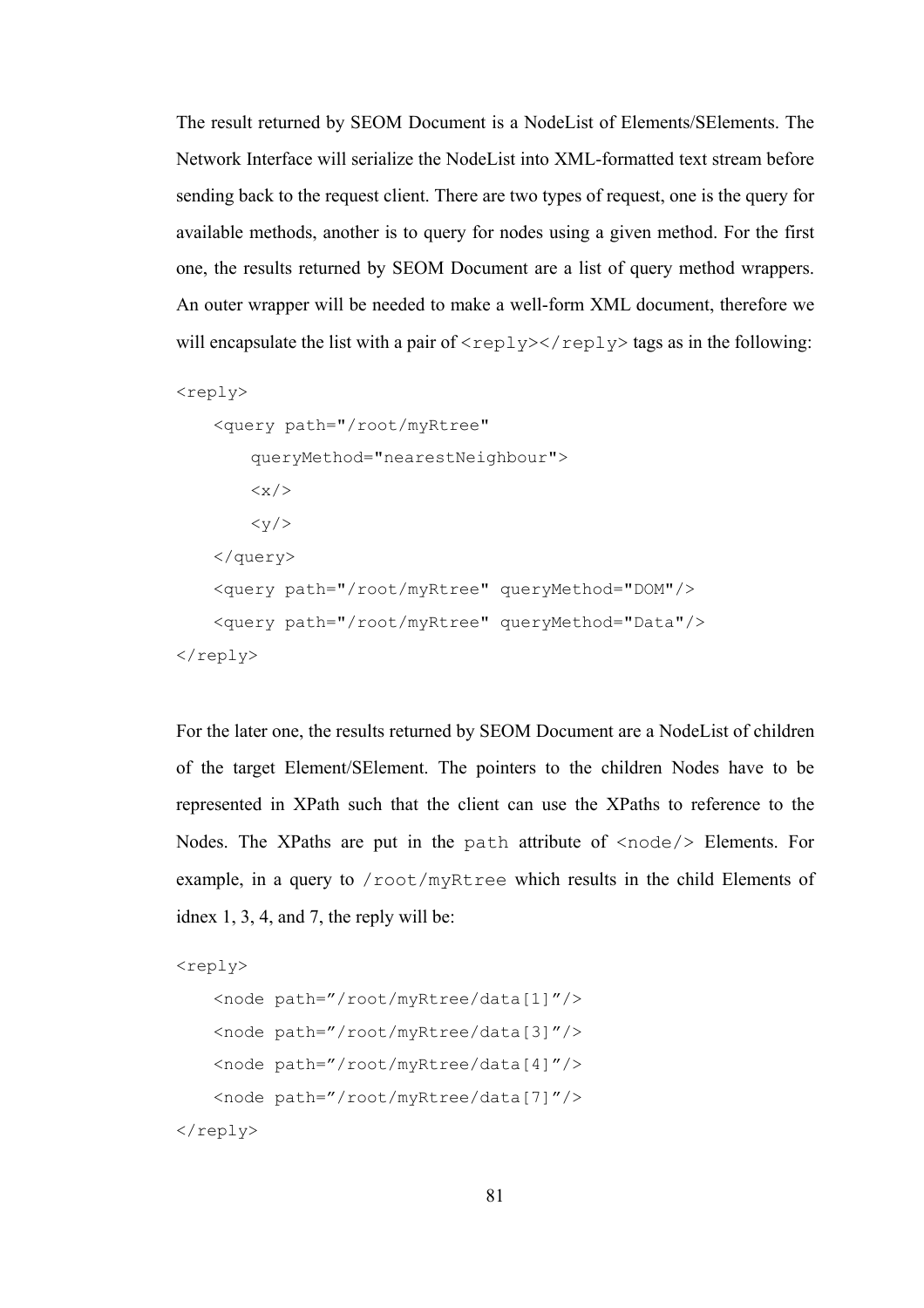After sending out the reply, the processing thread will end and the network connection to the client will be closed. New connections will be established in subsequent requests.

## **6.4 Client Side**

For our web-based query system, a web browser functions as the client platform and allows easy access to the server's information through the Internet. The client's major function is to interact with the user, such that the user can submit queries to the server and view the results. These functions are integrated in a HTML page by using scripting language and other XML technologies.

#### **6.4.1. The Interface**

We choose the Microsoft Internet Explorer 6.0 as the client platform. It has good support for XML. It has "XML data islands" to store XML content inside a HTML document, and "XML ActiveX objects" to manipulate XML data programmatically. These XML supporting feature makes it an ideal platform for the web-client platform of an XML-based systems.

A single HTML page is used to construct the interface of our web-client (Figure 6.3). It embeds the program codes to control the message flow and the XSL stylesheet to control the presentation of XML data.

On the user interface, user can specify the target server, the SEOM Document to be queried, and the target node (Figure 6.4).

There are also two panels, the Navigation Panel (Figure 6.5) and the Information Panel (Figure 6.6). When a node is visited, its available query methods will be retrieved and being displayed at the Navigation Panel. User can then select on of the query methods from the list. A dialog box will pop up to prompt for required parameters. Then the request will be sent to the server. The server will process and reply the request. When the reply contains a set of nodes, the nodes will be displayed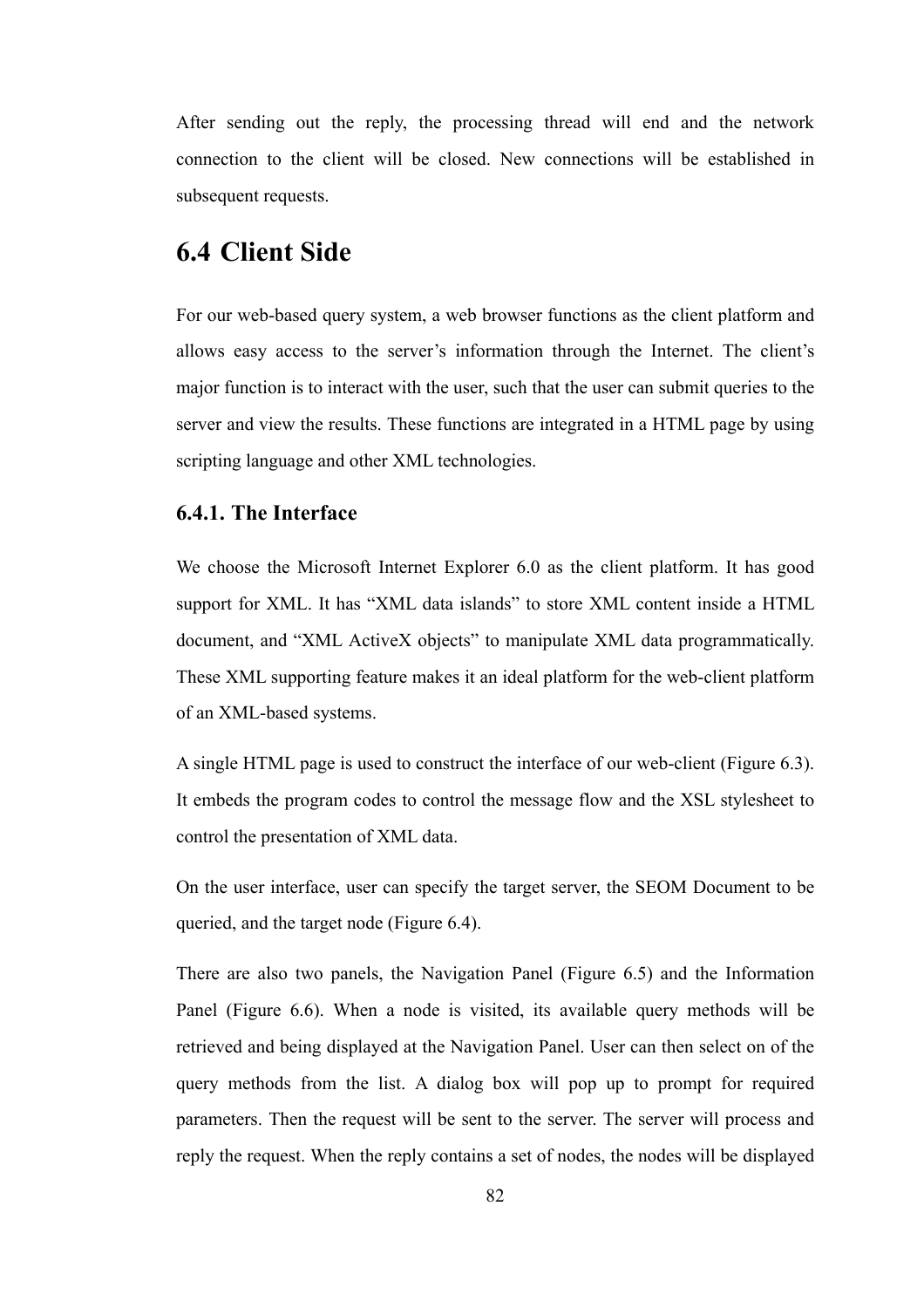at the Navigation Panel for the user to select; or when the reply contains other results or information, it will be displayed at the Information Panel.



Figure 6.3 User Interface of the Web-Client

| Server:   | http://127.0.0.1:9090 |
|-----------|-----------------------|
| Document: | myDocument            |
| Node:     |                       |
|           |                       |

Figure 6.4 Server Address, Document Name, and Context Node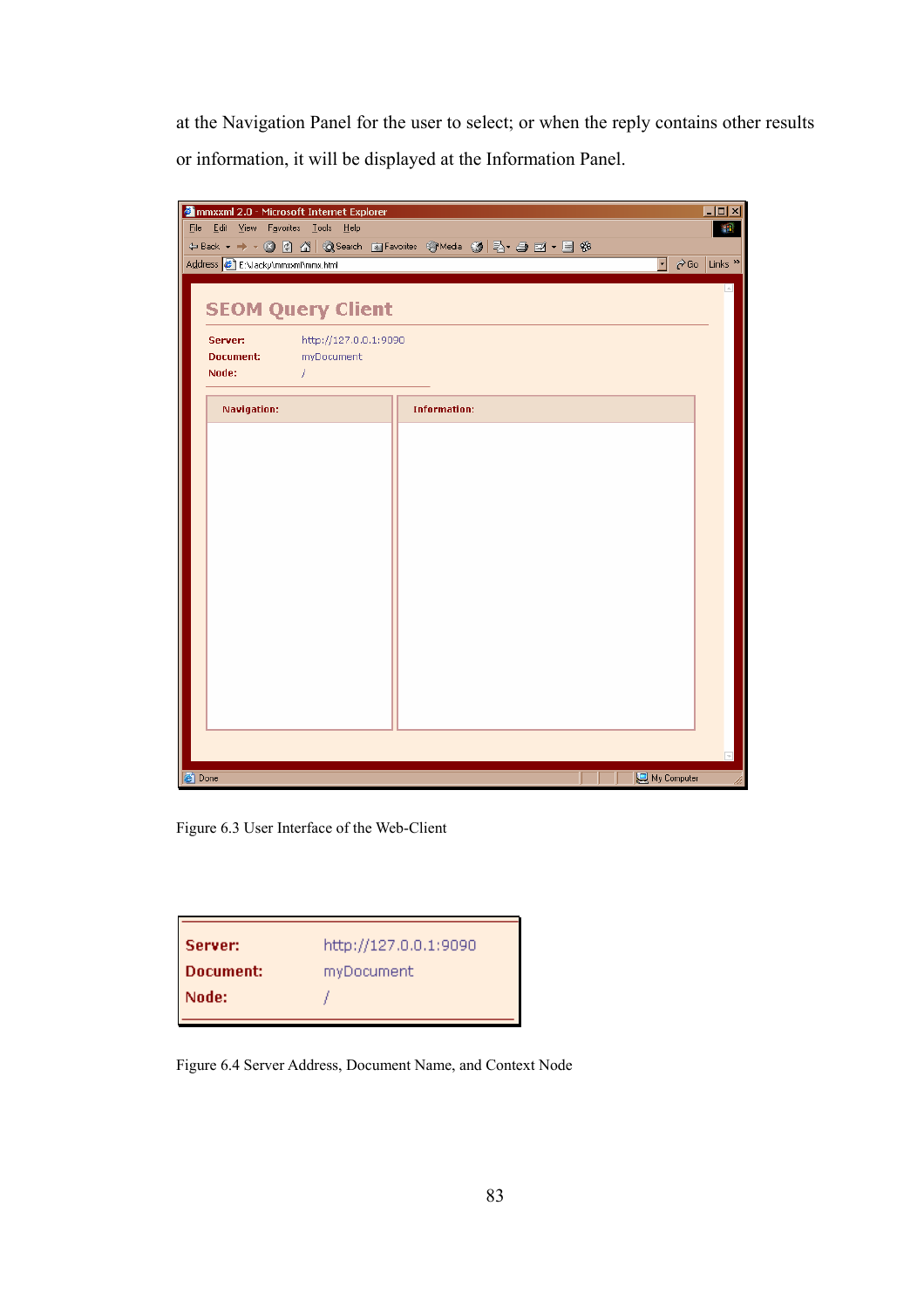| <b>Navigation:</b>                             |                               | <b>Information:</b> |  |
|------------------------------------------------|-------------------------------|---------------------|--|
| <b>Query Methods:</b><br>$-Up$<br>- exactMatch |                               |                     |  |
| - knnSearch<br>- DOM<br>- Data                 | Parameters:<br>$\mathbf{x}$ : |                     |  |
| <b>Result Nodes:</b><br><extra></extra>        | y:<br>go!                     |                     |  |
| <restuaranttree></restuaranttree>              |                               |                     |  |
|                                                |                               |                     |  |

Figure 6.5 The Navigation Panel and the Parameter Dialog



Figure 6.6 The Information Panel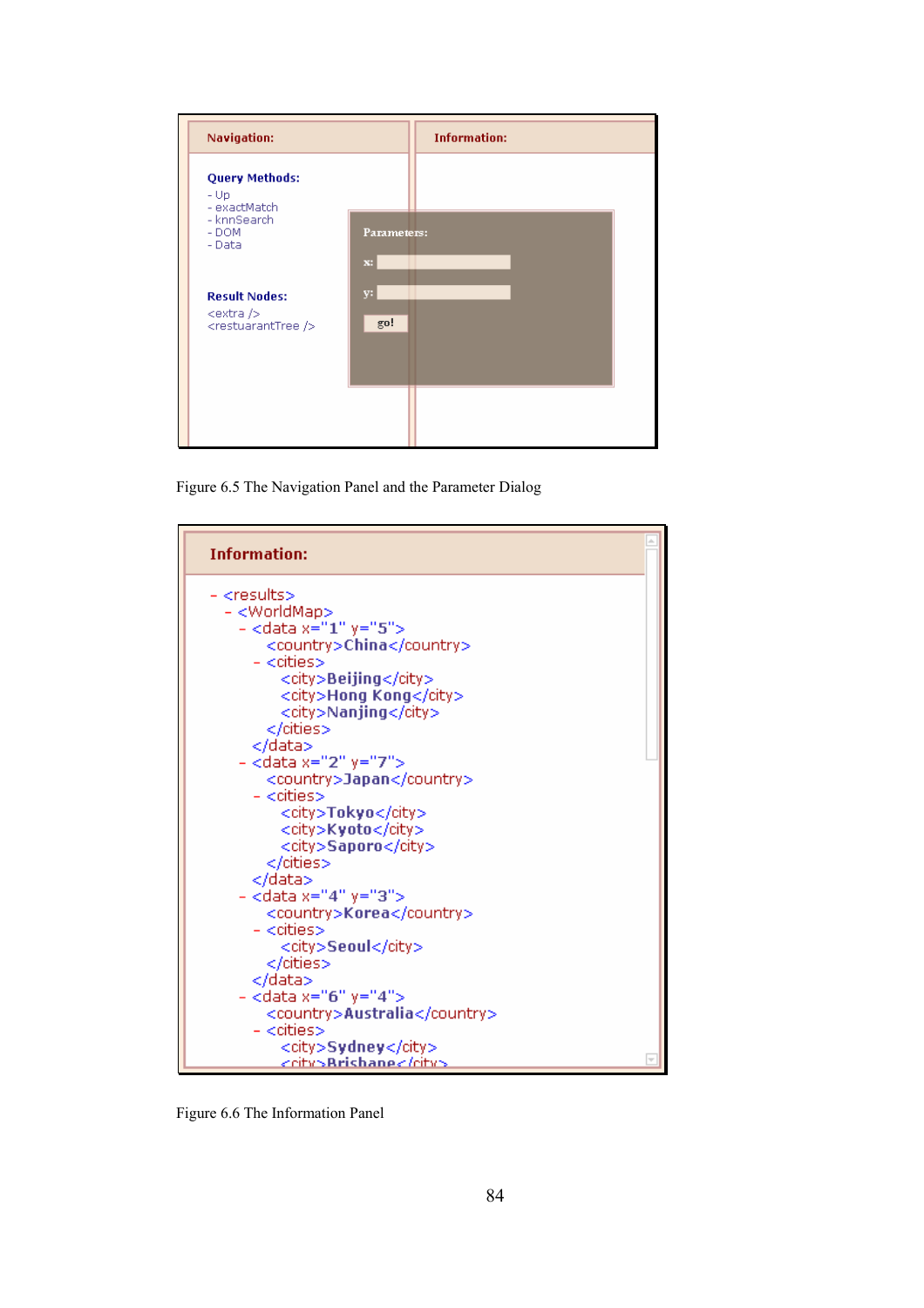#### **6.4.2. Programmatic Controls**

Java Scripting technology is used in the HTML page to control the interaction between user and the server. Figure 6.7 shows the program flow of the client:



Figure 6.7 Program Flow of Client

When the client starts, the internal variables and ActiveX object will be initialized, and the interface will be draw. User may specify a server and a document to be queried, then the root of the document will be retrieved. User may then interact with the system by submitting a query or selecting a node (node selection is possible only after a query operation). The client will submit queries to the server, and update the available query methods, the node list, or the results in the Information Panel according to the server's replies.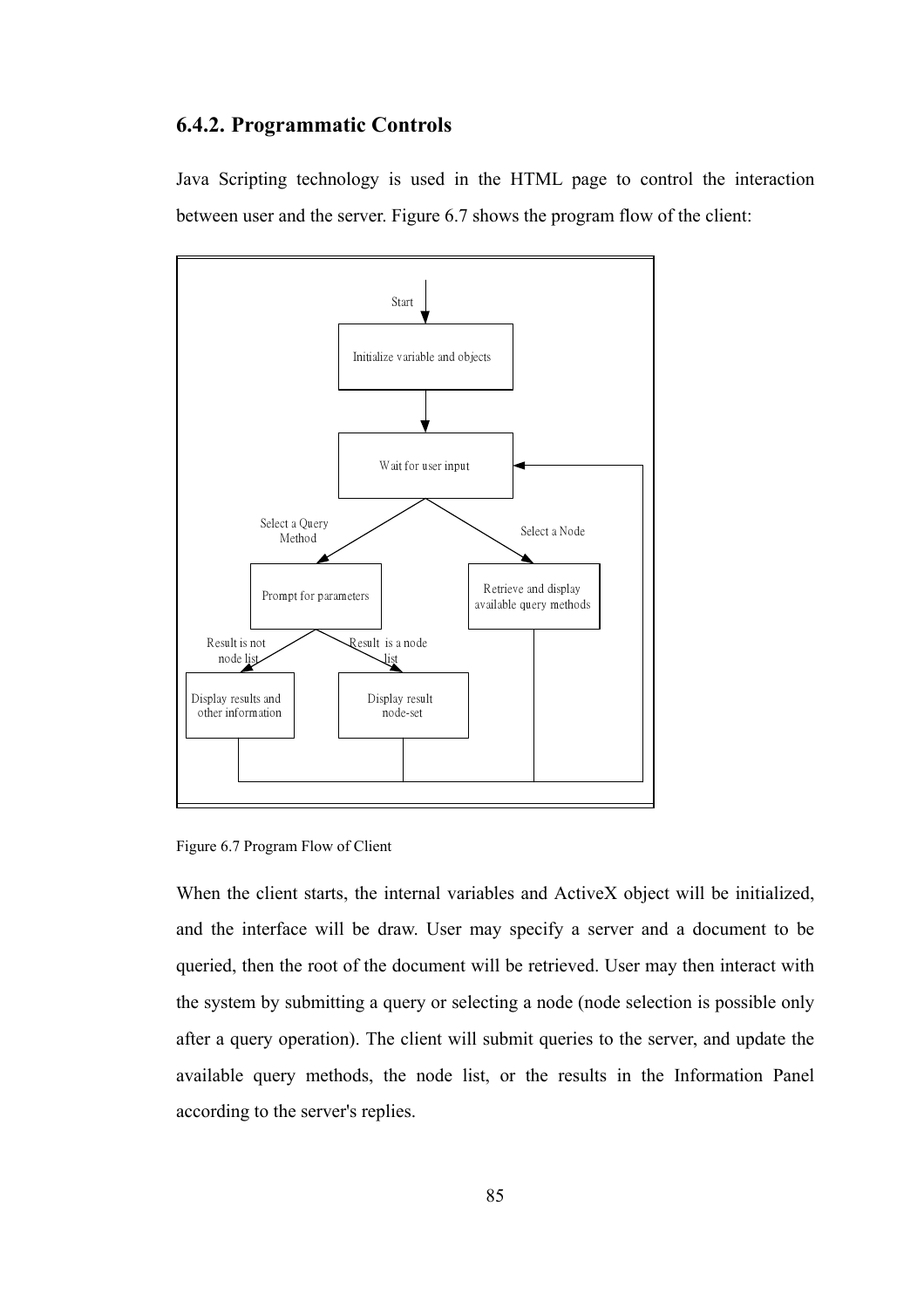#### **XML Islands**

With Internet Explorer 5.0 and higher, XML data can be embedded within HTML pages in Data Islands using the  $\langle xm1 \rangle$  tag.

We have use the XML Islands to store the XSL stylesheets. By using the transformNode() method of XMLDOM ActiveX object, these stylesheets transform the XML data received from the server to a format that can be rendered by the browser. Figure 6.8 shows a simplified XSL stylesheet in XML Island which is responsible for displaying the parameter dialog box.

```
<xml id="dialogXSL"> 
    <xsl:stylesheet xmlns:xsl="http://www.w3.org/TR/WD-xsl"> 
    <xsl:template match = '/'> 
         Parameters: 
         <xsl:for-each select="*"> 
             <xsl:node-name/>: 
             <xsl:element name="input"> 
                 <xsl:attribute name="type">text</xsl:attribute> 
                 <xsl:attribute name="onchange"> 
                     changePara("<xsl:node-name/>", this.value) 
                 </xsl:attribute> 
             </xsl:element> 
         </xsl:for-each> 
         <a onClick="submit()">go!</a> 
    </xsl:template> 
    </xsl:stylesheet> 
\langle xm1\rangle
```
Figure 6.8 XSL Stylesheet in XML Island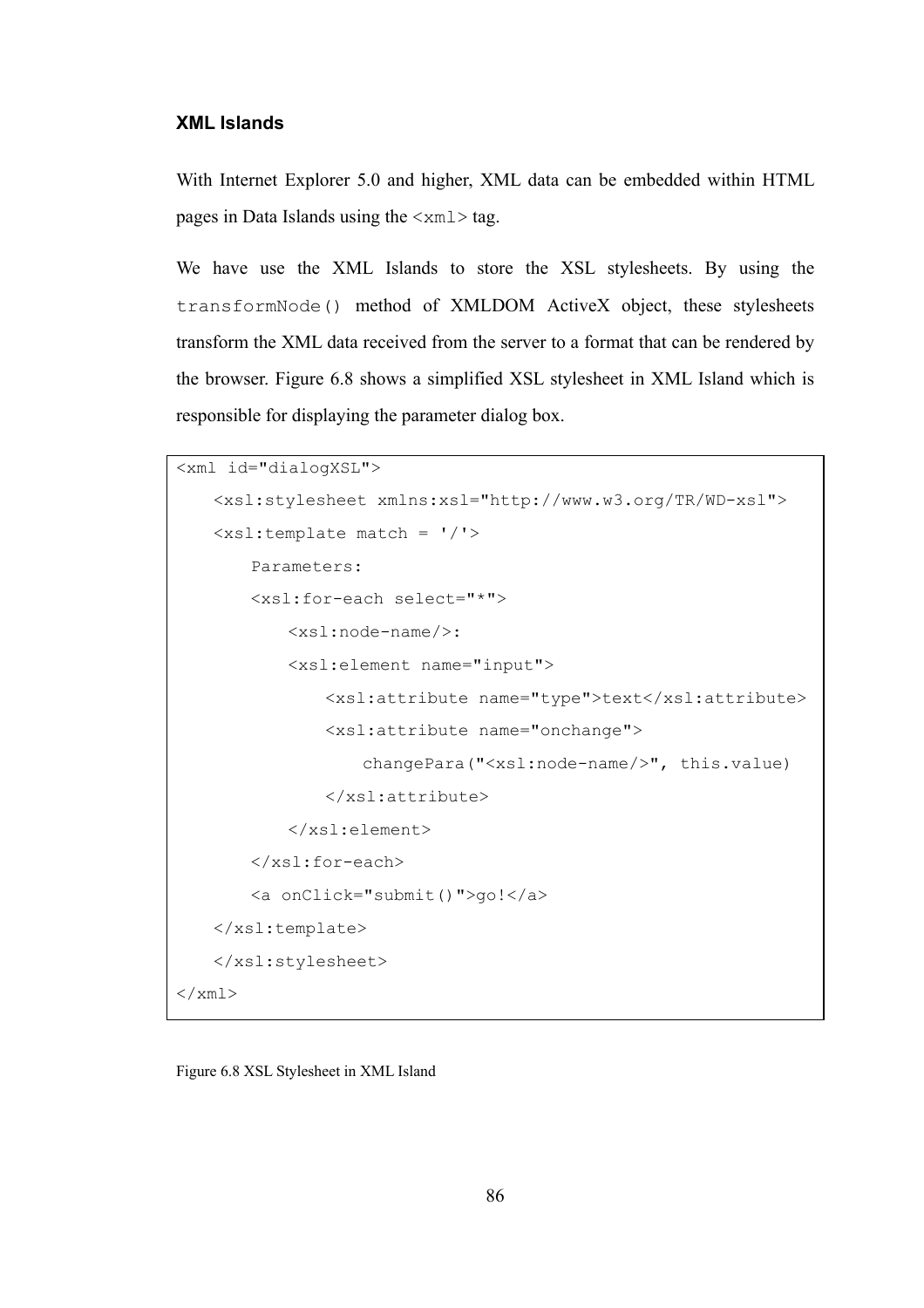#### **XML ActiveX Objects**

The XMLDOM ActiveX Object and the XMLHTTP ActiveX Object is used at the client side to manipulate the XML data.

The XMLDOM ActiveX Object resembles the DOM interface. It exposes methods for loading and saving XML, accessing the document tree, creating new nodes, etc.

The XMLHTTP ActiveX Object, on the other hand, is responsible for accessing XML data from a Web server. It facilitates parsing the data into XMLDOM object, and post XML data directly to a Hypertext Transfer Protocol (HTTP) server.

When submitting a request, a message is first constructed by using the XMLDOM object. The XMLDOM object will then be serialized using the XMLDOM.xml property and sent out using the POST method provided by the XMLHTTP Object. After sending out the request, the browser will wait for the respond from the server. The respond is retrieve using the XMLHTTP.reponseText property. The XMLDOM's loadXML() method will then convert the respond message into a DOM structure.

These two XML-relate ActiveX Objects abstract the manipulation of XML data, which makes the web browser capable to act as the client platform for handling complicated XML data.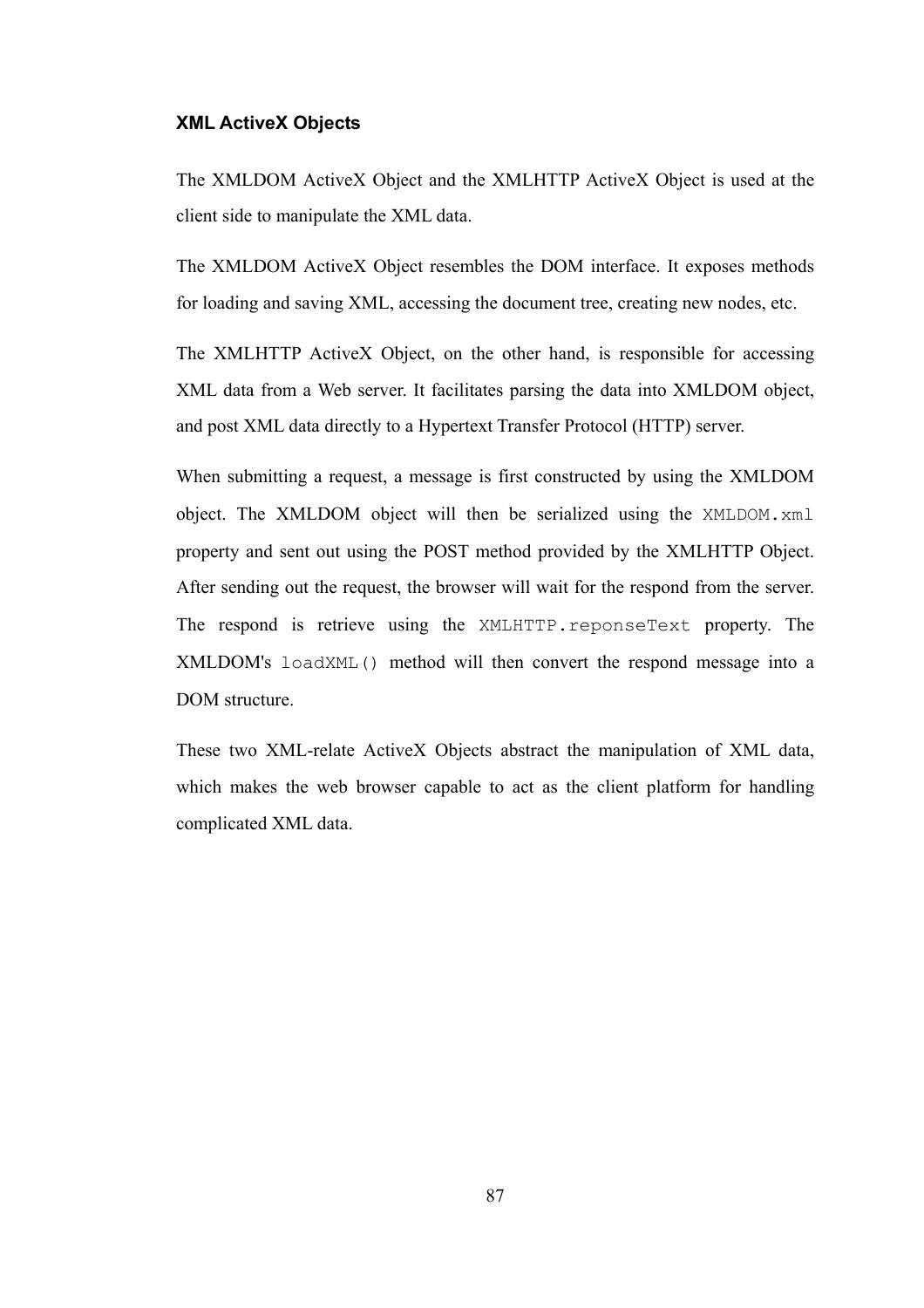## **Chapter 7. Evaluation**

In this chapter, we will evaluate our research project in several perspectives. Since XPath is the official and the most popular accessing method for XML document, we will first present the experiments of querying spatial data in a XML document using XPath versus using an RTree model under SEOM. Then we will compare our model with several existing XML accessing methods features-by-features. Moreover, we will evaluate the advantages and disadvantages in applying our model, and raise some possible enhancements to strengthen its applicability.

## **7.1 Experiment with Synthetic Data**

In order to demonstrate how a suitable data modeling speeds up query responds, we carried out experiments to compare making spatial queries by SEOM and by XPath. The data sets are objects in a two-dimension space. For each set of data, it will be prepared in two forms, one is optimized for XPath query, and another is optimized for R-Tree query under SEOM. For the later one, a packed R-Tree is built from the static data set which reduces the overlapping between the MBRs of the R-Tree.

To measure the performances, we test the document construction time and the random seeking time for both models:

- Document construction time measure the time taken to construct the representation of a document.
- Random seeking time measure the time of random seeking.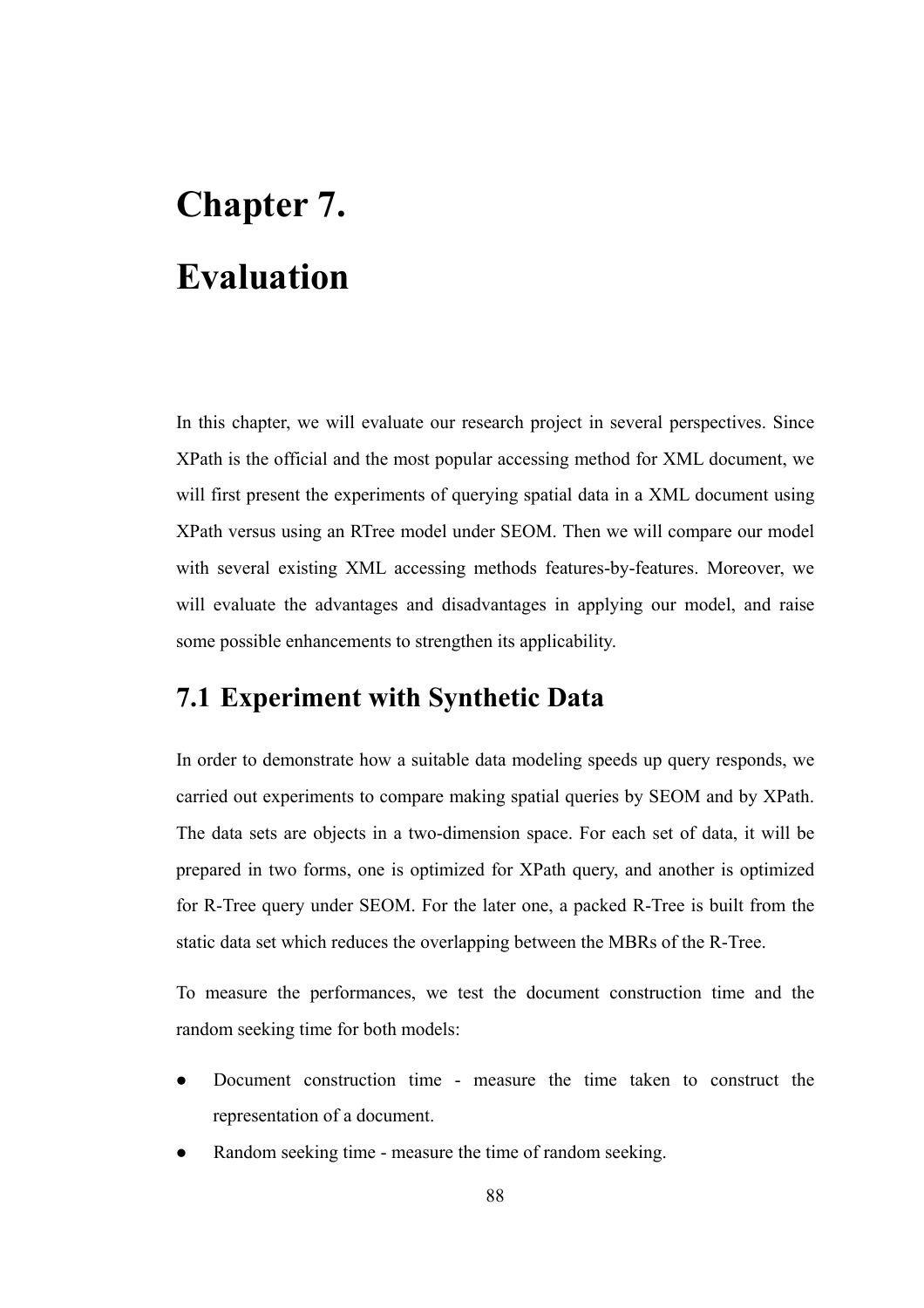The test framework uses the approach of running the document construction test some number of times (10 for the results shown) on a document, tracking the best and average times for that test. When the document construction test is completed, we move on to the random seeking time test on the same document. After both tests have been completed on one document, the process repeats with the next document. There are 10 documents of each model with increasing document sizes, starting from 100 data objects, and doubling the data size in each next document, up to 51200.

Figure 7.1 shows that the Document Construction Time of both XPath and SEOM are growing roughly linear to the growth of data size, while the SEOM impose a larger overhead. This is concise to our expectation, since both XPath and SEOM are based on a DOM structure.



Figure 7.1 Document Construction Time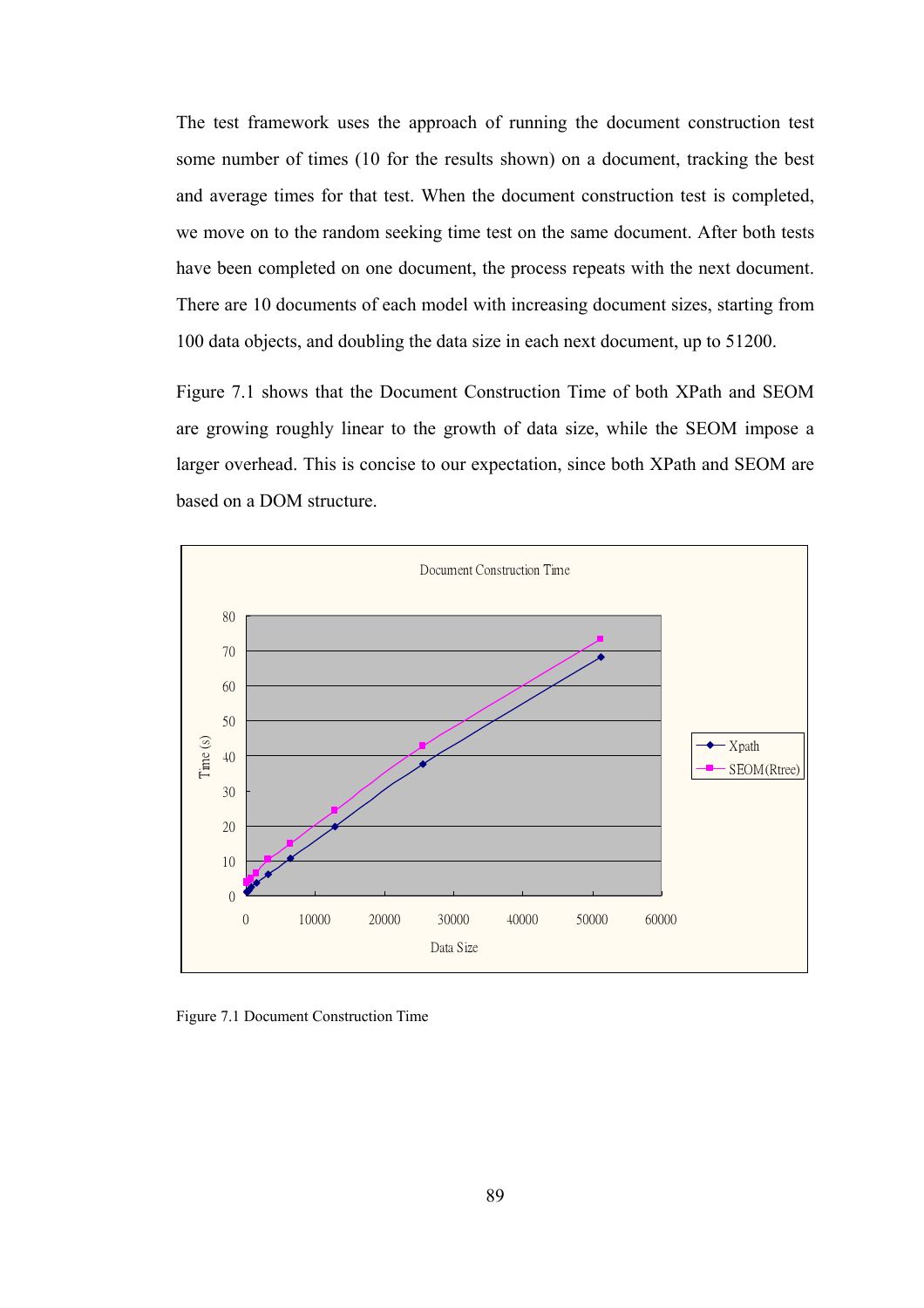

Figure 7.2 Random Seeking Time

Figure 7.2 shows the relationship between the Random Seeking Time of XPath and SEOM using the Rtree model. The graph shows that the XPath seeking time increases linearly with data size, while the SEOM achieves a much better performance than linear growth. The result is expected since SEOM uses an indexed structure (i.e. RTree) instead of sequentially searching the records as in XPath.

The experiments show that SEOM out-performs conventional accessing methods for XML files. However, each Data Model aims at processing a specific type of data and is not applicable to generic XML data, and the XML data have to be pre-processed into the way as specified by the corresponding Schema, which could be a time consuming process too.

## **7.2 Qualitative Comparison**

Besides the improved searching performance, SEOM also provides additional features that were not provided in current XML accessing techniques. Table 7.1 summarizes some features in SEOM and two other popular XML query languages: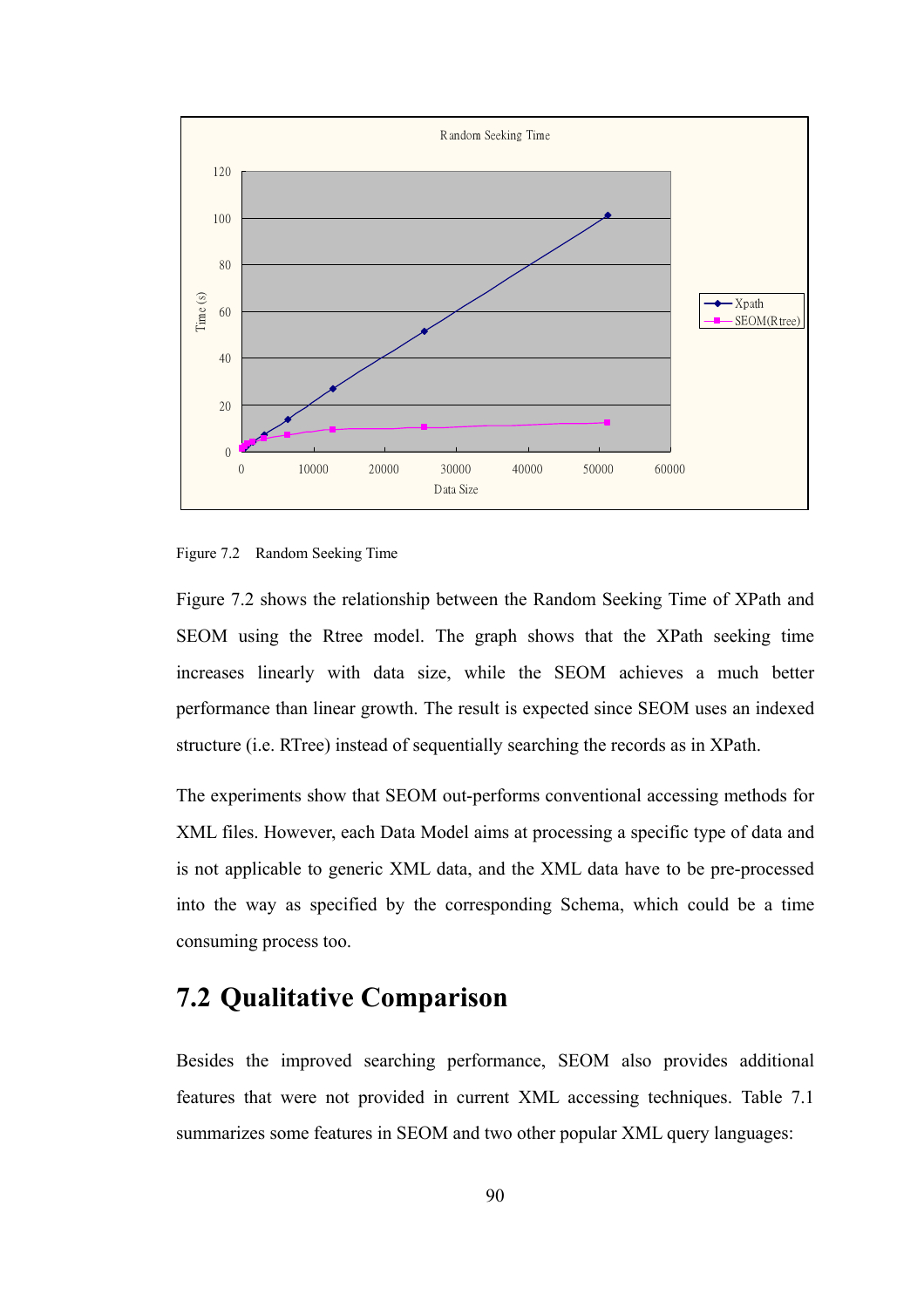|                                                                       | <b>SEOM</b>                          | <b>XPath</b>             | <b>XQuery</b>            |
|-----------------------------------------------------------------------|--------------------------------------|--------------------------|--------------------------|
| <b>Schema</b> awareness                                               | Yes                                  | No                       | Yes                      |
| <b>Functions support</b>                                              | Yes                                  | Limited                  | Yes                      |
| <b>XML-based syntax</b>                                               | Yes                                  | Yes                      | No                       |
| <b>Indexing Structure</b>                                             | Yes                                  | No                       | N <sub>0</sub>           |
| <b>Accelerated</b><br>Query<br><b>Processing</b>                      | Yes                                  | No                       | Partial                  |
| <b>Expressive Power</b>                                               | Medium                               | Weak                     | <b>Strong</b>            |
| <i>Uses</i><br>with<br><i>Jointly</i><br>$non-XML$<br>data<br>sources | Yes                                  | No                       | N <sub>0</sub>           |
| <i><b>Applicability</b></i>                                           | Specific uses                        | Generic uses             | Generic uses             |
| <b>Data Model</b>                                                     | Tailored complex<br>nodes (SElement) | Nodes & Branches<br>only | Nodes & Branches<br>only |

Table 7.1 Comparison of XML accessing methods

## **7.3 Advantages**

Our Structured-Element Object Model for XML data described in this thesis has certain strengths and weaknesses. We will discuss its pros and cons in this and the coming section.

Generally speaking, our model enjoys the following advantages:

- It separates logical data representation from the physical data representation. The modeling of multiple XML elements as a single logical unit hides unnecessary details that programmers would not be interested in. This object encapsulation approach coincides with the object-oriented programming paradigm, and favors modular development and reuse of software components.
- It defines a set of schema constructs for mapping multiple XML elements into a single SElement object. Besides providing metadata in parsing process, the schema allows different applications to process the same piece of XML data in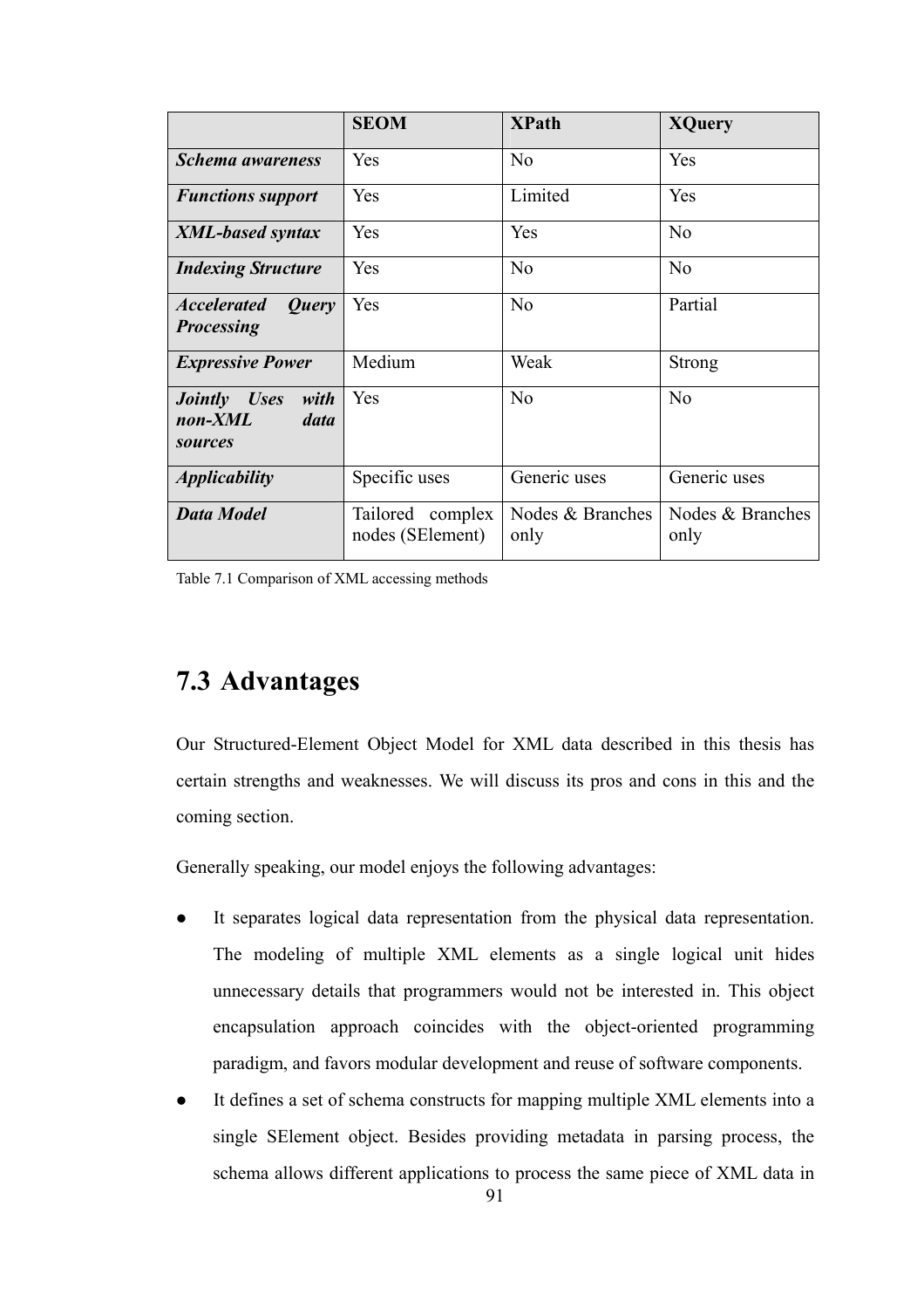the same way and facilitate information exchange.

- It separates data representation from objects implementation; the object can be optimized the process a specific type of data. Moreover, data can be validate, and the internal dependence can be checked when an SElement object instantiates.
- It is based on the DOM model and still shares the DOM interface. Many technologies that are applicable to DOM can be used in SEOM also. XPath and XSLT are examples of these technologies.
- The schema is loosely tied to the SElement. This allows greater flexibility in the SElement implementation, and thus results in better extensibility.

These advantages are very important in XML application development. Our model combines the features from Document Object Model as well as data binding technologies, which must be a powerful tool for the programmers to development better XML applications.

## **7.4 Disadvantages**

Though our model has many advantages for representing complex data objects in XML, it also has some drawbacks, however. Here listed below are the disadvantages of our model.

- The overhead in parsing XML file into SEOM Document is longer than parsing the file into DOM Document. This is because the SElement has to check the validity of the XML data, and it has to build and indexing structure instead of simply encapsulates the data value in an Element.
- Our model relies on using a schema, which may brings sort of inconvenience. Moreover, our schema is not an official one like the W3C DOM, fortunately, the use of XML namespace makes it possible to have both type of schema exists together, and this is our approach.

Actually, these disadvantages are the tradeoffs of some good features. Though building of index structures add extra workload to the system, they provide great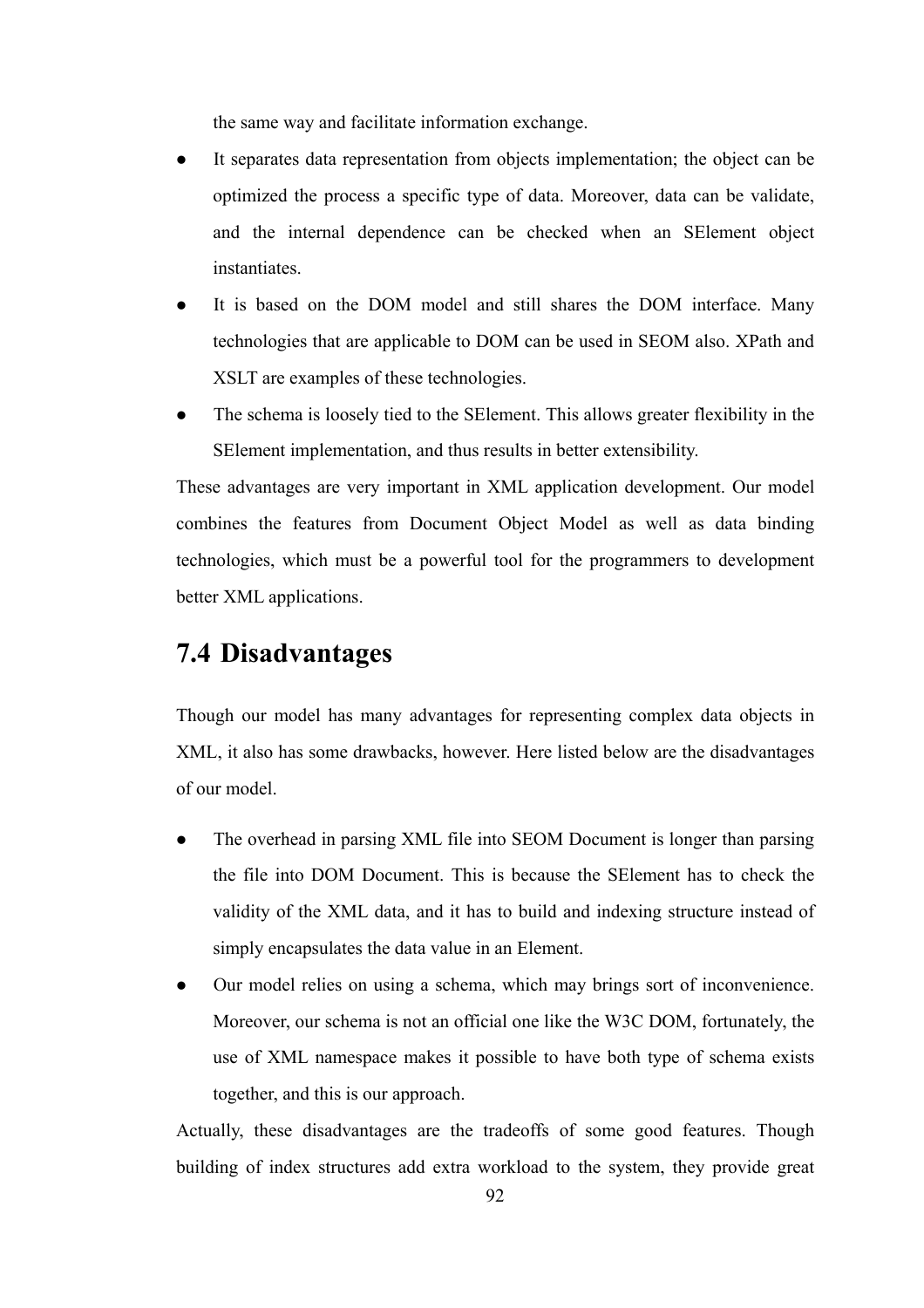improvement in efficiency in use. Also, the use of schema can easily to be employed in other XML applications, hence increasing the extensibility and flexibility of the model.

## **7.5 Means of Enhancement**

Despite that our model enhances the DOM to make it more usable with complex data object, there are rooms for improvement. Some of the possible enhancements are listed below:

- Currently the model is addressing data access only. It is possible to include other manipulation methods in the SElement model. Operations for inserting child nodes, removing child nodes, may involve changes in the internal data structure; the SElement model will have to define the constraints for these operations.
- $\bullet$  Currently the schema only defines a hierarchical relationship for the nodes. It is possible to include referencing mechanisms (e.g. XPointers) to form a graph relation. Graph representation is more general and expressive that the tree representation.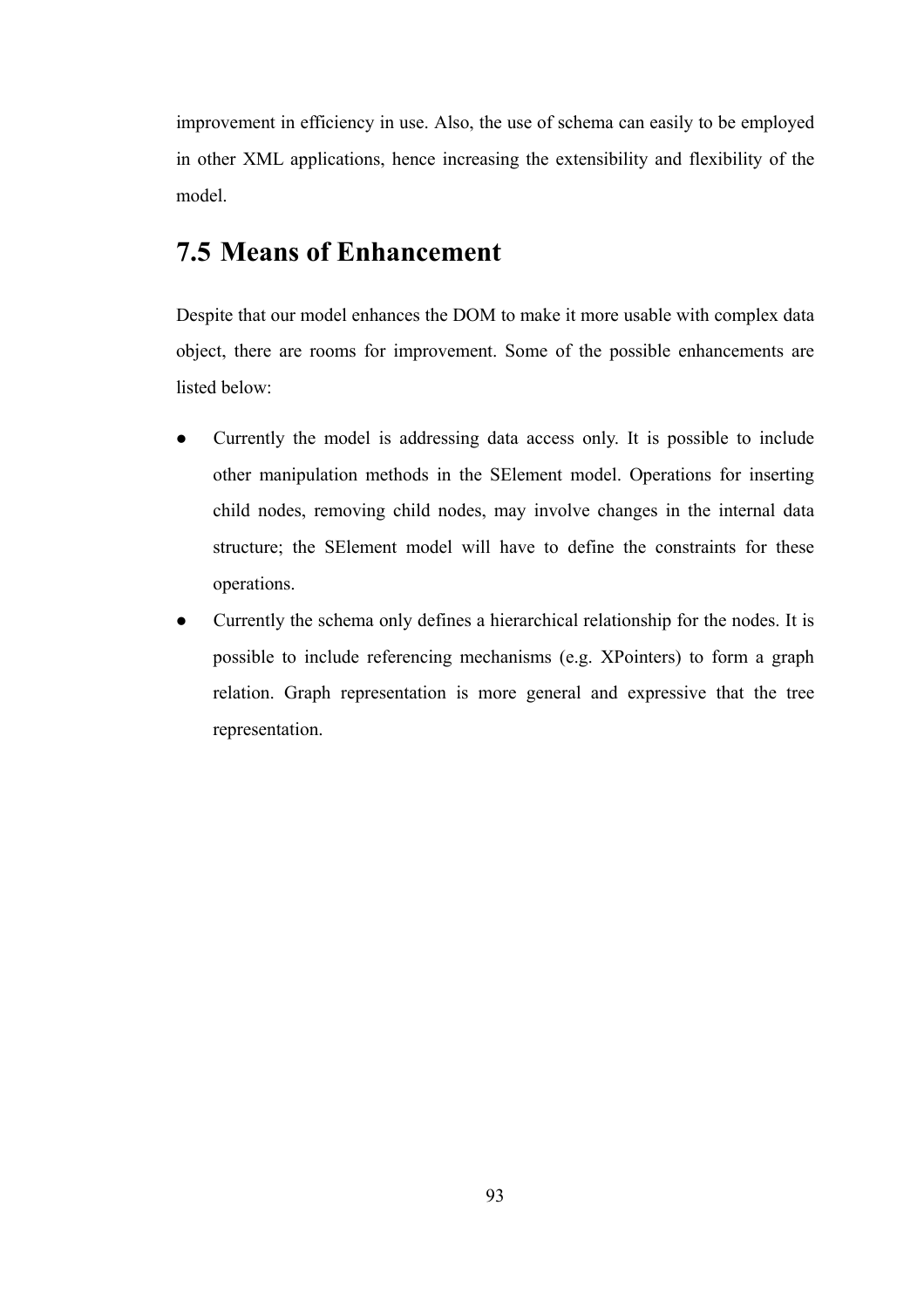## **Chapter 8. Conclusion**

In this thesis, we have presented the Structured-Element Object Model for XML data. The model combines features from the Document Object Model and the data binding technologies. It adopts the tree structure of DOM; meanwhile, it introduces the additional SElement type, which represents logical entities as the objects used in data binding technologies. The SElement resembles the interface of a DOM Element, and it implements additional interface to allow queries being made to its internal data members. The SEOM Document brings great flexibility in representing complex data objects under a hierarchical organization.

In order to bind the physical XML data representation to the Java classes that implement SElement type, we define a schema for declaring SElement objects. The schema not only specifies the element structure of an XML element that corresponds to the root node of an SElement object, it also specifies how the XML elements (of different tag names) will be mapped to the target object's data member. In fact, the schema is not only used in parsing XML files. It provides a framework that people can interchange their information on structures. By compromising on a standard modeling and an interface specification, different application can process an XML document in exactly the same way, especially for application at two ends of a client-server system.

After presenting the classes that made up SElement type and the parsing process from XML file to SEOM document, we introduce a mechanism to support querying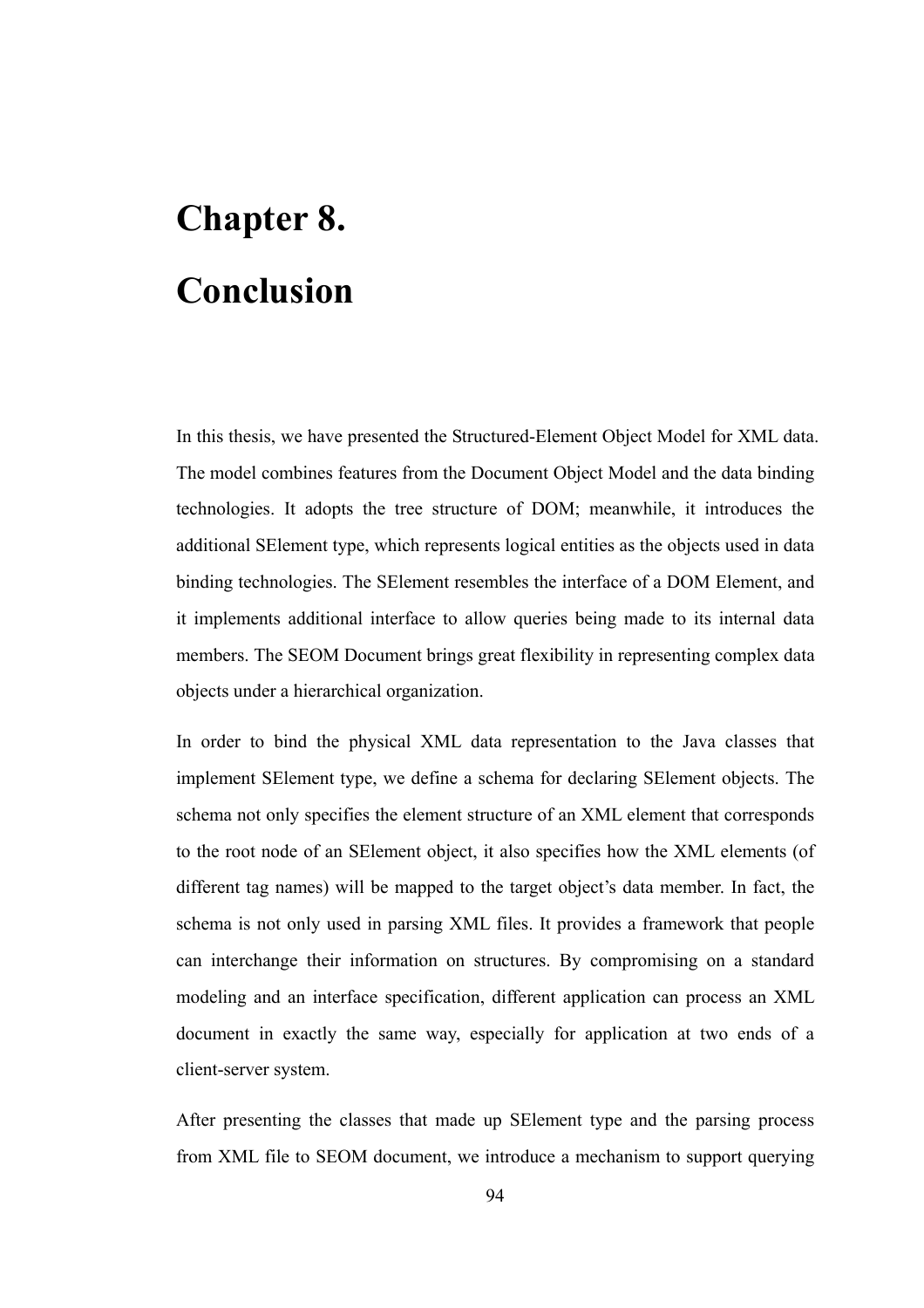SElements. The mechanism is based on exchanging of XML wrapper messages. We wrap the queries with required parameters in XML messages. The result values/structures/nodes are also wrapped in XML messages. This wrapper method is particularly suitable for interactive knowledge discovering in XML repository.

We also extend the XPath to support filtering of nodes using SElement. We introduce a query function for SElement nodes, which can be embedded into the predicate term of the XPath location step. The query function takes parameters and returns the resulting nodes as if a query is made to the SElement. The extended XPath is very useful and handy when the document structure is known.

Finally, we implement a web-based XML query system; the system uses SEOM at server side. We have implemented an R-Tree SElement and used it in an SEOM Document. The web browser client allows users to examine the SEOM document; we can choose different query methods at SElement nodes, submit queries, and select a node to navigate from the result set. This XML query system demonstrates the usability of our work.

To conclude, our contributions are:

- An object model combining the feature of DOM and data binding technology;
- A schema for mapping physical XML data into Java classes that implement logical entities;
- A mechanism to support querying SElements by exchanging XML wrapper messages;
- An extension of the XPath to support filtering nodes using the query function in SElement;
- A web-based XML query system using SEOM has been implemented to demonstrate our work.

Our modeling is generic and can be used for a wide range of complex data objects. It provides a concise and neat interface for accessing complex data objects and maintains the generic tree structure of XML document. With consideration to the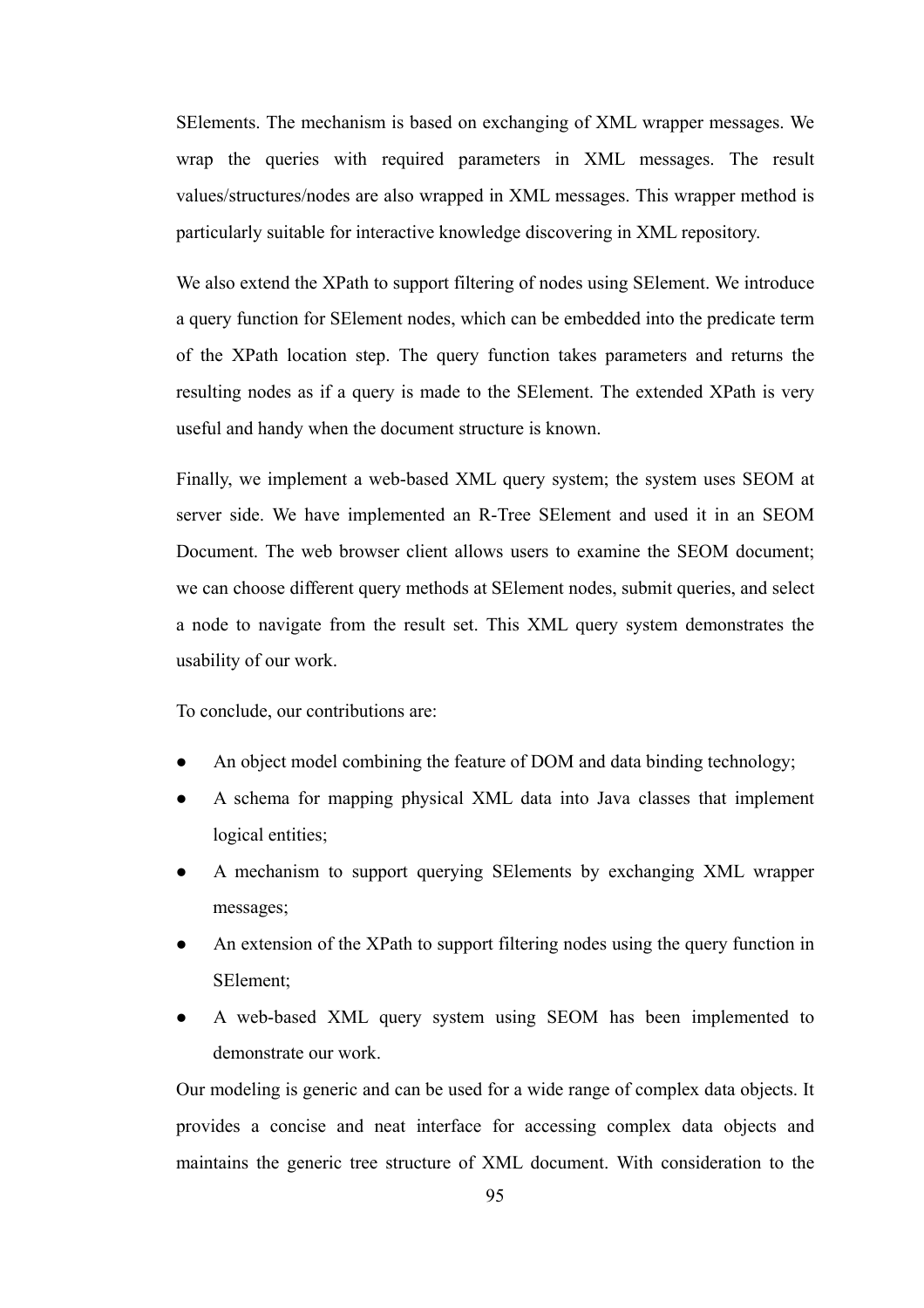parsing overhead, our mechanism is still very suitable to be applied to various XML applications, which will be the next generation data management technology.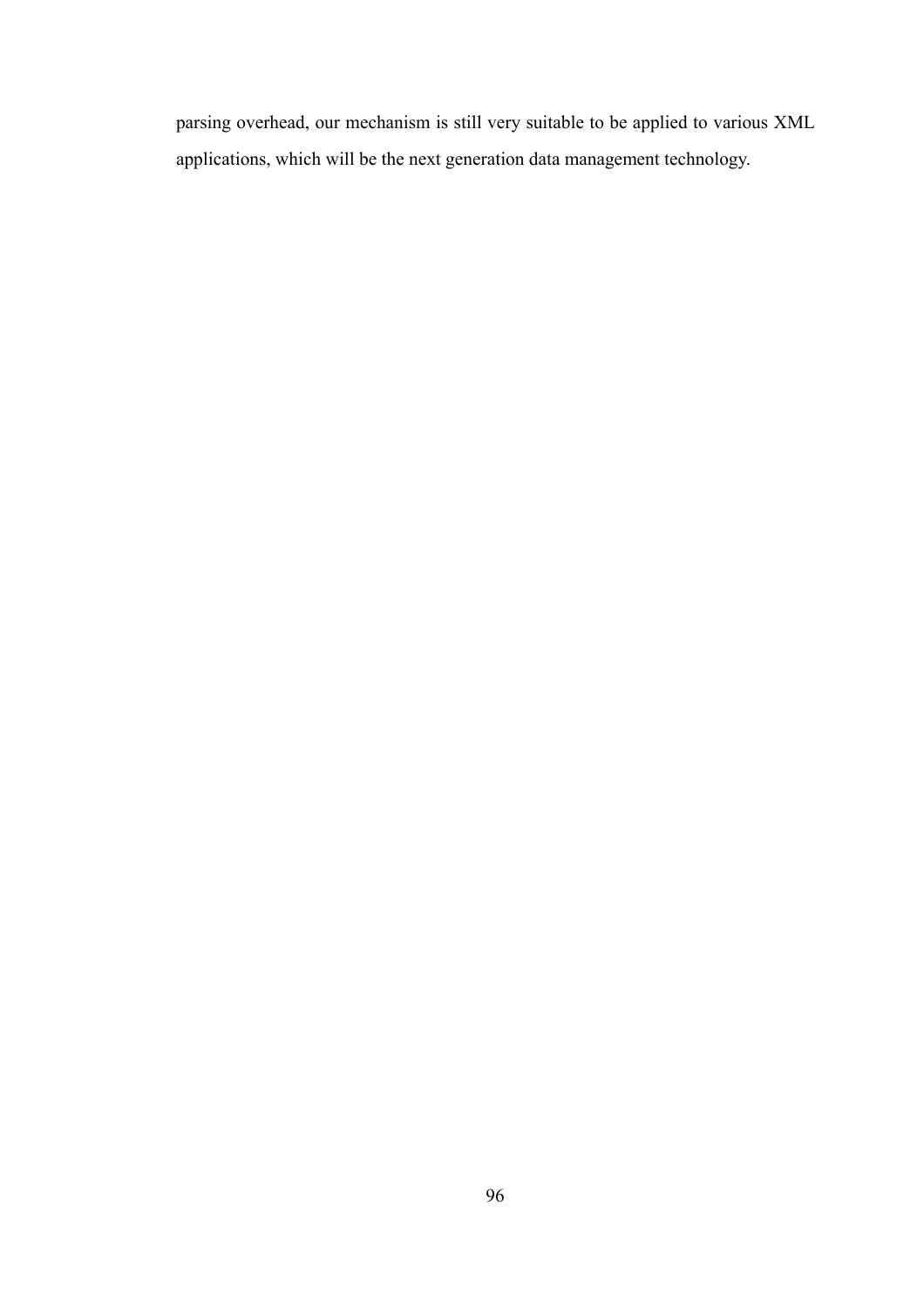## **Bibliography**

- 1. Fabio Arciniegas A., *XML developer's guide*, McGraw-Hill, ISBN 0072126469, New York, 2001.
- 2. Kal Ahmed et al., *Professional XML meta data*, Wrox Press, ISBN 1861004516, Birmingham, UK, 2001.
- 3. Mohammad Akif et al., *Java XML programmer's reference*, Wrox Press, ISBN 1861005202, Birmingham, UK, 2001.
- 4. Suad Alagic, Institutions: Integrating Objects, XML and Databases, *Information & Software Technology*, Volume 44, Number 4, March 2002, pp. 207-216.
- 5. Toshiyuki Amagasa, Masatoshi Yoshikawa, and Shunsuke Uemura, A Data Model for Temporal XML Documents. *Proceedings of 11th International Workshop on Database and Expert Systems Applications (DEXA'00), 6-8 September 2000, Greenwich, London, UK*, pp. 334-344.
- 6. Richard Anderson et al., *Professional XML*, Wrox Press, ISBN 1861003110, Birmingham, UK, 2000.
- 7. Dirk Bartels, A Comparison between Relational and Object Oriented Database systems for Object Oriented Application Development, FastObject White Paper, available at a state of  $\alpha$  at a state of  $\alpha$  at a state of  $\alpha$  at a state of  $\alpha$  at a state of  $\alpha$  at a state of  $\alpha$  at a state of  $\alpha$  at a state of  $\alpha$  at a state of  $\alpha$  at a state of  $\alpha$  at a state of  $\alpha$  at http://www.fastobjects.de/pdf/FO\_WHIT\_OOvsREL\_30MAY01\_EN.pdf
- 8. Elisa Bertino and Elena Ferrari, XML and Data Integration, *IEEE Computer Society*, November/December 2001 (Vol.5, No.6), pp.75-76.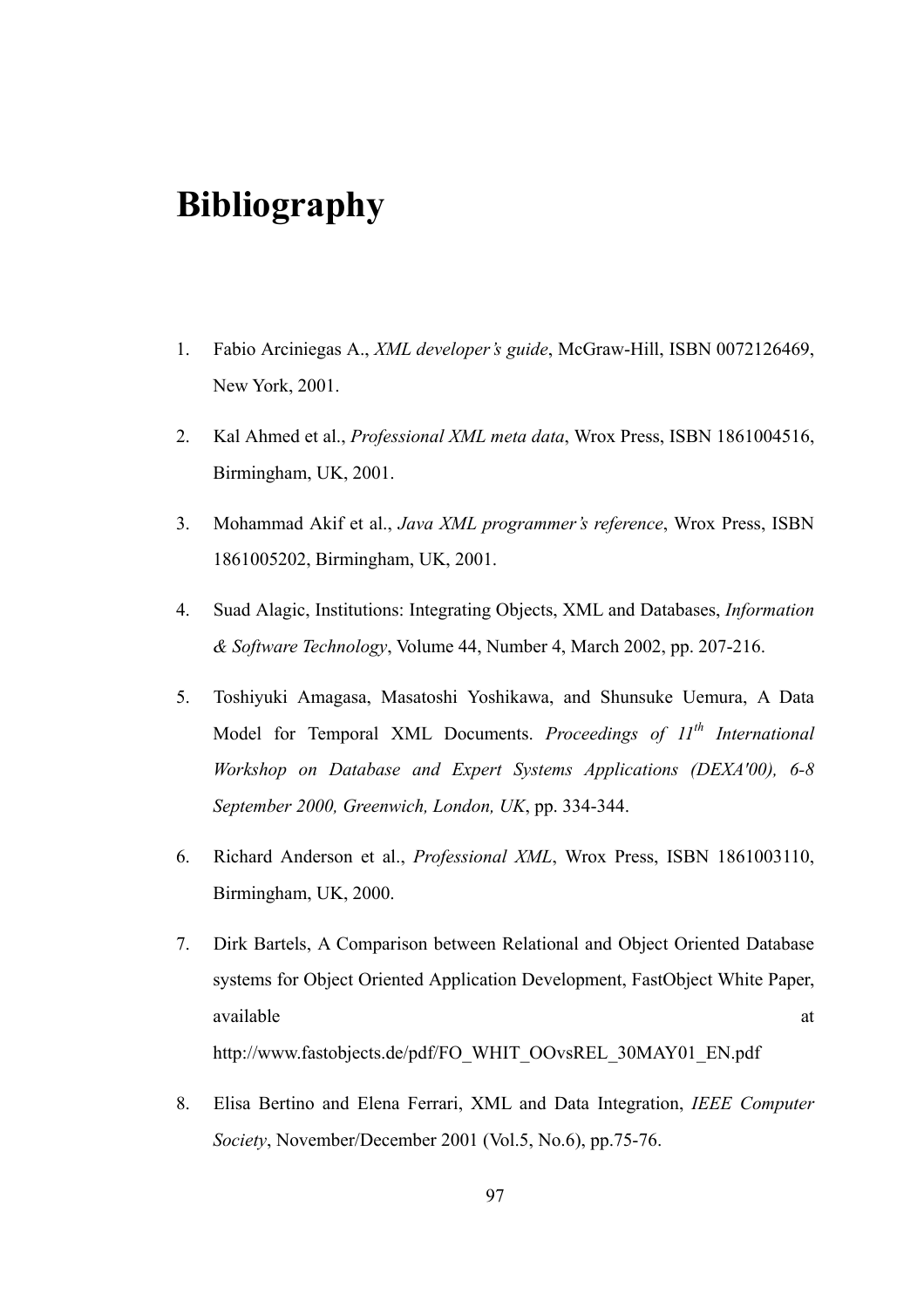- 9. Kurt Cagle et al., *Professional XML schemas*, Wrox Press, ISBN 1861003110, Birmingham, UK, 2001.
- 10. Tuong Dao, An Indexing Model for Structured Documents to Support Queries on Content, Structure, and Attributes, *Proceedings of the IEEE Forum on Reasearch and Technology Advances in Digital Libraries (IEEE ADL '98)*, April 22-24, 1998, Santa Barbara, California, USA, 1998, pp. 88-97.
- 11. Daniela Florescu, Alon Levy, and Alberto Mendelzon. Database techniques for the World-Wide Web: A survey. *SIGMOD Record*, 27(3): pp. 59-74, 1998.
- 12. Joseph Fong, Francis Pang, and Chris Bloor, Converting Relational Database into XML Document, *Proceedings of 12th International Workshop on Database and Expert Systems Applications (DEXA 2001)*, 3-7 September 2001, Munich, pp. 61-65.
- 13. R. Goldman, J. McHugh, J. Widom, From Semistructured Data to XML: Migrating the Lore Data Model and Query Language, *Proceedings of the 2nd International Workshop on the Web and Databases (WebDB'99)*, Philadelphia, Pennsylvania, June, 1999.
- 14. Mark Graves, *Designing XML Databases*, Prentice Hall, ISBN 0130889016, NJ.
- 15. A. Guttman, R-trees: A Dynamic Index Structure for Spatial Searching, SIGMOD'84, *Proceedings of Annual Meeting*, Boston, Massachusetts, June 18-21, 1984. ACM Press 1984, pp. 47-57.
- 16. David C. Hay, A Comparison of Data Modeling Techniques, *The Database Newsletter*, Volume 23, Number 3, May/June, 1995 (Updated 1999).
- 17. Jingyu Hou, Yanchun Zhang and Yahiko Kambayashi, Object-Oriented Representation for XML Data, *Proceedings of the Third International Symposium on Cooperative Database Systems and Applications (CODAS 2001)*, Beijing, China, April 23-24, 2001, pp. 43-52.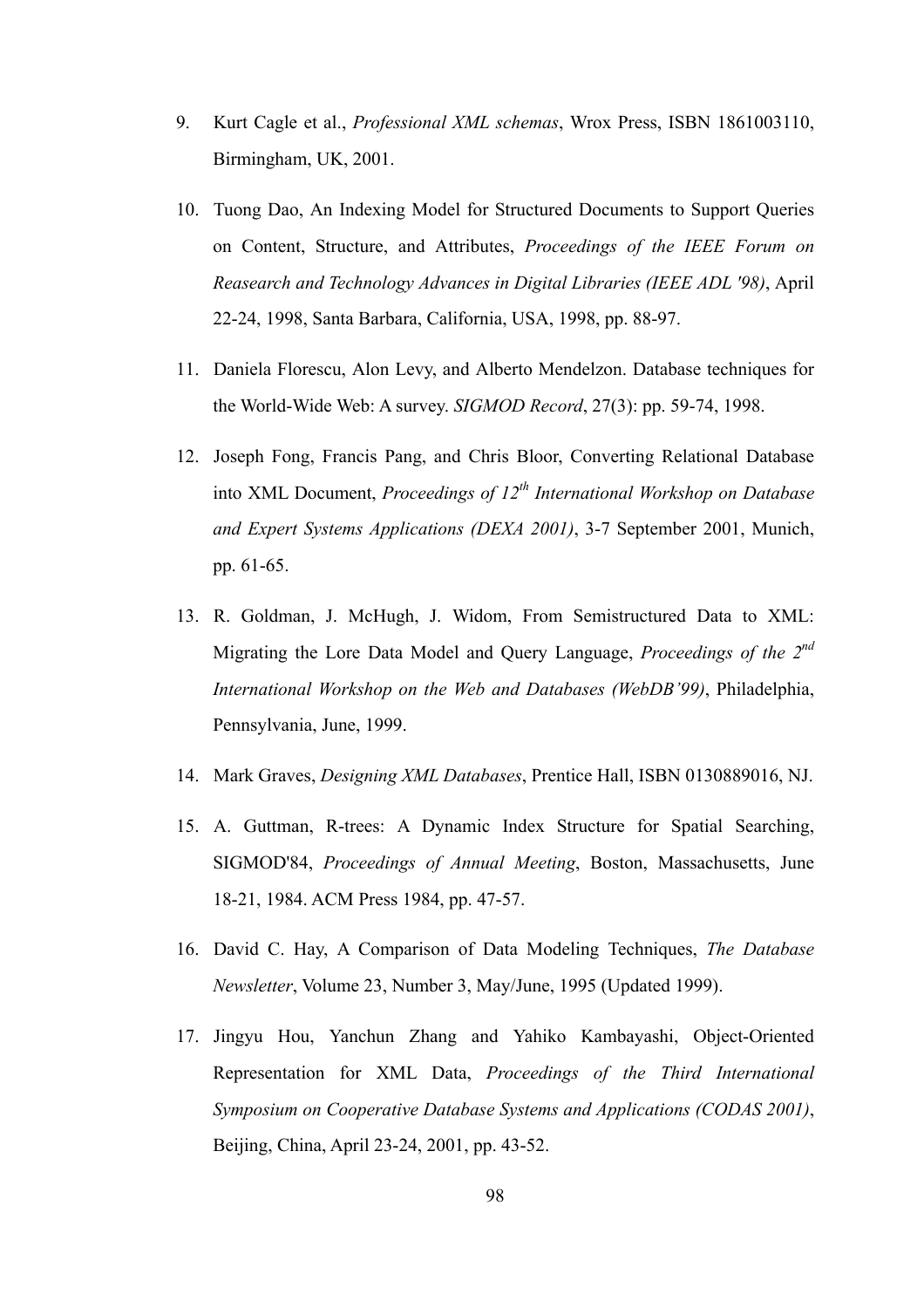- 18. Zaijun Hu, Gerhard Vollmar: Towards XML Metamodel Patterns for XML Data Modeling. *Proceedings of 12<sup>th</sup> International Workshop on Database and Expert Systems Applications (DEXA 2001)*, 3-7 September 2001, Munich, Germany. *IEEE Computer Society 2001*, pp. 71-74.
- 19. Petr Kuba, Data Structures for Spatial Data Mining. *FI MU Report Series*, Faculty of Informatics, Masaryk University, September 2001.
- 20. H. Lin, T. Risch, T. Katchaounov, Object-Oriented Mediator Queries to XML Data, *Proceedings of the 1<sup>st</sup> International Conference on Web Information Systems Engeering (WISE'00)*, Vol.2, Hong Kong, China, 19-21 June, 2000, pp. 38-45.
- 21. The Lore Project. http://www-db.stanford.edu/lore.
- 22. F. Manola, Towards a Web Object Model, *OBJS Technical Report*, Object Services and Consulting, Inc. (OBJS), February 1998, http://www.objs.com/OSA/wom.html.
- 23. Hafedh Mili, Francois Pachet, Ilham Benyahia, Fred Eddy. Metamodeling in OO. *Workshop on Metamodeling in OO (OOPSLA'95),* Workshop Summary, pp. 105-110.
- 24. J. P. Morganthal, *Enterprise application integration with XML and Java*, Prentice Hall PTR, ISBN 0130851353, Upper Saddle River, NJ, 2001.
- 25. Mark Nadelson and Marina Evenstein, Undaunted Testing Develop a testing architecture that boldly attacks complex nested code, *Java Pro*, http://www.fawcette.com/javapro/2002\_08/magazine/features/mnadelson/, 2002.
- 26. Y. Papakonstantinou, H. Garcia-Molina, and J. Widom, Object Exchange Across Heterogenous Information sources, *Proceedings of the Eleventh International*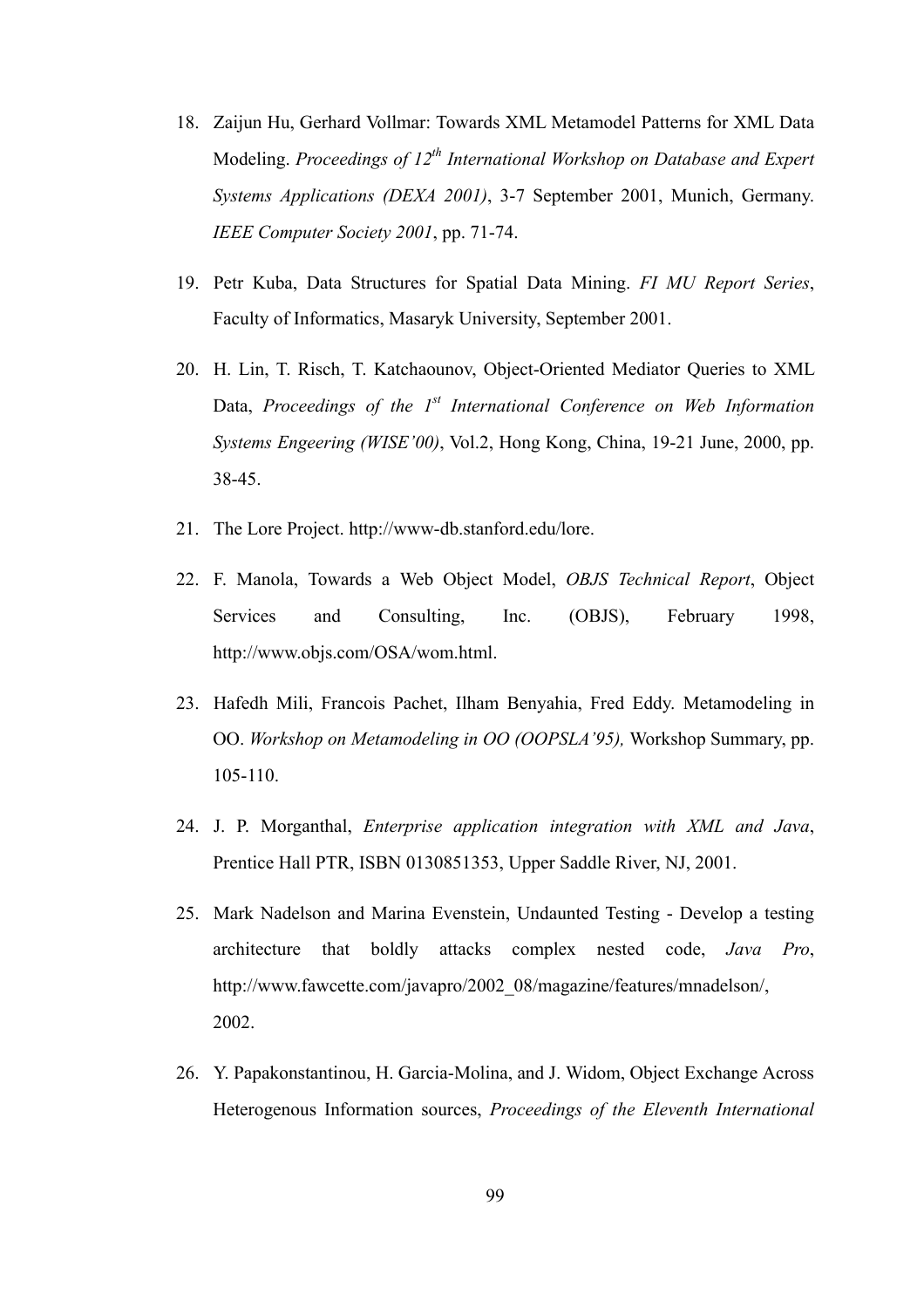*Conference on Data Engineering (ICDE 1995)*, Taipei, Taiwan, March 1995, pp. 251-260.

- 27. Ketan C. Patel. Storing XML Content. *XML magazine*. http://www.fawcette.com/xmlmag/2001\_12/magazine/columns/collaboration/kp atel/.
- 28. Giuseppe Psaila, ERX: A Conceptual Model for XML Documents, *Proceedings of the 2000 ACM Symposium on Applied Computing (SAC)*, Italy, March 19-21, 2000, Volume 2, pp. 898-903.
- 29. Auguste Rabarijaona, Rose Dieng, Olivier Corby, and Rajae Ouaddari, Building and Searching an XML-Based Corporate Memory, *IEEE Intelligent Systems*, Volume 15, Number 1, January/February 2000, pp. 56-63.
- 30. Andreas Renner, XML Data and Object Databases: A Perfect Couple? *Proceedings of the 17th International Conference on Data Engineering (ICDE 2001)*, April 2-6, 2001, Heidelberg, Germany, pp. 143-148.
- 31. Chantal Reynaud, Jean-Pierre Sirot, and Dan Vodislav, Semantic Integration of XML Heterogeneous Data Sources, *Proceedings of International Database Engineering and Applications Symposium (IDEAS 2001)*, Grenoble, France, July 16 - 18, 2001, pp. 199-208.
- 32. D. Riehle and T. Gross. Role model based framework design and integration. *Proceedings of the 1998 ACM SIGPLAN Conference on Object-Oriented Programming Systems, Languages & Applications (OOPSLA '98)*, Vancouver, Canada, October 18-22, 1998. pp. 117-133.
- 33. Leonard J. Seligman and Arnon Rosenthal. XML's Impact on Databases and Data Sharing. *IEEE Computer*, Vol.34, No.6, pp.59-67, 2001.
- 34. Sun Microsystem, http://java.sun.com/xml/jaxb/index.html. *Java Architecture for XML Binding (JAXB)*.